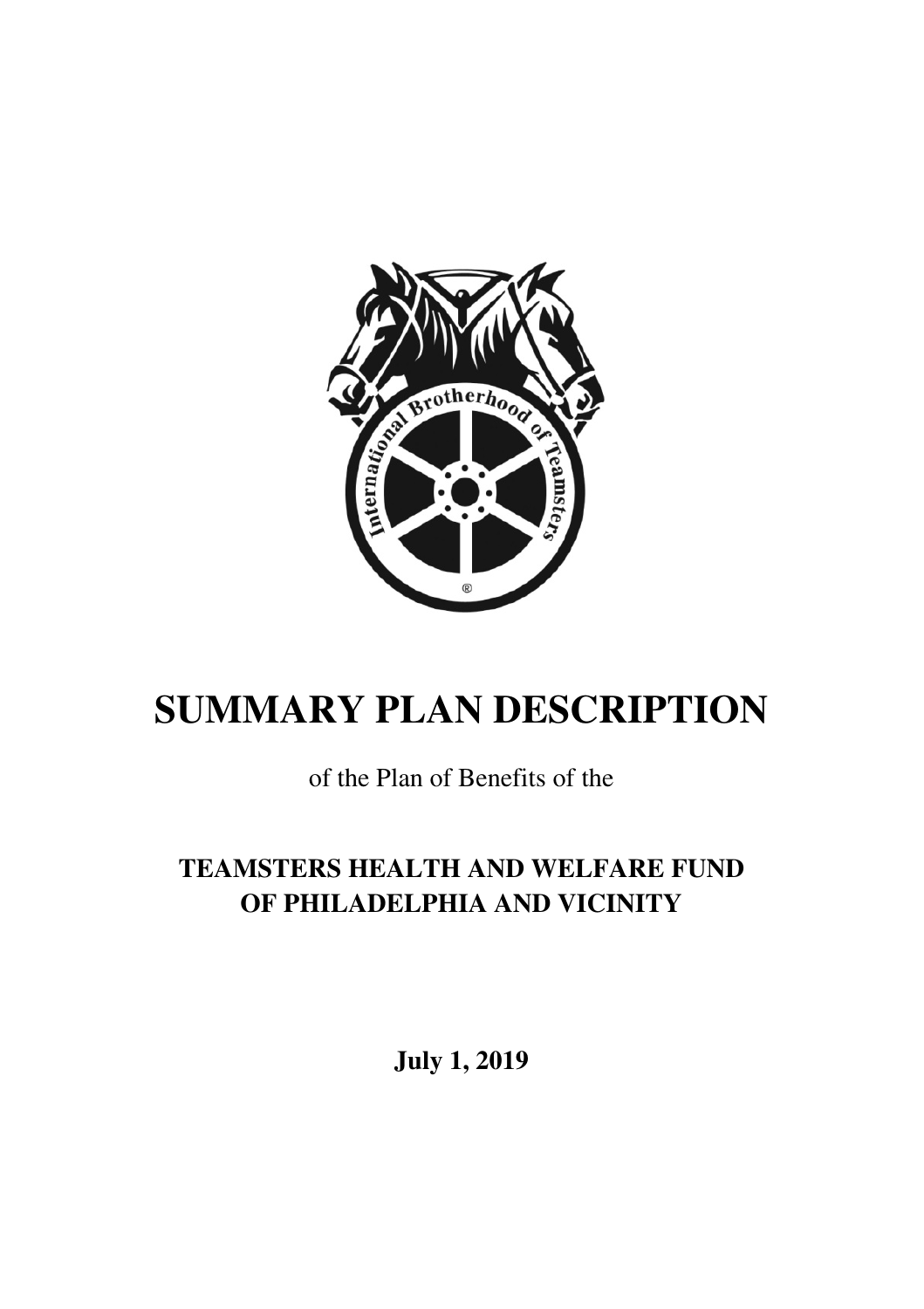This Summary Plan Description constitutes the Fund's Plan document. It is effective as of July 1, 2019. This Summary Plan Description contains the Fund's complete Health and Welfare Benefit program as of the date of publication. The only benefits to which you are entitled are those stated in this Summary Plan Description and are determined by the rate of contribution as defined in the Collective Bargaining Agreement between your Employer and Union. Certain benefits are described more fully in the Enhanced Benefit Guide, which is incorporated by reference in this document. From time to time, the Fund's Trustees may amend your Plan, the details of which will be set forth in this Summary Plan Description or in another written document. Should that occur, the Fund routinely advises you of such changes in the Fund's newsletter or by way of special bulletins.

**The only person authorized to advise you of your rights under this Plan is the Fund Administrator, or his or her specific designee or successor. Reliance upon information from any other source is at your own risk.**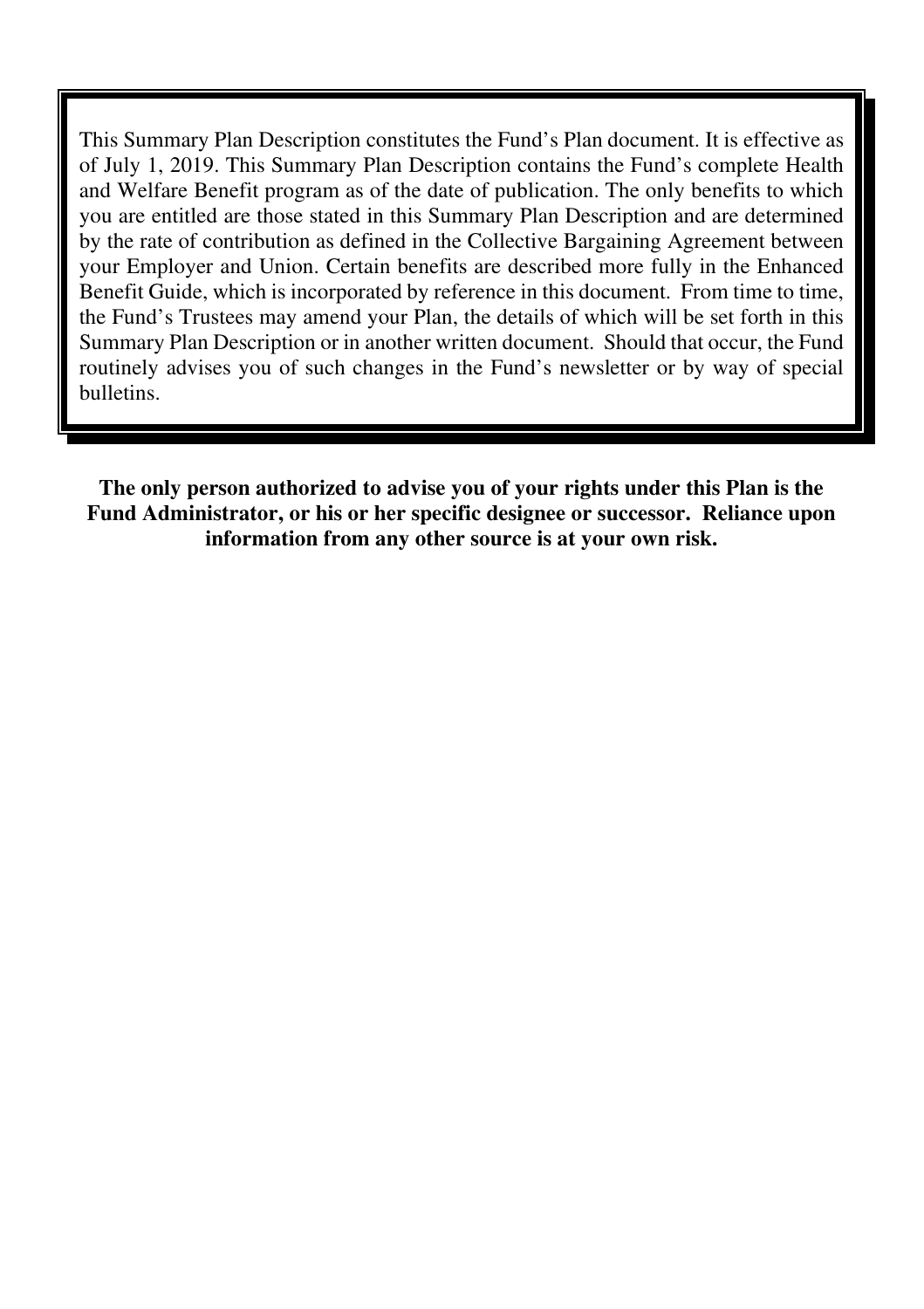### **TABLE OF CONTENTS**

| The Fund's Accidental Death and Dismemberment Program 56        |  |
|-----------------------------------------------------------------|--|
|                                                                 |  |
|                                                                 |  |
|                                                                 |  |
|                                                                 |  |
| Employee Retirement Income Security Act ("ERISA") 99            |  |
|                                                                 |  |
| I.                                                              |  |
| Authorization To Use Or Disclose Health Information  105<br>Н.  |  |
| Your Rights With Respect To Your Health Information 105<br>III. |  |
| IV.                                                             |  |
| V.                                                              |  |
|                                                                 |  |
| Benefits Schedule Under The Medical Program - PPO Plan  109     |  |
| Benefits Schedule Under The Medical Program - EPO Plan 117      |  |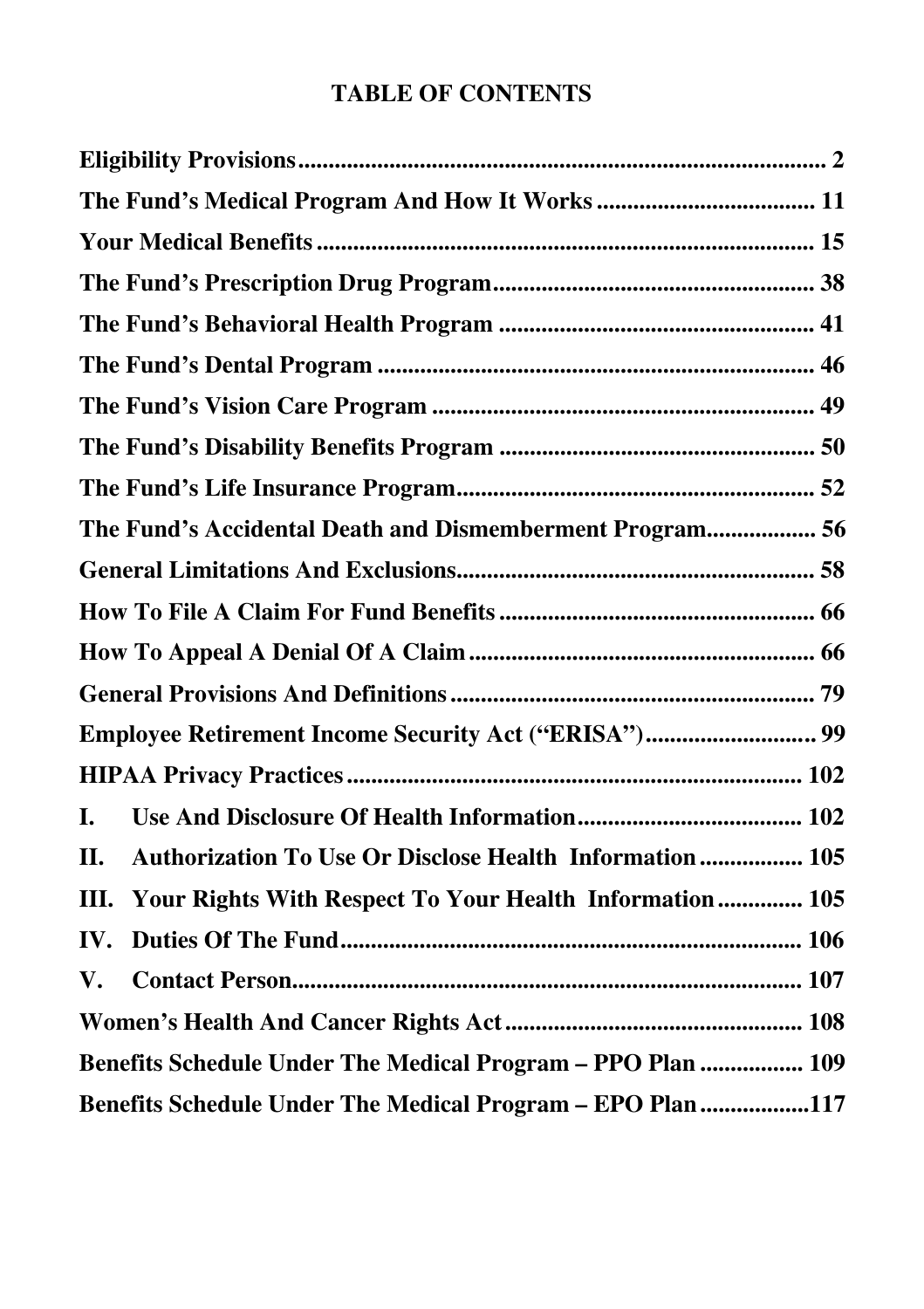The Health and Welfare Fund covers employees represented by these Teamsters Locals:

Local 107 Local 115 Local 312 Local 326 Local 331 Local 384 Local 169 Local 463 Local 500 Local 623 Local 628 Local 676 Local 929

In addition, the Health and Welfare Fund covers eligible employees of the Health and Welfare Fund.

\*\*\*\*\*\*\*\*\*\*\*\*\*\*\*\*\*\*\*\*\*\*

#### **BOARD OF TRUSTEES**

#### **LABOR TRUSTEES**

William T. Hamilton, President Teamsters Local 107 12275 Townsend Road Philadelphia, PA 19154

Howard W. Wells, President Teamsters Local 676 101 Crescent Boulevard Collingswood, NJ 08108-2999

Robert "Rocky" Bryan, Jr., President Teamsters Local 929 4345 Frankford Avenue Philadelphia, PA 19124

#### **MANAGEMENT TRUSTEES**

William J. Einhorn c/o Administrative Service Professionals 2500 McClellan Ave., Ste. 140 Pennsauken, NJ 08109

Tom J. Ventura YRC Worldwide, Inc. 10990 Roe Avenue Overland Park, KS 66211

Daniel Schmidt New Penn Motor Express 475 Terminal Road Camp Hill, PA 17011

#### **FUND ADMINISTRATOR AND AGENT FOR SERVICE OF LEGAL PROCESS**

(Legal process may also be served upon any Trustee)

Maria Scheeler, Fund Administrator Teamsters Health & Welfare Fund 2500 McClellan Avenue, Suite 140 Pennsauken, NJ 08109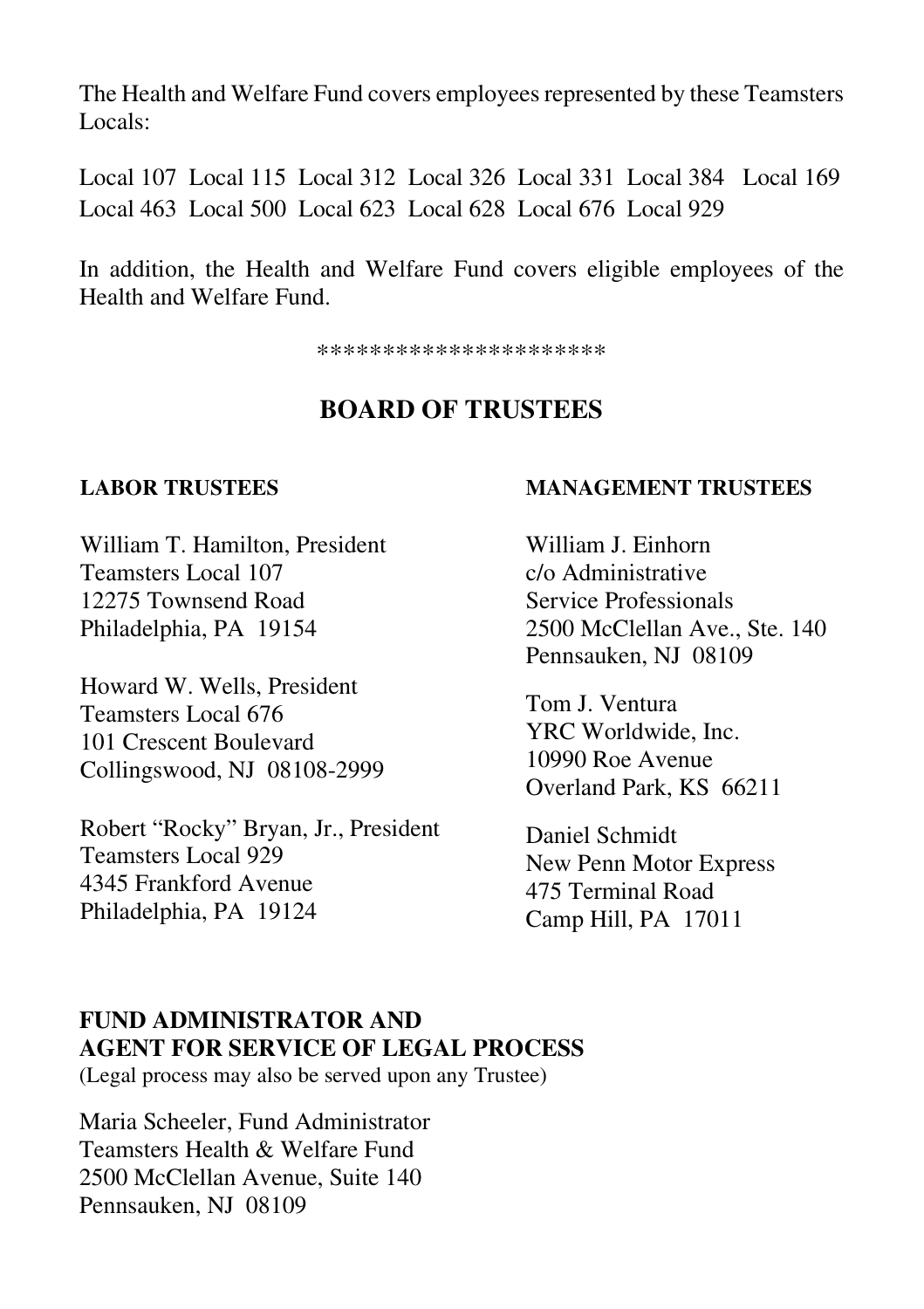#### **TEAMSTERS HEALTH AND WELFARE FUND OF PHILADELPHIA AND VICINITY**

2500 McClellan Avenue, Suite 140 | Pennsauken, NJ 08109 (856) 382-2400 Toll Free (800) 523-2846 | Fax (856) 382-2402 | www.teamsterfunds.com

Dear Participants: July 1, 2019

 Several years have passed since our last Summary Plan Description was published. In the intervening years, many amendments to the Fund's plan of benefits and new types of benefit programs have been adopted by your Board of Trustees, including several mandated by the Affordable Care Act and other laws. This updated Summary Plan Description incorporates those changes, as well as others, into a single source for your reference.

 The "Dual Option" medical program, the Dental PPO, Vision PPO, Behavioral Health and Disease Management Programs have served as models upon which other benefit plans have relied and copied. The Fund's service agreements with its Claims Administrators for the Medical Program provide Members with an identification card and have streamlined hospital claim processing with significant savings to the Fund.

You can help conserve your valuable benefits by:

- Discussing fees with your Physician. He or she estimates what he or she thinks you can pay. If you do not act concerned, he or she may overestimate.
- Requesting outpatient hospital care whenever possible.
- Questioning what appears to be unnecessary hospital treatment or charges as you would if you were paying the bill.
- Requesting that your Physician not keep you in the hospital for any longer than necessary.
- Following your Physician's advice regarding steps to take care of your medical condition.
- Taking advantage of the services offered through the Fund's Disease Management program.

 Take the time to read the material in this Summary Plan Description as well as the Enhanced Benefits Guide. These are valuable benefits that are of critical importance to you and your family. Every effort has been made to describe your benefit coverage in easy-to-understand language. Nevertheless, health coverage is a complicated item that oftentimes does not lend itself to easily described terms and concepts. For that reason, the Fund maintains a Member Services Department staffed with highly trained personnel, well versed in the Fund's plans, and ready to assist you in answering your questions and benefit inquiries.

 We hope you will agree that these are valuable benefits to be used wisely. Get the most value for each of your Fund dollars by being an *aware, informed* and *concerned* health benefits consumer.

Sincerely,

#### THE BOARD OF TRUSTEES

William Hamilton, Jr. (Union Co-Chairman) Daniel Schmidt Howard Wells William J. Einhorn Robert "Rocky" Bryan, Jr. Tom J. Ventura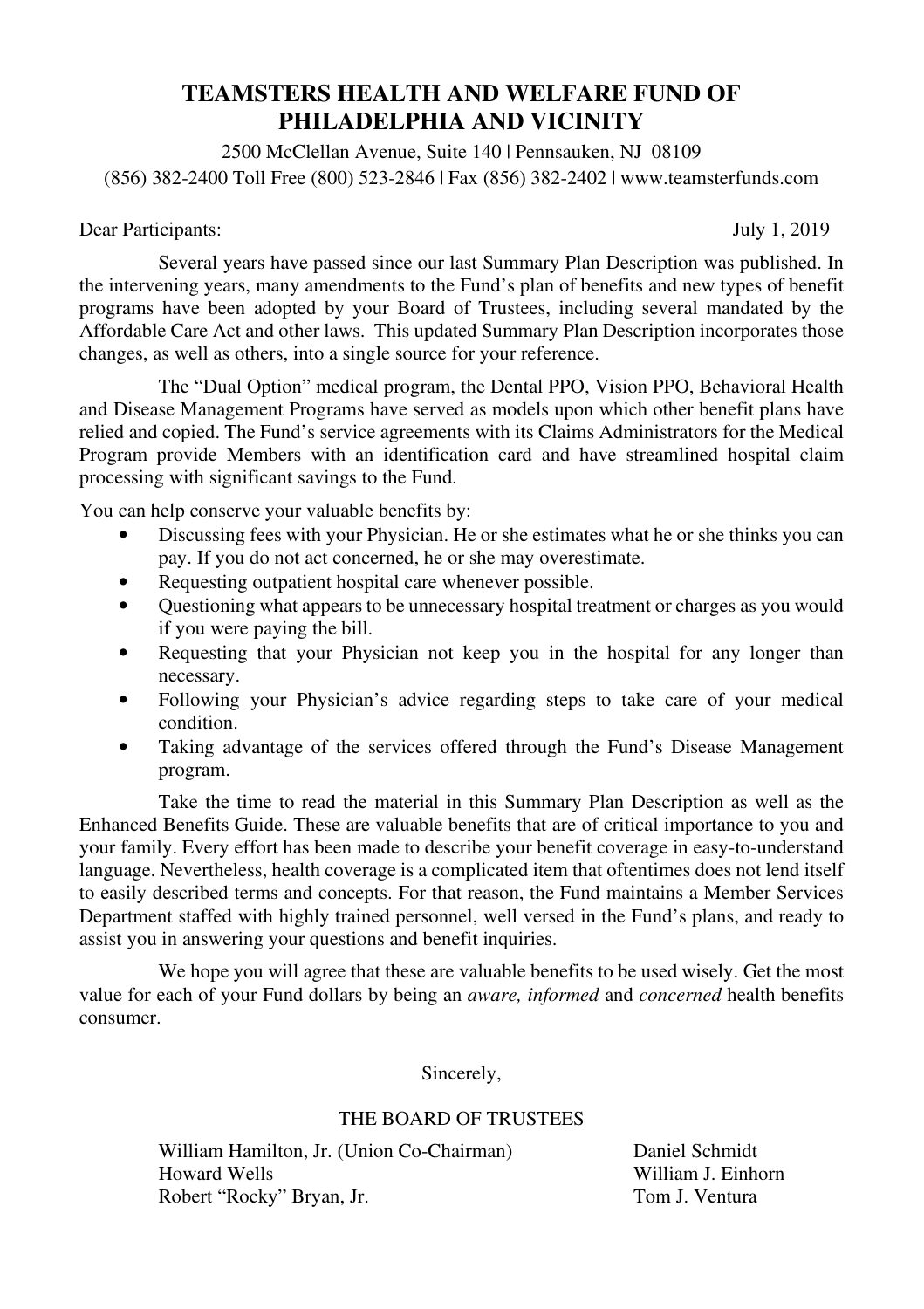### **WHAT TYPES OF BENEFITS ARE OFFERED THROUGH THE FUND?**

The Teamsters Health and Welfare Fund of Philadelphia and Vicinity provides the following types of benefits to eligible Members and their Dependents:

- 1. Medical benefits
- 2. Prescription drug coverage;
- 3. Behavioral health and substance abuse treatment;
- 4. Dental benefits;
- 5. Short term disability benefits;
- 6. Vision benefits; and
- 7. Life insurance and accidental death and dismemberment benefits.

All of the benefits provided through the Fund are subject to certain eligibility provisions and exclusions, which are set forth in more detail in this Summary Plan Description or in the Enhanced Benefits Guide. You can find an updated list of the applicable administrators, vendors, and insurers in the Enhanced Benefits Guide.

#### **(THIS SPACE INTENTIONALLY LEFT BLANK)**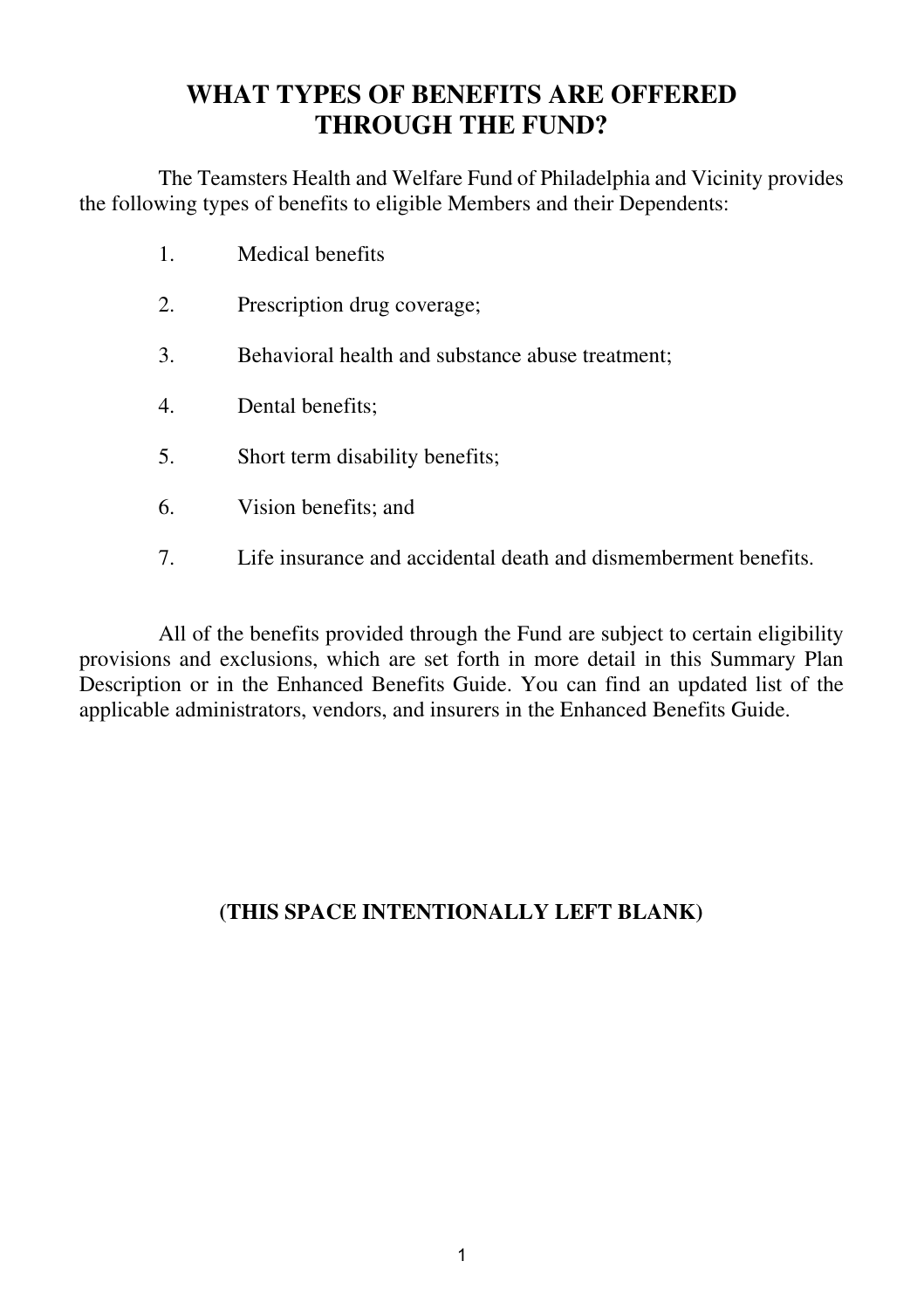## **ELIGIBILITY PROVISIONS**

#### **I. WHEN DOES A MEMBER BECOME ELIGIBLE TO PARTICIPATE IN THE FUND?**

There are two ways that you<sup>1</sup> can become eligible to receive Fund benefits, both of which depend upon the terms of the Collective Bargaining Agreement between your union and your Employer and the Fund's requirements. If a Collective Bargaining Agreement requires your Employer to make contributions to the Fund on your behalf on the 5th or 10th day of a month, then you will be eligible for benefits during the month in which the premium is due to be paid by your Employer. This is called "same month eligibility."

 If you have had 12 or more months employment with an Employer that make contributions in the form of a monthly premium and you do not have sufficient days contributed in the month in which the claim was incurred, you will continue to be eligible for benefits if you have at least 180 days employment with the Employer during the previous 12-month period.

 If, on the other hand, your Employer makes contributions to the Fund based on an hourly or daily rate, then you are subject to the Fund's "regular eligibility" provisions. The following qualifying schedule illustrates how regular eligibility works:

| Or, if your Employer makes<br>contributions<br>your<br>on | Then you will be<br>eligible for Fund |
|-----------------------------------------------------------|---------------------------------------|
| behalf for 180 days during                                | benefits during the                   |
| the months of:                                            | month of:                             |
|                                                           |                                       |
| December through November                                 | January                               |
| January through December                                  | February                              |
| February through January                                  | March                                 |
| March through February                                    | April                                 |
| April through March                                       | May                                   |
| May through April                                         | June                                  |
| June through May                                          | July                                  |
| July through June                                         | August                                |
| August through July                                       | September                             |
| September through August                                  | October                               |
| October through September                                 | November                              |
| November through October                                  | December                              |
|                                                           |                                       |

Notwithstanding the foregoing, in all events the Fund will offer you medical coverage within the time frame required by the Affordable Care Act.

<sup>&</sup>lt;sup>1</sup> The words "you" and "your" in this Summary Plan Description refer to Members, generally, and in some cases their Dependents.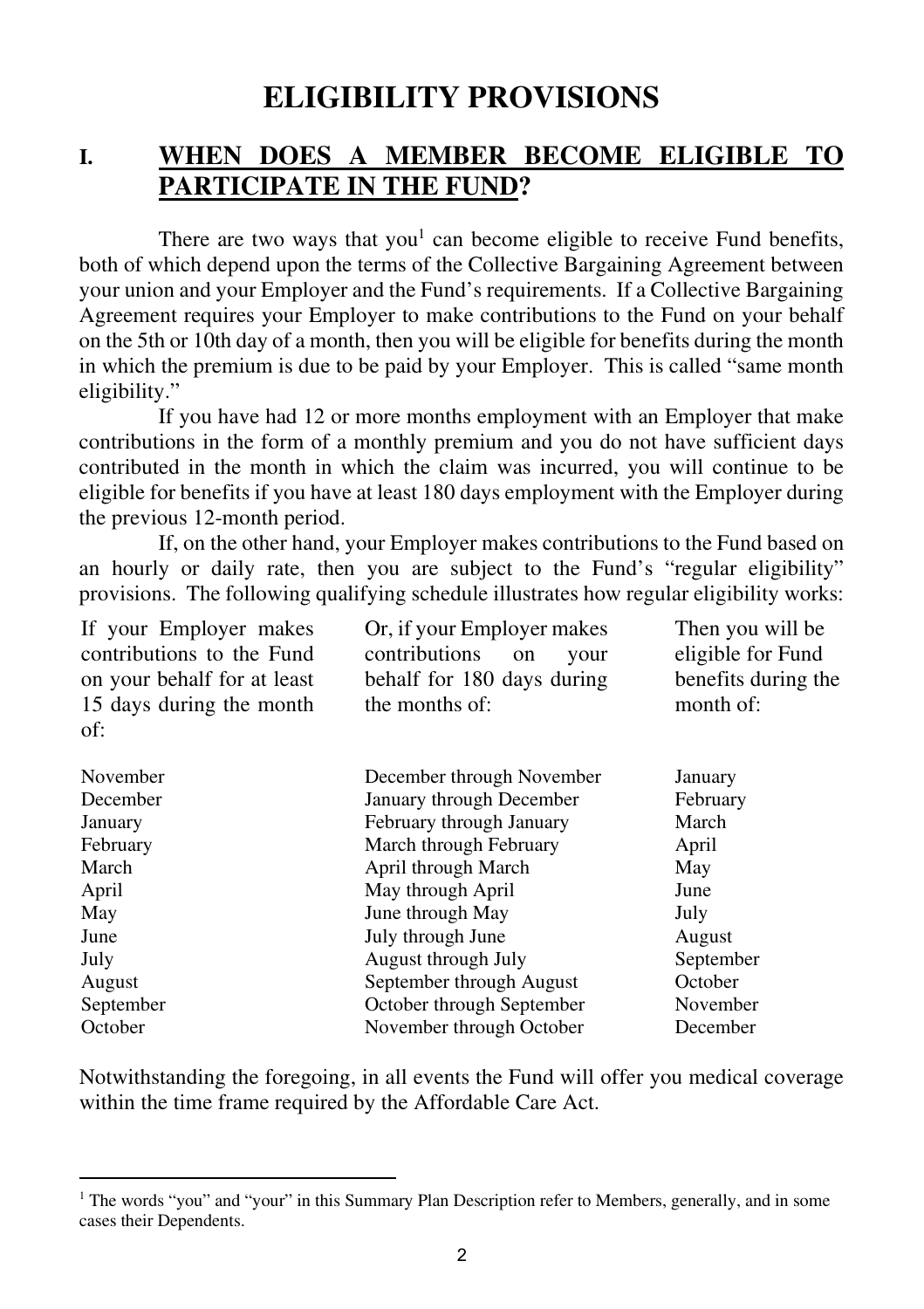## **II. WHICH TYPES OF DEPENDENTS ARE COVERED BENEFICIARIES UNDER THE FUND, AND WHEN DO THEY BECOME ELIGIBLE FOR FUND BENEFITS?**

Certain members of your family qualify as Dependents under the terms of the Fund. They are as follows:

- A. Your Spouse.
- B. Your children, which include your natural, adopted, or stepchildren who have not reached the age of 26; children who a court order requires coverage; and children for whom a Member is appointed legal guardian by a court as eligible Dependents.
- C. Your unmarried child who is physically or mentally incapable of self-support who has reached age 26 will continue to be eligible as a Dependent provided (i) the child is your tax dependent under applicable provisions of the Internal Revenue Code and (ii) you furnish the Fund office with proof of this incapacity BEFORE their coverage terminates at age 26. You should request the appropriate form from the Fund office. Thereafter, the Fund requires you to certify on an annual basis to verify the continuing nature of the child's disability and status as your tax dependent.
- D. One or more of your natural parents if (i) you are unmarried and have no other Dependents covered under the Fund and (ii) such parent is living in your household and (iii) such parent is your tax dependent under applicable provisions of the Internal Revenue Code.

When a Member and his or her Spouse are both covered by the Fund as eligible Members, Fund deductibles, coinsurance, and co-payments will not apply. Beyond that, payment will be determined based upon Fund allowances (UCR, etc.) and under Coordination of Benefits (see "General Provisions and Definitions" section).

#### **A SPECIAL NOTE FOR: "SINGLE" EMPLOYEES**

**Some Collective Bargaining Agreements provide for "employeeonly" health and welfare benefit coverage, which the Fund refers to as "Single" employee status. If you are or become a "Single" employee, as determined by the Fund, the benefits described in** t**his Summary Plan Description are limited to you, the employee. Contact the Fund if you are unsure as to your status as a "Family" or "Single" employee. IF THIS IS THE CASE, NO COVERAGE IS PROVIDED FOR THE SPOUSE OR CHILDREN OF A "SINGLE" EMPLOYEE, EVEN IF THEY MEET THE DEFINITION OF "DEPENDENT."**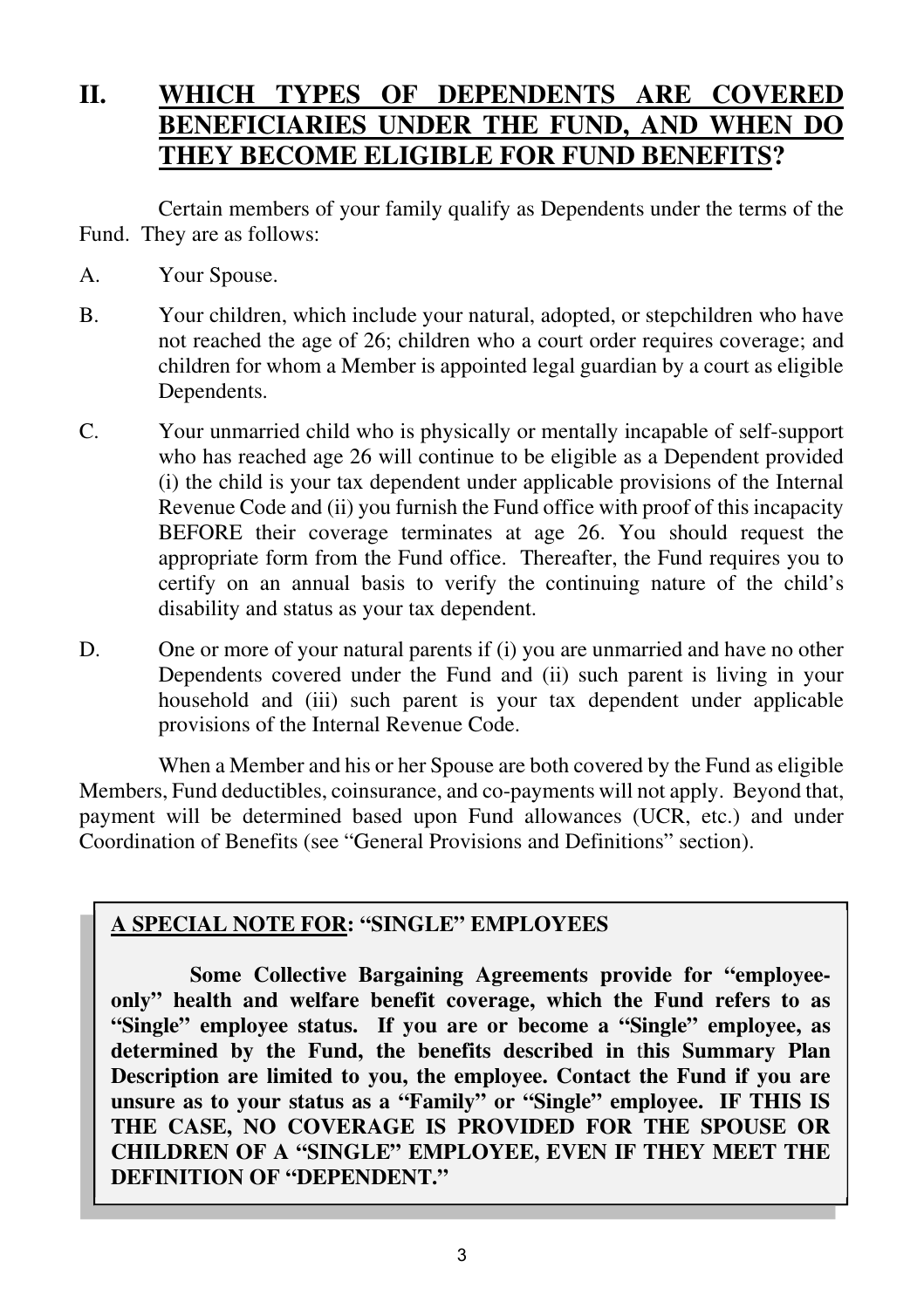## **III. HOW DOES A MEMBER OR DEPENDENT LOSE HIS OR HER ELIGIBILITY FOR FUND BENEFITS?**

There are circumstances when a Member or his or her Dependent may lose their eligibility for Fund benefits. Those circumstances are described below:

## **A. Loss of Participant Eligibility**

Your eligibility automatically terminates if any of the following events take place:

- 1. When you have fewer than the required number of contribution days to your credit in accordance with the qualifying schedule for regular eligibility on page [2] and do not qualify for the Extension of Benefits Provisions on page [5];
- 2. When you cease to be a member of a class of employees covered by a Collective Bargaining Agreement between a Contributing Employer and participating Local Union, or otherwise no longer qualify as a Member as defined herein, (except that, if you leave covered employment prior to retirement, you may continue to exhaust earned eligibility credits for a period not to exceed two months);
- 3. If you terminate employment and your former employer indicates that you are collecting a benefit under a defined benefit pension plan;
- 4. If you become employed (including self-employment) outside the scope of an applicable Collective Bargaining Agreement after terminating employment with an employer that is a Contributing Employer;
- 5. If your employer that is a Contributing Employer is delinquent for 60 or more days in making contributions to the Fund, your benefits will be suspended until your employer becomes current in its contributions.
- 6. When the applicable benefit program is terminated; or
- 7. Immediately upon the date on which the Fund determines that your Contributing Employer(s) is not required to make contributions to the Fund on your behalf.

### **B. Loss of Dependent Eligibility**

A Dependent's eligibility for Fund benefits will automatically terminate if any of the following events take place:

1. When the Member's eligibility terminates; or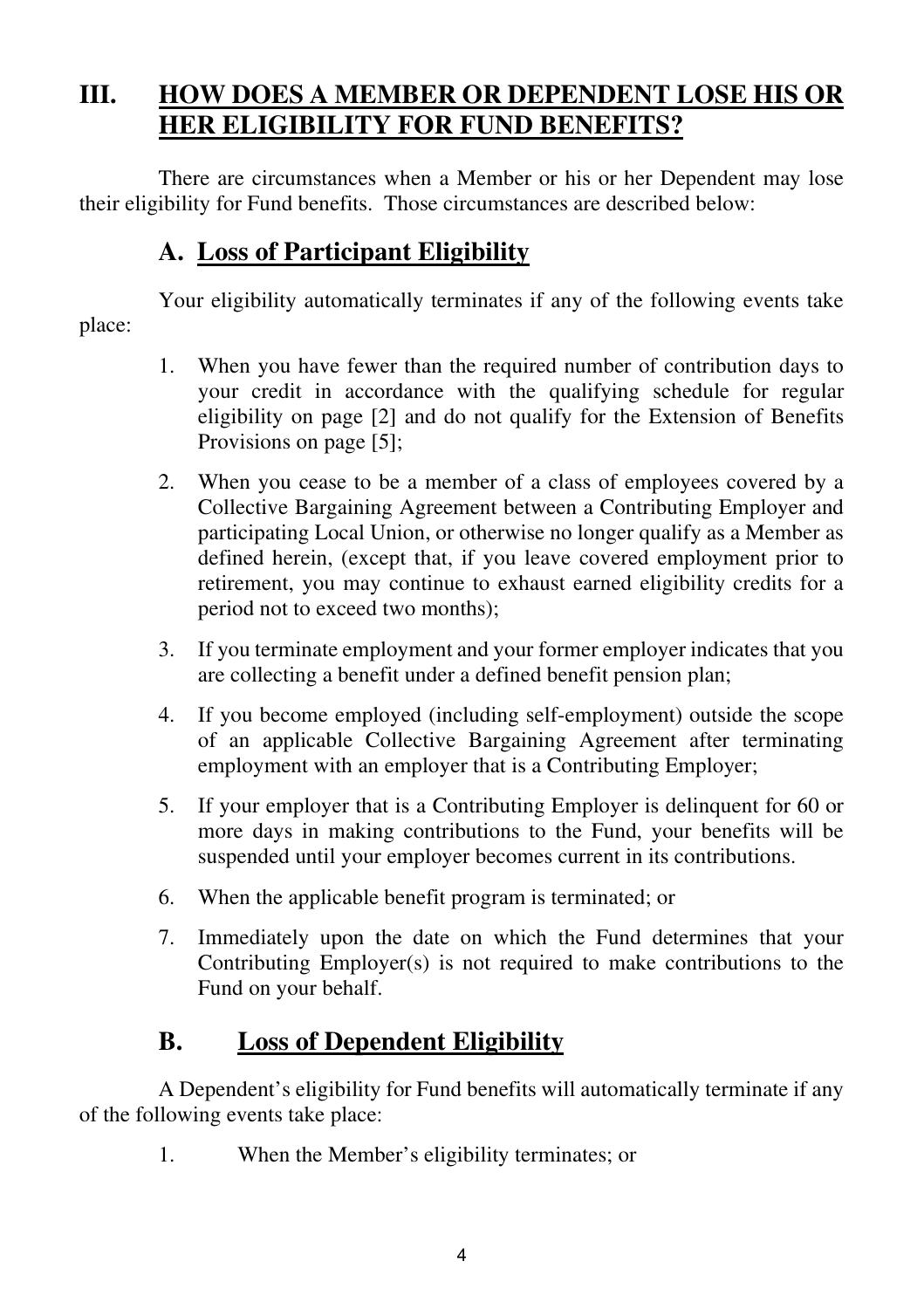2. When a Dependent ceases to meet the eligibility requirements to be a Dependent, as set forth in this document.

#### **NOTE: IF YOUR FAMILY STATUS CHANGES**

**It is important that you give prompt, written, notice to the Fund office on a census form of any change in your Family Members due to events such as marriage, birth of a child, death, or divorce, as these events are what is known as a "change in status." (Furthermore, a description of the procedures governing qualified medical child support order determinations can be obtained, without charge, from the Fund office.) The failure to report any change in your Family Members may result in a delay of payment of a claim at a future date or may adversely affect your right to continuation coverage, which is described below.** 

**Census forms are available at the Fund office or on the Fund's web site, www.teamsterfunds.com. In certain situations you may be required to submit a certified copy of your most recent federal income tax return and other necessary documents in order to establish proof of tax dependency for a particular Family Member when a change in status occurs. Similarly, it is most important that you immediately notify the Fund of any change in your address.** 

### **IV. THERE ARE WAYS TO CONTINUE RECEIVING FUND BENEFITS AFTER OTHERWISE BECOMING INELIGIBLE FOR THEM**

There are three separate ways a Member and Dependent may continue to receive Fund benefits after he or she becomes ineligible for them. One such method is a result of the Fund's design, while the others are required under federal law.

## **A. The Fund's Extension of Benefits Provisions**

Should a Member lose eligibility because he or she has fewer than the required number of contribution days to his or her credit as set forth on page [2], then medical and dental expenses incurred after the Member or Dependent is no longer eligible for Fund benefits will be considered Covered Expenses related to a previous eligible claim and payable under this Plan provided the following conditions are satisfied:

- 1. The current actual charges are related to a diagnosis which was initially treated while the patient was eligible for benefits, and
- 2. The current actual charges were incurred within 90 days of the initial treatment (that is, first date of service by a medical service Provider) of the related injury or disease.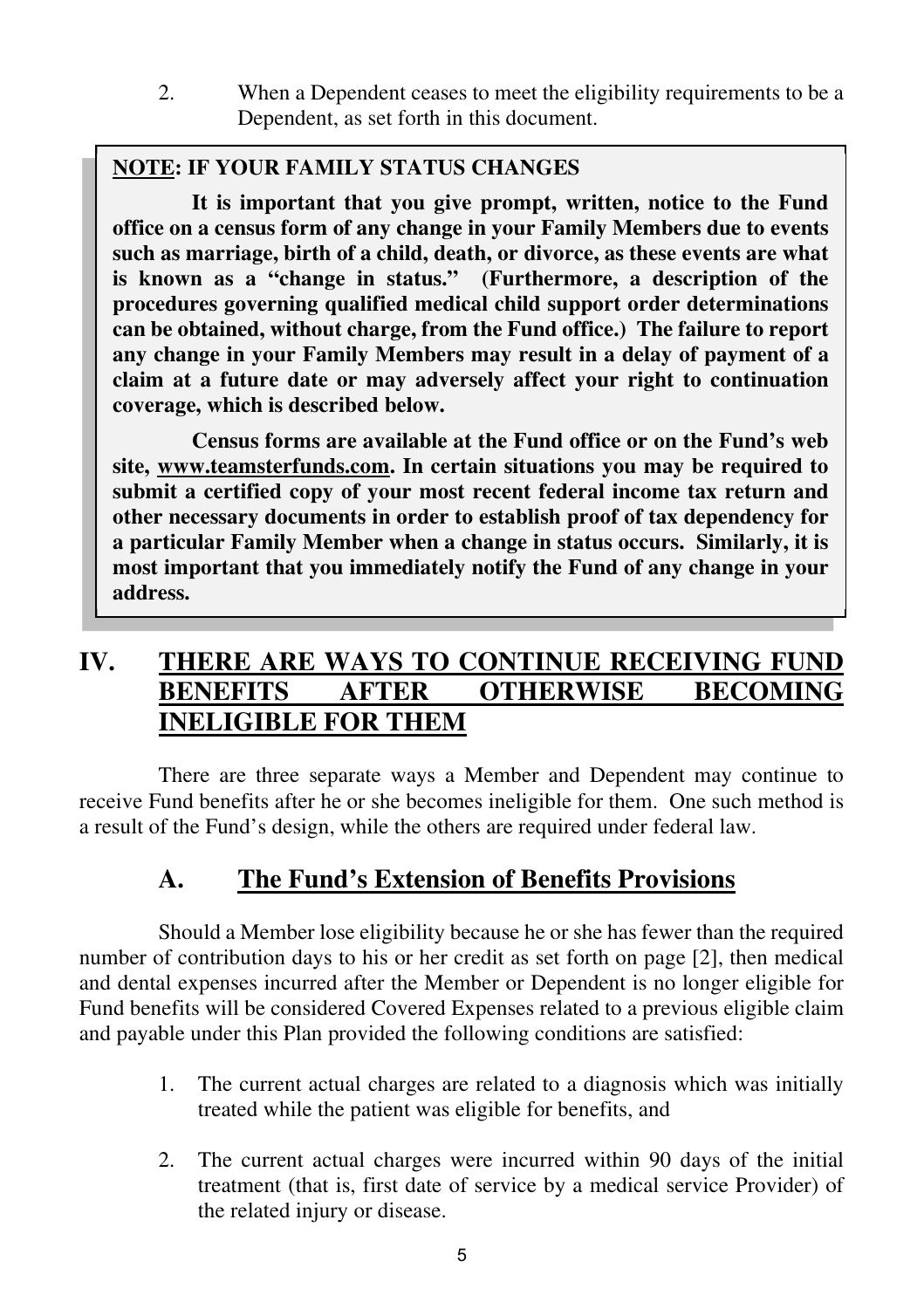## **B. COBRA Continuation Coverage**

 In some cases, should you and/or your Dependents become ineligible for group health coverage provided by the Fund, you have certain rights, under certain conditions, to continue such coverage under a federal law known as the Consolidated Omnibus Budget Reconciliation Act of 1985 or "COBRA."

 You may have the right to continue your and your Dependents' coverage to the extent that you or they were covered by the Fund on the day before your or their, as applicable, coverage ended. COBRA refers to these people as "Qualified Beneficiaries."

 You need not show evidence of good health in order to continue coverage through COBRA. However, you are obligated to pay the full cost of this continuation coverage. The cost of coverage that you must pay may be different than the contribution rate that your Employer pays. The Fund's actuary formulates the COBRA rates in accordance with formulas provided under COBRA. In certain cases, your COBRA premium may be reduced on a pro-rata basis for certain months if a Contributing Employer has made contributions on your behalf.

You have the right to extend your coverage if your coverage ends because:

- 1. You leave employment with an Employer for reasons other than gross misconduct on your part; or
- 2. Your work hours are reduced below what is required to remain eligible for coverage.

 Your Spouse has the right to extend coverage if your Spouse's coverage ends because:

- 1. You die;<br>2 You leav
- You leave employment or work hours are reduced, as described above;
- 3. You become divorced; or
- 4. You become entitled to Medicare.

 Your child has the right to this extended coverage if your child's coverage ends because:

- 1. You die;<br>2. You leay
- You leave employment or work hours are reduced, as described above;
- 3. You become divorced;
- 4. You become entitled to Medicare; or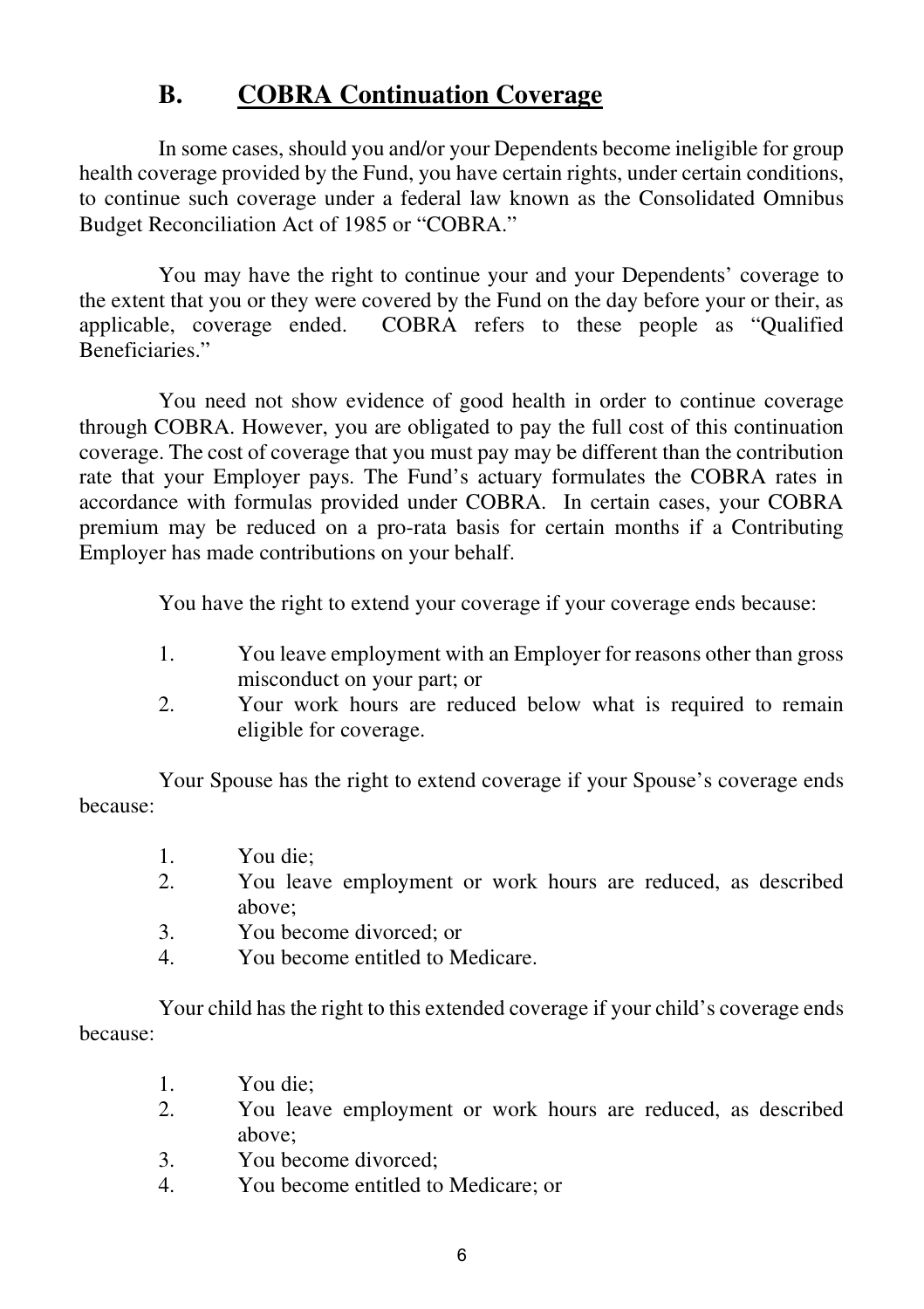5. The child is no longer considered a Dependent as set forth in the Eligibility section of this document.

 *It is the responsibility of the person who will lose coverage to inform the Fund Administrator of a divorce, loss of employment, or loss of a child's eligibility. The Fund Administrator must be notified, in writing, within 60 days after the later of: (1) the date of the qualifying event; and (2) the date on which the person loses (or would lose) coverage under the terms of the Fund as a result of the qualifying event. If the Fund Administrator is not notified within that time period, then that person will not be able to elect to continue his or her coverage under COBRA.* 

 Once the Fund Administrator is notified of an event that affects the coverage of a Qualified Beneficiary, the Qualified Beneficiary will be notified that he or she has the right to choose continuation coverage. He or she then has at least 60 days from the date he or she would lose coverage to let the Fund Administrator know that he or she wants to continue coverage. If the Qualified Beneficiary did not choose it, the right to continue the group health coverage would then end. If he or she does choose it, he or she will be offered the right to continue the same group health coverage he or she was receiving the day before he or she lost coverage. Each Qualified Beneficiary can make a separate choice on whether to continue coverage. However, one person can make an effective choice to continue coverage for everybody. You can choose to continue only your core group health benefits - hospital, medical, surgical and prescription drug benefits - or these benefits plus your non-core benefits - vision and dental benefits.

 If coverage ended because you left employment, or no longer meet the eligibility requirements, coverage may continue for up to 18 months. If coverage ended for any other reason, then coverage may be continued for up to 36 months. These periods may be shortened if:

- a. The Fund no longer provides group health coverage for any employee;
- b. You do not pay the required premium in a timely fashion;
- c. You are later employed and are covered by another group health plan that does not contain any exclusion or limitation with respect to a preexisting medical condition that is applied by the plan;
- d. You become eligible for Medicare; or
- e. You are divorced, subsequently remarry and are covered under your new spouse's group health plan.

### **1. Cost of COBRA Coverage**

Each qualified beneficiary is generally required to pay the entire cost of COBRA coverage. The amount a qualified beneficiary may be required to pay may not exceed 102% (or, in the case of an extension of COBRA coverage due to a disability, 150%) of the cost to the Fund for coverage of a similarly situated plan participant or beneficiary who is not receiving COBRA coverage. The amount of your COBRA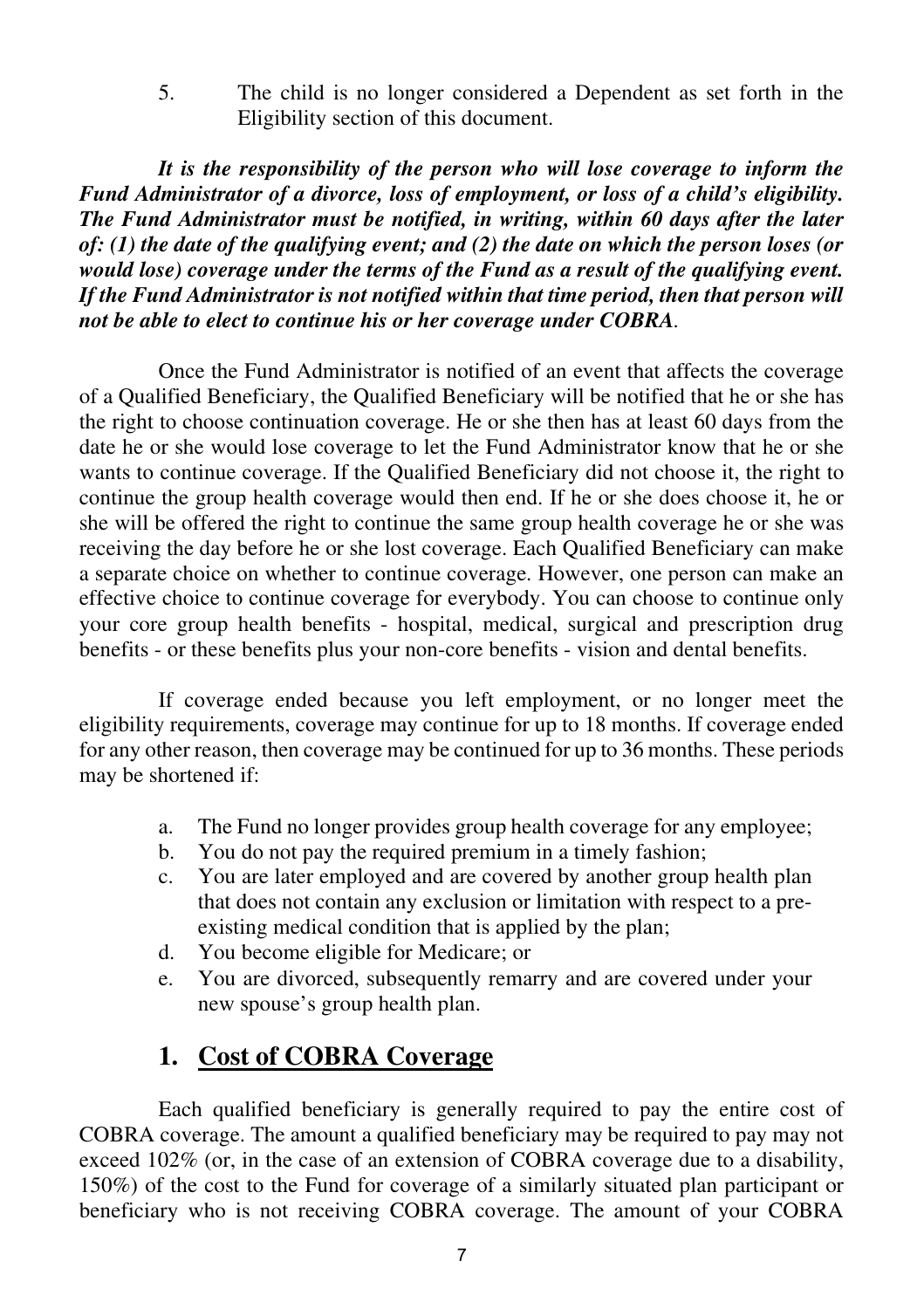premiums may change from time to time during your period of COBRA coverage and will most likely increase over time. You will be notified of COBRA premium changes.

### **2. Special Rule for Multiple Qualifying Events**

If you elect continuation coverage following a termination of employment or reduction in hours and, during the 18-month period of continuation coverage, a second event (other than a bankruptcy proceeding) occurs that would have caused you to lose coverage under the Plan (if you had not lost coverage already), you may be given the opportunity to extend the period of continuation coverage to a total of 36 months. If you elected continuation coverage as the Dependent of a covered employee who experienced a termination of employment or reduction in hours and, during the continuation period the employee or former employee becomes entitled to Medicare, you may be given the opportunity to extend coverage for 36 months from your initial qualifying event.

## **3. Special Rule for Medicare Recipients**

 If you and your Spouse were not entitled to Medicare prior to your qualifying event, and you become entitled to Medicare during your COBRA continuation period, your continuation coverage will terminate but your Spouse will be able to continue his or her coverage for 18 months or until your Spouse becomes entitled to Medicare, whichever is sooner.

## **4. Special Rule for Totally Disabled Qualified Beneficiaries**

 The 18-month period of continuation coverage may be extended for an additional 11 months (up to a total of 29 months), for any individual who is determined to have been disabled under the Social Security Act at the time your work hours were reduced or your employment ended, or any time during the first 60 days of your COBRA coverage. To qualify for this additional coverage, the individual must provide the Fund with notice, within 60 days of the latest to occur of (1) the date of the Social Security determination, (2) the date of your qualifying event, (3) the date on which the individual would otherwise lose coverage due to the qualifying event or (4) the date the Fund notifies the individual of the individuals responsibilities under this special rule.. The premium cost for COBRA continuation during the additional coverage period may be up to 150% of the cost of coverage to the Fund. If you have any questions about this continuation coverage, contact the Fund office.

## **C. Continuation Rights Related to Military Service**

 If you are a Member of any of the United States Uniformed Services (i.e., Army, Navy, Air Force, Marines, Coast Guard, and Public Health Service), and you are deployed on active duty, you have certain rights to continue or suspend your health and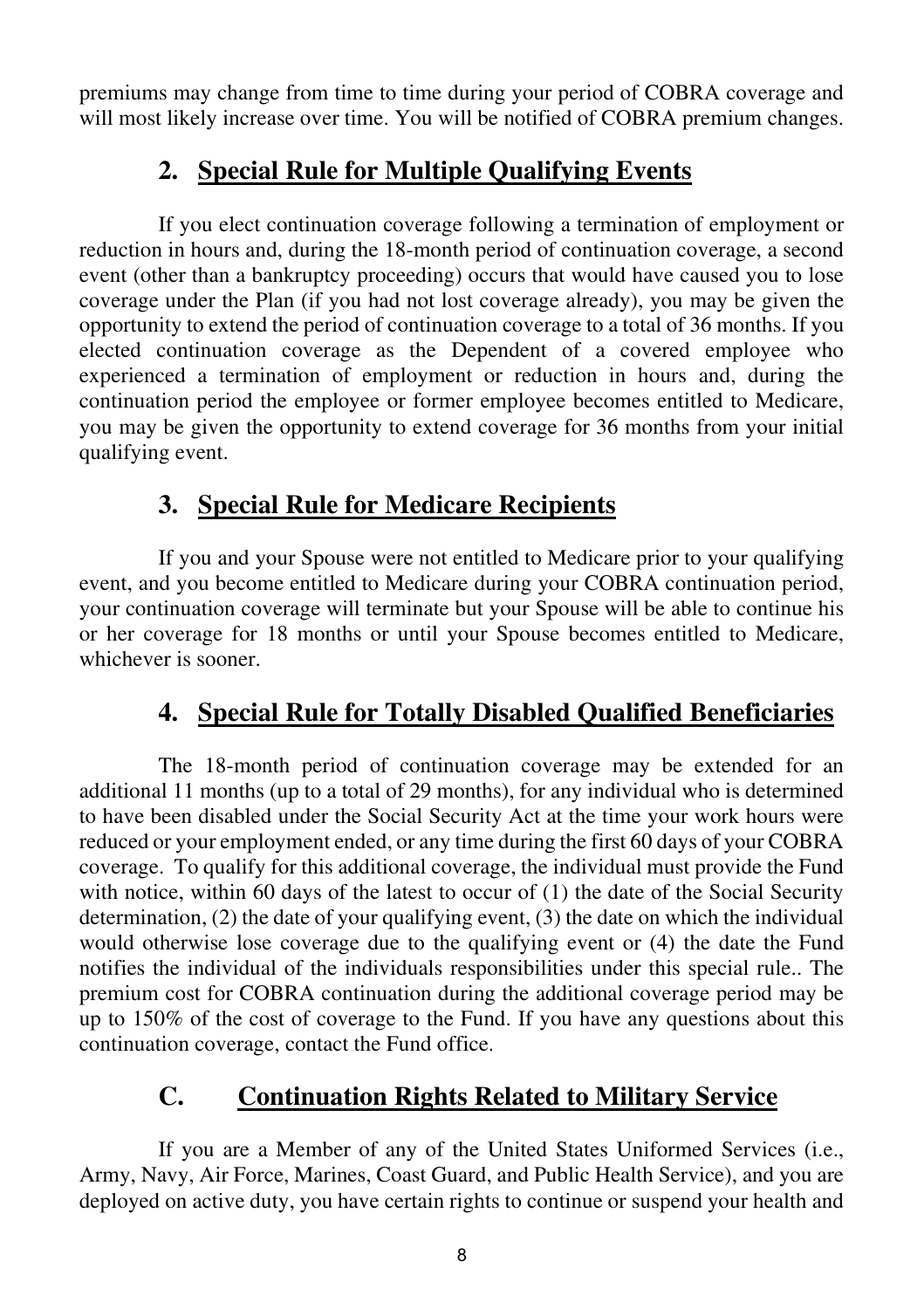welfare benefits under the Fund's plan of benefits. Those rights are governed under the Uniformed Services Employment and Reemployment Rights Act, which is commonly referred to as "USERRA." Because the Fund is a multiemployer plan, your USERRA continuation rights differ slightly from those provided under a single employer plan. Generally speaking, and assuming your Employer is not required to make contributions on your behalf during your deployment, you have three separate options regarding your health and welfare benefits during a period of active duty with one of the Uniformed Services. *REGARDLESS OF WHICH OPTION YOU CHOOSE TO ELECT, IT IS CRITICALLY IMPORTANT THAT YOU AND YOUR EMPLOYER CONTACT THE FUND OFFICE TO NOTIFY US OF YOUR DEPLOYMENT AND THAT YOU DISCUSS YOUR CONTINUATION OPTIONS WITH ONE OF THE FUND'S MEMBER SERVICE REPRESENTATIVES.*

 Your first option, which also happens to be the Fund's default option if you do not elect one of the other options, is that you may suspend your eligibility beginning with the first full month following your deployment date. Under this option, you and your Dependents will have your eligibility for Fund benefits suspended during your period of service. Upon your return from active duty, your benefits will be reinstated at no cost to you provided that you have sufficient banked eligibility from the period of time preceding your active duty to be eligible for Fund benefits. If you do not have sufficient banked eligibility, you will still be eligible for immediate reinstatement in the Fund, but you will be required to pay for your coverage until you have sufficient work history to be eligible for Fund benefits.

 Your second option is to run out your eligibility using the Fund's 12-month look back described on page [2] during your deployment and to suspend your eligibility thereafter. Under this option, your eligibility will continue until such time as you do not have sufficient work history in the preceding 12 months to confer eligibility for fund benefits on you. Once your eligibility runs out, your benefits will be suspended unless you pay for continuation coverage. When you return from active duty, you will still be eligible for immediate reinstatement in the Fund, but you will be required to pay for your coverage until you have sufficient work history to be eligible for Fund benefits. If you do not notify the Fund of your deployment and you or your Dependents use your health benefits while deployed, you will be deemed to have elected this option.

 Your third option is to save your banked eligibility during the period of active duty, but to continue your health and welfare benefits during your deployment by paying for them. Once you return from active duty, you can cease to pay for your benefits by using your banked eligibility provided you have sufficient banked eligibility from the period of time preceding your active duty to be eligible for Fund benefits. If you do not have sufficient banked eligibility, you will still be eligible, but you will be required to pay for your coverage until you have sufficient work history to be eligible for Fund benefits.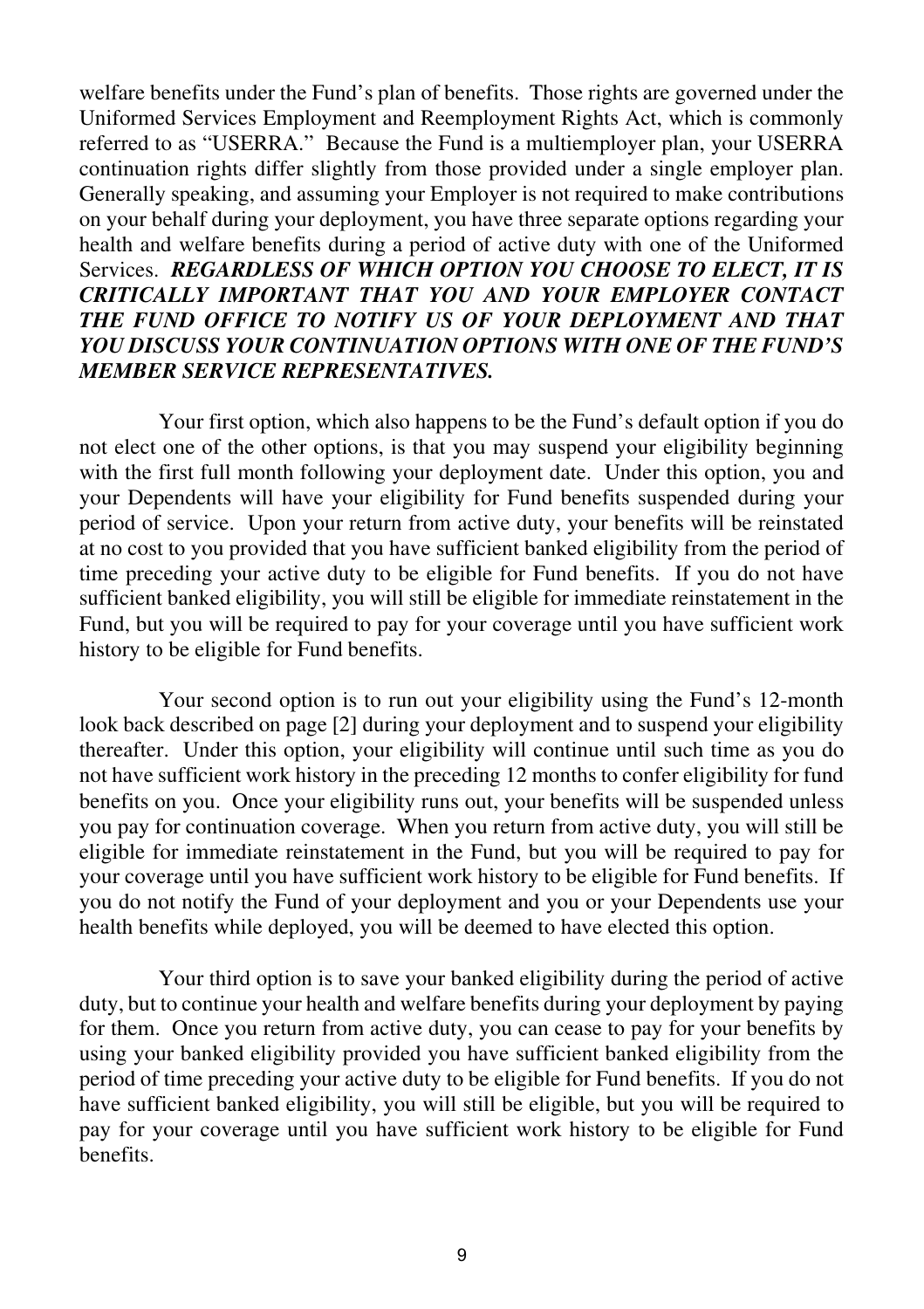**ATTENTION!** 

 **Each of the options on the preceding pages assumes your Employer is not required under a Collective Bargaining Agreement to make contributions to the Fund on your behalf during your deployment. If a Collective Bargaining Agreement requires your Employer to make contributions on your behalf during your deployment, you should contact the Fund office to discuss how those contributions will affect your options during your period of active duty.** 

#### **(THIS SPACE INTENTIONALLY LEFT BLANK)**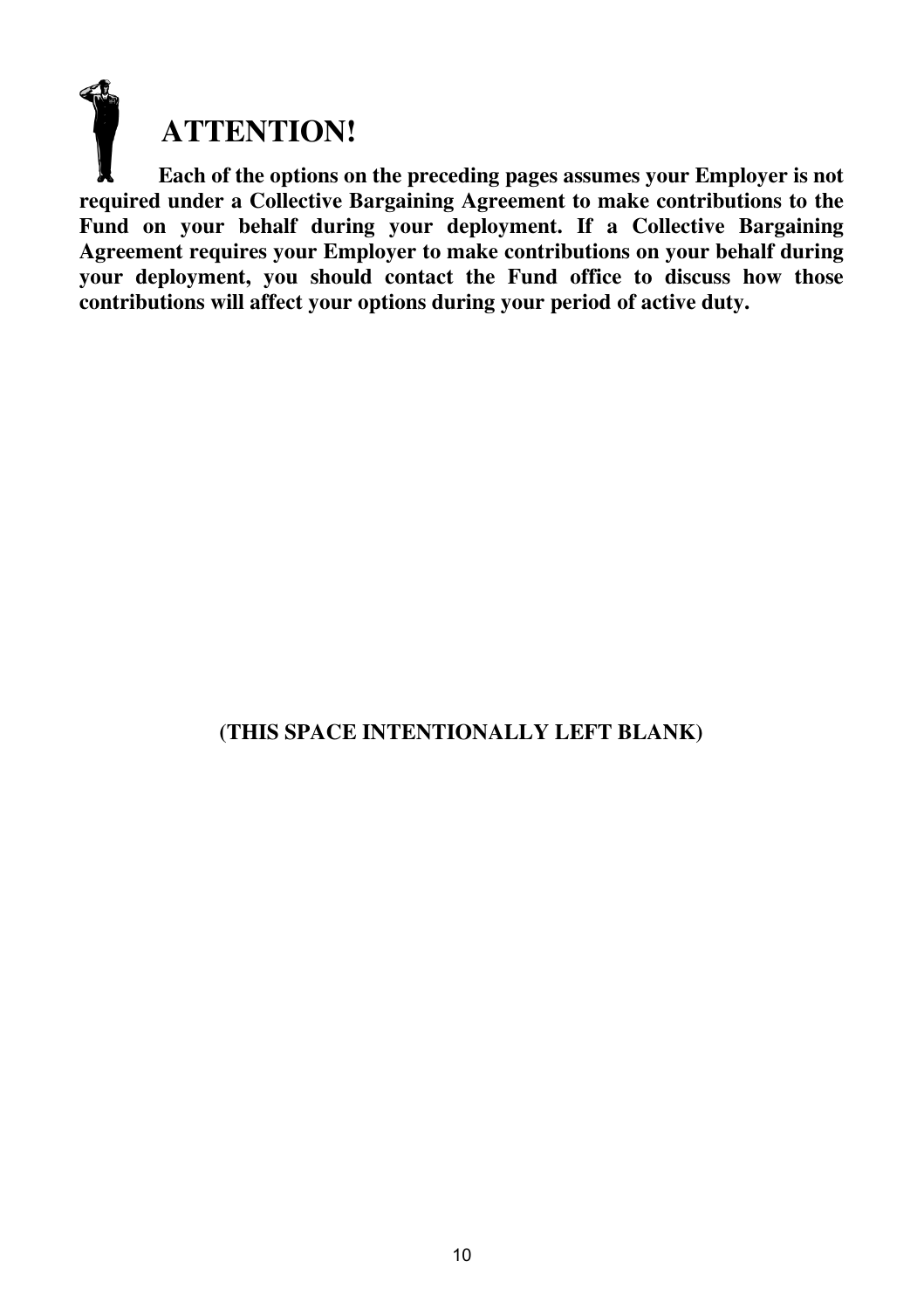## **THE FUND'S MEDICAL PROGRAM AND HOW IT WORKS**

Both of the Fund's medical programs are self-insured, which means that Fund medical benefits are paid out of a trust fund that is funded through the contributions of all of the Fund's participating employers for the benefit of the Fund's Members and beneficiaries subject to the terms and conditions of this Summary Plan Description. The Fund's medical program has been designed to offer a cost-effective, but comprehensive plan of benefits that keeps its Members and beneficiaries healthy through disease management and providing access to a broad network of medical providers and facilities.

 **The Fund provides prescription drug coverage, behavioral health benefits (i.e., mental health and substance abuse), dental benefits and vision benefits to Fund participants and beneficiaries. These benefits are not part of the medical program. They are separate benefits that are discussed elsewhere in this Summary Plan Description and the Enhanced Benefits Guide.**

### **I. HOW THE MEDICAL PROGRAM WORKS**

Under the medical program, your benefits are subject to a deductible, copayments, coinsurance, and an out-of-pocket limit. You are not, however, required to obtain a referral in order to see a specialist. Likewise, the Fund has developed several programs to minimize your out of pocket expense when you need routine lab work, radiology examinations (e.g., x-rays or MRIs), and diabetic supplies. In addition, some of the covered services in the medical program are offered at no expense to you.

### **A. Deductibles, Coinsurance, Co-Payments and Out-of-Pocket Limit**

The specific deductibles, co-payments, and coinsurance provisions, and out of pocket limits applicable to you are set forth in the Your Medical Benefits section below. As such, it is important to understand what those terms mean to you. A "co-payment" is a fixed amount you pay for a covered health care service, usually when you receive the service. The amount can vary by the type of covered health care service. A "deductible" is the amount you owe for health care services the Fund covers before the Fund begins to pay. The deductible does not apply to services subject to co-payments. After you satisfy your deductible, you are responsible for coinsurance, which is your share of the costs of a covered health care service, calculated as a percentage of the allowed amount for the service. Once you satisfy your out-of-pocket limit, which does not include your deductible, for the year, you are no longer responsible for coinsurance, but you are still responsible for co-payments, balanced billed charges, any penalties, or health care the Fund does not cover.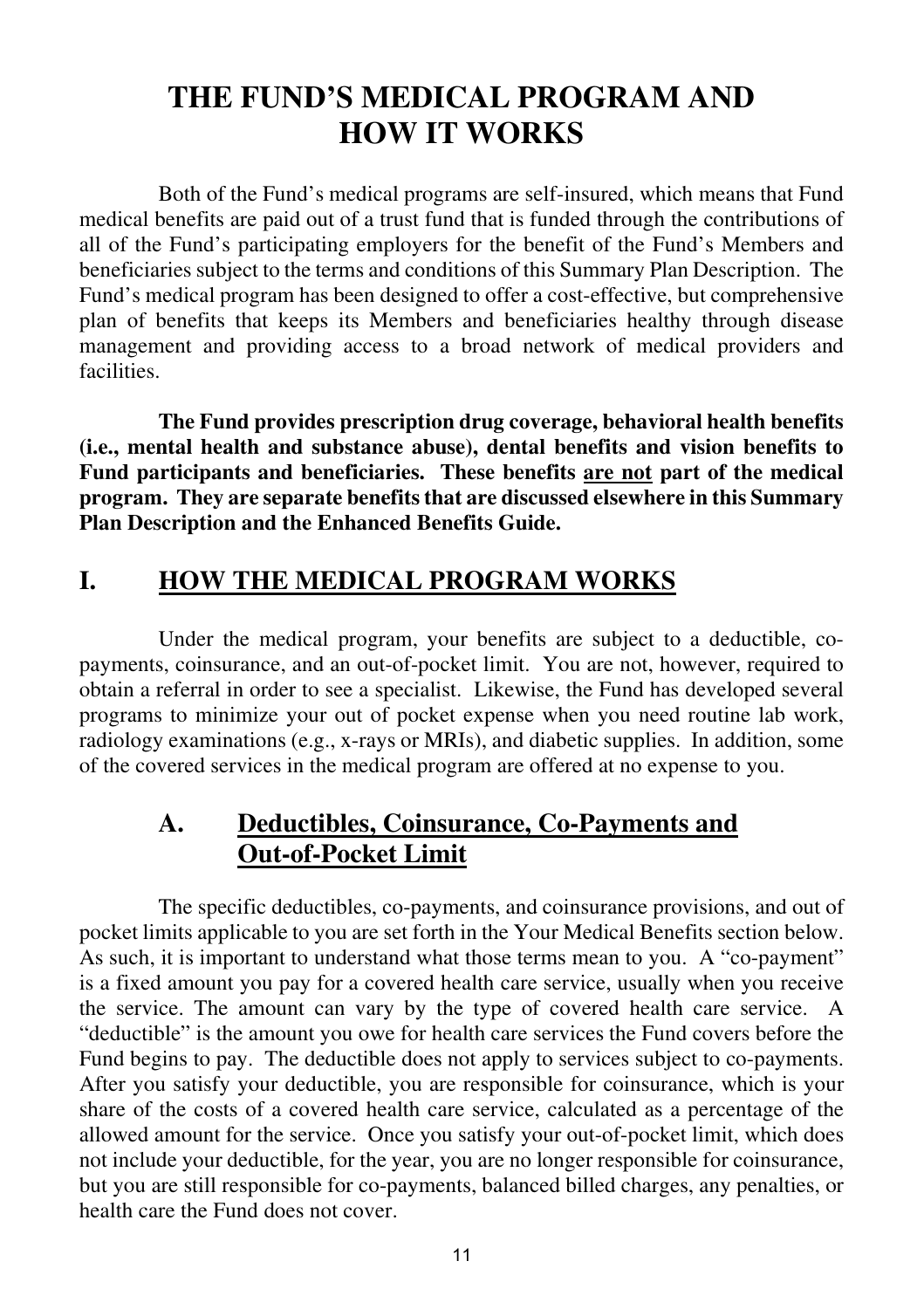### **B. In-Network versus Out-of-Network Care**

An in-network health care Provider is one who has agreed to accept the prenegotiated allowable charges as payment in full for the services rendered. This means that the healthcare Provider may not bill you for any charges in excess of the applicable co-payment, deductible, or coinsurance for the service rendered. Such additional charges are referred to as "balance billed charges." If you receive any balance billing from an in-network health care Provider, contact the Fund office for assistance.

Out-of-network Providers have not agreed in advance to accept the Fund's allowable charges as payment in full for the services rendered to you. The Fund will pay most out-of-network Providers a percentage of its allowable charges and you will be responsible for the balance of those allowable charges as well as deductible and coinsurance. If an out-of-network Provider elects not to accept the Fund's allowable charges as payment in full, you will be responsible for paying any balance billed charges from the healthcare Provider.

The Fund's "allowable charge" for an out-of-network service is generally the higher of the Fund's in-network allowance for such services or the Resource-Based Relative Value Scale allowance then prevailing in the Philadelphia region for such services. For more information about the out-of-network allowable charge, contact the Fund office. If you had no choice in the selection of an out-of-network Provider or Facility, the allowable charge for such services is the Plan's in-network allowable charge for such expenses or the billed charges, whichever is lower. The Fund's "allowable charge" for an out-of-network Assistant Surgeon is 20% of the in-network allowance for the surgical procedure performed by the primary surgeon.

#### **IN-NETWORK PROVIDER EXAMPLE:**

**Bill goes to Dr. Smith, an in-network provider, because he thinks he has the flu. Bill has a \$30 co-payment for the office visit and Dr. Smith bills the Fund \$150 for the visit. The Fund's allowable charge for the office visit is \$100. The Fund will pay Dr. Smith \$70 for the office visit and Dr. Smith will accept the \$100 he has received from Bill and the Fund as payment in full for his services rendered.** 

#### **OUT-OF-NETWORK PROVIDER EXAMPLE:**

**Maria goes to Dr. Jones, an out-of-network provider, because she thinks she has the flu. Dr. Jones bills the Fund \$150 for the visit. The Fund's allowable charge for the office visit is \$100. Assuming Maria has satisfied her out-of-network deductible of \$500, the Fund will pay Dr. Smith \$80, which is 80% of the allowable charge, for the office visit. Maria will be responsible for at least \$20 (20% of the allowable charge) and up to \$70 if Dr. Jones declines to accept the Fund's allowable charge as payment in full and engages in balance billing.**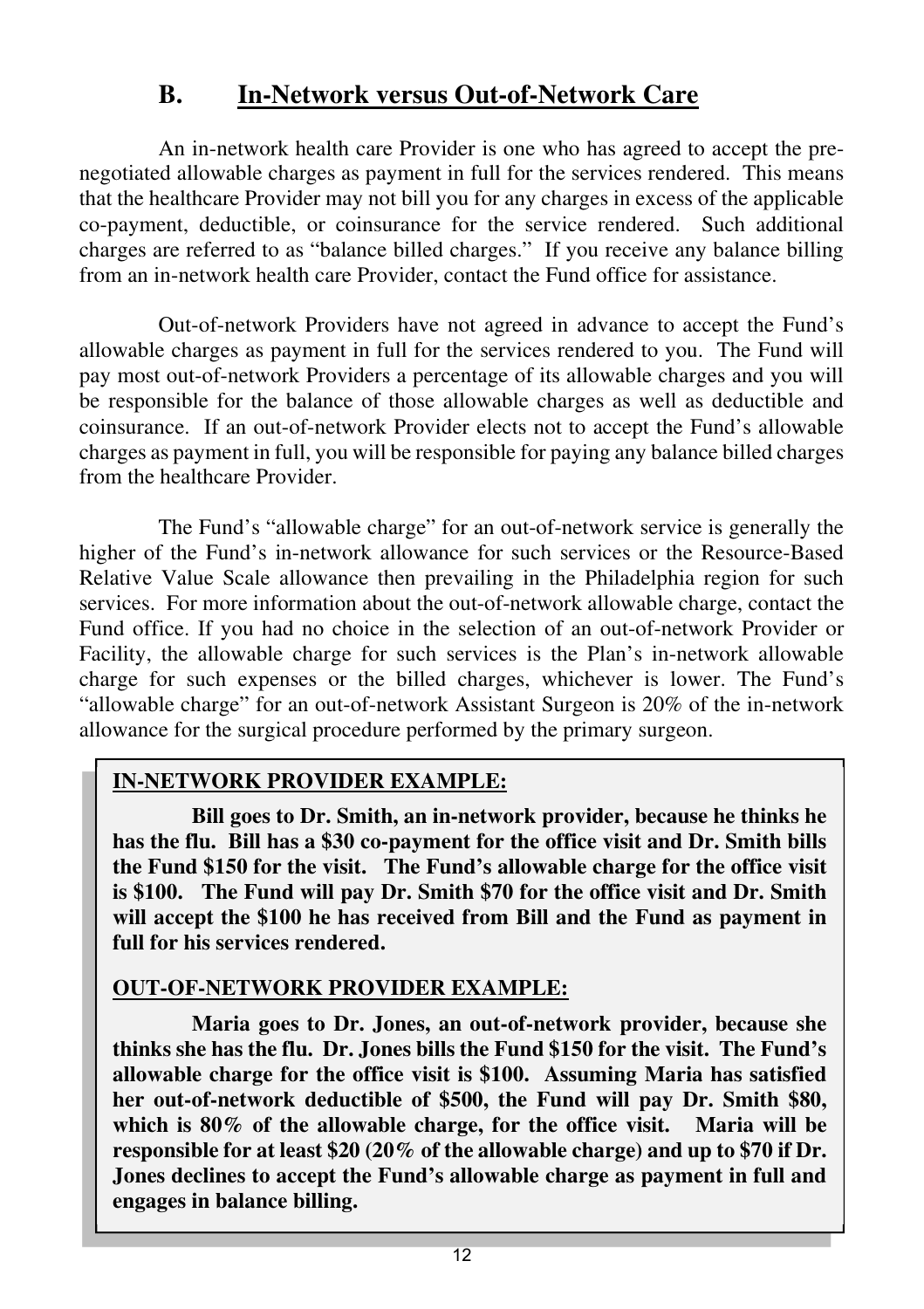### **C. Some of the Medical Program's Key Features**

In addition to eliminating the need to obtain a referral to see specialists, the medical program has several other key features that the Fund believes provide a value to Members and their Dependents. Here are just some of the highlights of the program's in-network benefits:

- 1. Women may receive an annual mammogram with no out-of-pocket expense to them (additional screenings are subject to deductibles and coinsurance);
- 2. Women receive an annual routine gynecological examination with no outof-pocket expense (additional examinations are subject to deductibles and coinsurance).
- 3. Men over the age of 50 may receive an annual prostate screening with no out-of-pocket expense (additional screenings are subject to deductibles and coinsurance);
- 4. Pediatric immunizations are covered with no out-of-pocket expense; and
- 5. Certain other benefits discussed in the Your Medical Benefits section.

#### **D. Disease Management Program**

The Fund has contracted with HealthCare Strategies to facilitate a Disease Management program, known as HealthReach. The purpose of the program is to educate Participants concerning their individual health issues and, at the same time, monitor the quality of care Participants are receiving to be sure that they are getting the best service for the dollars the Fund and Members are spending for health care.

Based upon claims filed with the Fund, a HealthReach Nurse Counselor from HealthCare Strategies contacts the patient to ensure that the patient understands his/her medical condition and helps to coordinate his or her health care needs. Educational materials are provided to the patient. In some cases, the Care Counselor will contact the patient's treating doctors.

Participation in the Disease Management program is mandatory for all Covered Persons. Members and Dependents are REQUIRED to participate in the HealthReach program to ensure that the Fund is paying for appropriate services. If a Cover Person refuses to participate in the program and cooperate with the HealthReach Nurse Counselor, a \$500 penalty deductible (in addition to any other applicable deductible, co-insurance or co-payment) will be applied during each Plan Year to medical claims received after the Covered Person receives final notice to contact the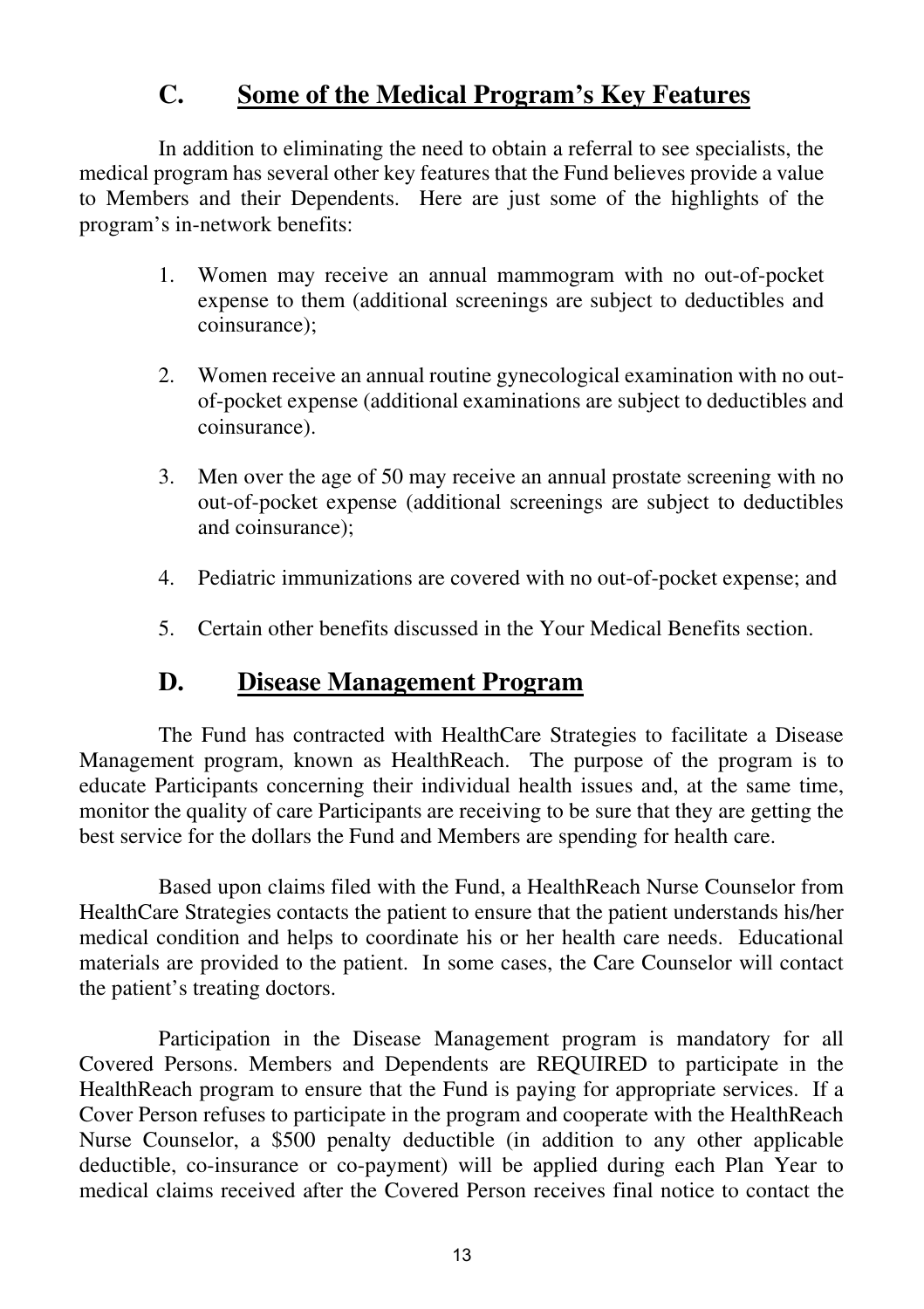HealthReach Nurse Counselor. The Fund is committed to helping you achieve your best health.

#### **E. Wellness Program**

The Fund offers all Members and their Spouses will be offered an opportunity to participate in a wellness screening from March through September of each year. The wellness screening will measure the individual's blood pressure, weight, height, waist size, glucose (blood sugar), and cholesterol. The wellness program vendor will share the results of the wellness screening with the individual who was screened as well as with the Fund's disease management vendor for analysis. Neither your Employer, the Fund Administrator, nor the Trustees will receive your or any participant's individual wellness screening results.

Those individuals or married couples who choose not to participate in this wellness program for a plan year described in the paragraph immediately above will only be eligible to participate in an alternative medical and prescription drug benefit program in the next plan year. The alternative medical and prescription drug benefit program is called the "Teamsters Health and Welfare Fund Gold Plan" (the "Gold Plan"). Those who participate in the wellness program will remain in the Fund's primary medical and prescription drug benefit program, which is called the Teamsters Health and Welfare Fund Platinum Plan (the "Platinum Plan"). The Gold Plan will generally provide the same benefits as the Platinum Plan subject to a higher out of pocket expense.

A Participant and his or her Dependent beneficiaries enrolled in the Gold Plan will remain in the Gold Plan for a minimum of one full calendar year.

All participants will be required, in addition to the wellness screening requirements set forth above, to obtain at least one preventive dental examination/check-up beginning January through September each year in order to remain in the Platinum Plan in the following plan year.

#### **(THIS SPACE INTENTIONALLY LEFT BLANK)**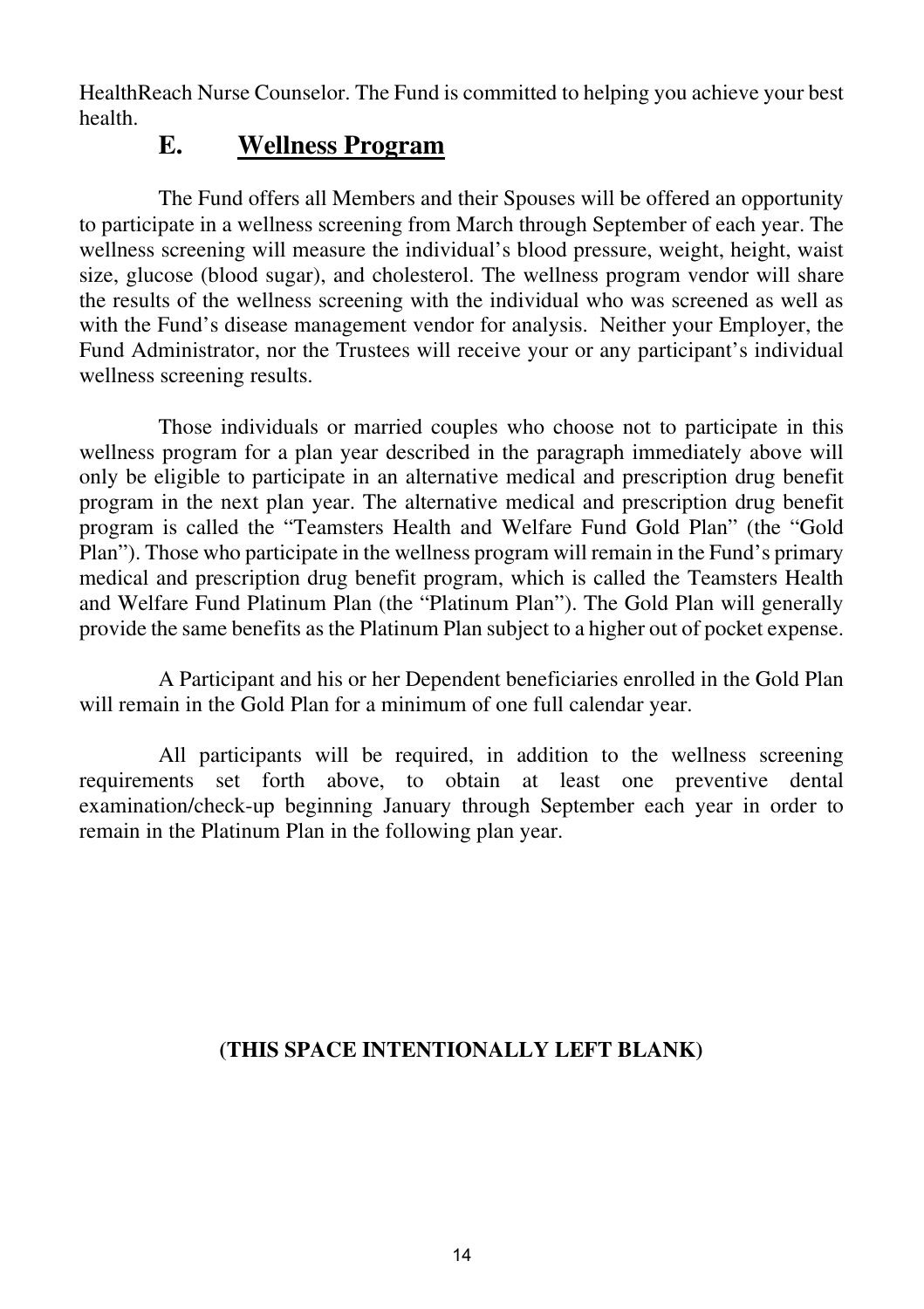## **YOUR MEDICAL BENEFITS**

### **I. PRIMARY AND PREVENTIVE CARE SERVICES**

 A Covered Person is entitled to benefits for Primary Care and "Preventive Care" covered services when deemed Medically Appropriate/Medically Necessary and billed for by a Provider. Payment allowances for covered services and any Precertification and other cost-sharing requirements are specified in the Summary of Benefits Schedule.

 "Preventive Care" services generally describe health care services performed to catch the early warning signs of health problems. These services are performed when the Covered Person has no symptoms of disease. Services performed to treat an illness or injury are not covered as Preventive Care under this benefit.

 The Claims Administrator periodically reviews the covered services based on recommendations from organizations such as The American Academy of Pediatrics, The American College of Physicians, the U.S. Preventive Services Task Force and The American Cancer Society. Accordingly, the frequency and eligibility of covered services are subject to change. The Claims Administrator reserves the right to modify the schedule at any time after written notice of the change has been given to the Covered Person.

### **A. Office Visits**

 Medical care visits for the examination, diagnosis and treatment of an illness or injury by a Primary Care Provider. For the purpose of this benefit, "Office Visits" include medical care visits to a Provider's office, medical care visits by a Provider to a Covered Person's residence, or medical care consultations by a Provider on an Outpatient basis.

## **B. Pediatric Preventive Care**

 The following services described below are required under the Affordable Care Act (ACA) with no cost-sharing for the patient.

Pediatric Preventive Care includes the following:

1. **Physical Examination, Routine History, Routine Diagnostic Tests**.

Well baby care, which generally includes a medical history, height and weight measurement, physical examination and counseling, is limited to Covered Persons under 18 years of age.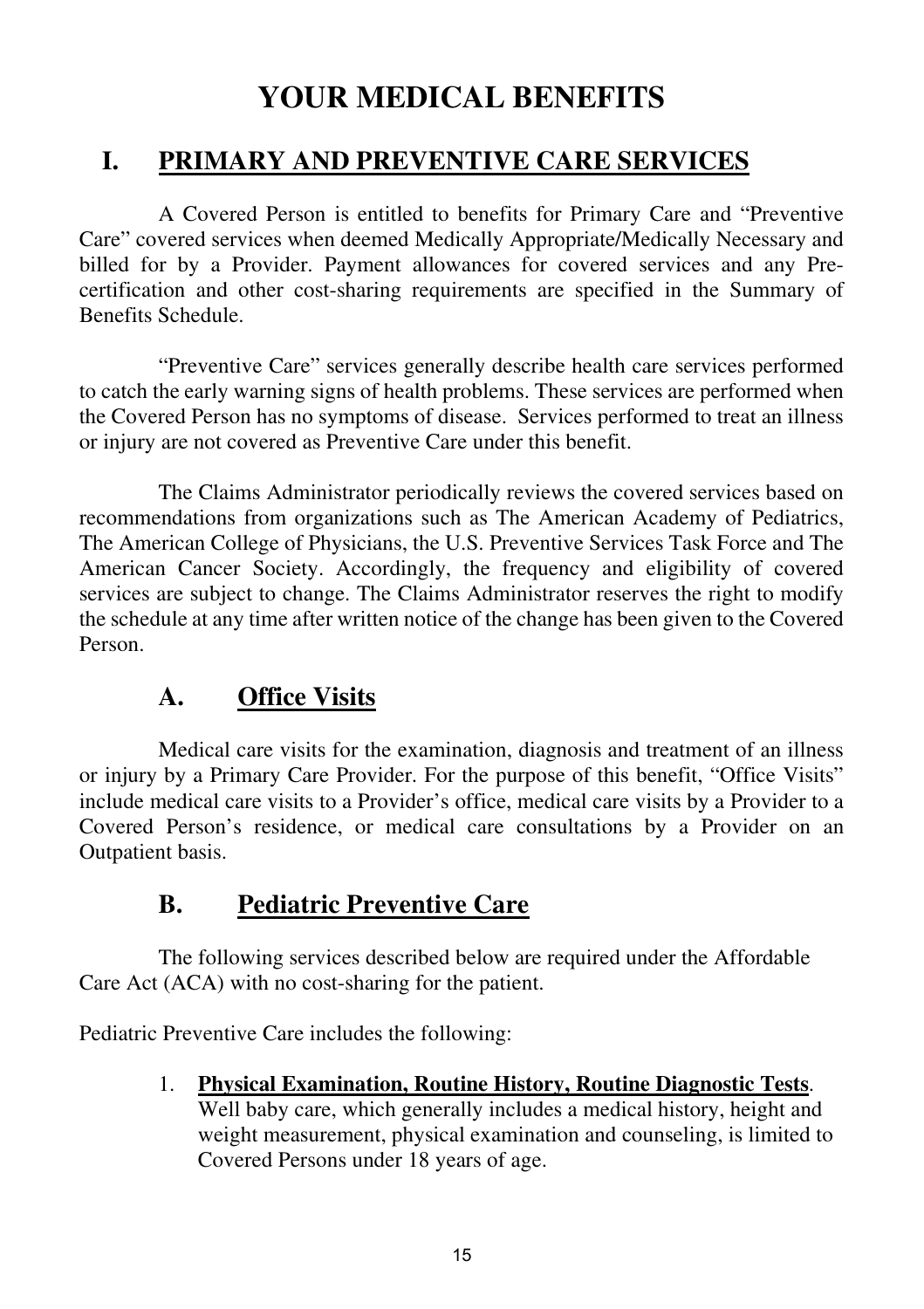- 2. **Blood Lead Screening.** This blood test detects elevated lead levels in the blood.
- 3. **Hemoglobin/Hematocrit**. This blood test measures the size, shape, number and content of red blood cells.
- 4. **Rubella Titer Test**. The rubella titer blood test checks for the presence of rubella antibodies. If no antibodies are present, the rubella immunization should be given. The rubella titer blood test is recommended when it is unsure whether the child has ever been immunized. Children are covered for one test and immunization between 11 and 17 years of age.
- 5. **Urinalysis**. This test detects numerous abnormalities.

## **C. Pediatric Immunizations**

The following services described below are required under the Affordable Care Act (ACA) with no cost-sharing for the patient. Coverage will be provided for those pediatric immunizations, including the immunizing agents, which, as determined by the Department of Health, conform with the Standards of the (Advisory Committee on Immunization Practices of the Center for Disease Control) U.S. Department of Health and Human Services. Benefits are limited to Covered Persons under 21 years of age.

## **D. Adult Preventive Care**

 The following services described below are required under the Affordable Care Act (ACA) with no cost-sharing for the patient.

- 1. **Physical Examination, Routine History**. Well person care, which generally includes a medical history, height and weight measurement, physical examination and counseling, plus necessary Diagnostic Services, is limited to Covered Persons 18 years of age or older.
- 2. **Adult Tetanus Toxoid (TD)**. This immunization provides immunity against tetanus and diphtheria.
- 3. **Blood Cholesterol Test**. This blood test measures the total serum cholesterol level. High blood cholesterol is one of the risk factors for coronary artery disease.
- 4. **Complete Blood Count (CBC)**. This blood test checks the red and white blood cell levels, hemoglobin and hematocrit.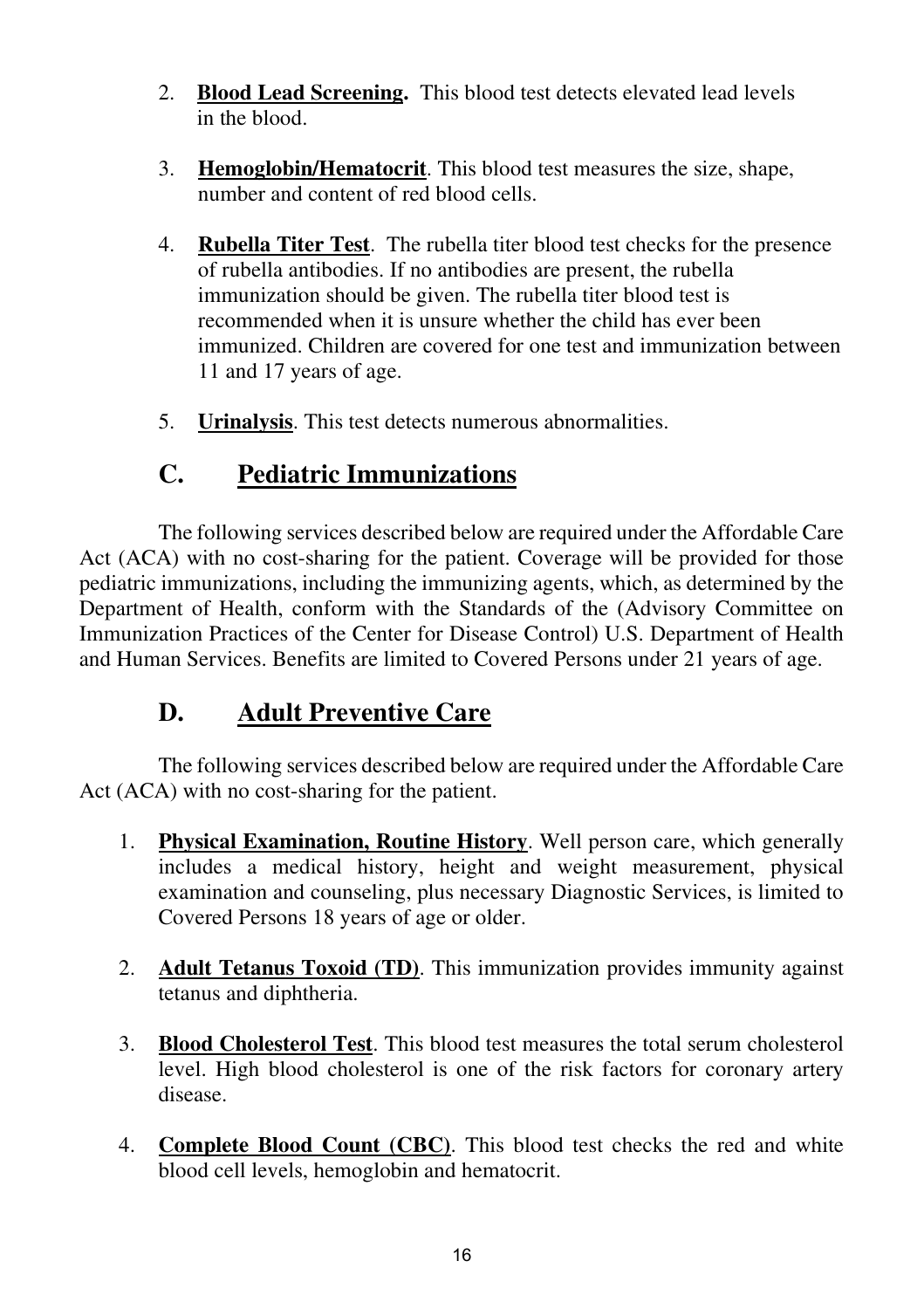- 5. **Fecal Occult Blood Test**. This test checks for the presence of blood in the feces which is an early indicator of colorectal cancer.
- 6. **Flexible Sigmoidoscopy**. This test detects colorectal cancer by use of a flexible fiberoptic sigmoidoscope.
- 7. **Influenza Vaccine**. This vaccine provides immunization against influenza type A and B viruses.
- 8. **Pneumococcal Vaccine**. This vaccine provides immunization against pneumococcal disease. Pneumococcal disease may cause pneumonia and other infections such as meningitis and bronchitis.
- 9. **Prostate Specific Antigen (PSA)**. This blood test may be used to detect tumors of the prostate.
- 10. **Routine Colonoscopy**. This test detects colorectal cancer by use of a flexible fiberoptic colonoscope.
- 11. **Rubella Titer Test**. The rubella titer blood test checks for the presence of rubella antibodies. If no antibodies are present, the rubella immunization should be given. The rubella titer blood test is recommended when it is unsure whether the adult has ever been immunized.
- 12. **Thyroid Function Test**. Test detects hyperthyroidism and hypothyroidism.
- 13. **Urinalysis**. This test detects numerous abnormalities.
- 14. **Varicella Vaccine**. This vaccine is recommended for women of childbearing age who have not been previously exposed to the chicken pox virus.
- 15. **Osteoporosis Screening (Bone Mineral Density Testing or BMDT)**. Coverage is provided for Bone Mineral Density Testing using a U.S. Food and Drug Administration approved method. This test determines the amount of mineral in a specific area of the bone. It is used to measure bone strength which is the aggregate of bone density and bone quality. Bone quality refers to architecture, turnover and mineralization of bone. The BMDT must be prescribed by a Professional Provider legally authorized to prescribe such items under law.
- 16. **Fasting Blood Glucose Test**. This test is used for detection of diabetes.
- 17. **Abdominal Aortic Aneurysm Screening**. One test per lifetime is recommended for men with a smoking history.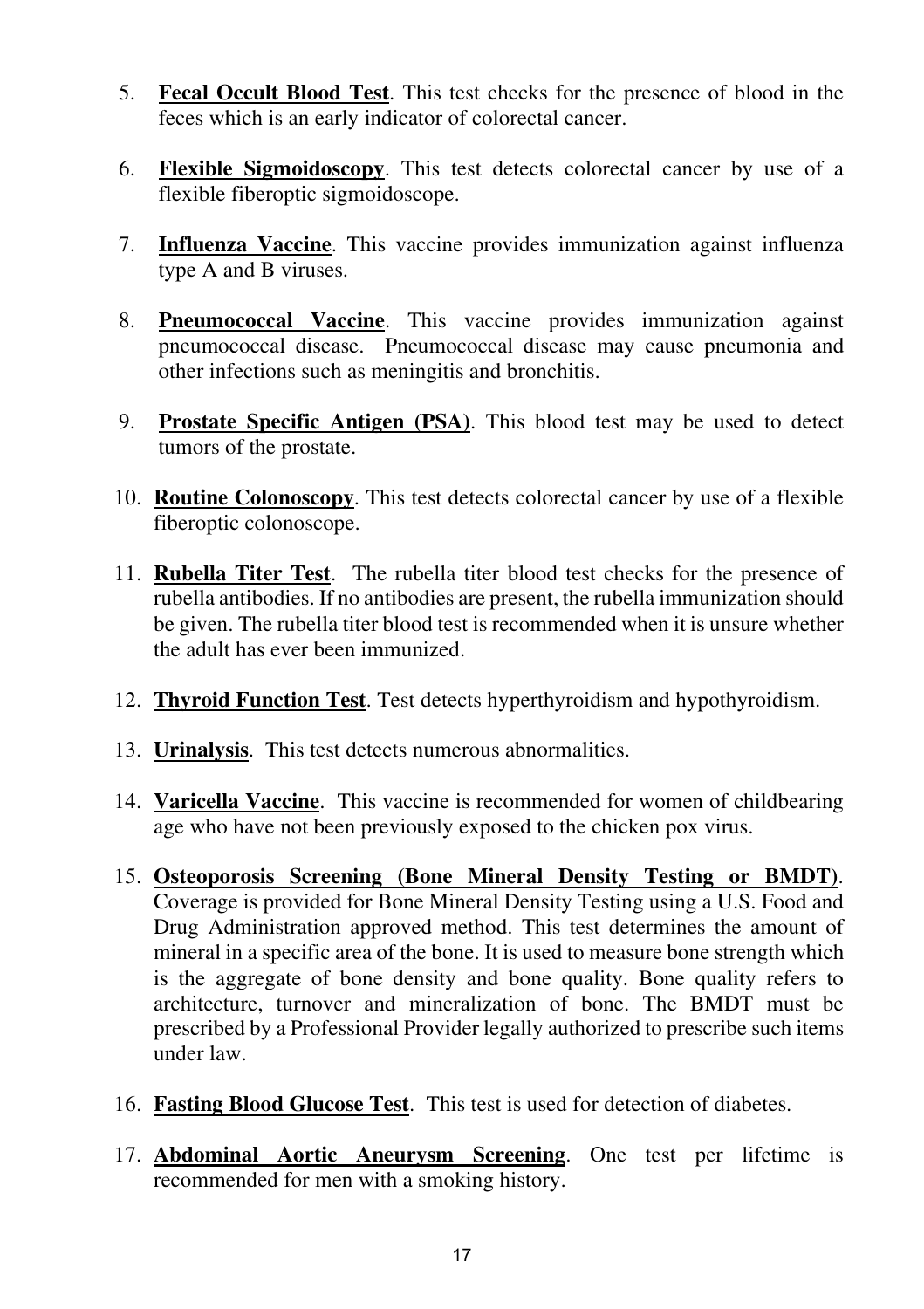### **E. Routine Gynecological Examination, Pap Smear**

 Female Covered Persons are covered for one routine gynecological examination each calendar year, including a pelvic examination and clinical breast examination; and routine Pap smears in accordance with the recommendations of the American College of Obstetricians and Gynecologists.

### **F. Mammograms**

 Coverage will be provided for screening and diagnostic mammograms. Benefits for mammography are payable only if performed by a qualified mammography service Provider who is properly certified by the appropriate state or federal agency in accordance with applicable law.

## **G. High Risk Immunizations**

Benefits are payable for certain immunizations provided to Covered Persons that the Claims Administrator determines to be at "high risk."

## **H. Therapeutic Injections**

Therapeutic injections required in the treatment of an injury or illness.

## **I. Allergy Injections**

Benefits are provided for allergy extracts and allergy injections.

 The Claims Administrator periodically reviews the schedule of covered services based on recommendations from organizations such as The American Academy of Pediatrics, The American College of Physicians, the U.S. Preventive Services Task Force and The American Cancer Society. Accordingly, the frequency and eligibility of services is subject to change.

 Therefore, the Claims Administrator reserves the right to modify this schedule from time to time.

## **II. INPATIENT SERVICES**

 A Covered Person is entitled to benefits for covered services while an Inpatient in a Facility Provider, when deemed Medically Appropriate/Medically Necessary and billed for by a Facility Provider. Payment allowances for covered services and any Precertification and other cost-sharing requirements are specified in the Summary of Benefits Schedule.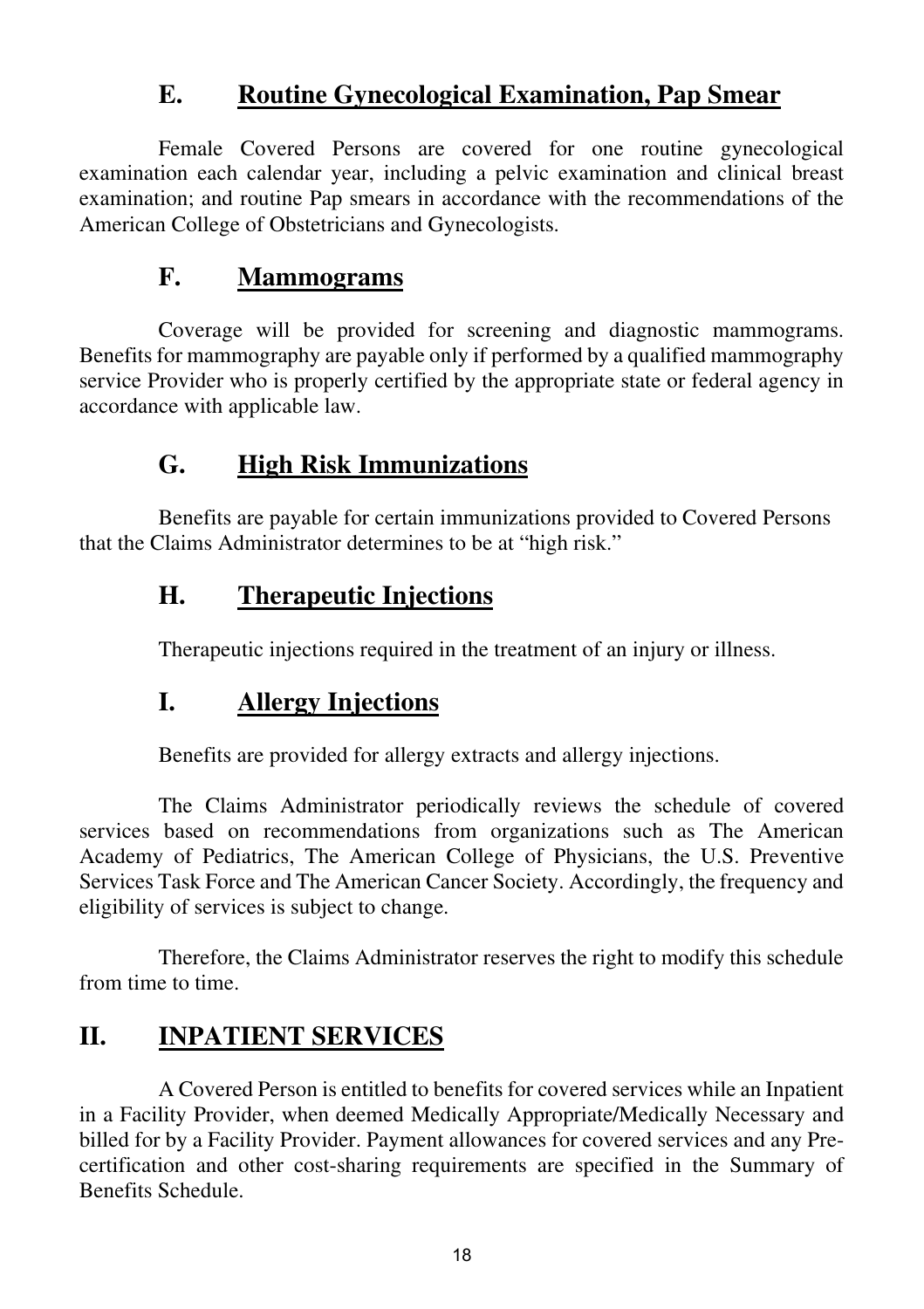All Inpatient admissions, other than an Emergency admission, must be precertified by the Claims Administrator in accordance with the requirements contained in the Managed Care section of this booklet. Emergency admissions must be reviewed within two business days of the admission or as soon as reasonably possible. A concurrent review is required for any continued length of stay beyond what has been pre-certified by the Claims Administrator.

### **A. HOSPITAL SERVICES**

#### **ROOM AND BOARD**

 Benefits will be paid for general nursing care and such other services as are covered by the Hospital's regular charges for accommodations in the following:

- 1. an average semi-private room, as designated by the Hospital; or a private room, when designated by the Claims Administrator as semi-private for the purposes of this coverage in Hospitals having primarily private rooms;
- 2. a private room, when Medically Appropriate/Medically Necessary;
- 3. a Special Care Unit, such as Intensive or Coronary Care, when such a designated unit with concentrated facilities, equipment and supportive services is required to provide an intensive level of care for a critically ill patient;
- 4. a bed in a general ward; and
- 5. nursery facilities.

 Benefits are provided for up to the number of days specified in the Summary of Benefits Schedule.

 In computing the number of days of benefits, the day of admission, but not the date of discharge shall be counted. If the Covered Person is admitted and discharged on the same day, it shall be counted as one day.

 Days available under this coverage shall be allowed only during uninterrupted stays in a Hospital. Benefits shall not be provided: (1) during the absence of a Covered Person who interrupts his stay and remains past midnight of the day on which the interruption occurred; or (2) after the discharge hour that the Covered Person's attending Physician has recommended that further Inpatient care is not required.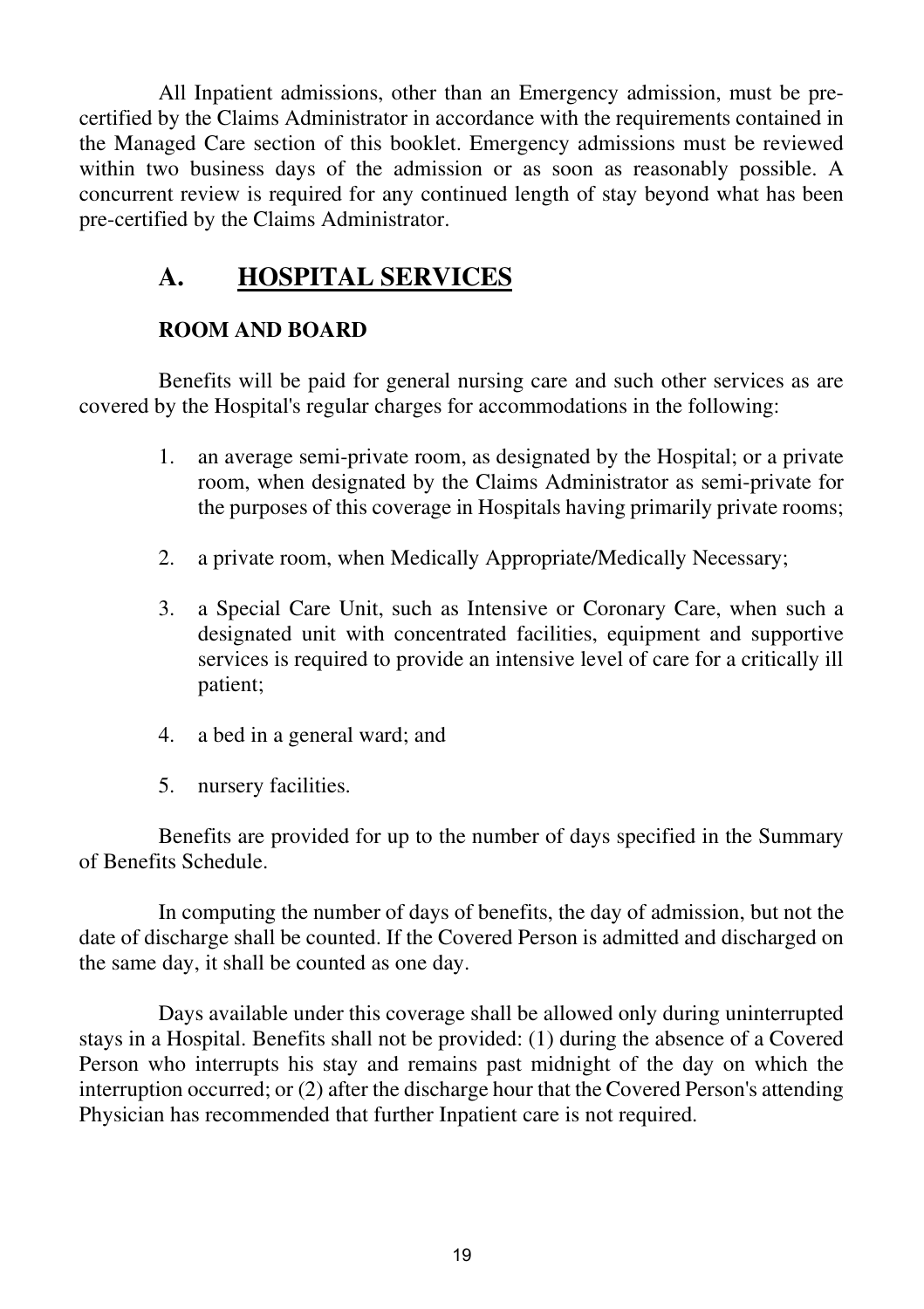#### **ANCILLARY SERVICES**

 Benefits are payable for all ancillary services usually provided and billed for by Hospitals (except for personal convenience items) including but not limited to the following:

- 1. meals, including special meals or dietary services as required by the patient's condition;
- 2. use of operating, delivery, recovery, or other specialty service rooms and any equipment or supplies therein;
- 3. casts, surgical dressings, and supplies, devices or appliances surgically inserted within the body;
- 4. oxygen and oxygen therapy;
- 5. administration of blood and blood plasma, including the processing of blood from donors, but excluding the blood or blood plasma, except as may be provided within this coverage;
- 6. anesthesia when administered by a Hospital employee, and the supplies and use of anesthetic equipment;
- 7. Physical Therapy, Cardiac Rehabilitation Therapy, Respiratory Therapy, hydrotherapy, Speech Therapy, and/or Occupational Therapy when administered by a person who is appropriately licensed and authorized to perform such services;
- 8. Radiation Therapy;
- 9. Chemotherapy;
- 10. all drugs and medications (including intravenous injections and solutions) for use while in the Hospital and which are released for general use and are commercially available to Hospitals;
- 11. use of Special Care Units, including but not limited to, Intensive or Coronary Care; and
- 12. Preadmission testing.

 Subject to the Exclusions, conditions and limitations of this coverage, a Covered Person is entitled to benefits for covered services when: (1) deemed Medically Appropriate/Medically Necessary and (2) billed for by a Provider.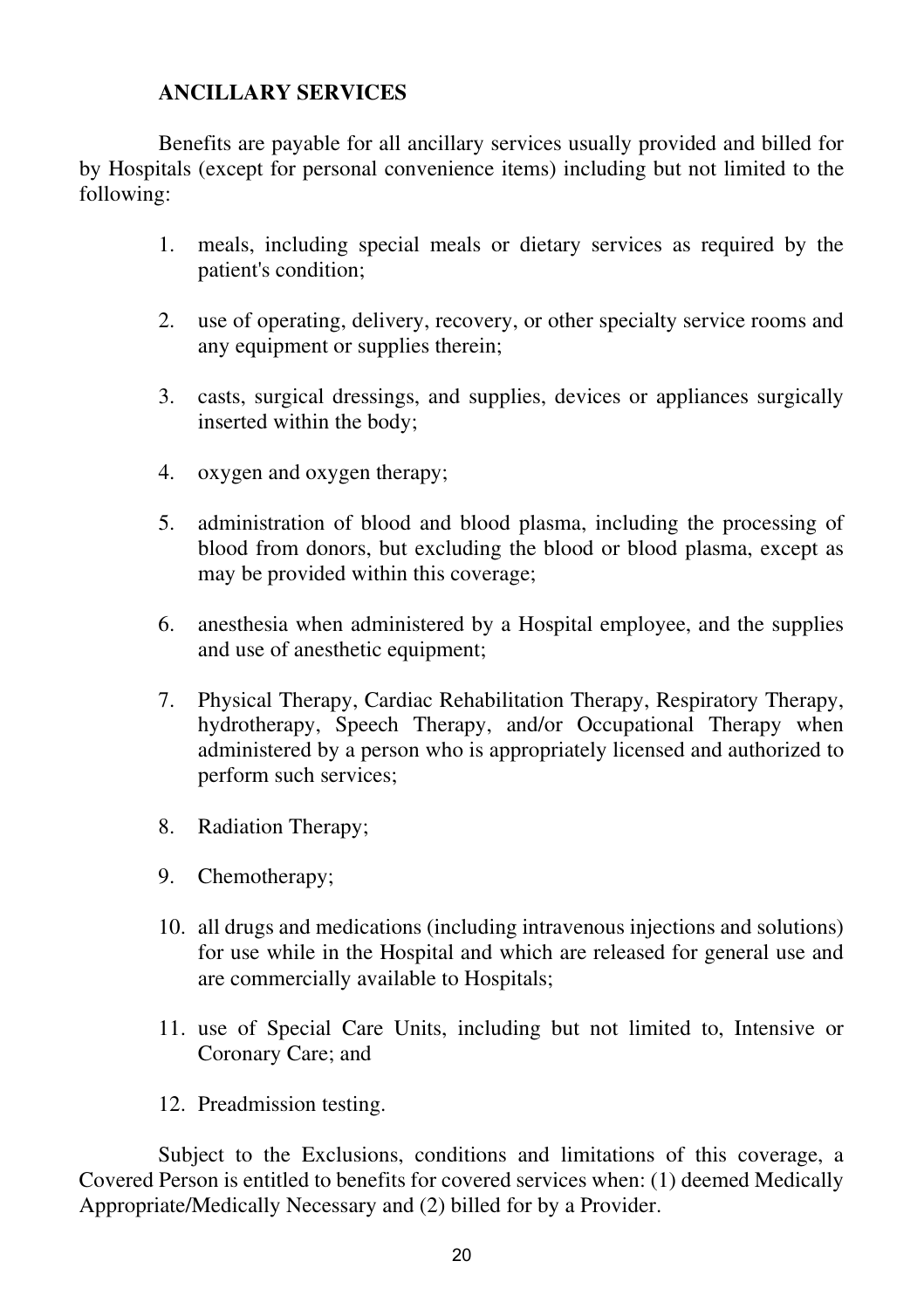## **B. MEDICAL CARE**

 Medical Care provided by the Professional Provider in charge of the case to a Covered Person who is an Inpatient in a Hospital, Rehabilitation Hospital or Skilled Nursing Facility for a condition not related to Surgery, pregnancy, Radiation Therapy, or mental illness, except as specifically provided. Such care includes Inpatient intensive Medical Care rendered to a Covered Person whose condition requires a Professional Provider's constant attendance and treatment for a prolonged period of time.

#### 1. Concurrent Care

 Services rendered to an Inpatient in a Hospital, Rehabilitation Hospital or Skilled Nursing Facility by a Professional Provider who is not in charge of the case but whose particular skills are required for the treatment of complicated conditions. This does not include observation or reassurance of the Covered Person, standby services, routine preoperative physical examinations or Medical Care routinely performed in the pre-or post-operative or pre-or post-natal periods or Medical Care required by a Facility Provider's rules and regulations.

#### 2. Consultations

 Consultation services when rendered to an Inpatient in a Hospital, Rehabilitation Hospital or Skilled Nursing Facility by a Professional Provider at the request of the attending Professional Provider. Consultations do not include staff consultations which are required by Facility Provider's rules and regulations. Benefits are limited to one consultation per consultant during any inpatient confinement.

## **C. SKILLED NURSING FACILITY**

 Benefits are provided for a Skilled Nursing Facility, when Medically Appropriate/Medically Necessary as determined by the Claims Administrator, up to the Maximum days specified in the Summary of Benefits Schedule. The Covered Person must require treatment by skilled nursing personnel which can be provided only on an Inpatient basis in a Skilled Nursing Facility. For maximum benefits, admission to a Skilled Nursing Facility must be pre-certified as an Inpatient admission.

 Medically Necessary Professional Provider visits in a Skilled Nursing Facility are provided as shown in the Summary of Benefits Schedule.

No benefits are payable:

1. when confinement in a Skilled Nursing Facility is intended solely to assist the Covered Person with the activities of daily living or to provide an institutional environment for the convenience of a Covered Person;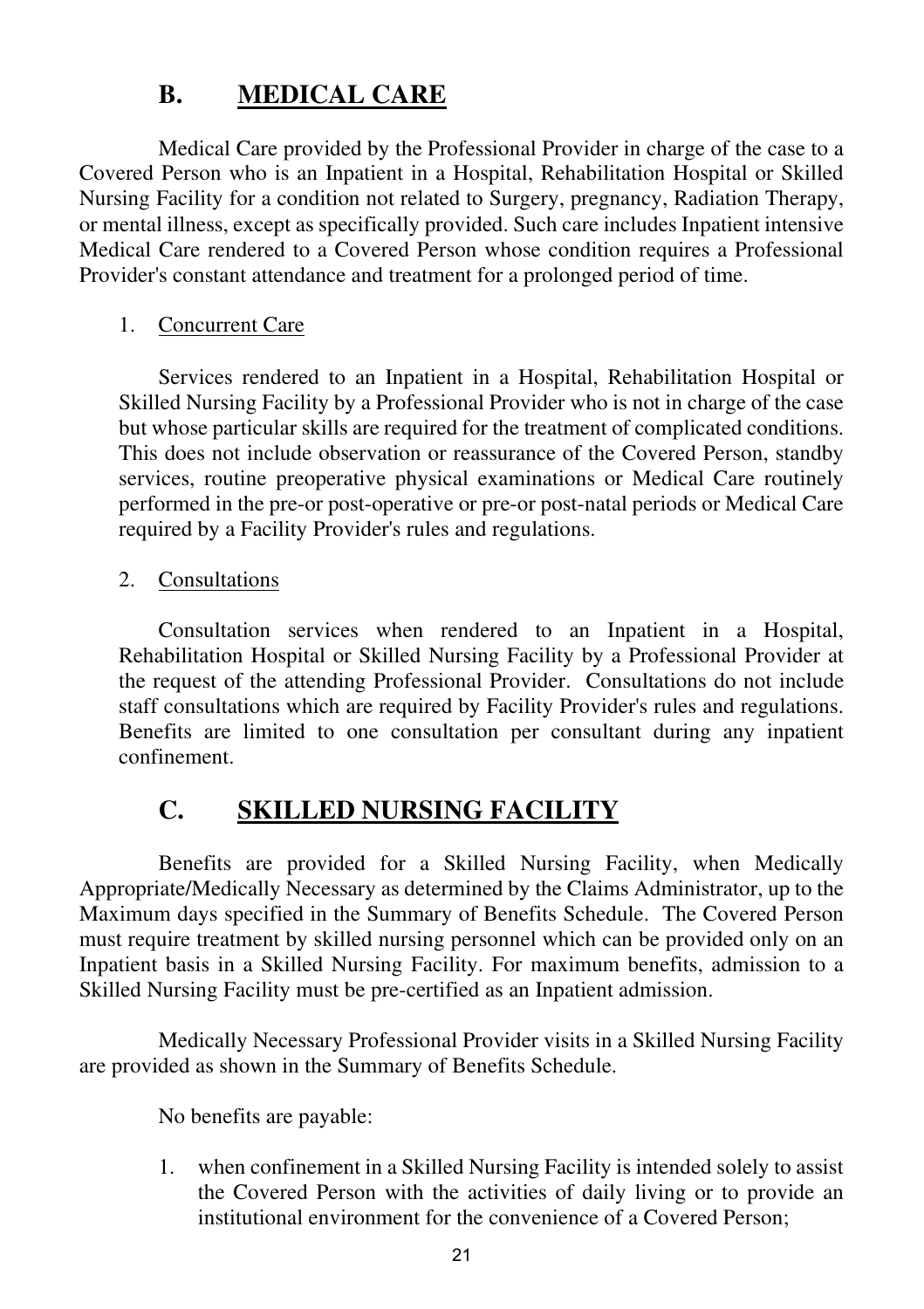- 2. for the treatment of alcohol and drug addiction, and mental illness; or
- 3. after the covered person has reached the maximum level of recovery possible for his or her particular condition and no longer requires definitive treatment other than routine custodial care.

#### **INPATIENT / OUTPATIENT BENEFITS**

 A Covered Person is entitled to benefits for covered services either while an Inpatient in a Facility Provider or on an Outpatient basis when deemed Medically Appropriate/Medically Necessary and billed for by a Provider. Payment allowances for Covered Services and any Pre-certification and other cost-sharing requirements are specified in the Summary of Benefits Schedule.

#### **D. BLOOD**

Benefits shall be payable for the administration of blood and blood processing from donors. Benefits shall be payable for autologous blood drawing, storage or transfusion - i.e., an individual having his own blood drawn and stored for personal use, such as self-donation in advance of planned Surgery.

Benefits shall be payable for whole blood, blood plasma and blood derivatives, which are not classified as drugs in the official formularies and which have not been replaced by a donor.

### **E. HOSPICE SERVICES**

When the Covered Person's attending Physician certifies that the Covered Person has a terminal illness with a medical prognosis of six months or less and when the Covered Person elects to receive care primarily to relieve pain, the Covered Person shall be eligible for Hospice benefits. Hospice Care is primarily comfort care, including pain relief, physical care, counseling and other services that will help the Covered Person cope with a terminal illness rather than cure it. Hospice Care provides services to make the Covered Person as comfortable and pain-free as possible. When a Covered Person elects to receive Hospice Care, benefits for treatment provided to cure the terminal illness are no longer provided. However, the Covered Person may elect to revoke the election of Hospice Care at any time.

Respite Care: When Hospice Care is provided primarily in the home, such care on a short-term Inpatient basis in a Medicare certified Skilled Nursing Facility will also be covered when the Hospice considers such care necessary to relieve primary caregivers in the Covered Person's home. Up to seven days of such care every six months will be covered. Benefits for Covered Hospice Services shall be provided until the earlier of the Covered Person's death or discharge from Hospice Care.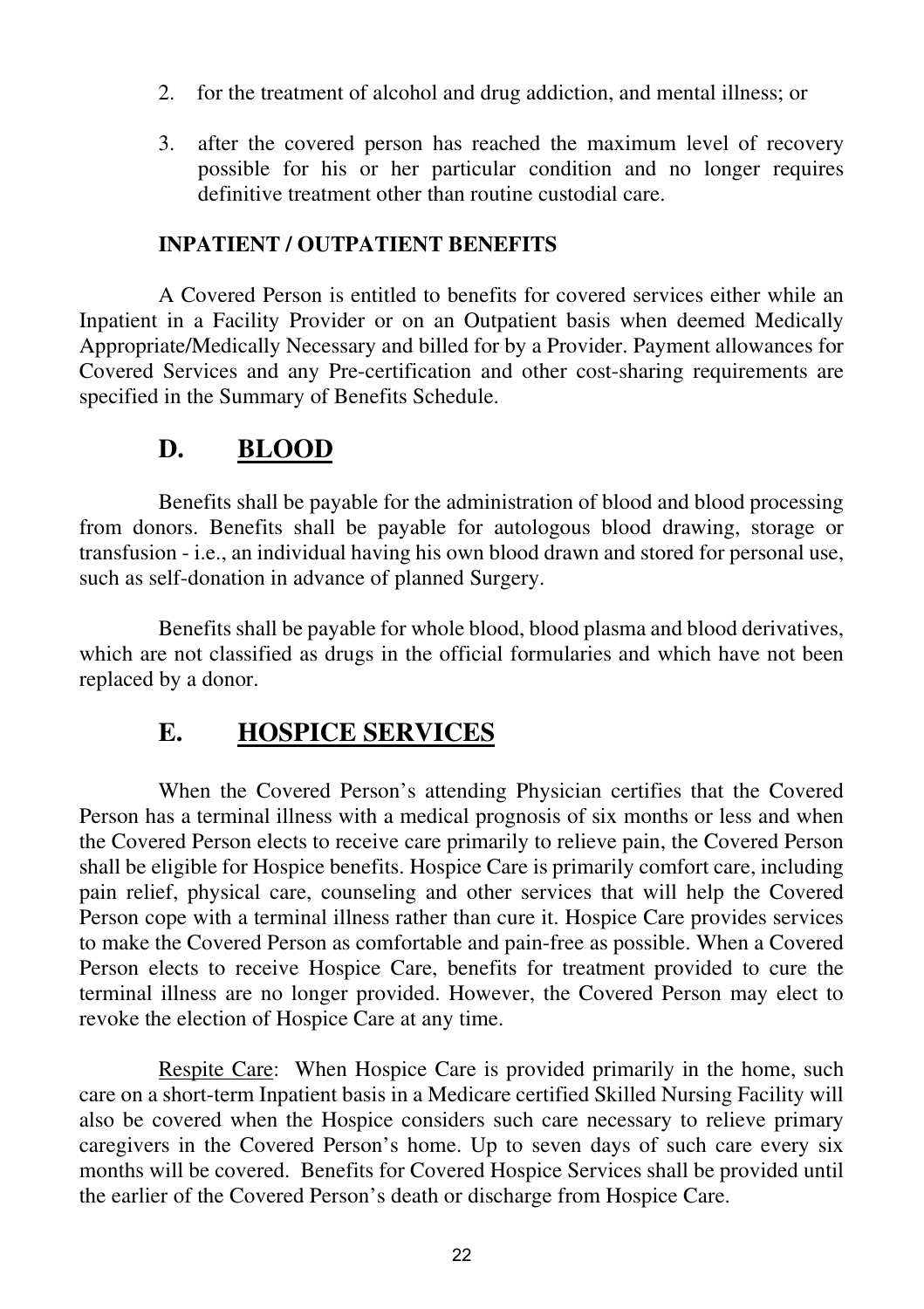Special Hospice Services Exclusions: No Hospice Care benefits will be provided for:

- 1. Services and supplies for which there is no charge;
- 2. Research studies directed to life lengthening methods of treatment;
- 3. Services or expenses incurred in regard to the Covered Person's personal, legal and financial affairs (such as preparation and execution of a will or other dispositions of personal and real property);
- 4. Care provided by family members, relatives, and friends; and
- 5. Private Duty Nursing care.

## **F. MATERNITY/OB-GYN / FAMILY SERVICES**

#### 1. Maternity/Obstetrical Care

 Services rendered in the care and management of a pregnancy is a Covered Expense under this Plan as specified in the Summary of Benefits Schedule. Benefits payable for a delivery shall include pre- and post-natal care. Maternity care Inpatient benefits will be provided for 48 hours for vaginal deliveries and 96 hours for cesarean deliveries, except where otherwise approved by the Claims Administrator.

 In the event of early post-partum discharge from an Inpatient admission, benefits are provided for Home Health Care as provided for in the Home Health Care subsection.

#### 2. Therapeutic Abortions

Facility services provided by a Hospital or Birth Center and services performed by a Professional Provider for the voluntary termination of a pregnancy by a Member or Member's spouse are a Covered Expense: (a) when necessary to avert the death of the mother, and (b) for termination of pregnancy related to either rape or incest.

## **G. BEHAVIORAL HEALTH SERVICES**

Coverage for Behavioral Health services (including treatment of psychiatric conditions and alcohol and drug abuse), is not provided under the Medical Program, and the Medical Program Claims Administrator plays no role in the administration of Behavior Health services for the Fund. The details of the Behavioral Health program appear starting on page [41]. See the Enhanced Benefits Guide for detailed information on the Behavioral Health program Claims Administrator.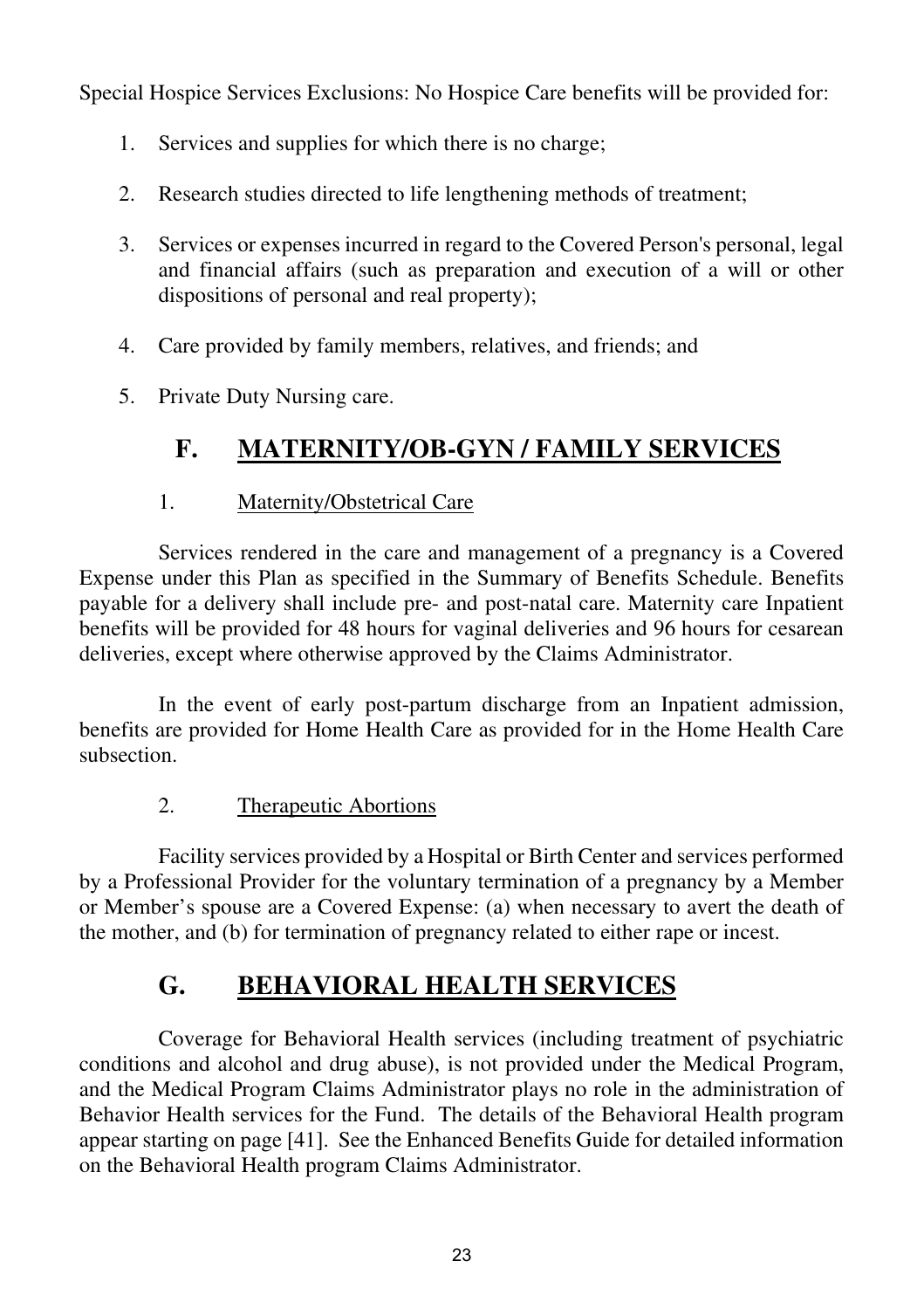## **H. SURGICAL SERVICES**

 Surgery benefits will be provided for services rendered by a Professional Provider and/or Facility Provider for the treatment of disease or injury. Separate payment will not be made for Inpatient preoperative care or all postoperative care normally provided by the surgeon as part of the surgical procedure.

 Also covered is (1) the orthodontic treatment of congenital cleft palates involving the maxillary arch, performed in conjunction with bone graft surgery to correct the bony deficits associated with extremely wide clefts affecting the alveolus; and (2) coverage for the following when performed subsequent to mastectomy: surgery to reestablish symmetry or alleviate functional impairment, including, but not limited to augmentation, mammoplasty, reduction mammoplasty and mastopexy.

 Coverage is also provided for: (a) the initial and subsequent insertion or removal of prosthetic devices to replace the removed breast or portions thereof; and (b) the treatment of physical complications at all stages of the mastectomy, including lymphedemas.

 Covered surgical procedures shall include routine neonatal circumcisions and any voluntary surgical procedure for sterilization.

#### 1. **Hospital Admission for Dental Procedures or Dental Surgery**

 Benefits will be payable for a Hospital admission in connection with dental procedures or Surgery only when the Covered Person has an existing non-dental physical disorder or condition and hospitalization is Medically Appropriate/Medically Necessary to ensure the patient's health. Coverage for such hospitalization does not imply coverage of the dental procedures or Surgery performed during such a confinement. Only oral surgical procedures specifically identified as covered under the "Oral Surgery" terms of this Plan will be covered during such a confinement.

#### 2. **Oral Surgery**

 Benefits will be payable for covered services provided by a Professional Provider and/or Facility Provider for:

- a. Orthognathic surgery surgery on the bones of the jaw (maxilla or mandible) to correct their position and/or structure for the following clinical indications only:
	- (1) The initial treatment of Accidental Injury/trauma (i.e. fractured facial bones and fractured jaws), in order to restore proper function.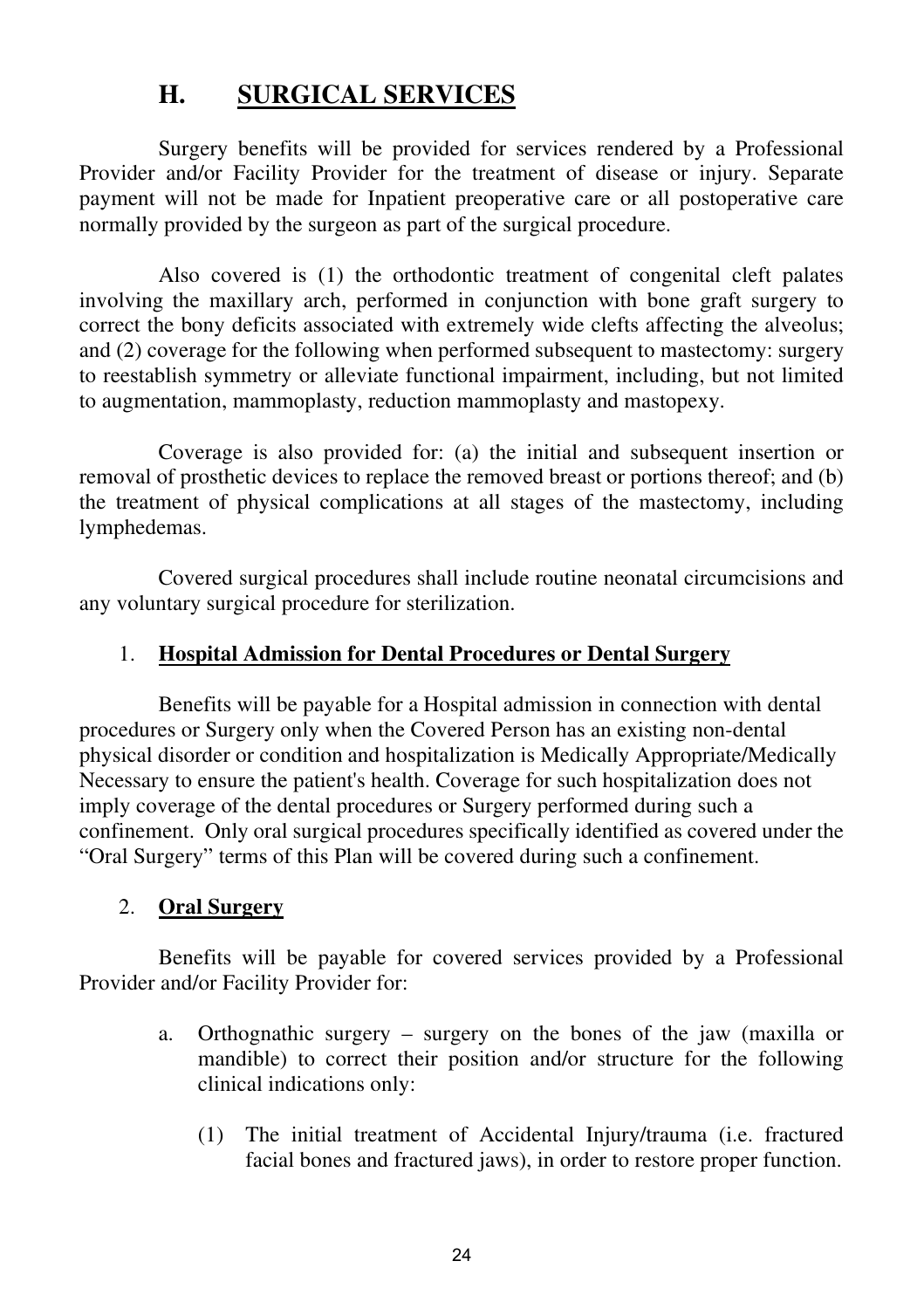- (2) In cases where it is documented that a severe congenital defect (i.e., cleft palate) results in speech difficulties that have not responded to non-surgical interventions.
- (3) In cases where it is documented (using objective measurements) that chewing or breathing function is materially compromised (defined as greater than two standard deviations from normal) where such compromise is not amenable to non-surgical treatments, and where it is shown that orthognathic surgery will decrease airway resistance, improve breathing, or restore swallowing.
- b. Other oral surgery defined as surgery on or involving the teeth, mouth, tongue, lips, gums and contiguous structures. Benefits will be provided only for:
	- (1) Surgical removal of impacted teeth which are completely covered by bone.
	- (2) The surgical treatment of cysts, infections, and tumors performed on the structures of the mouth; and
	- (3) Surgical removal of teeth prior to cardiac surgery, radiation therapy or organ transplantation.

#### 3. **Assistant at Surgery**

 Services for a Covered Person by an assistant surgeon who actively assists the operating surgeon in the performance of covered surgery. The condition of the Covered Person or the type of Surgery must require the active assistance of an assistant surgeon as determined by the Claims Administrator.

 Surgical assistance is not covered when performed by a Professional Provider who himself performs and bills for another surgical procedure during the same operative session.

#### 4. **Anesthesia**

 Administration of Anesthesia in connection with the performance of covered services when rendered by or under the direct supervision of a Professional Provider other than the surgeon, assistant surgeon or attending Professional Provider.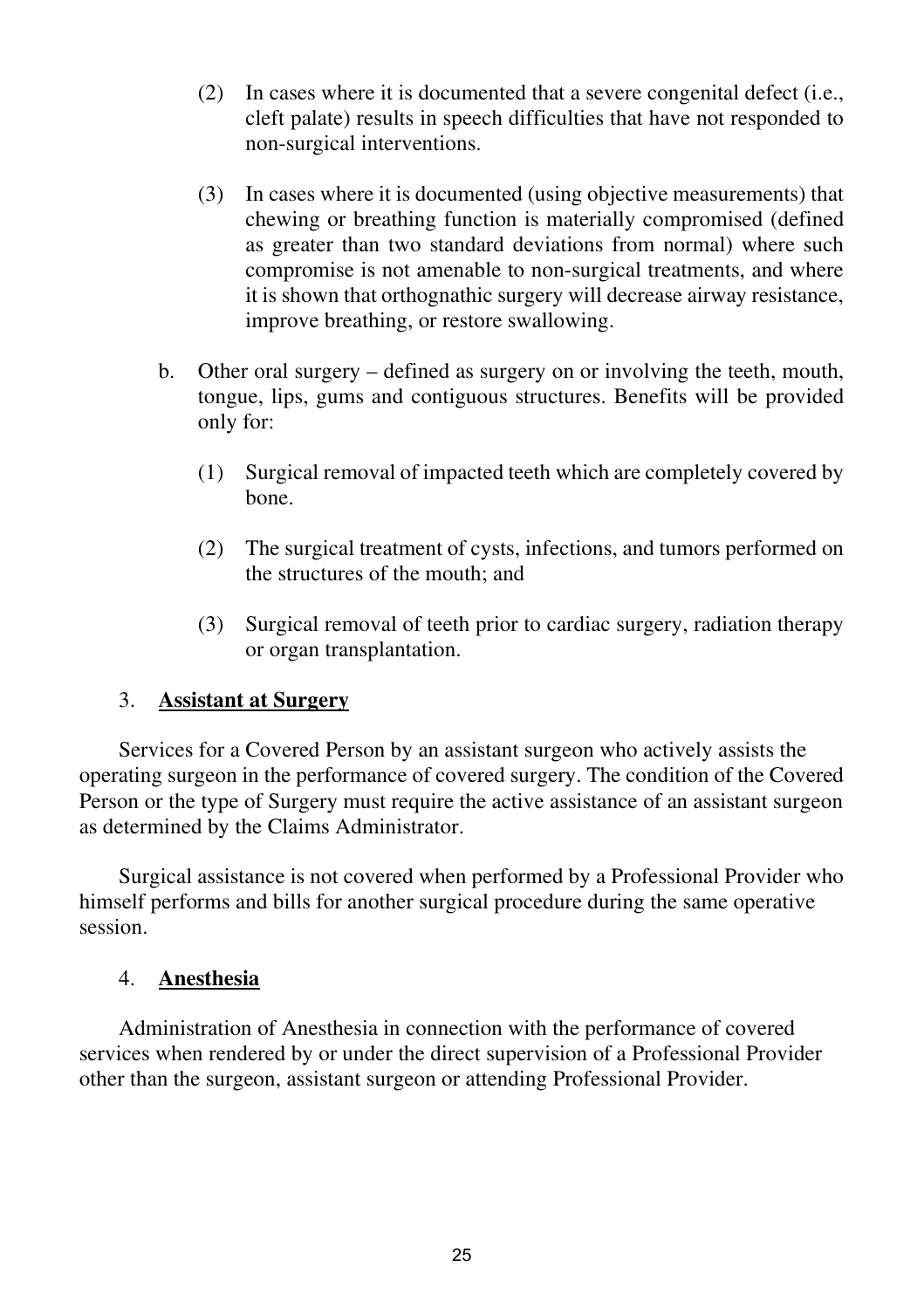#### 5. **Second Surgical Opinion (Voluntary)**

 Consultations for Surgery by a Professional Provider to determine the Medical Necessity of an elective surgical procedure. Elective Surgery is surgery which is not of an emergency or life-threatening nature.

 Such covered services must be performed and billed by a Professional Provider other than the one who initially recommended performing the Surgery. One additional consultation, as a third opinion, is eligible in cases where the second opinion disagrees with the first recommendation.

#### 6. **Outpatient Benefits**

A Covered Person is entitled to benefits for covered services on an Outpatient basis when deemed Medically Appropriate/Medically Necessary and billed for by a Provider. Payment allowances for covered services and any Pre-certification and other cost-sharing requirements are specified in the Summary of Benefits Schedule.

## **I. TRANSPLANT SERVICES**

 When a Covered Person is the recipient of transplanted human organs, marrow, or tissues, benefits are provided for all Inpatient and Outpatient transplants which are beyond the Experimental or Investigative stage.

 Inpatient and Outpatient transplants require pre-certification with the following exceptions: transplantation of cornea or skin. Benefits are also provided for those services to the Covered Person which are directly and specifically related to the covered transplantation. This includes services for the examination of such transplanted organs, marrow or tissue and the processing of blood provided to a Covered Person.

- 1. When both the recipient and the donor are Covered Persons, each is entitled to the benefits of this coverage. Benefits for the donor will be charged against the recipient's coverage under this coverage.
- 2. When only the recipient is a Covered Person, only the recipient is entitled to this coverage.
- 3. When only the donor is a Covered Person, the donor is not entitled to the benefits of this coverage.
- 4. If any organ or tissue is sold rather than donated to the Covered Person recipient, no benefits will be payable for the purchase price of such organ or tissue.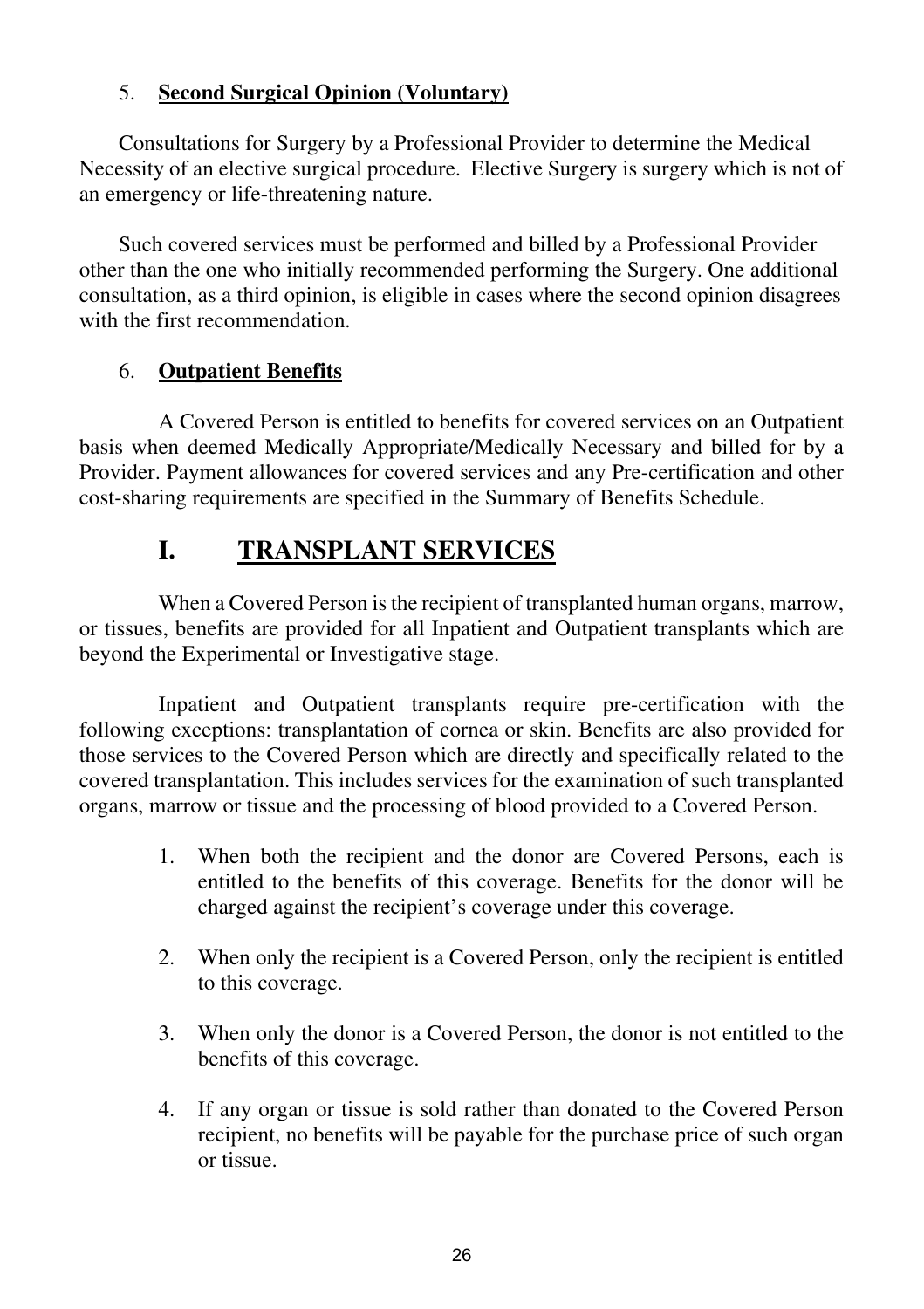## **J. AMBULANCE**

Ambulance services, which are Medically Appropriate/Medically Necessary as determined by the Claims Administrator, for local transportation in a specially designed and equipped vehicle used only to transport the sick or injured are a Covered Expense. All out-of-network, non-emergency ambulance services must be pre-certified.

The Ambulance must be transporting the Covered Person:

- 1. from a Covered Person's home or the scene of an accident or Medical Emergency to the nearest Hospital;
- 2. between Hospital and Skilled Nursing Facility or between Hospitals.
- 3. If there is no Hospital in the local area that can provide services Medically Appropriate/Medically Necessary for the Covered Person's condition, then ambulance service means transportation to the closest Hospital outside the local area that can provide the necessary service.
- 4. Air or sea ambulance transportation benefits are payable only if the Claims Administrator determines that the patient's condition, and the distance to the nearest Facility Provider able to treat the patient's condition, justify the use of air instead of another means of transportation.

## **K. DAY REHABILITATION PROGRAM**

 Subject to the limits shown in the Summary of Benefits Schedule, benefits will be provided for a Medically Appropriate/Medically Necessary Day Rehabilitation Program when provided by a Facility Provider under the following conditions:

- 1. The Covered Person requires intensive Therapy services, such as Physical, Occupational and/or Speech Therapy five days per week for four to seven hours per day;
- 2. The Covered Person has the ability to communicate (verbally or nonverbally) his/her needs; the ability to consistently follow directions and to manage his/her own behavior with minimal to moderate intervention by professional staff;
- 3. The Covered Person is willing to participate in a Day Rehabilitation Program; and
- 4. The Covered Person's family must be able to provide adequate support and assistance in the home and must demonstrate the ability to continue the rehabilitation program in the home.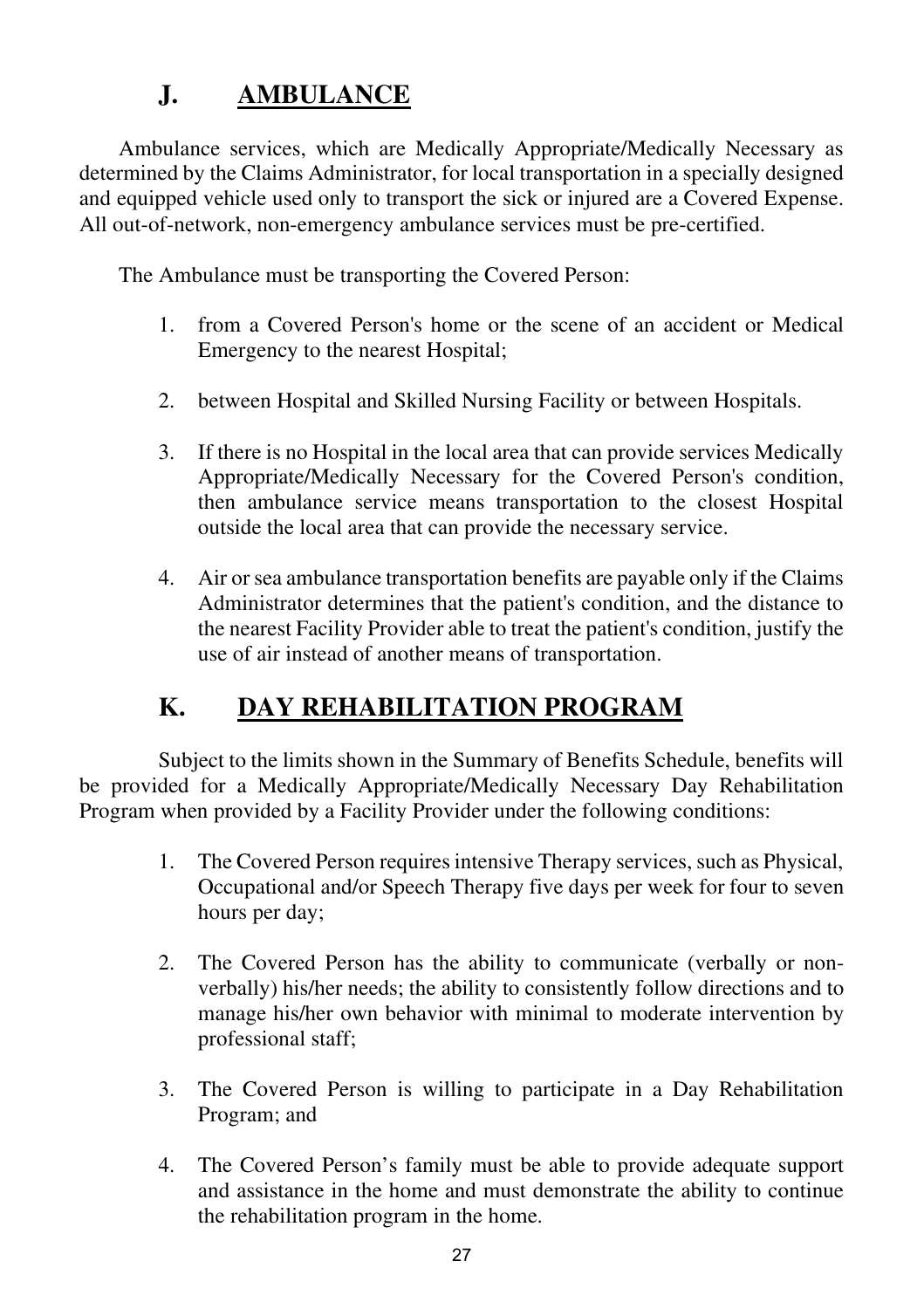## **L. DIABETIC EDUCATION PROGRAM**

 Benefits are provided for diabetes Outpatient self-management training and education, including medical nutrition, for the treatment of insulin-dependent diabetes, insulin-using diabetes, gestational diabetes and noninsulin-using diabetes when prescribed by a Professional Provider legally authorized to prescribe such items under law.

 The attending Physician must certify that a Covered Person requires diabetic education on an Outpatient basis under the following circumstances: (1) upon the initial diagnosis of diabetes; (2) a significant change in the patient's symptoms or condition; or (3) the introduction of new medication or a therapeutic process in the treatment or management of the patient's symptoms or condition.

 Covered services include Outpatient sessions that include, but may not be limited to, the following information:

- 1. initial assessment of the patient's needs;
- 2. family involvement and/or social support;
- 3. psychological adjustment for the patient;
- 4. general facts/overview on diabetes;
- 5. nutrition including its impact on blood glucose levels;
- 6. exercise and activity;
- 7. medications;
- 8. monitoring and use of the monitoring results;
- 9. prevention and treatment of complications for chronic diabetes, (i.e., foot, skin and eye care);
- 10. use of community resources; and
- 11. pregnancy and gestational diabetes, if applicable.

## **M. DIABETIC EQUIPMENT AND SUPPLIES**

 Benefits shall be provided, subject to any applicable Deductible, Copayment and/or Coinsurance or pre-certification requirements applicable to Durable Medical Equipment benefits. See the Enhanced Benefits Guide for information on the Fund's cost savings program for diabetic equipment and supplies.

- 1. Diabetic Equipment
	- a. blood glucose monitors;
	- b. insulin pumps;
	- c. insulin infusion devices; and
	- d. orthotics and podiatric appliances for the prevention of complications associated with diabetes.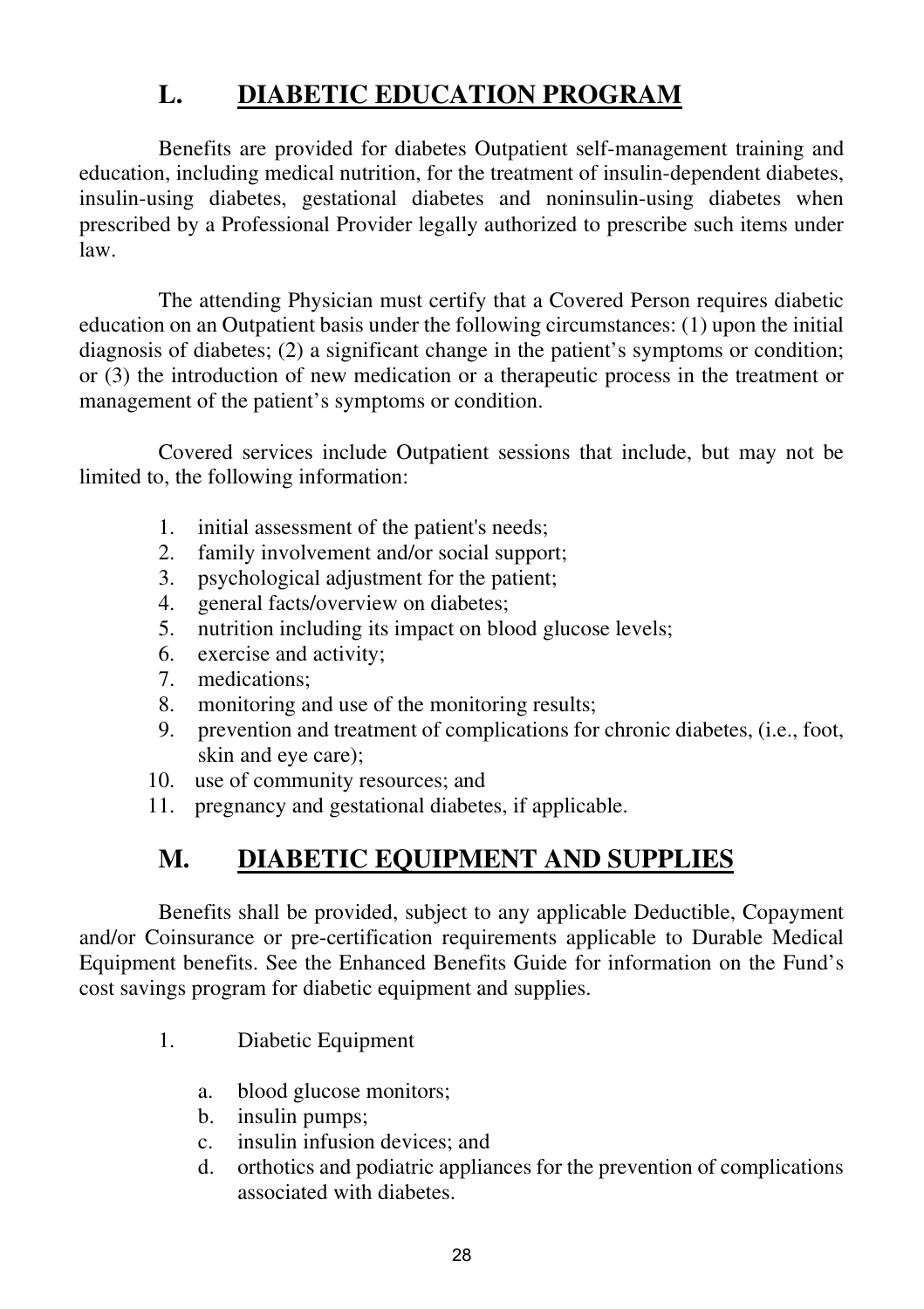Pre-certification is required for the purchase of equipment that exceeds \$1,000 of the billed amount. The applicable Deductible, Copayment and/or Coinsurance amounts will apply to this benefit.

2. Diabetic Supplies

 Insulin, oral agents and other Diabetic Supplies are covered under the Fund's free-standing prescription drug program.

#### **N. DIAGNOSTIC SERVICES**

 The following Diagnostic Services when ordered by a Professional Provider and billed by a Professional Provider.

- 1. Diagnostic X-ray, consisting of radiology, ultrasound, and nuclear medicine;
- 2. Diagnostic laboratory and pathology tests.
- 3. Diagnostic medical procedures consisting of ECG, EEG, and other diagnostic medical procedures approved by the Claims Administrator; and
- 4. Allergy testing, consisting of percutaneous, intracutaneous, or patch tests.

 See the Enhanced Benefits Guide for information on certain Diagnostic Services that require pre-certification.

## **O. DURABLE MEDICAL EQUIPMENT**

 Benefits will be provided for the rental (but not to exceed the total allowance of purchase) or, at the option of the Claims Administrator, the purchase of Durable Medical Equipment when prescribed by a Professional Provider and required for therapeutic use, when determined to be Medically Appropriate/Medically Necessary by the Claims Administrator. Although an item may be classified as Durable Medical Equipment, it may not be covered in every instance.

 Durable Medical Equipment, as defined in the "Provisions and Definitions" section of this booklet, includes equipment that meets the criteria of  $(a) - (d)$  below.

- (a) It is durable and can withstand repeated use. An item is considered durable if it can withstand repeated use, i.e., the type of item that could normally be rented. Medical supplies of an expendable nature are not considered "durable". (For examples, see (d) under "Exclusions" below).
- (b) It customarily and primarily serves a medical purpose.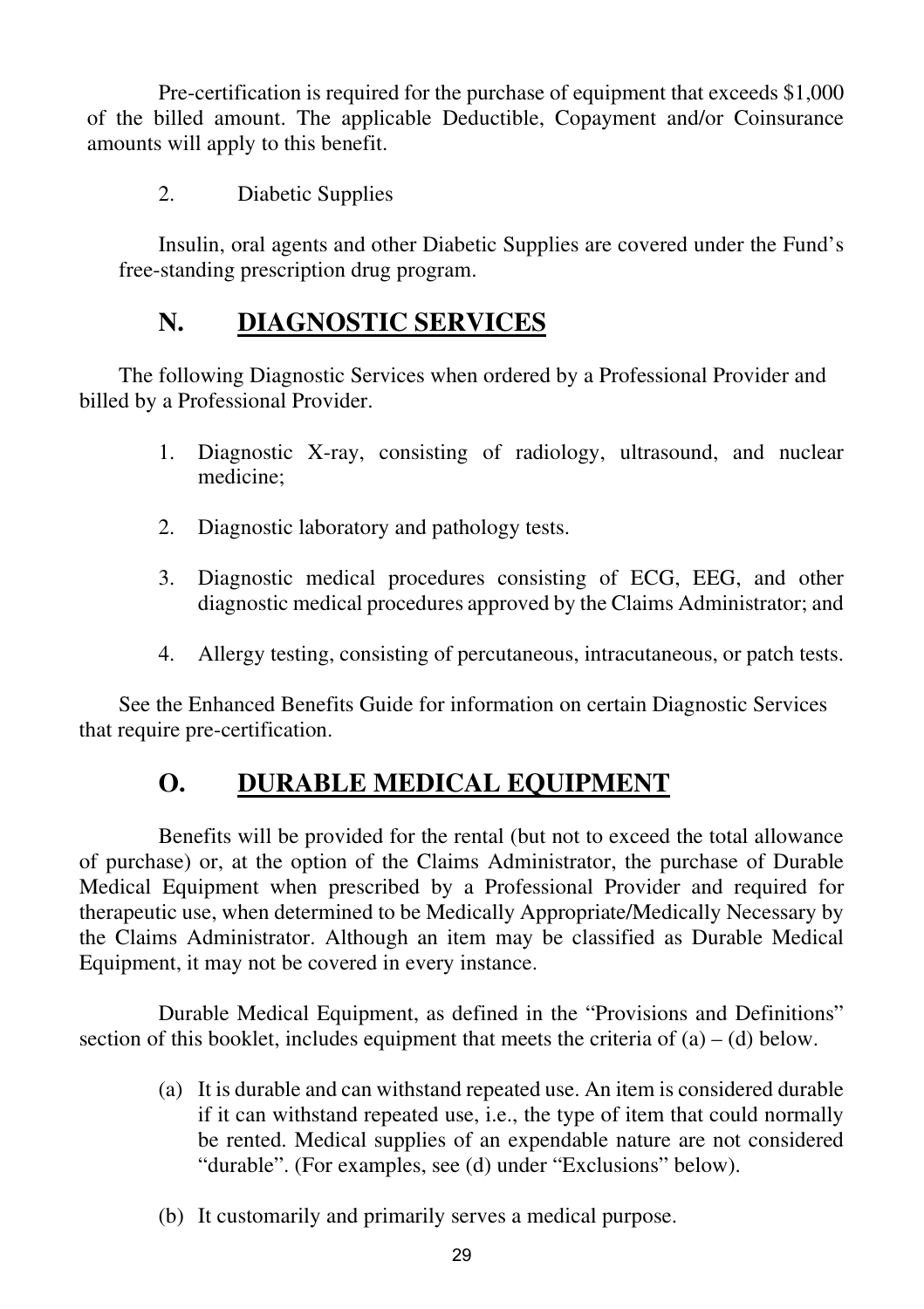- (c) It is generally not useful to a person without an illness or injury. The item must be expected to make a meaningful contribution to the treatment of the patient's illness, injury, or to the improvement of a malformed body part.
- (d) It is appropriate for home use.

#### **EXCLUSIONS:**

 Examples of equipment that do not meet the definition of Durable Medical Equipment include, but are not limited to:

- 1. Comfort and convenience items, such as massage devices, portable whirlpool pumps, telephone alert systems; bed-wetting alarms; and ramps;
- 2. Equipment used for environmental control, such as air cleaners, air conditioners, dehumidifiers, portable room heaters, and heating and cooling plants;
- 3. Equipment inappropriate for home use. This is an item that generally requires professional supervision for proper operation, such as diathermy machines, medcolator, pulse tachometer, data transmission devices used for telemedicine purposes, translift chairs and traction units;
- 4. Non-reusable supplies other than a supply that is an integral part of the DME item required for the DME function. This means the equipment (i) is not durable or (ii) is not a component of the DME. Items not covered include, but are not limited to: incontinence pads, lamb's wool pads, ace bandages, antiembolism stockings; catheters (non-urinary), face masks (surgical), disposable gloves, disposable sheets and bags, and irrigating kits;
- 5. Equipment that is not primarily medical in nature. Equipment which is primarily and customarily used for a non-medical purpose may or may not be considered "medical" in nature. This is true even though the item may have some medically related use. Such items include but are not limited to ear plugs, exercise equipment, ice pack, speech teaching machines, strollers, feeding chairs, silverware/utensils; toileting systems; electronically-controlled heating and cooling units for pain relief; toilet seats; bathtub lifts; stair glides; and elevators;
- 6. Equipment with features of a medical nature which are not required by the patient's condition, such as a gait trainer. The therapeutic benefits of the item cannot be clearly disproportionate to its cost, if there exists a Medically Appropriate/Medically Necessary and realistically feasible alternative item that serves essentially the same purpose;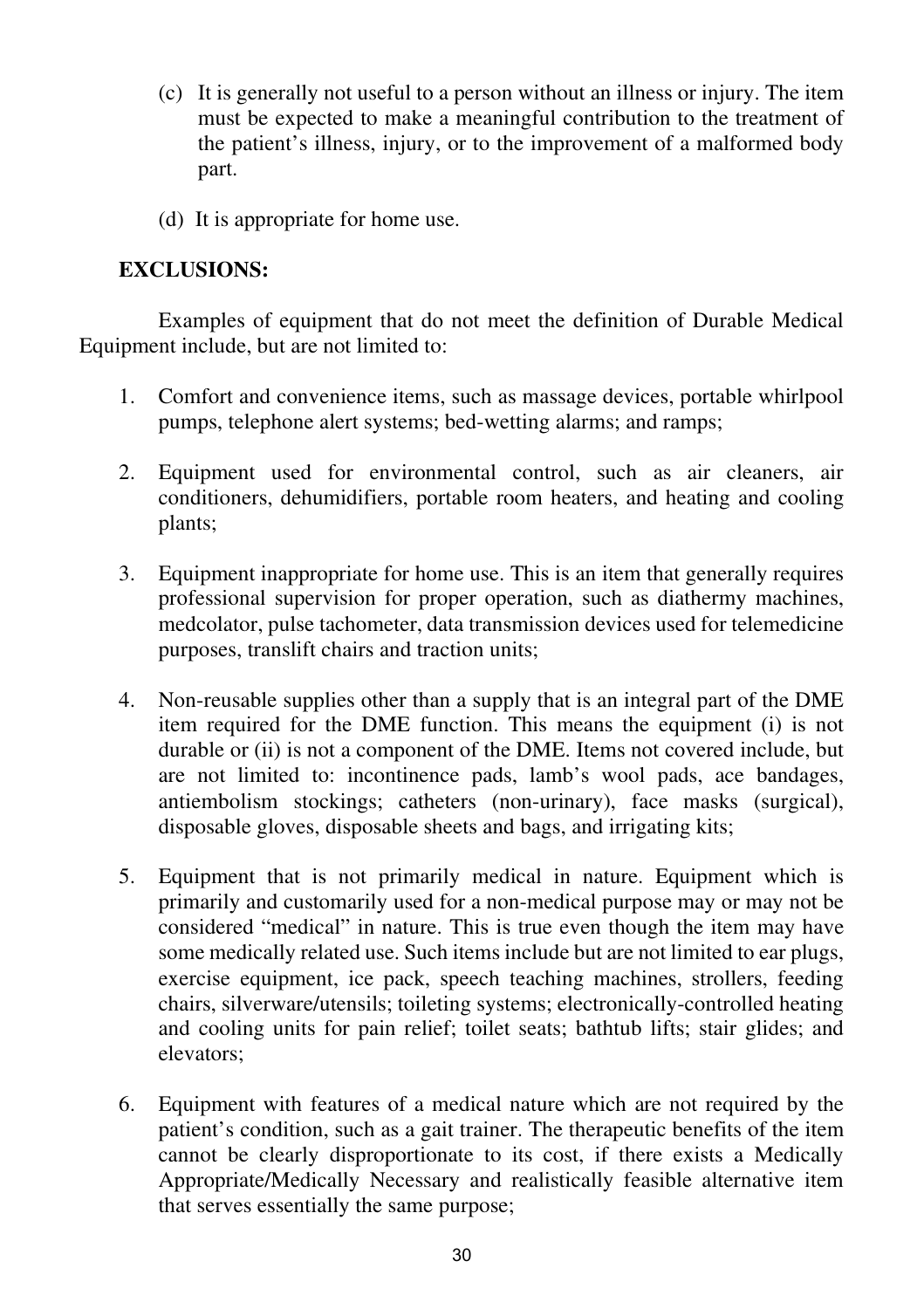- 7. Duplicate equipment for use when traveling or for an additional residence, whether or not prescribed by a Professional Provider;
- 8. Services not primarily billed for by a Provider such as delivery, set-up and service activities and installation and labor of rented or purchased equipment; and
- 9. Modifications to vehicles, dwellings and other structures. This includes (i) any modifications made to a vehicle, dwelling or other structure to accommodate a person's disability; or (ii) any modification made to a vehicle, dwelling or other structure to accommodate a DME item, such as a wheelchair.

 Replacement and Repair: The Claims Administrator will provide benefits for the replacement of Durable Medical Equipment: (a) when there has been a change in the Covered Person's condition that requires the replacement, (b) if the equipment breaks because it is defective, or (c) it breaks because it has exceeded its life expectancy, as determined by the manufacturer. If an item breaks and is under warranty, unless it is a rental item, it is the responsibility of the Covered Person to work with the manufacturer to replace or repair it.

 The Claims Administrator will provide benefits to repair Durable Medical Equipment when the cost to repair is less than the cost to replace it. For purposes of replacement or repair of Durable Medical Equipment, replacement means the removal and substitution of Durable Medical Equipment or one of its components necessary for proper functioning. A repair is a restoration of the Durable Medical Equipment or one of its components to correct problems due to wear or damage. The Claims Administrator will not provide benefits for repairs and replacements needed because the equipment was abused or misplaced.

## **P. EMERGENCY CARE SERVICES**

 Benefits for Emergency Care Services provided by a Hospital Emergency Room or other Outpatient Emergency Facility within two days of the Emergency are provided by the Claims Administrator. Emergency Care services are Outpatient services and supplies provided by a Hospital or Facility Provider and/or Professional Provider for initial treatment of the Emergency. Outpatient follow-up care provided in a Medically Appropriate/Medically Necessary setting (in Emergency Room, other Outpatient Emergency Facility or physician's office) are also covered if received within 14 days of the initial Outpatient Emergency Care, as specified above.

 Examples of an Emergency include heart attack, loss of consciousness or respiration, cardiovascular accident, convulsions, severe Accidental Injury, and other acute medical conditions as determined by the Claims Administrator. Should any dispute arise as to whether an Emergency existed or as to the duration of an emergency, the determination by the Claims Administrator shall be final.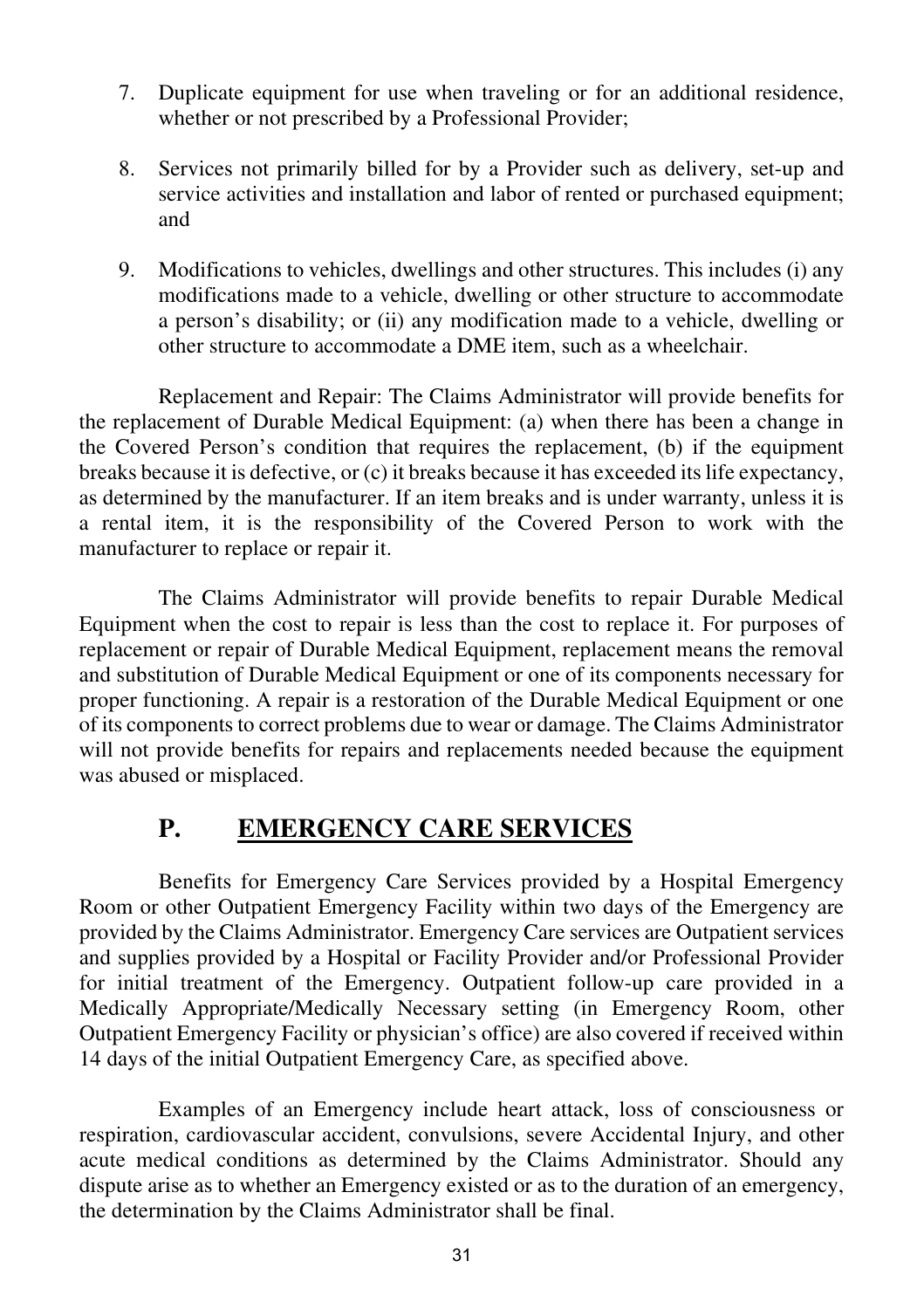# **Q. HOME HEALTH CARE**

 Benefits will be provided for the services listed below when performed by a licensed Home Health Care Agency.

- Professional services of appropriately licensed and certified individuals;
- Intermittent Skilled Nursing Care;
- Physical Therapy;
- Speech Therapy;
- Well mother/well baby care following release from an inpatient maternity stay;
- Care within 48 hours following release from an Inpatient admission when the discharge occurs within 48 hours following a mastectomy.

 With respect to well mother/well baby care following early release from an inpatient maternity stay, Home Health Care services must be provided within 48 hours if discharge occurs earlier than 48 hours of a vaginal delivery or 96 hours of a cesarean delivery.

 Benefits are also provided for certain other medical services and supplies when provided along with a primary service. Such other services and supplies include occupational therapy, medical social services, home health aides in conjunction with skilled services and other services which may be approved by the Claims Administrator.

 Home health care benefits will be provided only when prescribed by the Covered Person's attending Physician in a written Plan of Treatment and approved by the Claims Administrator as Medically Appropriate/Medically Necessary.

 **HOME** – means a Covered Person's place of residence (e.g. private residence/domicile, assisted living facility, long-term care facility, skilled nursing facility) at a custodial level of care.

 **HOMEBOUND** – means there exists a normal inability to leave Home due to severe restrictions on the Covered Person's mobility and when leaving the Home: (a) would involve a considerable and taxing effort by the Covered Person; and (b) the Covered Person is unable to use transportation without another's assistance. A child, unlicensed driver or an individual who cannot drive will not automatically be considered Homebound but must meet both requirements (a) and (b).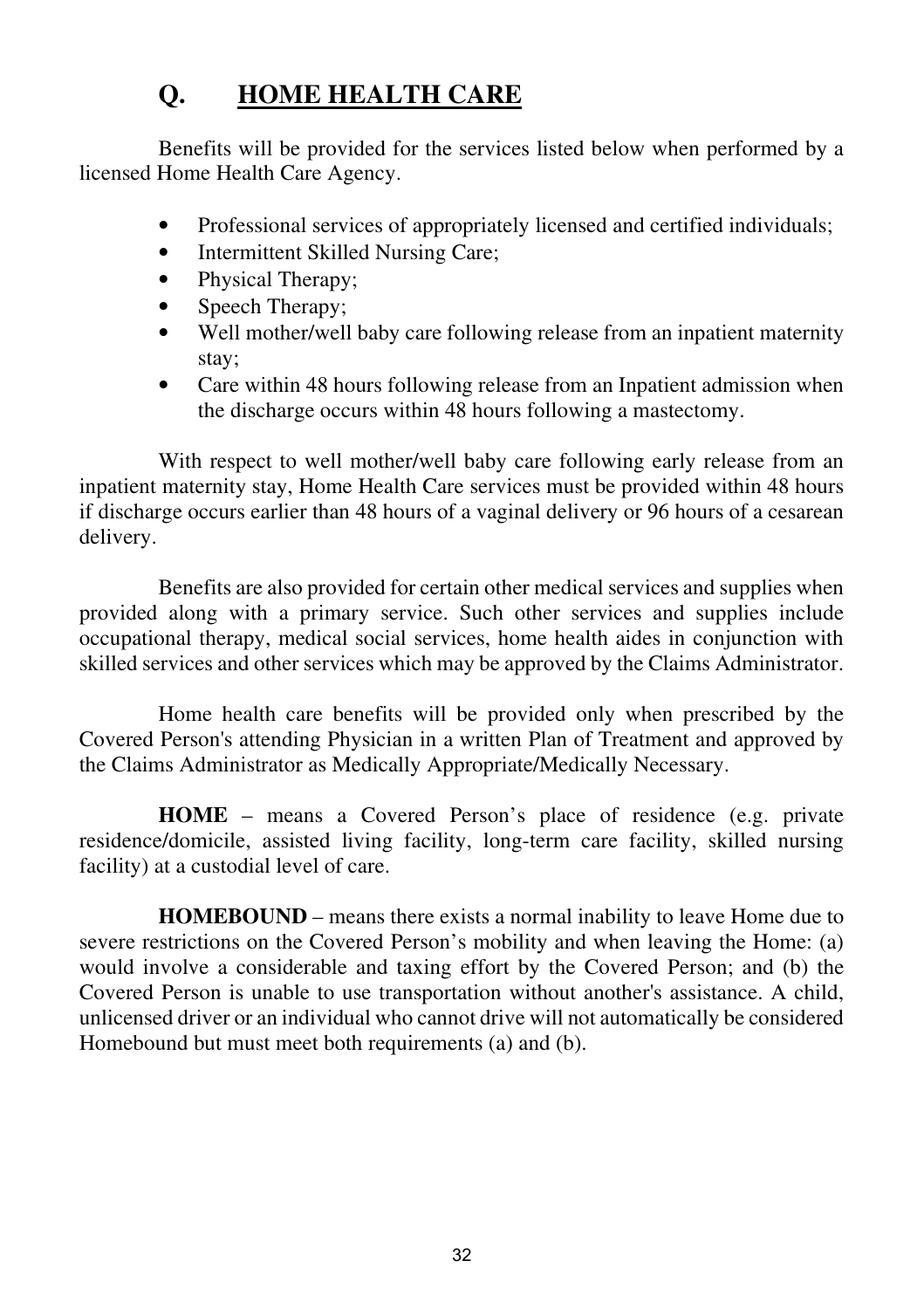### **EXCLUSIONS:**

 No Home Health Care benefits will be provided for services and supplies in connection with home health services for the following:

- custodial services, food, housing, homemaker services, home delivered meals and supplementary dietary assistance;
- rental or purchase of Durable Medical Equipment;
- rental or purchase of medical appliances (e.g. braces) and prosthetic devices (e.g. artificial limbs); supportive environmental materials and equipment, such as handrails, ramps, telephones, air conditioners and similar services, appliances and devices;
- prescription drugs;
- services provided by a member of the patient's Immediate Family or the Immediate family of the patient's spouse;
- patient's transportation, including services provided by voluntary ambulance associations for which the patient is not obligated to pay;
- emergency or non-emergency Ambulance services;
- visiting teachers, friendly visitors, vocational guidance and other counselors, and services related to diversional Occupational Therapy and/or social services;
- services provided to individuals (other than a Covered Person released from an inpatient maternity stay), who are not essentially homebound for medical reasons; and
- visits by any Provider personnel solely for the purpose of assessing an individual's condition and determining whether or not the individual requires and qualifies for home health services and will or will not be provided services by the Provider.

### **R. MEDICAL FOODS AND NUTRITIONAL FORMULAS**

 Benefits shall be payable for Medical Foods when provided for the therapeutic treatment of phenylketonuria, branched-chain ketonuria, galactosemia and homocystinuria. Coverage is provided when administered on an outpatient basis either orally or through a tube. Benefits are exempt from Deductible requirements.

 Benefits are also payable for Nutritional Formulas when: (1) they are the sole source of nutrition for an individual (more than 75% of estimated basal caloric requirement) and the Nutritional Formula is given by way of a tube into the alimentary tract, or (2) the Nutritional Formula is the sole source of nutrition (more than 75% of estimated basal caloric requirement) for an infant or child suffering from Severe Systemic Protein Allergy, refractory to treatment with standard milk or soy protein formulas and casein hydrolyzed formulas.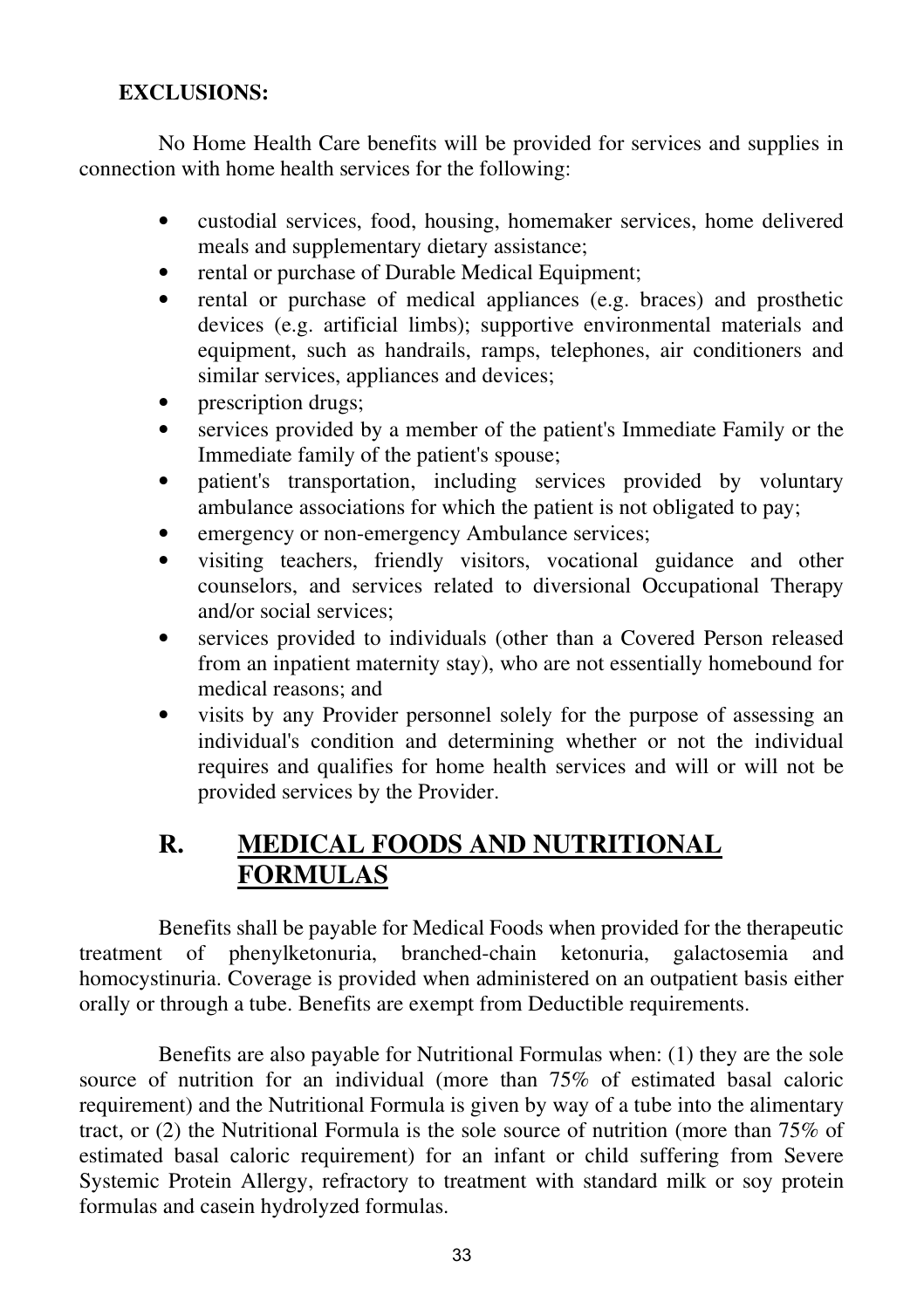Benefits are payable for Medical Foods and Nutritional Formulas when provided through a Durable Medical Equipment Supplier or in connection with Infusion Therapy as provided for in this coverage.

### **S. NON-SURGICAL DENTAL SERVICES**

 Benefits will be provided only for the initial treatment of Accidental Injury/trauma (i.e., fractured facial bones and fractured jaws), in order to restore proper function. Restoration of proper function includes the dental services required for the initial restoration or replacement of Sound, Natural Teeth, including the first caps, crowns, bridges and dentures (but not including dental implants), required for the initial treatment for the Accidental Injury/trauma. Also covered is the preparation of the jaws and gums required for initial replacement of Sound, Natural Teeth. (Sound, Natural Teeth are teeth that are stable, functional, free from decay and advanced periodontal disease, in good repair at the time of the Accidental injury/trauma). Injury as a result of chewing or biting is not considered an Accidental Injury. (See the exclusion of dental services in the General Limitations and Exclusions section for more information on what dental services are not covered);

# **T. PRIVATE DUTY NURSING SERVICES**

 Benefits will be provided for Outpatient services for Private Duty Nursing performed by a Licensed Registered Nurse (RN) or a Licensed Practical Nurse (LPN) when ordered by a Professional Provider. All nursing services must be Medically Appropriate/Medically Necessary as determined by the Claims Administrator and precertified.

Benefits are not payable for:

- 1. nursing care which is primarily custodial in nature; such as care that primarily consists of: bathing, feeding, exercising, homemaking, moving the patient, giving oral medication;
- 2. services provided by a nurse who ordinarily resides in the Covered Person's home or is a member of the Covered Person's immediate family;
- 3. services provided by a home health aide or a nurse's aide.

# **U. PROSTHETICS**

 Expenses incurred for prosthetic devices (except dental prostheses) required as a result of illness or injury. Expenses for prosthetic devices are subject to medical review by the Claims Administrator to determine eligibility and Medical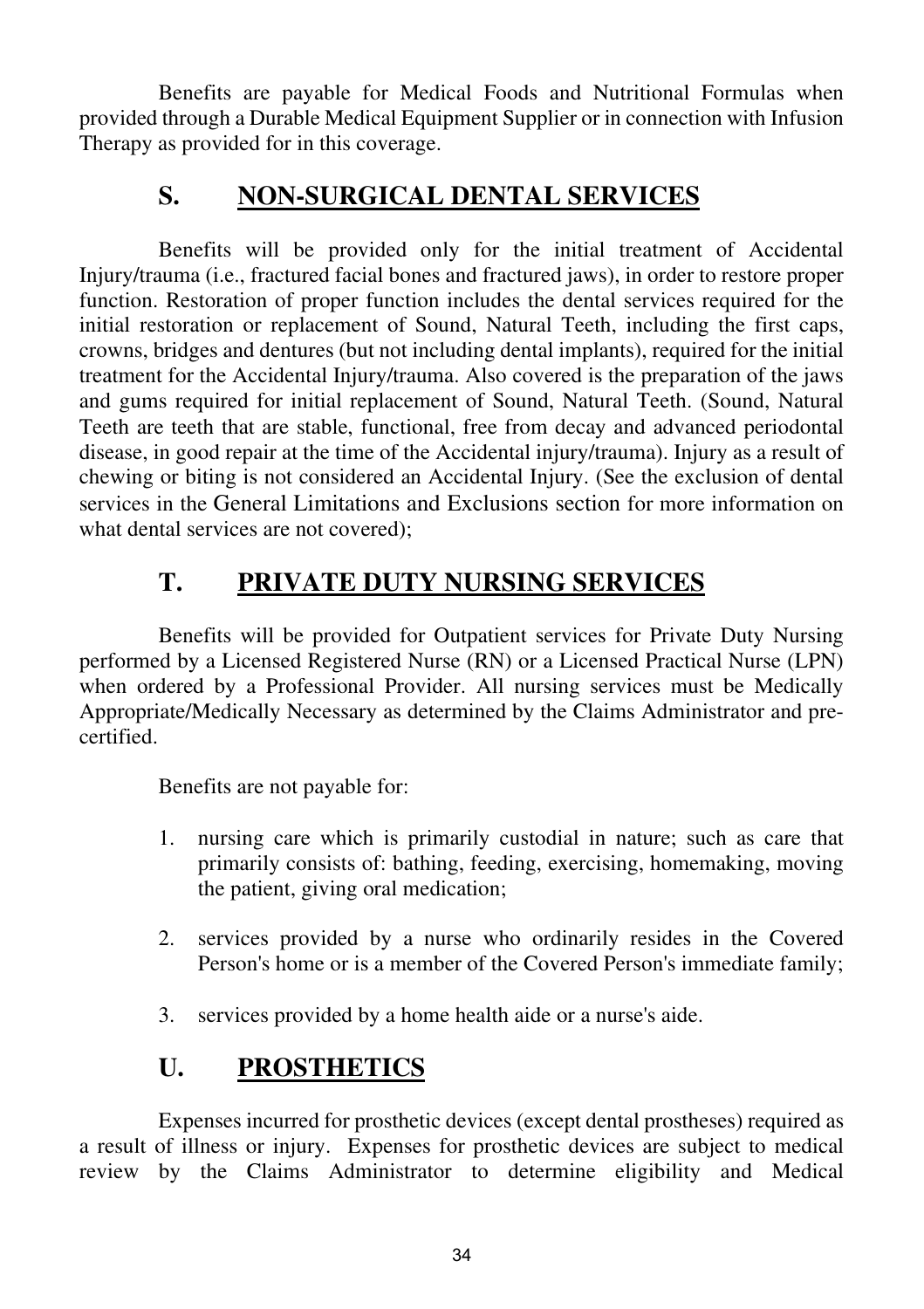Appropriateness/Medical Necessity. Pre-certification is required for billed amounts that exceed \$1,000.

Such expenses may include, but not be limited to:

- 1. the purchase, fitting, necessary adjustments and repairs of prosthetic devices which replace all or part of an absent body organ including contiguous tissue or which replace all or part of the function of an inoperative or malfunctioning body organ; and
- 2. the supplies and replacement of parts necessary for the proper functioning of the prosthetic device;
- 3. breast prostheses required to replace the removed breast or portions thereof as a result of mastectomy and prosthetics inserted during reconstructive surgery incident and subsequent to mastectomy.

Coverage limitations on external breast prostheses are as follows:

- a) Post mastectomy, four bras per calendar year are covered;
- b) The useful lifetime expectancy for silicone breast prostheses is two years;
- c) The lifetime expectancy of fabric, foam or fiber-filled breast prostheses is six months; and
- 4. Benefits are provided for the following visual Prosthetics when Medically Appropriate/Medically Necessary and prescribed for one of the following conditions:
	- a) Initial contact lenses prescribed for treatment of infantile glaucoma;
	- b) Initial pinhole glasses prescribed for use after surgery for detached retina;
	- c) Initial corneal or scleral lenses prescribed (i) in connection with the treatment of keratoconus; or (ii) to reduce a corneal irregularity other than astigmatism;
	- d) Initial scleral lenses prescribed to retain moisture in cases where normal tearing is not present or adequate; and
	- e) Initial pair of basic eyeglasses when prescribed to perform the function of a human lens (aphakia) lost as a result of (i) Accidental Injury; (ii) trauma, or (iii) ocular surgery.
- 5. Benefits are not provided for:
	- a) Lenses which do not require a prescription;
	- b) Any lens customization such as, but not limited to tinting, oversize or progressive lenses, antireflective coatings, UV lenses or coatings, scratch resistance coatings, mirror coatings, or polarization;
	- c) Deluxe frames;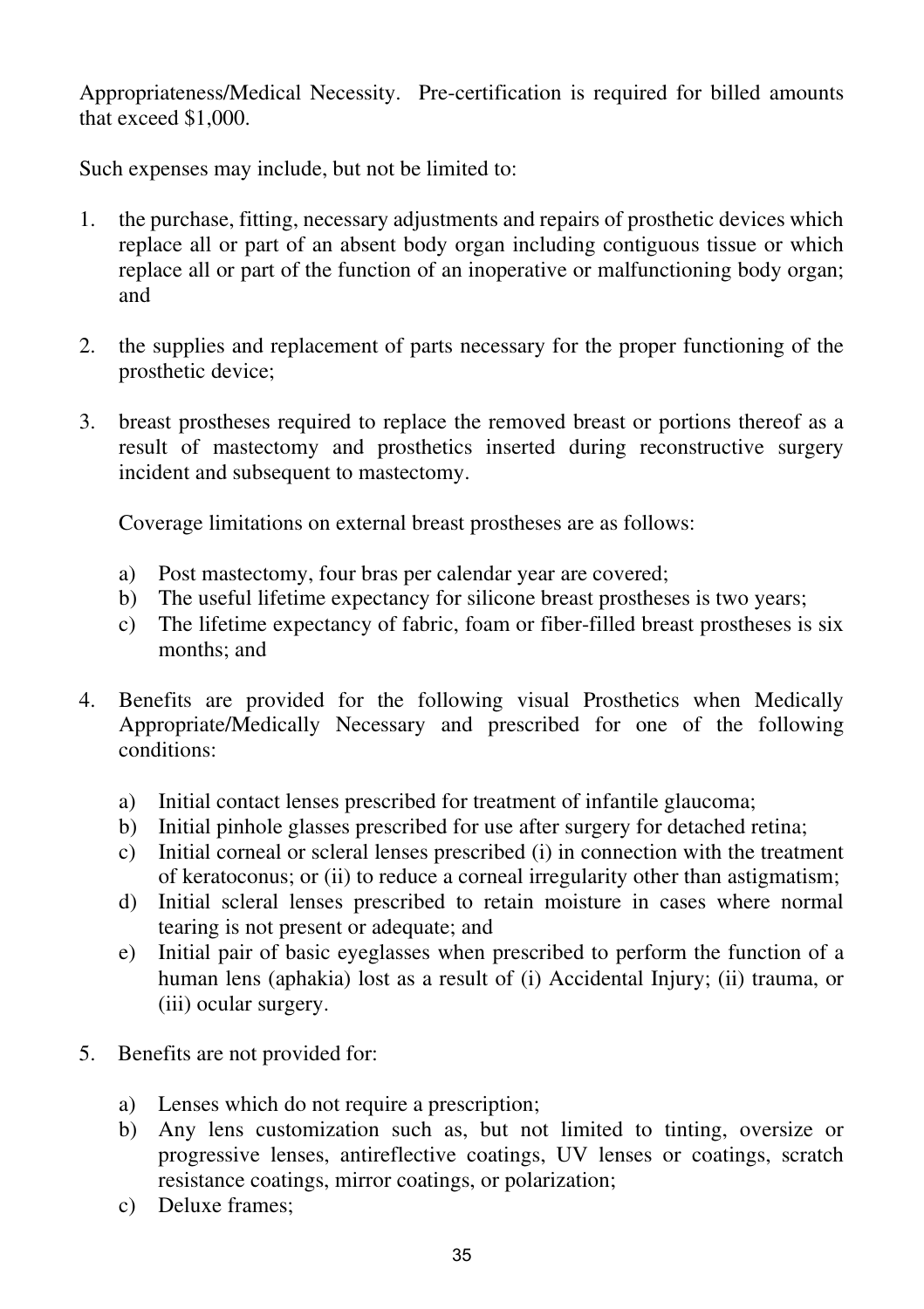d) Eyeglass accessories, such as cases, cleaning solution and equipment

The repair and replacement provisions do not apply to Item 4 on the preceding page.

 Benefits are not payable for: (a) wigs (except for cranial prostheses for chemotherapy patients) or (b) eyeglasses except as specified in Item 4 above.

#### **Repair and Replacement**

 Benefits for replacement of a prosthetic device or its parts will be provided: (a) when there has been a significant change in the Covered Person's medical condition that requires the replacement; (b) if the prostheses breaks because it is defective; (c) if the prostheses breaks because it has exceeded its life expectancy, as determined by the manufacturer; or (d) for a Dependent child due to the normal growth process when Medically Necessary.

 Benefits include costs incurred to repair prosthetic devices by a Provider when the cost to repair is less than the cost to replace it. For purposes of replacement or repair of a prostheses, replacement means the removal and substitution of the prostheses or one of its components necessary for proper functioning.

 A repair is a restoration of the prostheses or one of its components to correct problems due to wear or damage. However, the Fund will not provide benefits for repairs and replacements needed because the prosthetic was abused or misplaced. If a prosthetic device breaks and is under warranty, it is the responsibility of the Covered Person to work with the manufacturer to replace or repair it.

### **V. RESTORATIVE SERVICES**

 Benefits shall be provided for Restorative Services, when performed by a Professional Provider in order to restore loss of function of a body part. Restorative Services are any services, other than those specifically detailed under "Therapy Services", provided in accordance with a specific plan of treatment related to the Covered Person's condition which generally involve neuromuscular training as a course of treatments over weeks or months. Examples of Restorative Services include, but are not limited to, manipulative treatment of functional loss from back disorder, therapy treatment of functional loss following foot surgery, and orthoptic/pleoptic therapy.

# **W. SPECIALIST OFFICE VISIT**

 Benefits will be provided for Specialist Service medical care. Special Service medical care is care provided in the office by a Professional Provider other than a Primary Care Physician. For the purpose of this benefit, "in the office" includes medical care visits to a Professional Provider's office, medical care visits by a Professional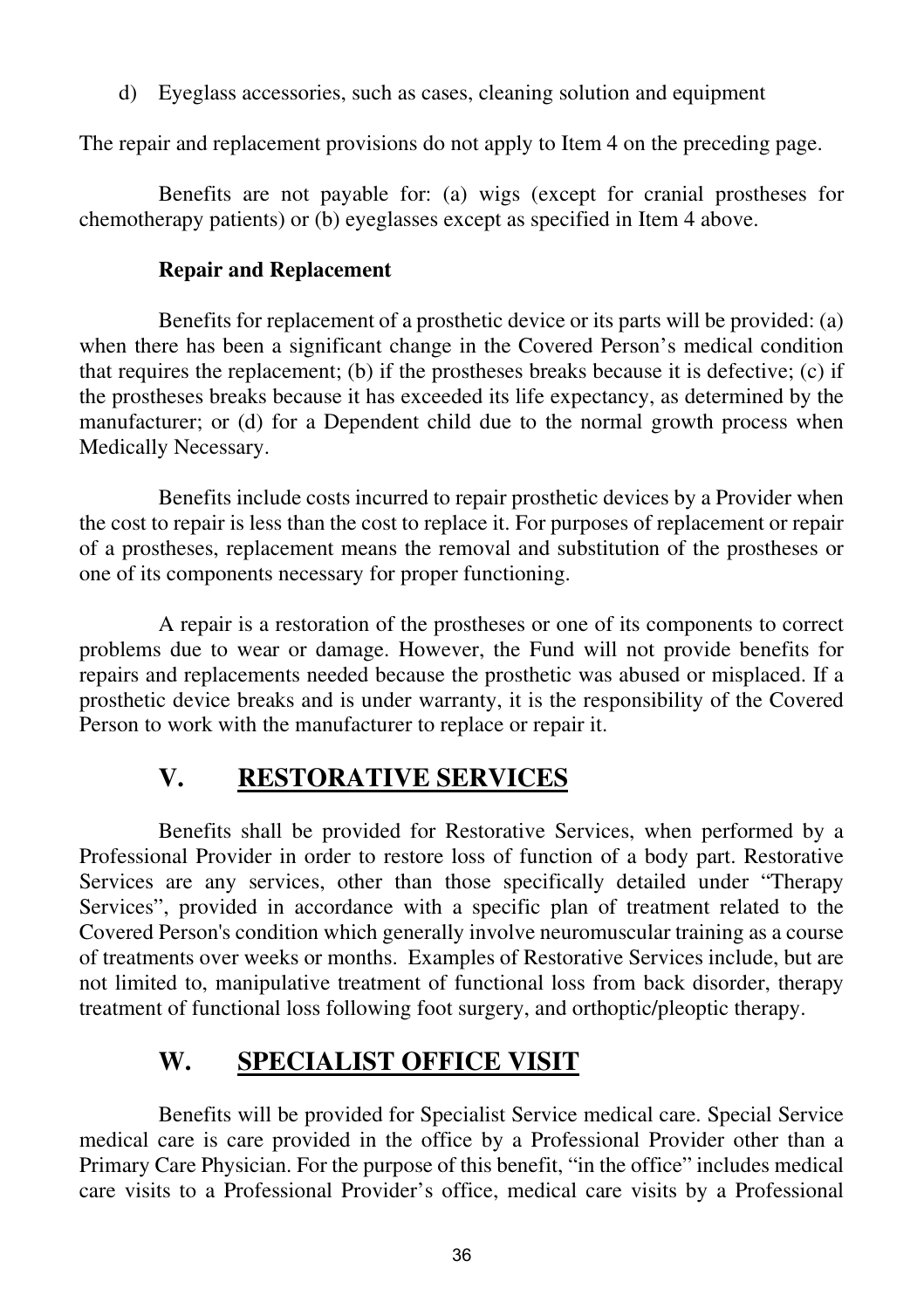Provider to a Covered Person's residence, or medical care consultations by a Professional Provider on an Outpatient basis.

# **X. THERAPY SERVICES**

Benefits shall be provided, subject to any benefit maximums set forth in the Benefits Schedule, for the following services prescribed by a Physician and performed by a Professional Provider, a registered, licensed therapist, and/or Facility Provider, which are used in treatment of an illness or injury to promote recovery of the Covered Person. Therapy services include:

- Cardiac Rehabilitation Therapy
- Chemotherapy
- Dialysis
- Infusion Therapy
- Occupational Therapy
- Physical Therapy
- Pulmonary Rehabilitation Therapy
- Radiation Therapy
- Respiratory Therapy
- Speech Therapy

### **(THIS SPACE INTENTIONALLY LEFT BLANK)**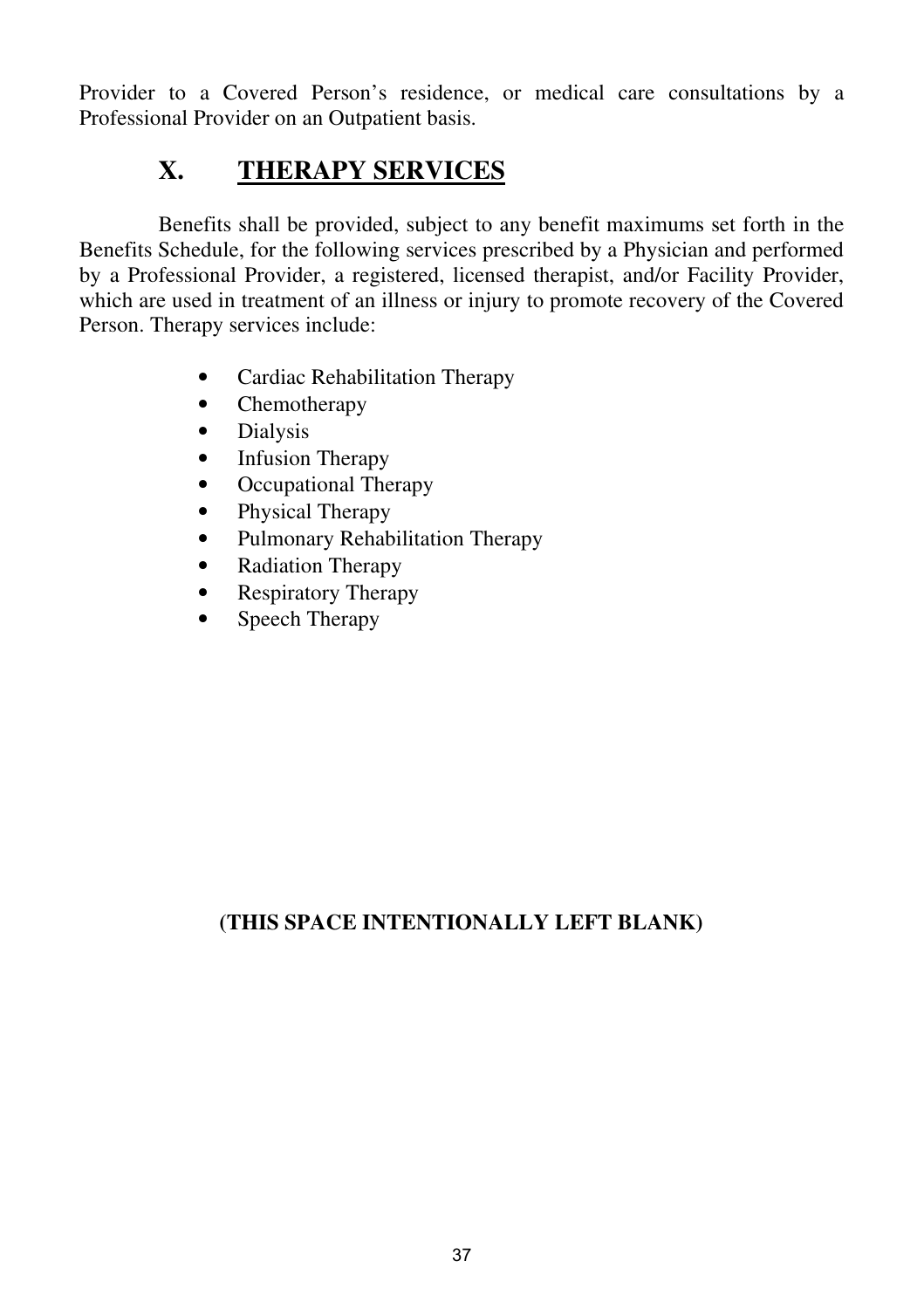# **THE FUND'S PRESCRIPTION DRUG PROGRAM**

The Fund provides benefits for prescription drugs or refills of them when dispensed by a pharmacy pursuant to a Physician's prescription. These benefits are subject to a patient co-pay for each prescription or refill. Consult the Prescription Drug Program Summary of Benefits Schedule, below, for further details. In addition, benefits are provided for insulin, disposable syringes to be used in administering the insulin (whether or not you have a prescription for the insulin or these disposable syringes), and other diabetic supplies.

### **I. HOW THE PRESCRIPTION DRUG PROGRAM WORKS**

The Fund has contracted with a pharmacy benefits manager (PBM) to provide its Members and their covered Dependents with prescription drug benefits. Members and their Dependents should receive an identification card from the PBM in addition to his or her Medical Program identification card. If you do not have such a card, or lose your card, contact the Fund office for assistance.

 When you go to a pharmacy to have a prescription filled, you should present your PBM card to the pharmacy staff. Your card will be scanned and the appropriate co-payment applied to your purchase(s). The amount of your co-pay will depend on the type of prescription you have filled. Additional information regarding the co-payment amounts is set forth in the Prescription Drug Summary of Benefits Schedule below.

### **II. MAIL ORDER PROGRAM**

The Fund's prescription drug program also has a mail order option that can make purchasing your prescription drugs even more affordable. If you have been prescribed a maintenance medication, you may use the Fund's mail order program to order a 90-day supply of your medication for a single co-payment. You may also fill a 90-day supply of non-specialty maintenance medications at retail pharmacies. Additional information about the mail order program is available from the Fund office, on the Fund's website, or in the Enhanced Benefits Guide.

### **EXAMPLE:**

 **Robert has been prescribed medication to treat his blood pressure. That medication is a maintenance medication under the prescription drug program formulary and is available as a generic. Robert receives a 90-day prescription for his medication from his Physician and uses the Fund's mail order program or fills the prescription at his local retail pharmacy. In response, Robert is charged one co-payment for 90 days of medication, instead of one co-payment every 30 days.**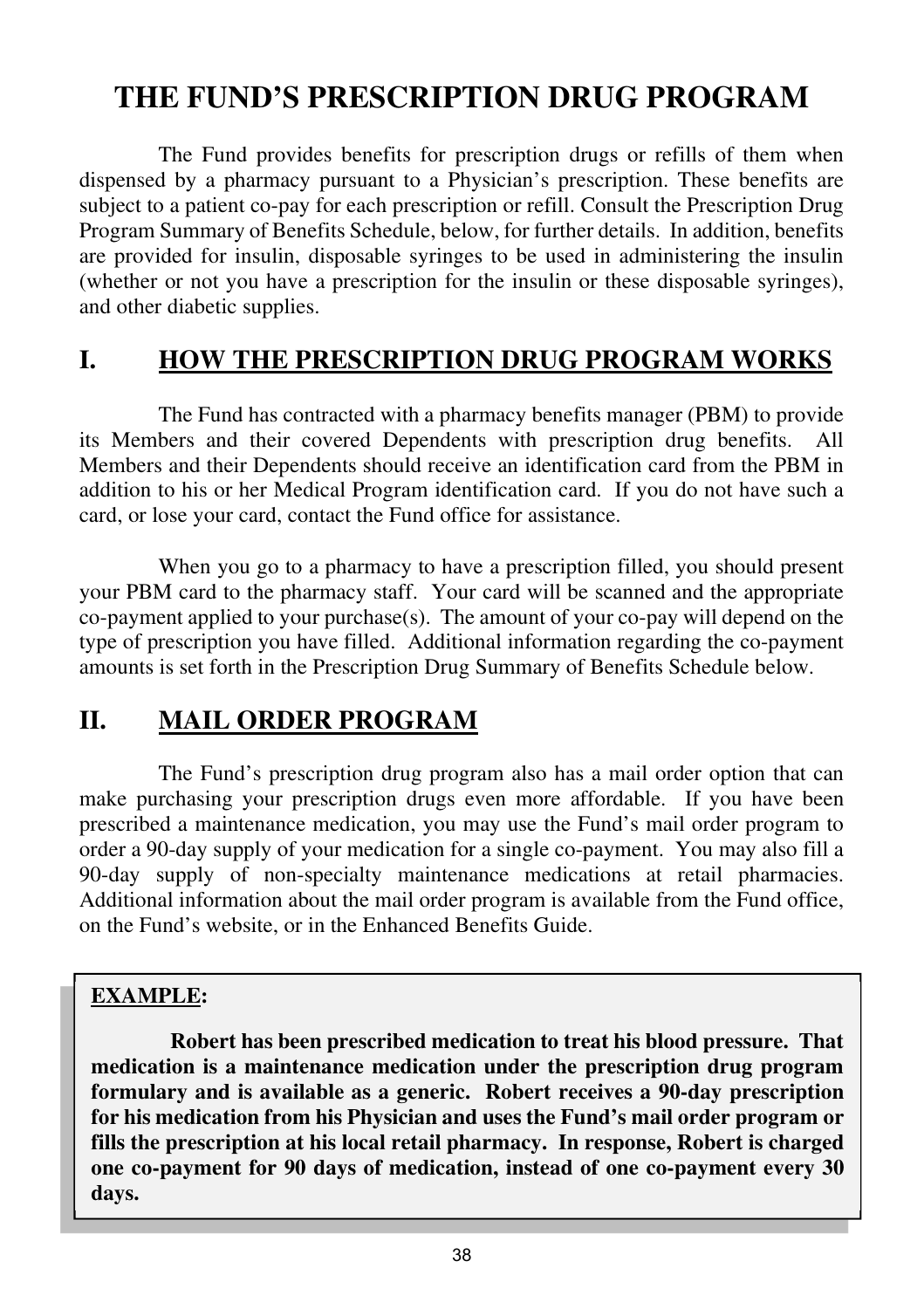# **III. THE PRESCRIPTION DRUG PROGRAM'S LIMITATIONS**

The Fund's prescription drug program is subject to certain limitations and exclusions. For example, the Fund will not pay any of the cost for:

- 1. vitamins (whether formulary or non-formulary);
- 2. cosmetics or other health and beauty aids;
- 3. bandages and similar supplies;
- 4. dietary aids;
- 5. support garments (other than compression stockings as provided in the Benefits Schedule);
- 6. other non-prescription substances;
- 7. therapeutic devices and appliances;
- 8. drugs available over-the-counter;
- 9. drugs or compound drugs that have not been approved by the Federal Food and Drug Administration;
- 10. administration or injection of any drug
- 11. hypodermic needles and syringes (other than described above);
- 12. any prescription drug for which the prescribing Physician has prescribed dosage guidelines of the drug's manufacturer or the FDA, unless recommended by the Fund's pharmacy benefit manager;
- 13. the drug Zohydro® (hydrocodone bitartrate).

In addition to the above items, the Fund will not pay for the refill of covered prescription drugs in excess of the number of refills specified by the Physician, or any refill dispensed after one year from the date of the Physician's latest order. The program does not cover drugs otherwise provided for under the Fund's Hospital, Medical and Surgical program, nor does it cover drugs otherwise provided for under any government program or law or workmen's compensation or occupational disease laws.

The Fund also does not cover more than a 34-day supply of any covered prescription drug, except for certain maintenance drugs that are eligible to be filled for a 90-day supply through the mail order program or at a retail pharmacy. A new-tomarket medication is excluded from coverage for the first six months of the medication's launch date, unless the Fund's pharmacy benefits manager provides for a shorter period. **Pre-certification is required for any prescription for drugs for which the cost of a one-month supply exceeds \$1,500.**

#### **INJECTABLE / INFUSED MEDICATIONS**

Specialty medications are often given by injection or infused to treat complex, chronic conditions and may require special handling, including refrigeration. Specialty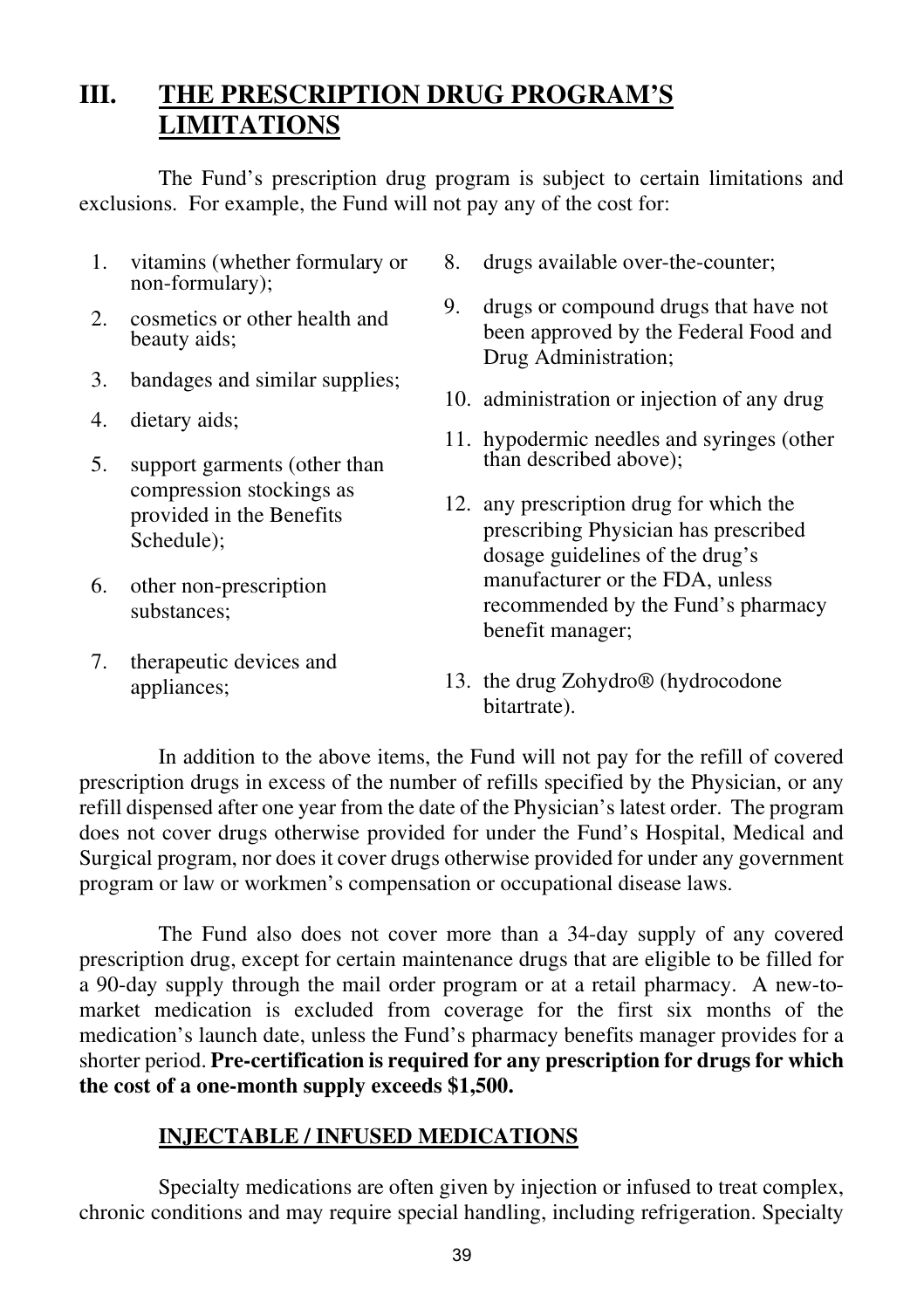medications will be provided by the specialty pharmacy administrator through the Prescription Drug Program, not the Medical Program. If you or your Physician submits a specialty medication claim to the Medical Program and not to the Prescription Drug Program, the Medical Program will deny your claim and you may be responsible for the full cost of the specialty medication.

#### **STEP THERAPY**

The Prescription Drug Program includes the PBM's mandatory step-therapy program. Step therapy is a type of pre-certification. Under the step-therapy program, certain drugs are not covered unless you have tried one or more "prerequisite therapy" medication(s) first.

 **Your PBM identification card is only valid as long as you maintain your eligibility. Should you use your card when you are ineligible, you will be liable for the charges. Drugs dispensed prior to the effective date of coverage under this plan or after the date such coverage terminates are not covered.** 

### **IV. PRESCRIPTION DRUG SUMMARY OF BENEFITS SCHEDULE**

| <b>Type of Drug</b>                                              | Copayment                                                                                              |
|------------------------------------------------------------------|--------------------------------------------------------------------------------------------------------|
| Tier 1 - Generic                                                 | \$5 Platinum Plan<br>\$10 Gold Plan                                                                    |
| Tier 2 - Formulary Non-Specialty<br>Drugs (Preferred)            | \$15 Platinum Plan<br>\$20 Gold Plan                                                                   |
| Tier 3 - Non-Formulary<br>Non-Specialty Drugs<br>(Non-Preferred) | 50\% of the drug cost with a<br>\$30 min / \$50 max - Platinum Plan<br>\$40 min / \$60 max - Gold Plan |
| Tier 4 - Specialty Drugs                                         | \$100 Platinum Plan<br>\$150 Gold Plan                                                                 |
| Annual Prescription Out-of-Pocket<br>Maximum                     | \$1,500 per person $/$ \$3,000 per family                                                              |

 You can determine whether a prescription is for a generic, formulary, nonformulary, or specialty medication by referring to the Fund's then-in-effect prescription drug formulary or maintenance drug formulary, as applicable. **Current copies of the Fund's formularies are available on the Fund's website at**  *www.teamsterfunds.com* **or upon request from the Fund office.**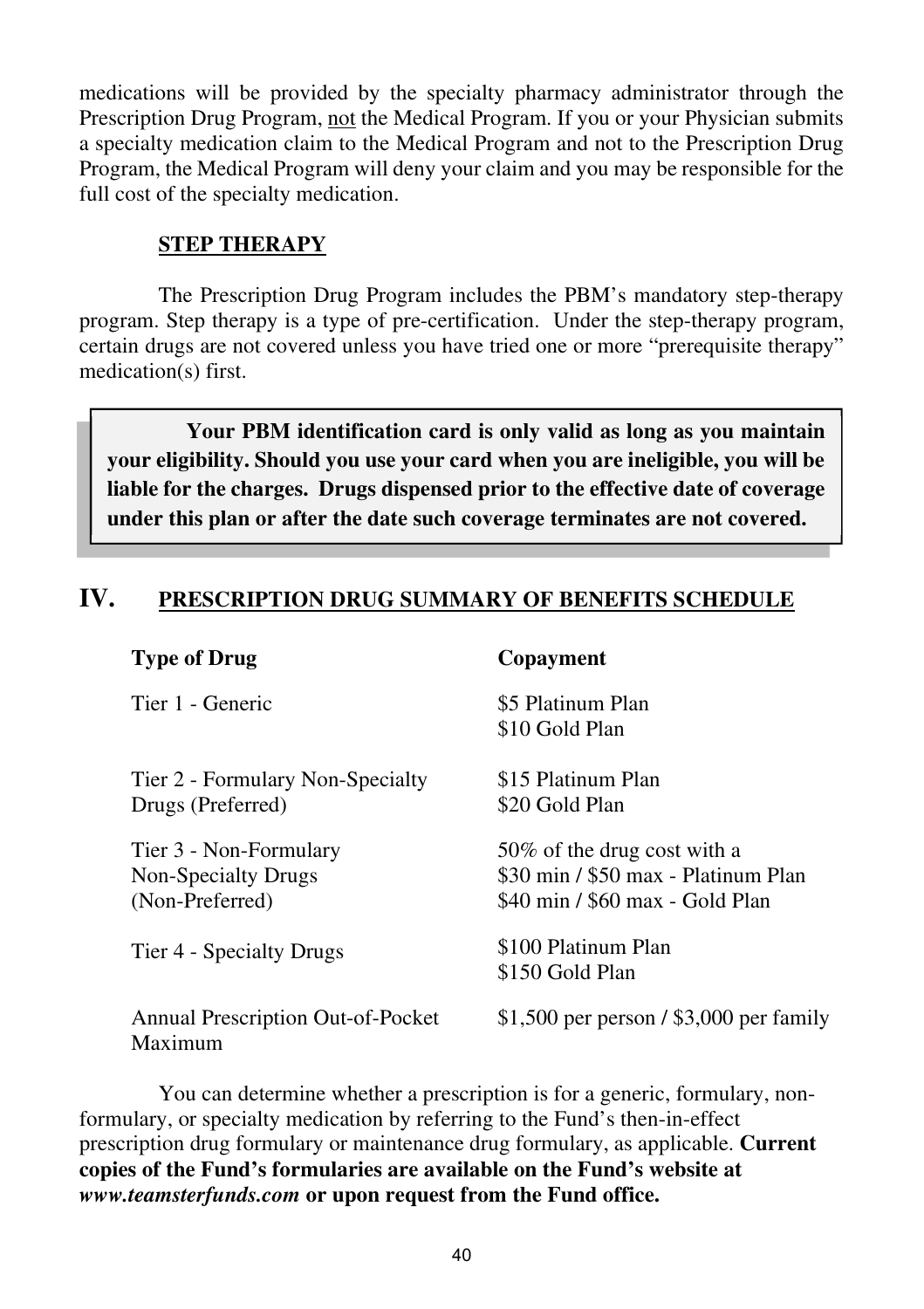# **THE FUND'S BEHAVIORAL HEALTH PROGRAM**

Treatment of mental health and alcohol/substance abuse conditions must be coordinated, in advance through the Fund's Behavioral Health Administrator. This benefit is administered through both in and out-of-network of Providers. See the Enhanced Benefits Guide for details on the Behavioral Health Program and Behavioral Health Administrator.

### **I. IN-NETWORK VS. OUT-OF-NETWORK CARE**

The Fund has contracted with a panel of licensed behavioral health Providers. Providers on this panel have agreed to accept the Fund's allowance for particular behavioral health services as payment in full with no balance billing to the patient and without any up-front deductible or copayment. You will, however, be responsible for services excluded from coverage or which exceed the overall maximum benefit allowance for the patient for the plan year. Names of participating behavioral health Providers may be obtained, without charge, from the Fund's Behavioral Health Administrator.

 An out-of-network behavioral health Provider is any licensed behavioral health Provider of your choice that is not an in-network provider. The benefit payable will be limited to 80% of the Fund's allowance for participating Providers. As a result, you may be subject to balance billing from an out-of-network Provider.

### **II. MENTAL HEALTH / PSYCHIATRIC CARE**

Benefits for the treatment of mental illness and serious mental illness are based on the services provided and reported by the provider. Those services provided by and reported by the Provider as mental health/psychiatric services are subject to the mental health/psychiatric limitations in this program. When a Provider renders medical care, other than mental health/psychiatric care, for a covered person with mental illness or serious mental illness, payment for such medical care will be based on the medical benefits available and will not be subject to the mental health/psychiatric limitations in this program.

 **Pre-authorization information must be submitted by the Provider to the Behavioral Health Administrator for review and evaluation so that a plan of treatment may be pre-certified for the covered person.** Pre-certification must be obtained for all treatments, other than emergency care, in order to verify eligibility and to assure the medical appropriateness/necessity of the proposed treatment based on the nature and severity of the covered person's condition. In appropriate cases, a personal assessment by an in-network Professional Provider may be provided by the Fund at no cost to the covered person to accommodate the pre-certification process. **Emergency care is exempt from the requirements for pre-certification and will**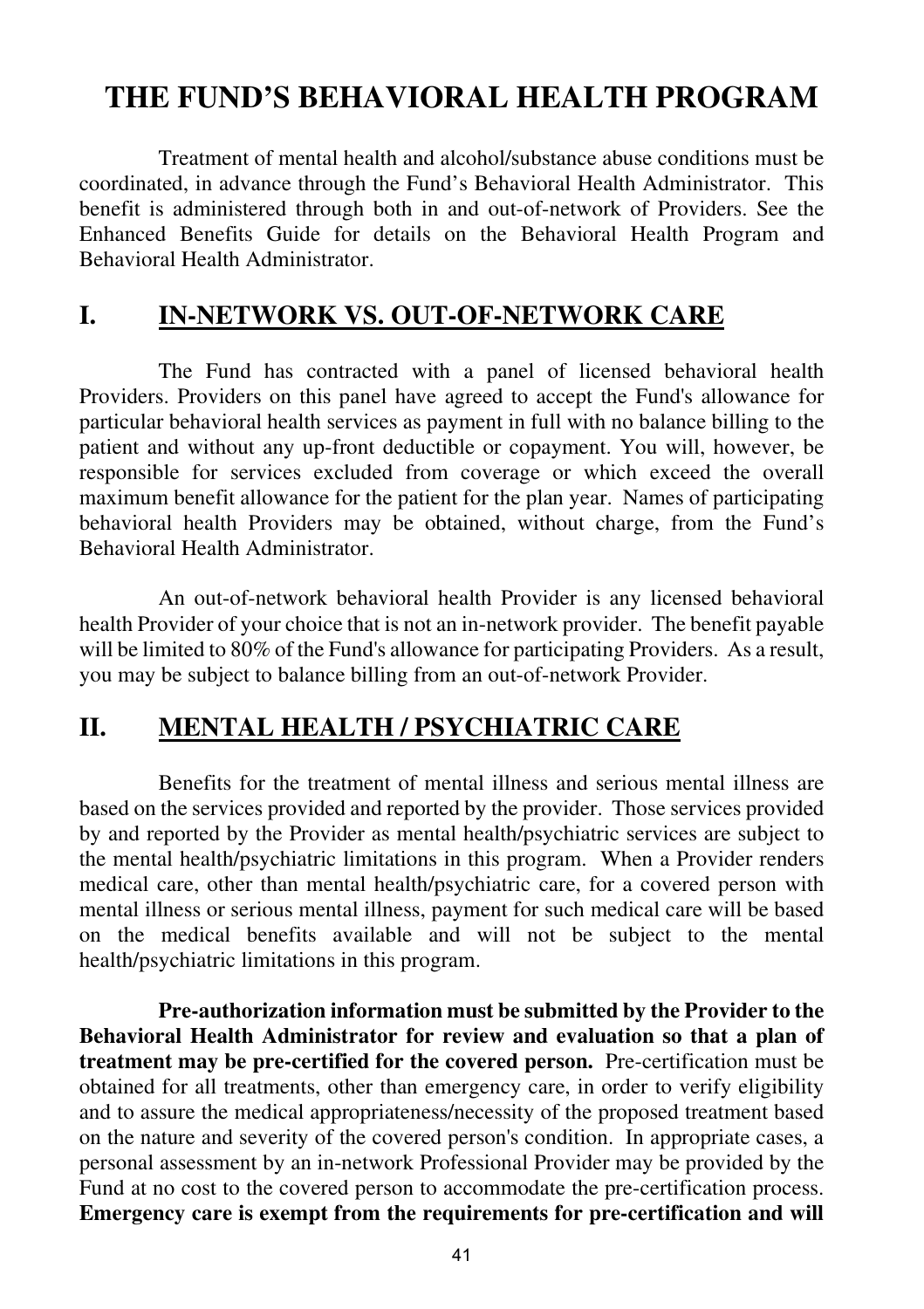**be considered in-network care.** However, emergency admissions or services must be reviewed and authorized within one business day of the admission or services, or as soon as possible thereafter as determined by the Fund and/or its Behavioral Health Administrator.

### **A. Inpatient Treatment**

Benefits are provided, subject to the benefit period limitations stated in the Behavioral Health Summary of Benefits section, for an inpatient admission for treatment of mental illness and serious mental illness. Inpatient visits for the treatment of mental illness and serious mental illness are covered when performed by a licensed Professional Provider/in-network Facility Provider.

 Covered services include treatments such as: psychiatric visits, psychiatric consultations, individual, family and Fund assessments, psychotherapy, electroconvulsive therapy and psychopharmacologic management.

### **B. Outpatient Treatment**

Benefits are provided, subject to the benefit period limitations shown in the Behavioral Health Summary of Benefits section for outpatient treatment of mental illness and serious mental illness. Outpatient mental health/psychiatric services shall be covered for the full number of outpatient session visits or an equivalent number of partial hospitalization visits per benefit period. Partial hospitalization is considered inpatient treatment. For maximum benefits, treatment must be performed by an innetwork Professional Provider/in-network Facility Provider. The Behavioral Health Administrator must pre-certify all in-network outpatient services.

 Covered services include treatments such as: psychiatric visits, psychiatric consultations, individual, family and Fund assessments, psychotherapy electroconvulsive therapy, psychopharmacologic management, neuropsychiatric testing, and psychoanalysis. Benefits are not payable for the following services:

- 1. vocational or religious counseling;
- 2. activities that are primarily of an educational nature;
- 3. treatment modalities that have not been incorporated into the commonly accepted therapeutic repertoire as determined by broad-based professional consensus, such as primal therapy, rolfing or structural integration, bioenergetic therapy, and obesity control therapy; and
- 4. psychological testing.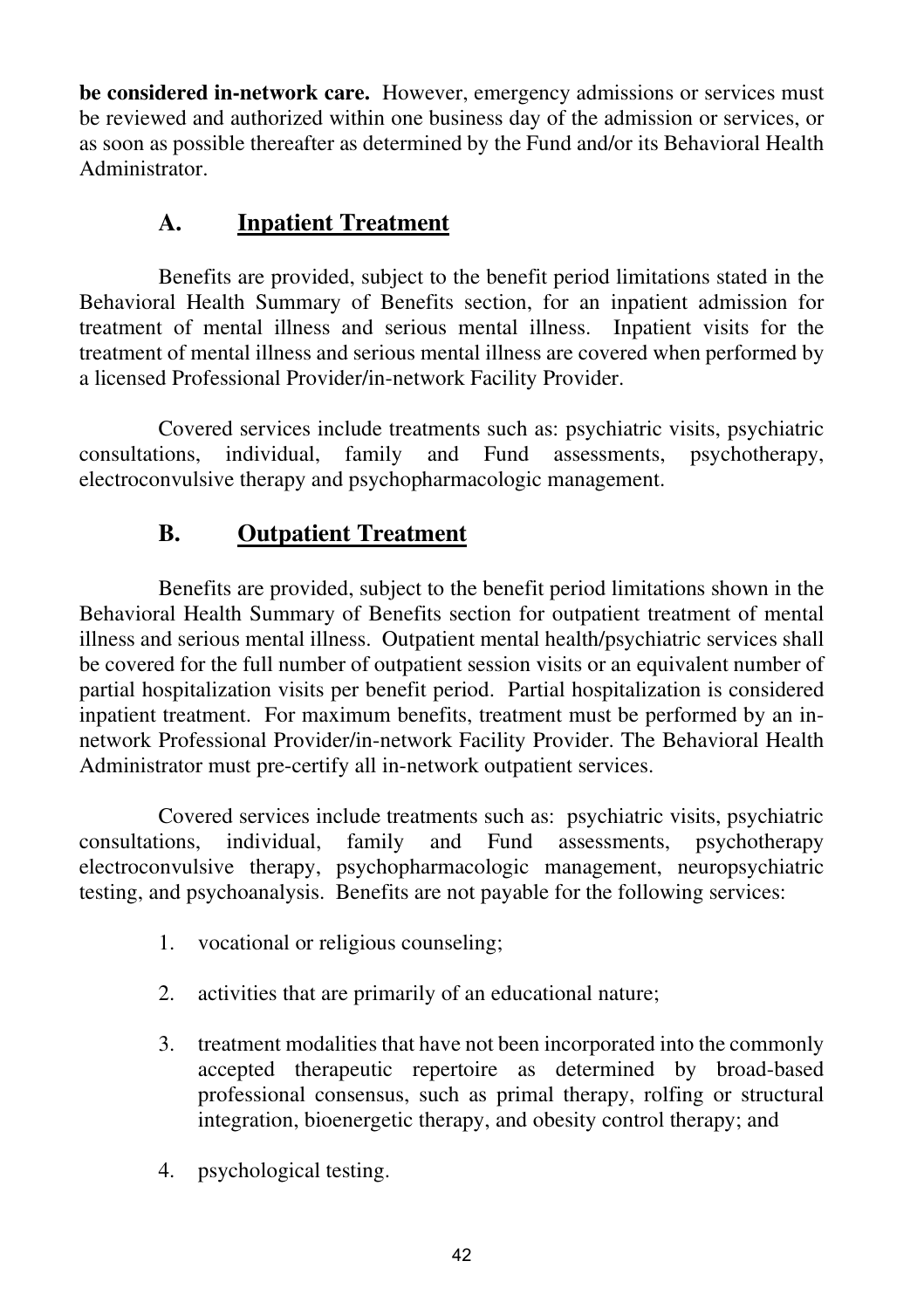# **III. TREATMENT FOR ALCOHOL OR DRUG ABUSE AND DEPENDENCY**

Alcohol or drug abuse and dependency means a pattern of pathological use of alcohol or other drugs which causes impairment in social and/or occupational functioning and which results in a psychological dependency evidenced by physical tolerance or withdrawal. Benefits are payable for the care and treatment of alcohol or drug abuse and dependency provided by a hospital or Facility Provider, as shown in the Behavioral Health Summary of Benefits section, according to the provisions outlined below. For maximum benefits, treatment must be received from an innetwork Provider.

 **Pre-authorization information must be submitted by the provider to the Behavioral Health Administrator for review and evaluation so a plan of treatment may be pre-certified for the covered person**. Pre-certification must be obtained for all treatments other than emergency care in order to verify eligibility and to assure the medical appropriateness/necessity of the proposed treatment based on the nature and severity of the covered person's condition. In appropriate cases, a personal assessment by an in-network Professional Provider may be provided by the Fund at no cost to the covered person to accommodate the pre-certification process.

 If a patient is facing a crisis and is currently in treatment, contact should be made with the patient's therapist because he/she is most familiar with the patient's condition. **Emergency care is exempt from the requirements for pre-certification and will be considered in-network care.** However, emergency admissions or services must be reviewed and authorized within one business day of the admission or service, or as soon as possible as determined by the Behavioral Health Administrator.

### **A. Inpatient Detoxification**

Covered services are limited to:

- 1. Lodging and dietary services;
- 2. Physician, psychological, nurse, certified addictions counselor and trained staff services;
- 3. Diagnostic x-rays;
- 4. Psychiatric testing;
- 5. Drug, medicines, use of equipment and supplies.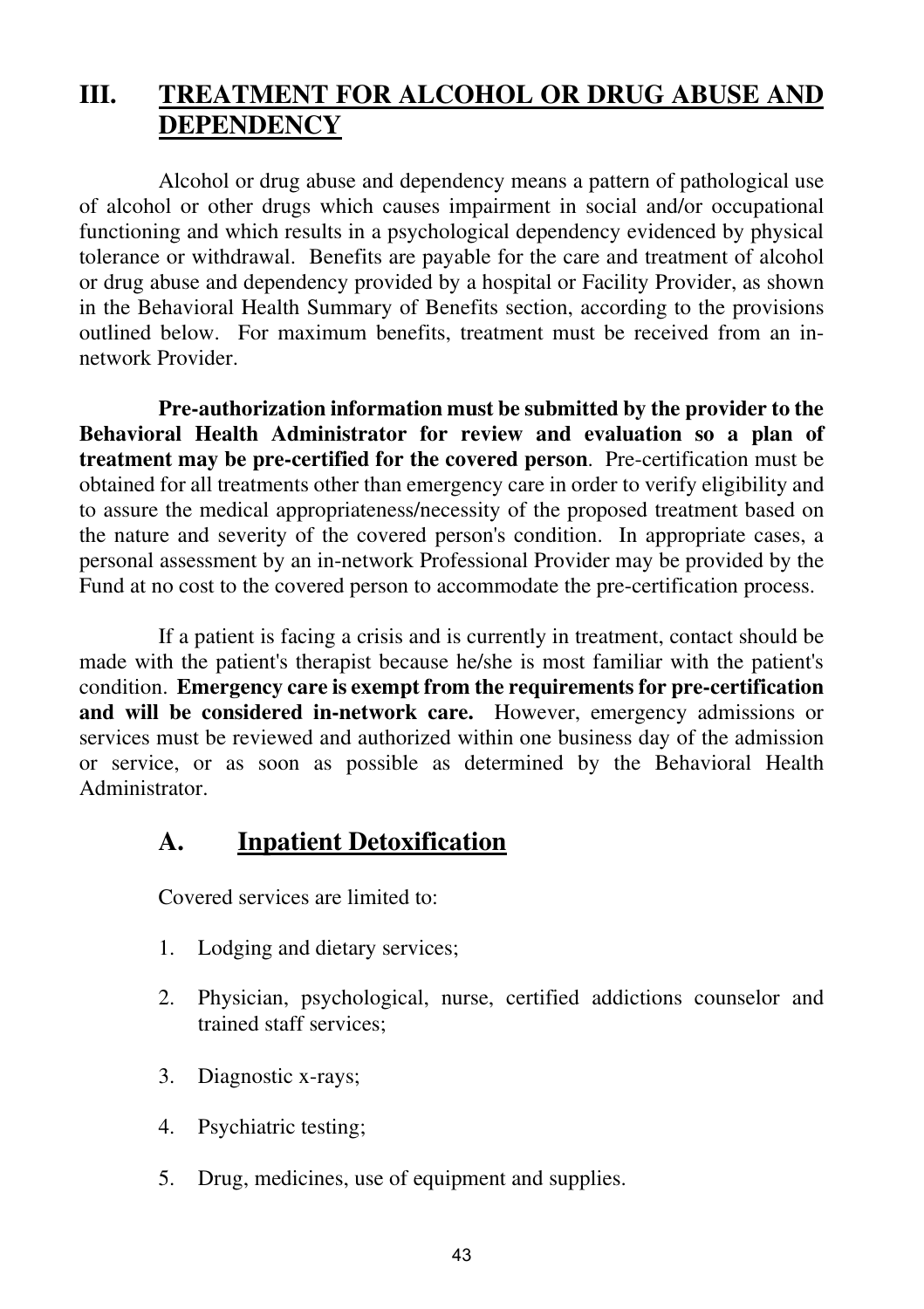### **B. Hospital and Non-Hospital Residential Treatment**

Covered services include:

- 1. Lodging and dietary services;
- 2. Physician, psychological, nurse, certified addictions counselor and trained staff services;
- 3. Rehabilitation therapy and counseling;
- 4. Family counseling and intervention;
- 5. Psychiatric testing;
- 6. Drug, medicines, use of equipment and supplies.

### **C. Outpatient Alcohol or Drug Services**

Covered services include:

- 1. Physician, psychological, nurse, certified addictions counselor and trained staff services;
- 2. Rehabilitation therapy and counseling;
- 3. Family counseling and intervention;
- 4. Psychiatric testing;
- 5. Drug, medicines, use of equipment and supplies.

### **(THIS SPACE INTENTIONALLY LEFT BLANK)**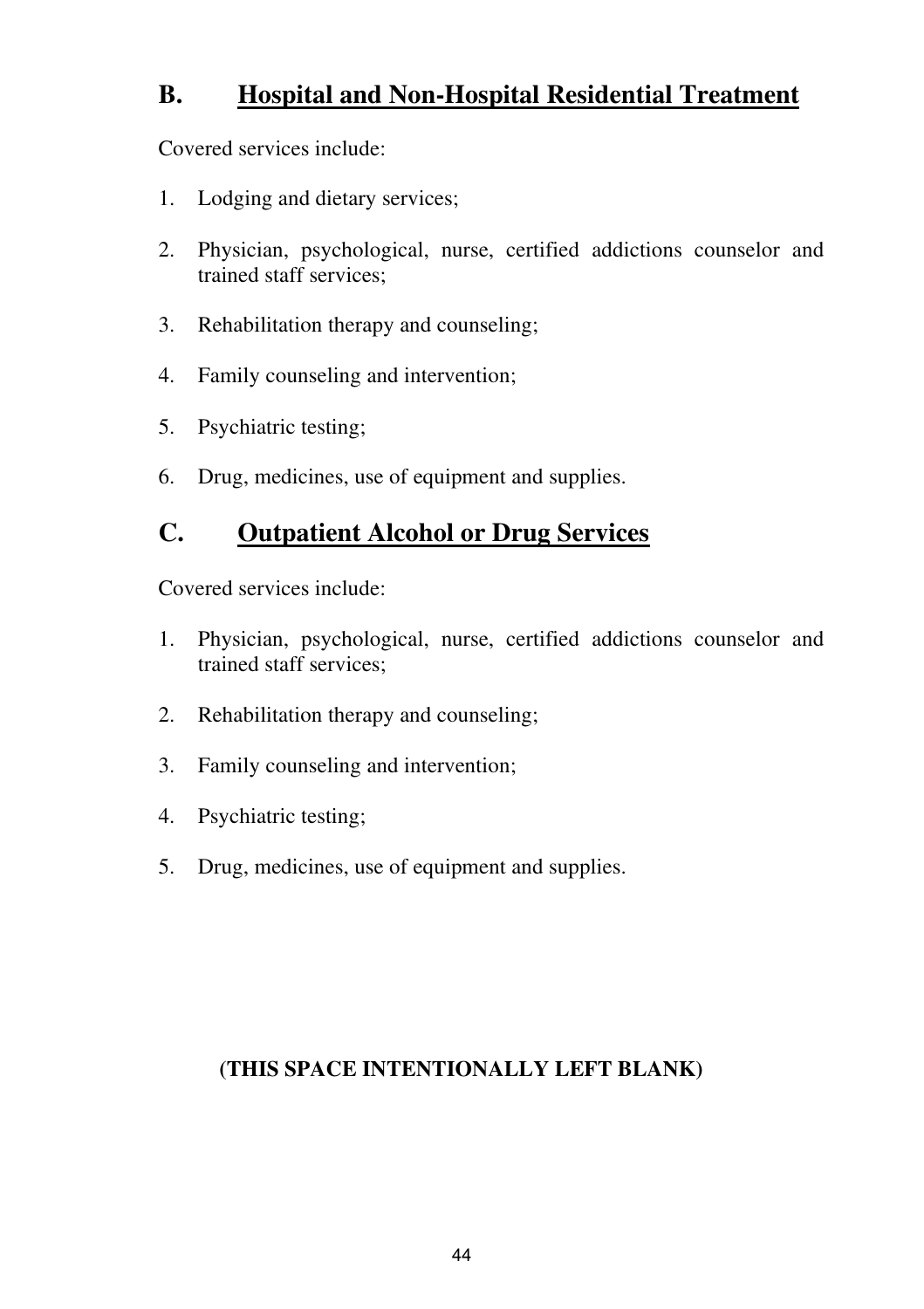# **IV. BEHAVIORAL HEALTH SUMMARY OF BENEFITS SCHEDULE**

| In-Network |
|------------|
|------------|

#### **Out-of-Network (\*EPO Plan see below)**

#### Inpatient Outpatient Subject to applicable medical plan deductible and coinsurance. See Summary of Benefits Schedule section. \$20 copay per visit – Platinum Plan / \$30 copay per visit – Gold Plan Subject to applicable medical plan deductible and coinsurance. See Summary of Benefits Schedule section. Subject to applicable medical plan deductible and coinsurance. See Summary of Benefits Schedule section.

#### **Alcohol/Drug Abuse Treatment:**

**Psychiatric Care:** 

| <b>Inpatient Detoxification</b><br><b>Residential Care</b> | Subject to applicable<br>medical plan deductible<br>and coinsurance. See<br>Summary of Benefits<br>Schedule section. | Subject to applicable<br>medical plan deductible<br>and coinsurance. See<br>Summary of Benefits<br>Schedule section. |
|------------------------------------------------------------|----------------------------------------------------------------------------------------------------------------------|----------------------------------------------------------------------------------------------------------------------|
| Outpatient care                                            | \$20 copay per visit –<br>Platinum Plan /<br>\$30 copay per visit –<br>Gold Plan                                     | Subject to applicable<br>medical plan deductible<br>and coinsurance. See<br>Summary of Benefits<br>Schedule section. |

#### *\*EPO Plan members have no out-of-network medical benefits.*

*\*For out of network Behavioral Health benefits, Platinum Plan members will have a \$500 deductible per person / \$1000 per family and a 20% coinsurance up to \$1500 per person. For out-of-network Behavioral Health benefits, Gold Plan members will have a \$1000 deductible per person / \$2000 per family and a 20% coinsurance up to \$2250 per person.*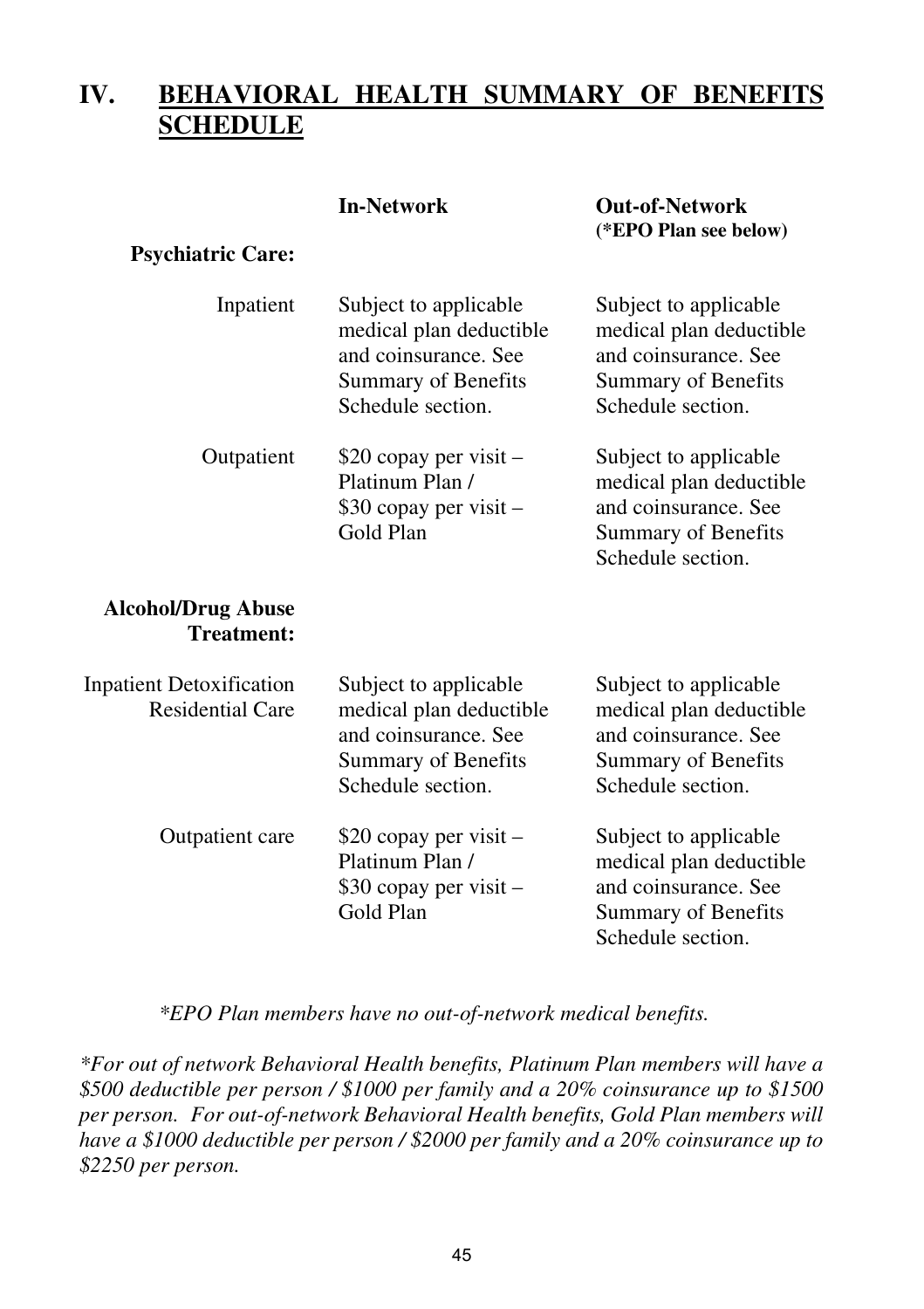# **THE FUND'S DENTAL PROGRAM**

 The Fund maintains a dental program for its Members and their eligible Dependents. The dental benefits provided are equal to the actual charges made by a dentist for care and treatment but will not exceed the allowed amount listed for each procedure in the Dental Savings Schedule located in the Enhanced Benefits Guide and on the Fund's website at *www.teamsterfunds.com*. The dental benefit, like the medical and behavioral health benefits, is administered through both in-network and out-ofnetwork of dentists. See the Enhanced Benefits Guide for a full description of the Fund's Dental program.

### **I. IN-NETWORK VS. OUT-OF-NETWORK**

### **A. In-Network**

The Fund has contracted with a panel of dentists practicing general dentistry as well as in the specialized fields of dentistry. Dentists on this panel have agreed to accept the Fund's allowance for particular dental services as payment in full with no balance billing to the patient, unless a copayment applies to the service. You will, however, be responsible for services excluded from coverage or which exceed the overall maximum benefit allowance for the patient for the plan year. A listing of the in-network providers can be obtained in the Enhanced Benefits Guide or on the Fund's website.

### **B. Out-of-Network**

The Fund's maximum allowance for out-of-network dentists is that which is shown in the non-participating fee schedule. You may be responsible for any balance charged by the provider if the dentist declines to accept the Fund's allowance as payment in full. The non-participating dental fee schedule can be found in the Enhanced Benefits Guide or on the Fund's website.

### **II. BENEFITS PROVIDED**

BENEFITS ARE PAYABLE ONLY IF YOU ARE ELIGIBLE AT THE TIME EACH PROCEDURE IS PERFORMED.

### **A. Annual Allowances**

Family Member Calendar Year Maximum.............................................\$2,000

• Does not include any orthodontia payments.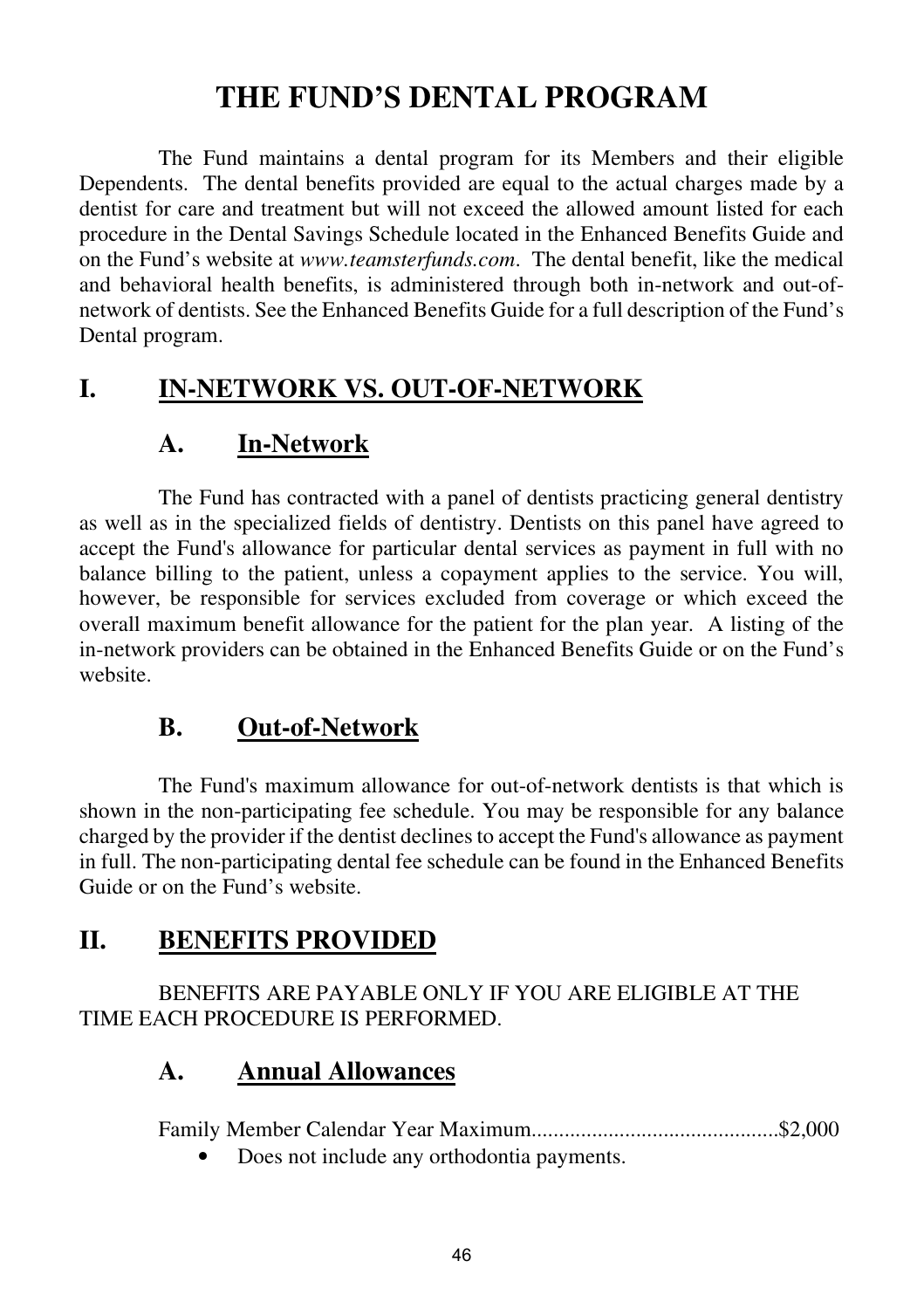In compliance with the Affordable Care Act (ACA), this calendar year maximum does not apply to Dependents *under* the age of 18 (excluding orthodontia).

# **B. Schedule of Dental Benefits**

The Fund has set allowances for non-participating providers for all covered dental procedures. As previously noted, a complete listing of those covered procedures and allowances may be found in the Enhanced Benefits Guide or on the Fund's website (www.teamsterfunds.com). The maximum allowance may not exceed the fee actually charged for the procedure. For any procedure which has an allowance that is different from Members or Dependents over the age of 14 and for Dependent Children between the ages of 0 and 14, the description indicates "adult" or "child."

 No payment will be made until the required dental claim form has been completed by the attending dentist and approved by the Fund. Benefit payments will be calculated with reference to the dental allowances set by the Fund's Trustees.

 The following patient copayments apply to dental procedures when rendered by an in-network Provider:

| <b>Service</b>                                                                                                                                                                                                                                                                                                                                                          | Copayment         |
|-------------------------------------------------------------------------------------------------------------------------------------------------------------------------------------------------------------------------------------------------------------------------------------------------------------------------------------------------------------------------|-------------------|
| Preventive services (yearly and periodic exams, x-rays, cleanings)                                                                                                                                                                                                                                                                                                      | \$0               |
| Restorative services (amalgam and composite fillings, etc.)                                                                                                                                                                                                                                                                                                             | \$0               |
| Fixed prosthodontics (crowns and bridges)                                                                                                                                                                                                                                                                                                                               | \$30 per tooth    |
| Removable prosthodontics (full or partial dentures)                                                                                                                                                                                                                                                                                                                     | \$50 per unit     |
| Periodontal surgery                                                                                                                                                                                                                                                                                                                                                     | \$25 per quadrant |
| Endodontic surgery (root canal, etc.)                                                                                                                                                                                                                                                                                                                                   | \$25 per tooth    |
| Oral surgery                                                                                                                                                                                                                                                                                                                                                            | \$25 per tooth    |
| Orthodontic care                                                                                                                                                                                                                                                                                                                                                        | \$100 per case    |
| Full orthodontic treatment is paid over a 24 month period<br>$\bullet$<br>and is subject to monthly eligibility;<br>This benefit is available only for dependent children<br>$\bullet$<br>between the ages of 10 and 18, inclusive;<br>For services rendered by an out-of-network Provider, see<br>$\bullet$<br>the dental fee schedule in the Enhanced Benefits Guide. |                   |

### **C. Dental Benefit Limitations**

If you are in an automobile accident, the Fund is your secondary carrier if a claim related to that accident arises. In other words, the Fund will only consider for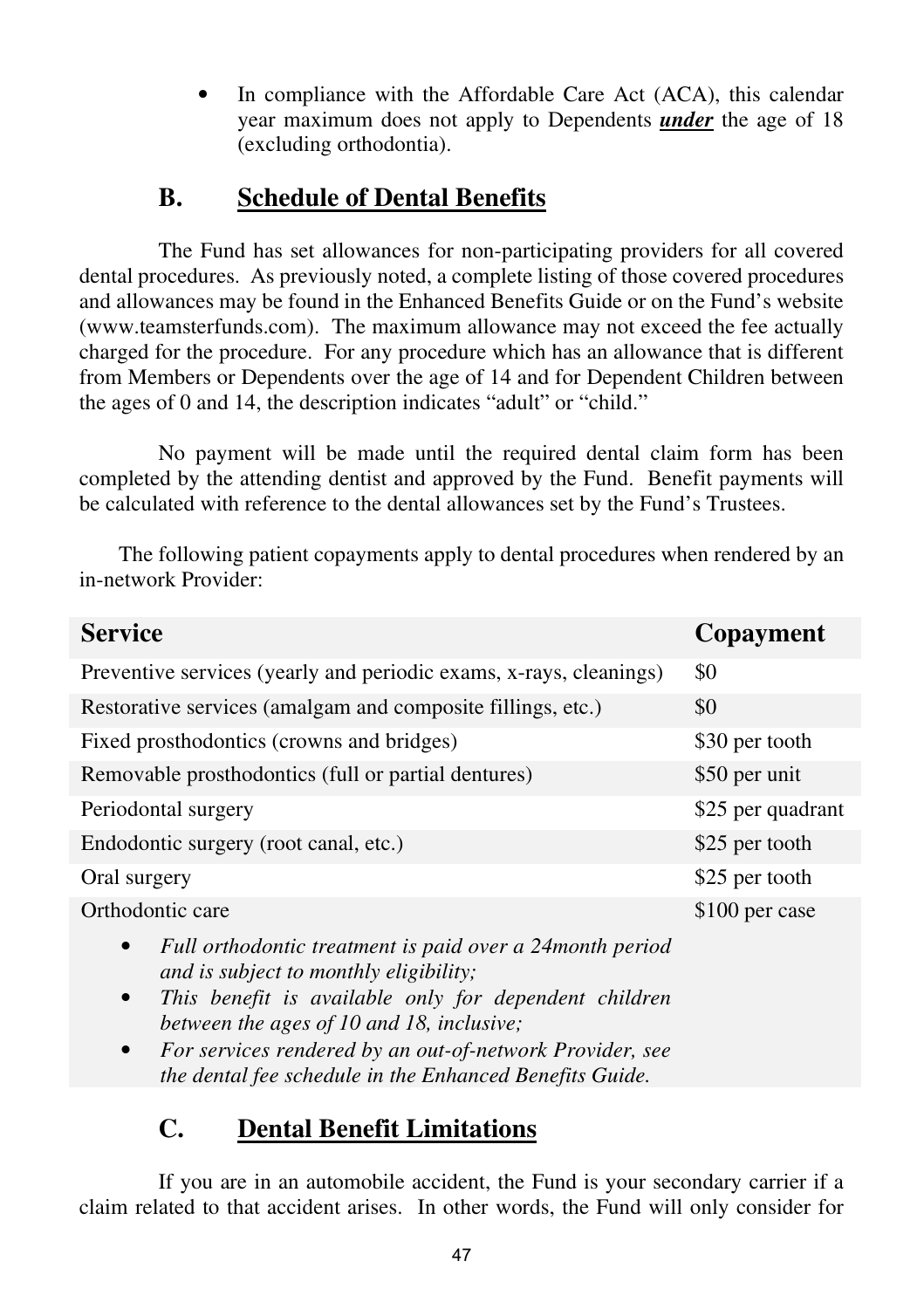payment those charges not paid under your automobile insurance policy and in certain cases only up to a certain limit. See "Automobile Insurance" under General Provisions and Definitions. Also, please remember that the Fund has the right of subrogation when you are involved in any accident and where you recover any expenses which have been paid to you under this Plan from a third party.

No dental expense benefits are provided for the following:

- 1. Routine dental examinations performed more frequently than once in any six consecutive month period.
- 2. Prophylaxis (cleaning of teeth) more often than once during any sixmonth period.
- 3. Dental treatments and services in connection with dentures, bridgework, and crowns will not be covered:
	- a) If the work in making the denture, bridge or crown started prior to the effective date of coverage of the individual; however, insertions occurring while the Participant is eligible will be covered; or
	- b) If expenses are for more than one denture, either full or partial, or for any bridge or crown within any five-year period.
- 4. Treatment by other than a licensed dentist, except charges for dental prophylaxis (cleaning of teeth) under the direction of a licensed dentist.
- 5. Orthodontic care falling outside of the age and lifetime maximum limitations (see above for details).

In addition, if any of the following conditions exist, a Member or Dependent may be required to be examined by a dentist selected by the Fund prior to beginning treatment for the treatment to be covered:

- 1. You anticipate that orthodontia (braces) will be required. (Orthodontia is only covered under the Plan for children from age 10 through age 18.)
- 2. You are requesting coverage for occlusal guards.
- 3. Periodontal Care.
- 4. Temporomandibular Joint Disorders.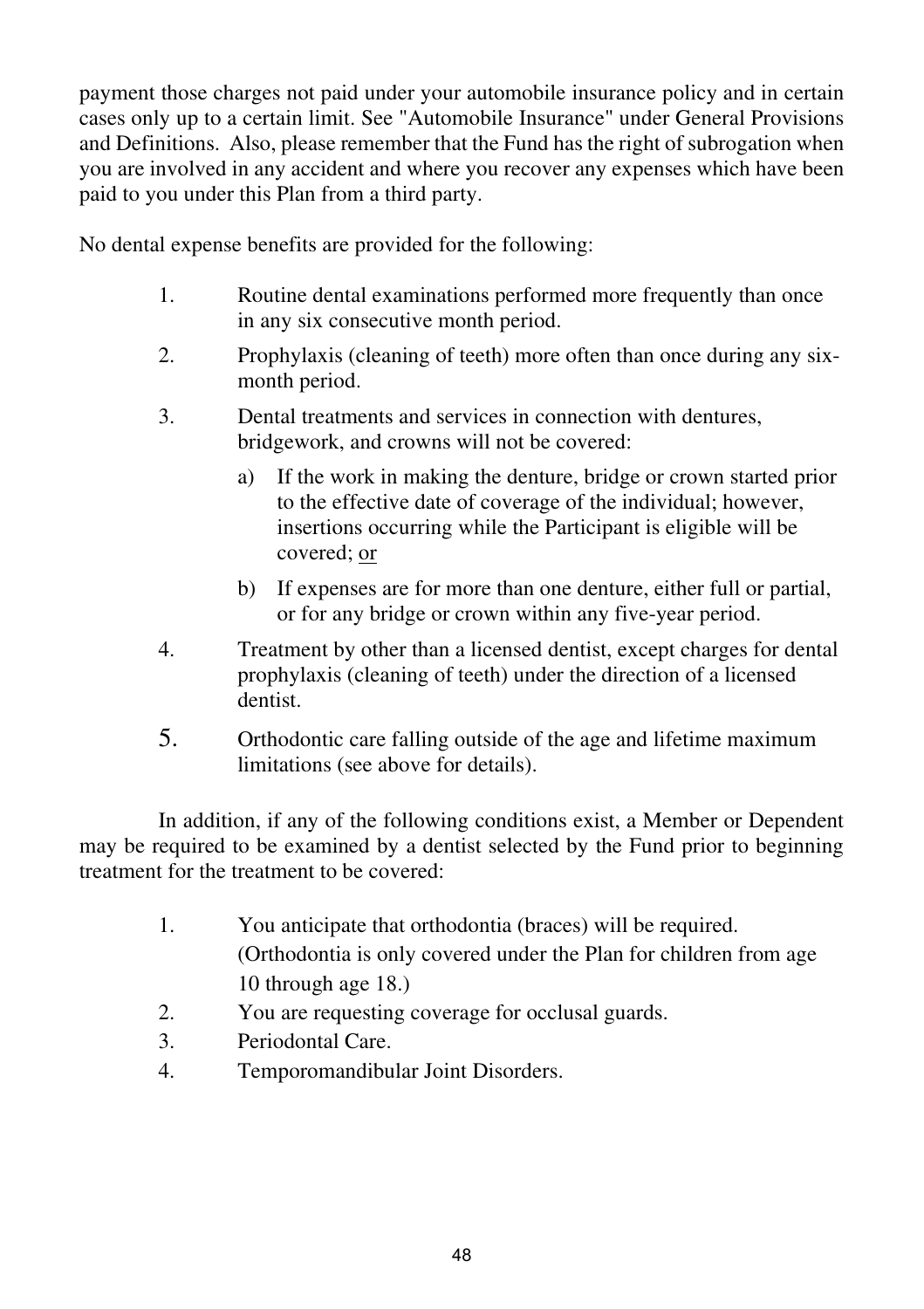# **THE FUND'S VISION CARE PROGRAM**

### **I. GENERAL INFORMATION**

The Fund's vision care benefit, like the medical, dental, and behavioral health benefits, is administered through both in and out-of-network eye doctors. In-Network providers have agreed to accept the Fund's reimbursement rates as payment in full for covered services, while out-of-network providers have not. A listing of the in-network providers can be obtained by contacting the Vision Benefits Administrator located in the Enhanced Benefits Guide or on the Fund's website. Thus, your services with an out-of-network provider may be subject to balance billing for charges in excess of the Fund's allowance for the following services.

| <b>TYPE OF BENEFIT</b>                | <b>AMOUNT OF BENEFIT</b> |
|---------------------------------------|--------------------------|
| Eye Examination (one every 12 months) | Up to $$40$              |
| Frames (one pair every 24 months)     | Up to \$35               |
| Lenses (one pair every 24 months)     |                          |
| ----Single Vision                     | Up to $$25$              |
| ----Bifocal                           | Up to $$35$              |
| ----Trifocal                          | Up to $$65$              |
| ----Lenticular                        | Up to $$85$              |
| ----Standard Progressive              | Up to $$80$              |
| Contact lenses (every 24 months)      | Up to $$80$              |

# **II. LIMITATIONS**

Lenticular Lenses are covered only when they are prescribed in connection with cataract surgery. A Plan Member or Dependent will be eligible for a new pair of glasses following cataract surgery even if it has been less than 24 months since the Member or Dependent obtained a new pair of lenses. For a full description of the Fund's Vision Care Program, see the Enhanced Benefits Guide.

### **(THIS SPACE INTENTIONALLY LEFT BLANK)**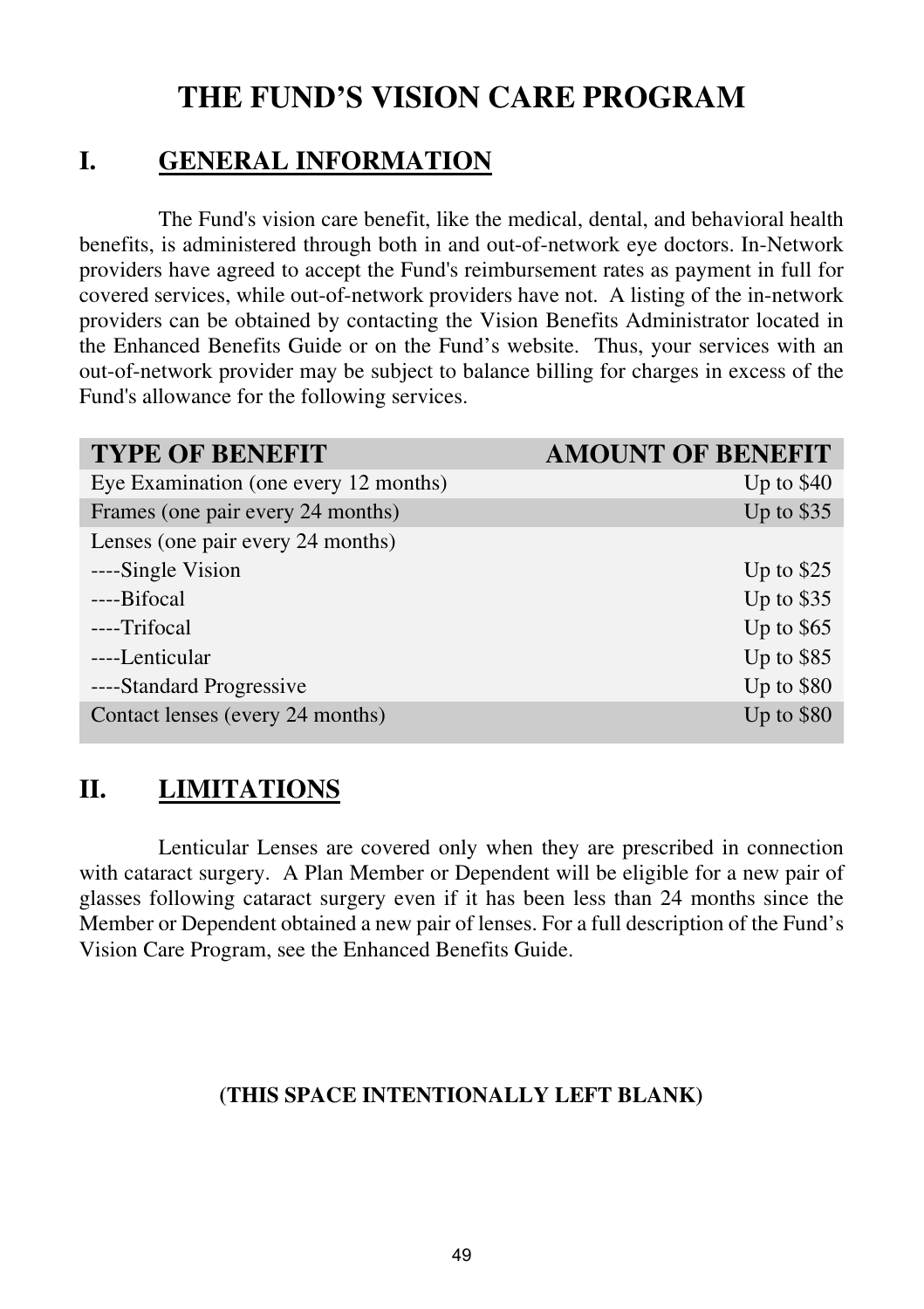# **THE FUND'S DISABILITY BENEFITS PROGRAM**

### **I. THE PROGRAM**

If you, prior to retirement, become disabled by reason of a non-occupational accidental injury or disease, and are prevented by such disability from performing any and every duty pertaining to your occupation, payment will be made to you under the Fund's disability benefits program as set forth in the disability benefits program Summary of Benefits. Any such payment is limited to a maximum period of 26 weeks during any one continuous period of disability whether from one or more causes and is contingent upon receipt of a weekly disability claim form, containing proof of disability from your treating Physician. Your Physician must certify on the Fund's form that, as of the date of your injury or illness for which you seek disability benefits, you were disabled and completely unable to perform any gainful employment at your regular job or any other job where you are employed. Benefits are payable only while you are under the care of, and treated personally by, a Physician.

Successive periods of disability will be considered as having occurred during one period of disability unless the subsequent period is due to causes completely and entirely unrelated to the prior accident or disease or unless the prior and subsequent periods are separated by a resumption of active employment for a period of 30 or more full calendar days.

- Disability benefits are available to Members only.
- Continuation forms are to be completed every four weeks regardless of the length of disability estimated by the treating Provider.

### **II. LIMITATIONS**

The Fund's disability benefit program, like its other programs, is subject to certain limitations. **First**, a disability, to be covered, must commence while you are eligible for Fund benefits. The beginning date of your claim (disability) is determined from the date you are first seen and treated by a Physician for it, which may differ from the date of your injury. **Second**, this benefit is paid in lieu of wages; thus, you must not be earning wages from your Employer in order to be eligible for this benefit. **Third**, your weekly disability benefit will be reduced by any short-term disability or wage loss benefit payable to you under any applicable automobile no-fault policy, program, or any other law or regulation. This includes, without limitation, any disability benefits provided under state law such as New Jersey's temporary disability benefits, or those benefits provided under federal law such as Social Security Disability Insurance ("SSDI"). **Fourth**, weekly disability benefits will not be payable to a Member whose disability resulted from participation in or in consequence of having participated in an illegal act which is in violation of any federal or state criminal statute relating to the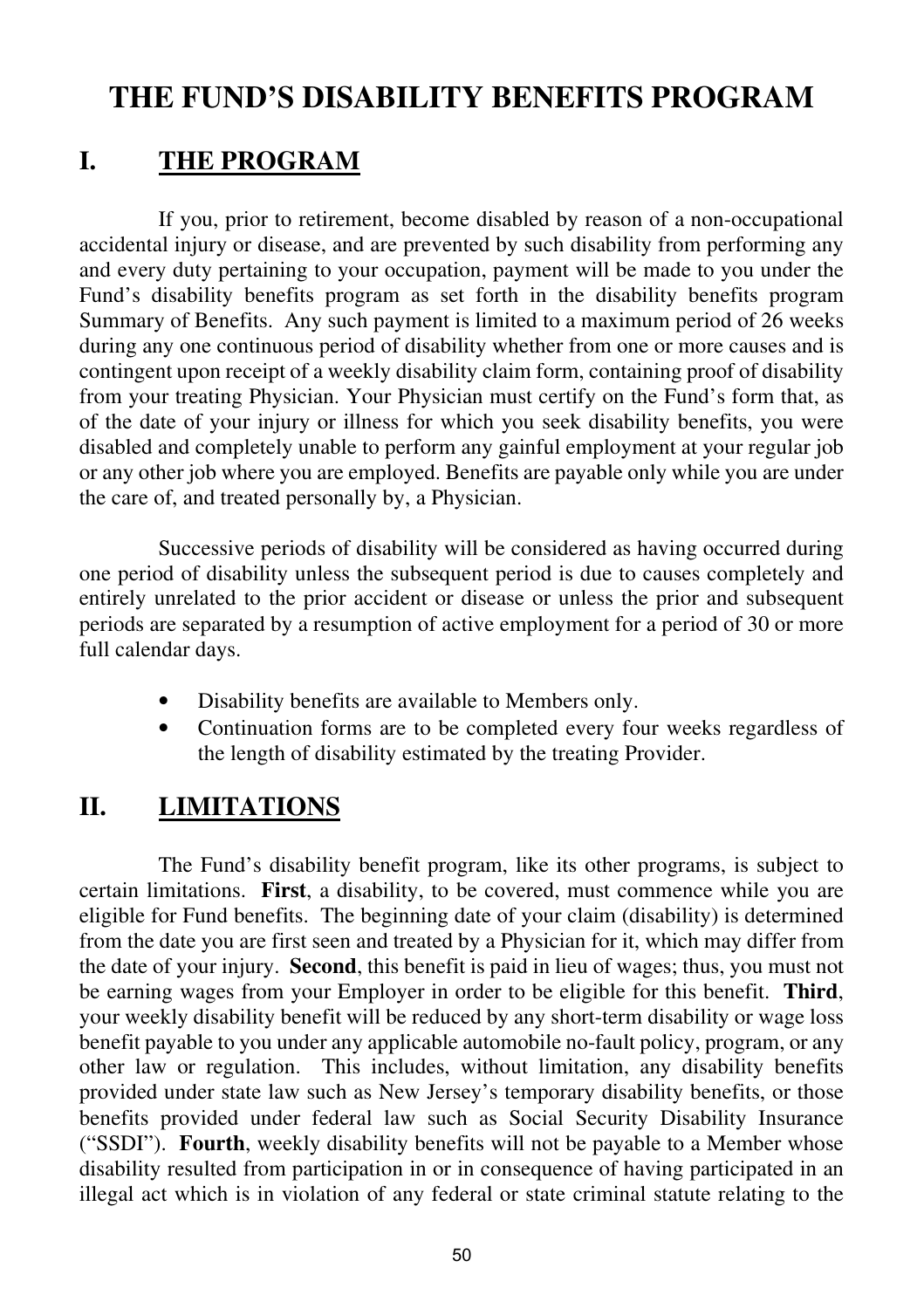possession of controlled substances. **Fifth**, you must be under the care of a Physician and receiving appropriate care and treatment for your condition.

### **III. SUMMARY OF BENEFITS**

Weekly disability benefits are payable as follows:

- 1. \$250 per week; or<br>2 \$50 per workday
- \$50 per workday

 **If, however, you work for a New Jersey Employer covered under the New Jersey Temporary Disability Law, you will receive a benefit equal to ½ of the disability payment indicated above.** Disability benefits will commence on the first workday if the disability results from an accident or hospitalization. Benefits will commence on the sixth workday if the disability is a result of a sickness or pregnancy. Weekly disability benefits are payable for a maximum of 26 weeks. The Fund will pay you weekly disability benefits upon the initial denial of a workers' compensation claim, if you execute a Fund-approved subrogation agreement.

### **(THIS SPACE INTENTIONALLY LEFT BLANK)**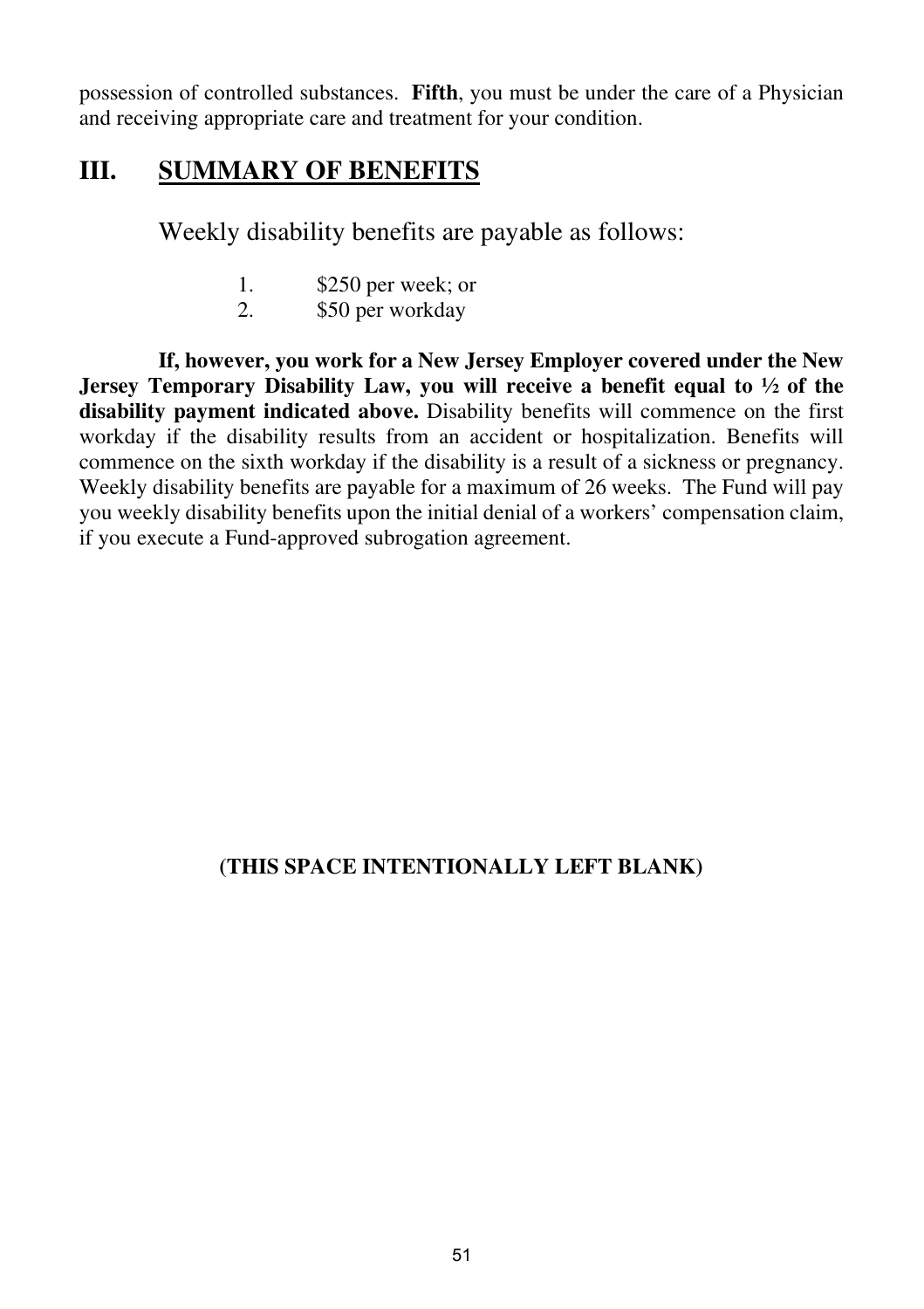# **THE FUND'S LIFE INSURANCE PROGRAM**

### **I. HOW THE LIFE INSURANCE PROGRAM WORKS**

The Fund maintains a life insurance program for your benefit and your beneficiaries' benefit in the event of a Member or Dependent's death from a covered cause. In the event of your death from a covered cause, a benefit will be paid to your designated beneficiary of record. In the event of the death of any other of your eligible Dependents from a covered cause, payment will be made directly to you.

 The payment of all or a portion of the life insurance benefit may be made directly to a funeral home, at the beneficiary of record's election, provided the Fund receives from the beneficiary of record an appropriate, written and signed assignment of benefits. A funeral home can usually assist in furnishing the necessary paperwork.

 Unlike other benefits offered through the Fund's program that are self-insured, the life insurance program is a fully insured benefit purchased by the Fund on a group basis through the Fund's life insurance program insurer. The amount of payment is that shown in the life insurance Summary of Benefits Schedule. Additional details regarding the Fund's life insurance benefits are found in the life insurance program Summary of Benefits Schedule as well as in the applicable life insurance policy, which is available at the Fund office.

 Upon your termination of employment, you will no longer be eligible for the life insurance program, even if you are "running out" eligibility for other benefits. You may, however, be eligible for the retiree life insurance benefit, as described below.

### **II. CONTINUANCE OF MEMBER LIFE INSURANCE IN THE EVENT OF TOTAL DISABILITY**

If, while employed by a Contributing Employer, a Member becomes Totally Disabled, his or her beneficiary of record is eligible for a life insurance benefit upon the Member's death as set forth below:

1. The Member provides the Fund with written proof, satisfactory to the Trustees that he or she is Totally Disabled. THIS WRITTEN PROOF MUST BE PROVIDED TO THE FUND WITHIN SIX MONTHS OF THE DATE ON WHICH THE PARTICIPANT FIRST RECEIVED ORAL OR WRITTEN NOTICE FROM THE SOCIAL SECURITY ADMINISTRATION, A PHYSICIAN, A HEALTH PROVIDER, OR ANY OTHER SOURCE THAT HE OR SHE IS TOTALLY DISABLED. Contact the Fund office for this special form.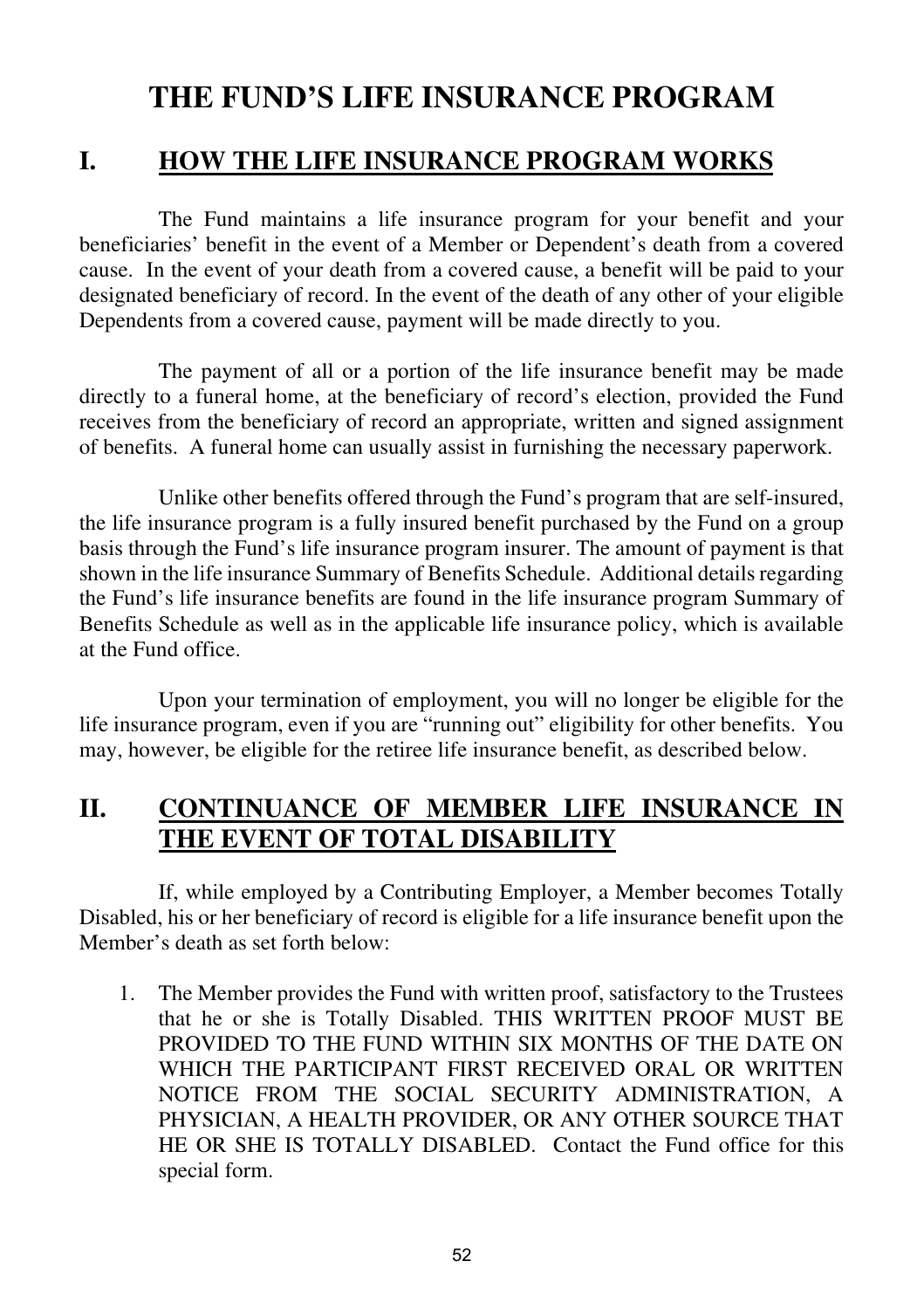- 2. During the last three months of each subsequent year that the Member remains Totally Disabled, he or she must provide the Fund with written proof of his or her continuing disability. This written proof must be in a form satisfactory to the Trustees or the Administrator.
- 3. If the Member dies before the expiration of the six-month period set forth in paragraph 1, above, then within one year of his or her death the Member's beneficiary of record must provide the Fund with written proof, satisfactory to the Trustees, that the Member remained Totally Disabled from the onset of the total disability through the date of his or her death.
- 4. This benefit does not apply in the case of a Spouse or other beneficiary of a Member.
- 5. This benefit terminates upon the Member reaching age 65.

If you apply for disability benefits from the Social Security Administration at any time after you cease working, then you must send a copy of your application and all supporting documentation to the Fund within 90 days after you file the application with the Social Security Administration.

### **III. BENEFICIARIES**

Each Member has the sole right to designate the beneficiary to whom his or her life insurance benefits will be payable. This designation is one of the records which the Fund office maintains along with census information. A Member may change his or her designation at any time but must do so in writing. Any changes in beneficiary will take effect on the day the signed request is received in the Fund office, but never before then.

If a Member has more than one beneficiary when he or she dies, and he or she has not specified their respective interests, they all share equally. If any beneficiary dies before the Member, the deceased beneficiary's rights and interest will automatically terminate.

If a designated beneficiary does not file a claim for Life Insurance within one year from the date that the Fund learns of the Member's death and the whereabouts of this designated beneficiary are unknown, the Fund will insert an advertisement in a newspaper of general circulation in the last known place of residence of this designated beneficiary as shown by the Fund's records, to the effect that if the designated beneficiary does not file a claim within 10 days of the advertisement, the Trustees will pay the life insurance benefit, without interest, to the Member's estate or next of kin as set forth below.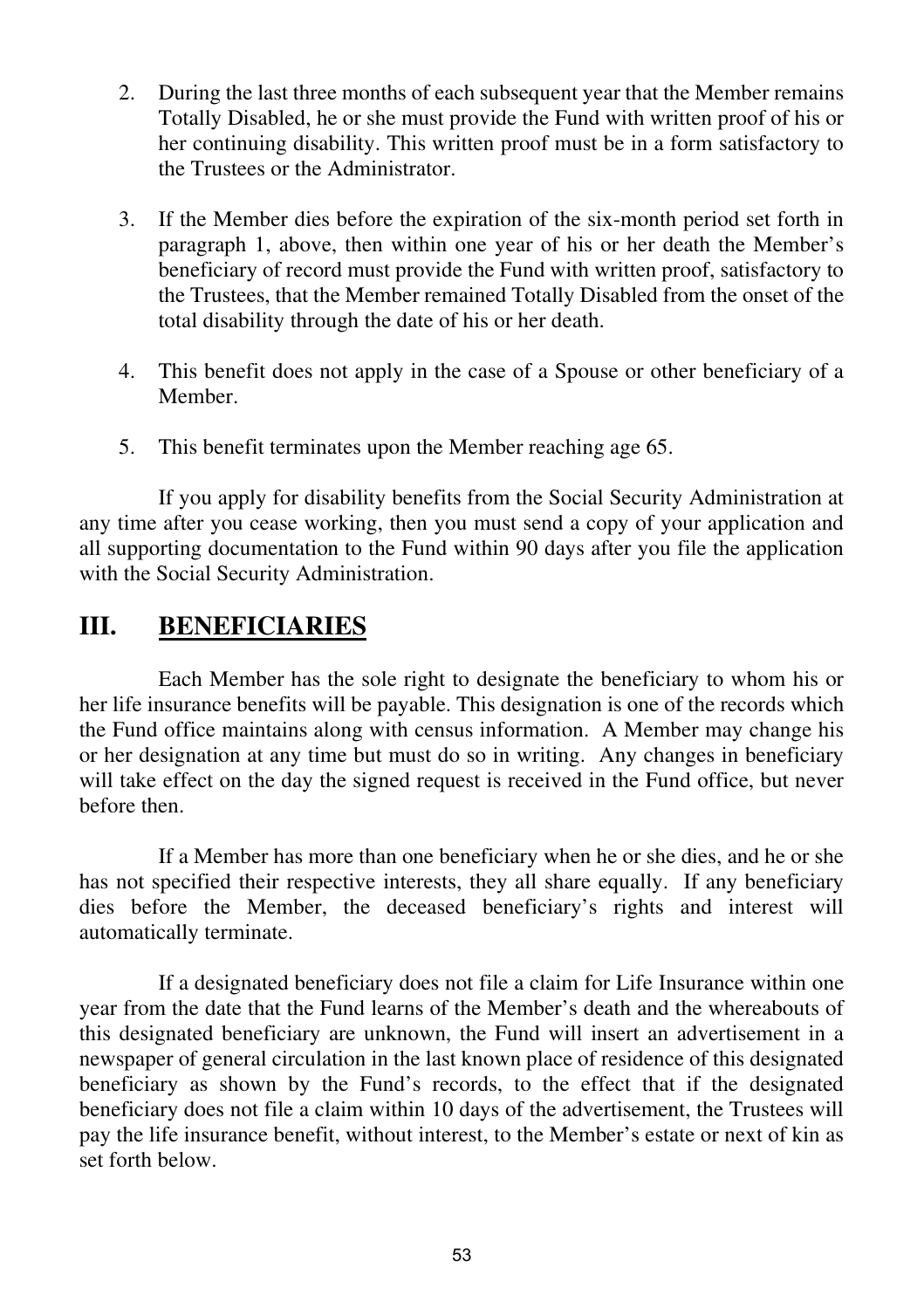If the Member has not designated a beneficiary or the beneficiary he or she named is no longer living, or fails to file a Life Insurance claim after the advertisement described above, then the Fund may, at its option, pay an amount not to exceed \$1,000 to any person or persons who may have incurred expenses in connection with the Member's last illness or burial. The balance of the Member's Life Insurance, if any, will be paid to:

- 1. The Member's surviving spouse, or, if none;
- 2. Equally to the Member's surviving children, or, if none;
- 3. The Member's parent(s), or, if none;
- 4. The Member's surviving sibling(s), or, if none;
- 5. The personal representative of the Member's estate without restriction to the foregoing order.

 In this regard, the term "sibling" includes only those persons who share at least one parent with the decedent, either by birth or legal adoption.

### **IV. BENEFITS**

The following benefits are payable under the Fund's life insurance program:

| Event                                                           | <b>Amount Payable</b> |
|-----------------------------------------------------------------|-----------------------|
| Death of Member                                                 | \$20,000              |
| Death of Member upon Total Disability                           | \$3,000               |
| Death of Spouse                                                 | \$1,500               |
| Death of Dependent Child in accordance with age.<br>as follows: |                       |
| ----Over 14 days, but less than six months                      | \$300                 |
| ----Six months, but less than two years                         | \$600                 |
| ----Two years, but less than three years                        | \$1,200               |
| ----Greater than three years                                    | \$1,500               |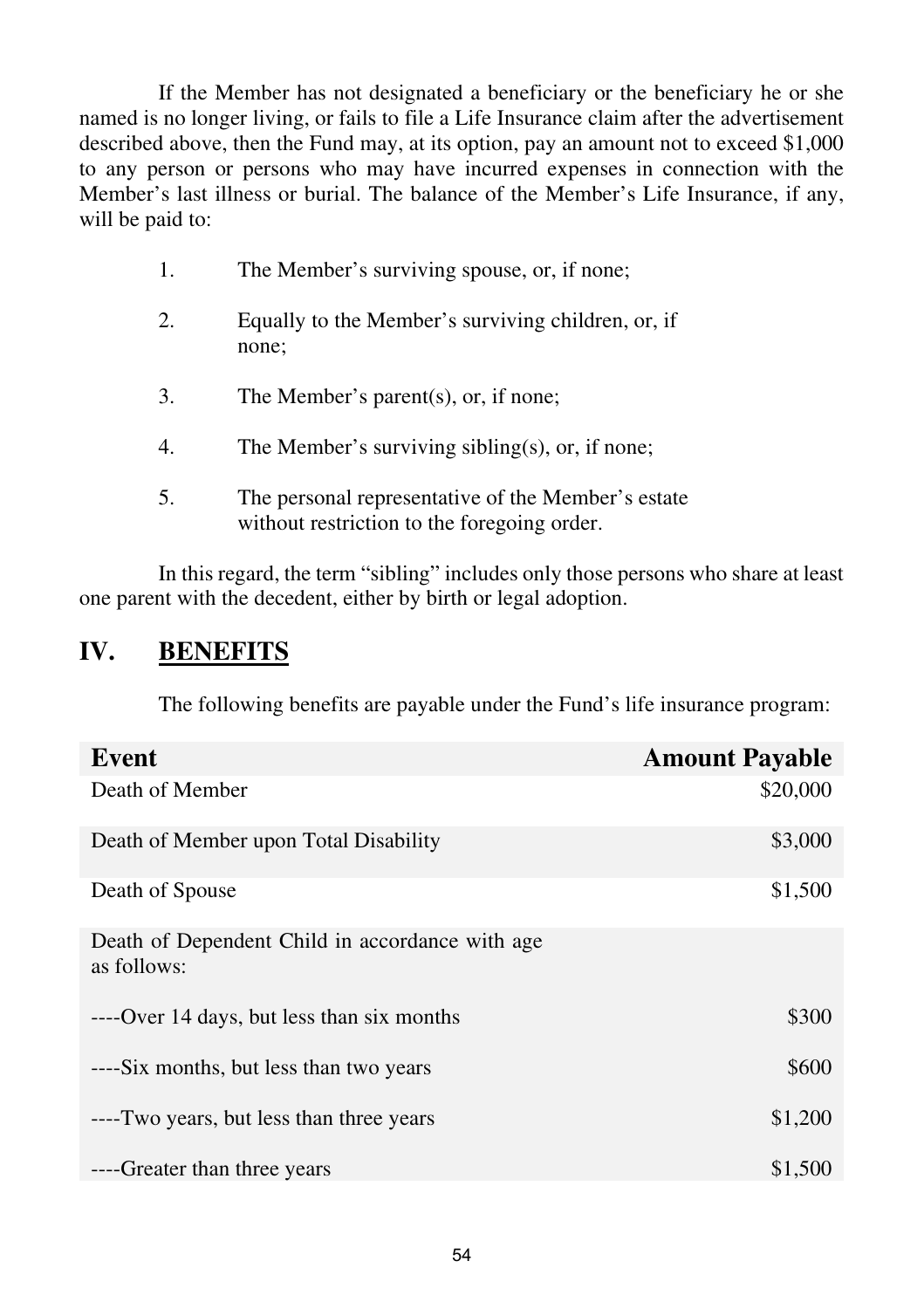In addition, the Fund provides a retiree death benefit for former participants in the Fund and their Spouses. In order to be eligible for the retiree life insurance benefit, you must:

- have retired on or after July 1, 1973;
- have been eligible for benefits under the Fund for at least 36 months of the 60 months immediately preceding the effective date of your retirement;
- be eligible to make withdrawals from an Individual Retirement Account ("IRA"), Roth IRA, or other qualified retirement plan without incurring liability for an excise tax for doing so; and
- not be eligible for a death benefit under the life insurance program by reason of total disability.

The retiree life insurance benefit is:

| Event           | <b>Amount Payable</b> |
|-----------------|-----------------------|
| Death of Member | \$1,000               |
| Death of Spouse | \$500                 |

### **(THIS SPACE INTENTIONALLY LEFT BLANK)**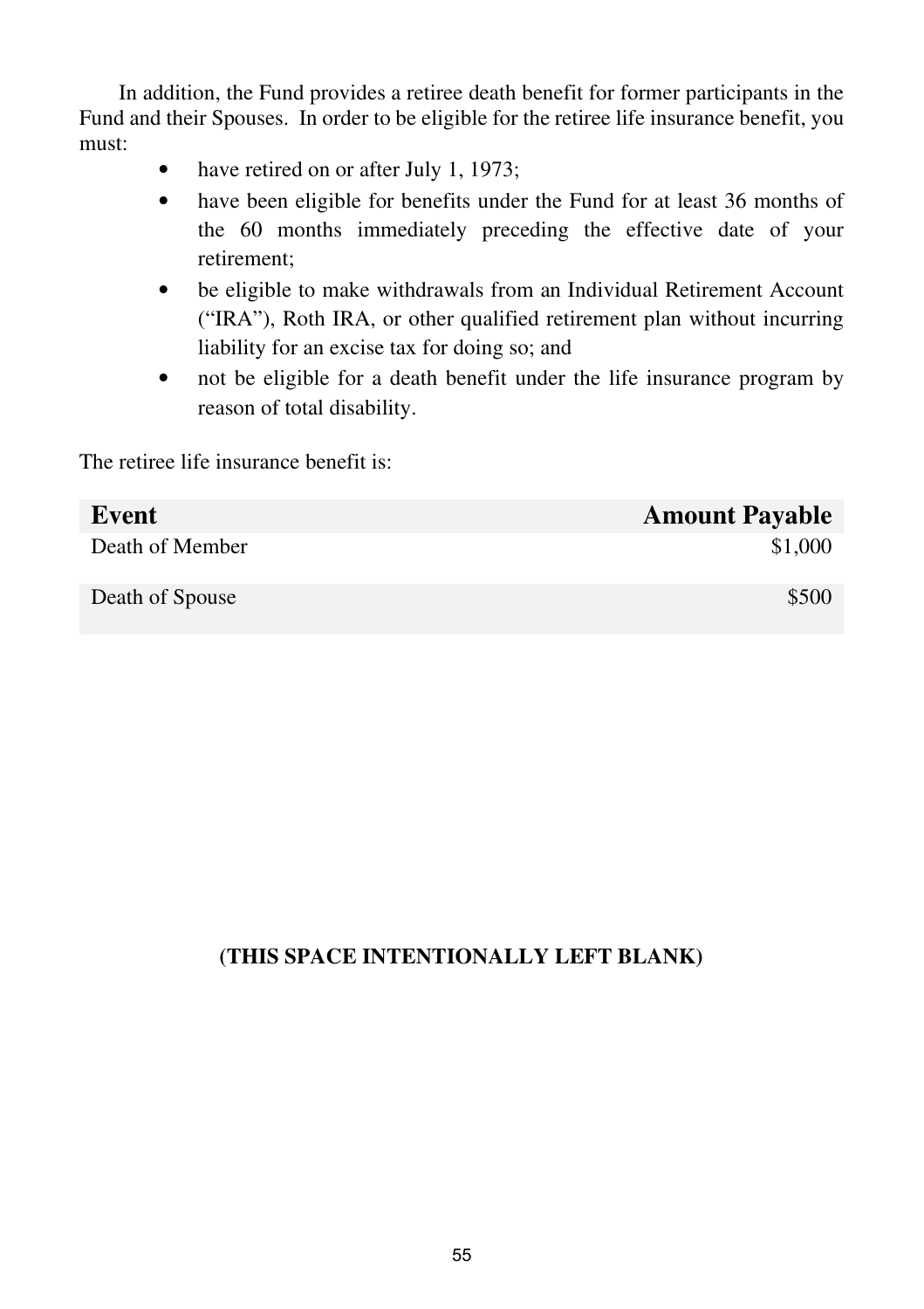# **THE FUND'S ACCIDENTAL DEATH & DISMEMBERMENT ("AD&D") PROGRAM**

### **I. HOW THE PROGRAM WORKS**

If, as a result of external, violent and Accidental Bodily Injury, a Member suffers the loss of life, limb or sight, and if such loss occurs within 26 weeks following the date of the accident, the Fund will pay AD&D benefits as specified in the Benefits Provided section below, upon receipt of proof of such loss satisfactory to the Fund's Trustees or the Fund Administrator.

AD&D benefits will be paid for each loss without regard to previous losses, provided that the total amount payable due to two or more losses sustained by you in all accidents does not exceed the principal sum as determined in the Benefits Provided section below.

Unlike other benefits offered through the Fund's program that are self-insured, the accidental death and dismemberment benefit, like the life insurance benefit, is a fully insured benefit purchased by the Fund on a group basis.

### **II. BENEFITS PROVIDED**

AD&D benefits are payable subject to the following qualifying schedule:

| <b>Losses Covered</b>         | <b>Amount of Benefit</b> |
|-------------------------------|--------------------------|
| Loss of Life                  | \$20,000                 |
| Both Hands or Both Feet       | \$20,000                 |
| Sight of Both Eyes            | \$20,000                 |
| One Hand and One Foot         | \$20,000                 |
| One Hand and Sight of One Eye | \$20,000                 |
| One Foot and Sight of One Eye | \$20,000                 |
| One Hand or One Foot          | \$10,000                 |
| Sight of One Eye              | \$10,000                 |

 Loss of sight requires the total and irrecoverable loss of sight. Loss of hand or foot requires the loss by severance at or above wrist or ankle, as applicable.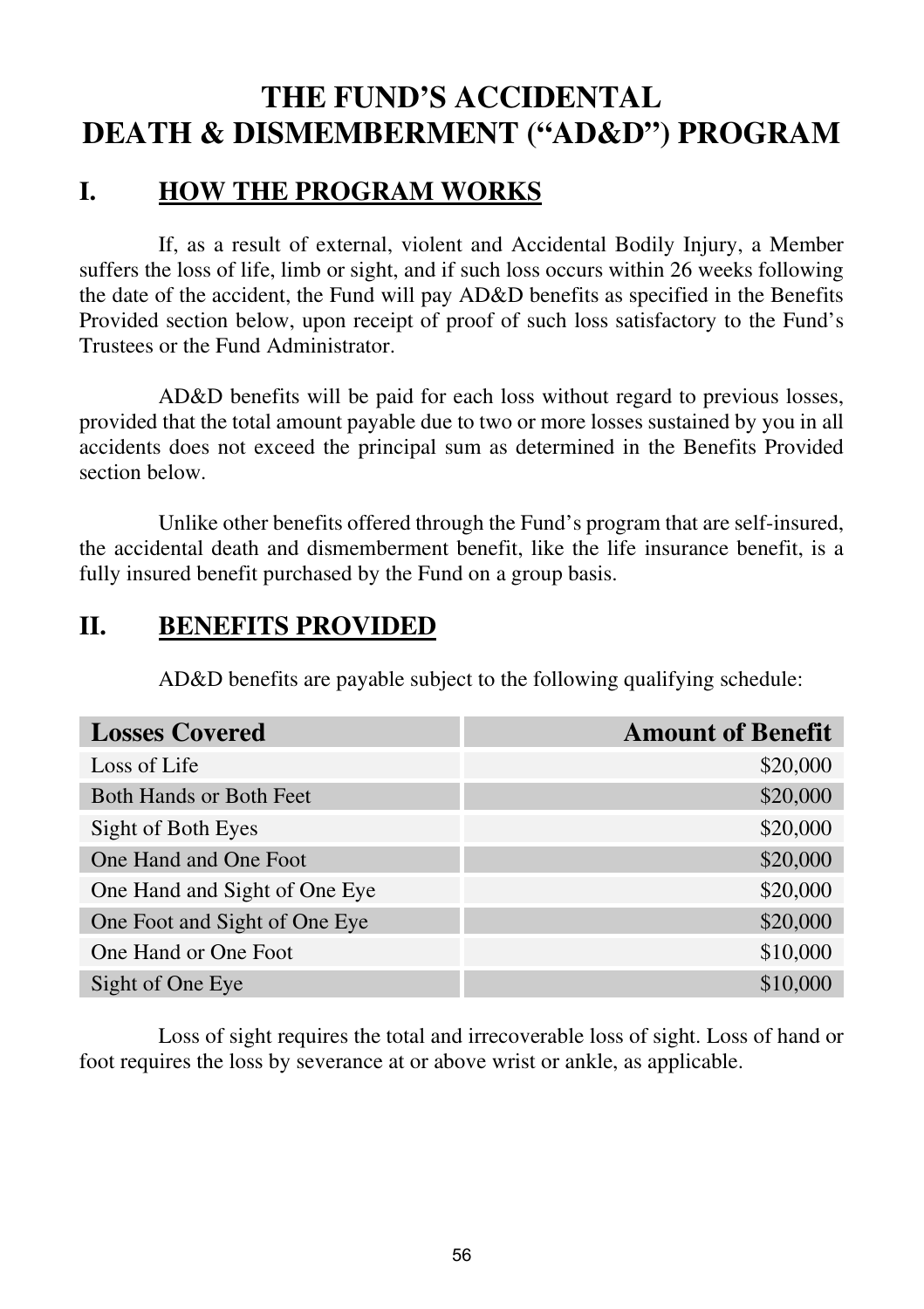# **III. LIMITATIONS**

The AD&D benefit is subject to the following limitations:

- 1. The Claim Date is the date of death or, in the event of loss of sight or dismemberment, the date of the accident; and
- 2. Accidental Death and Dismemberment does not cover any loss resulting from or caused directly, in whole or in part, by:
	- a. Disease or bodily or mental infirmity or medical or surgical treatment thereof,
	- b. Ptomaine or bacterial infections, except pyogenic infections occurring with and through an accidental wound,
	- c. Suicide or intentionally self-inflicted injury, while sane or insane,
	- d. Participation in or in consequence of having participated in an illegal act which is in violation of any federal or state criminal statute, including driving a motor vehicle while intoxicated,
	- e. Flying, unless you were a passenger on a commercial airline, or
	- f. War or any act of war, whether declared or undeclared, or insurrection, or
	- **g.** Drug overdose, whether intentional or unintentional.

### **(THIS SPACE INTENTIONALLY LEFT BLANK)**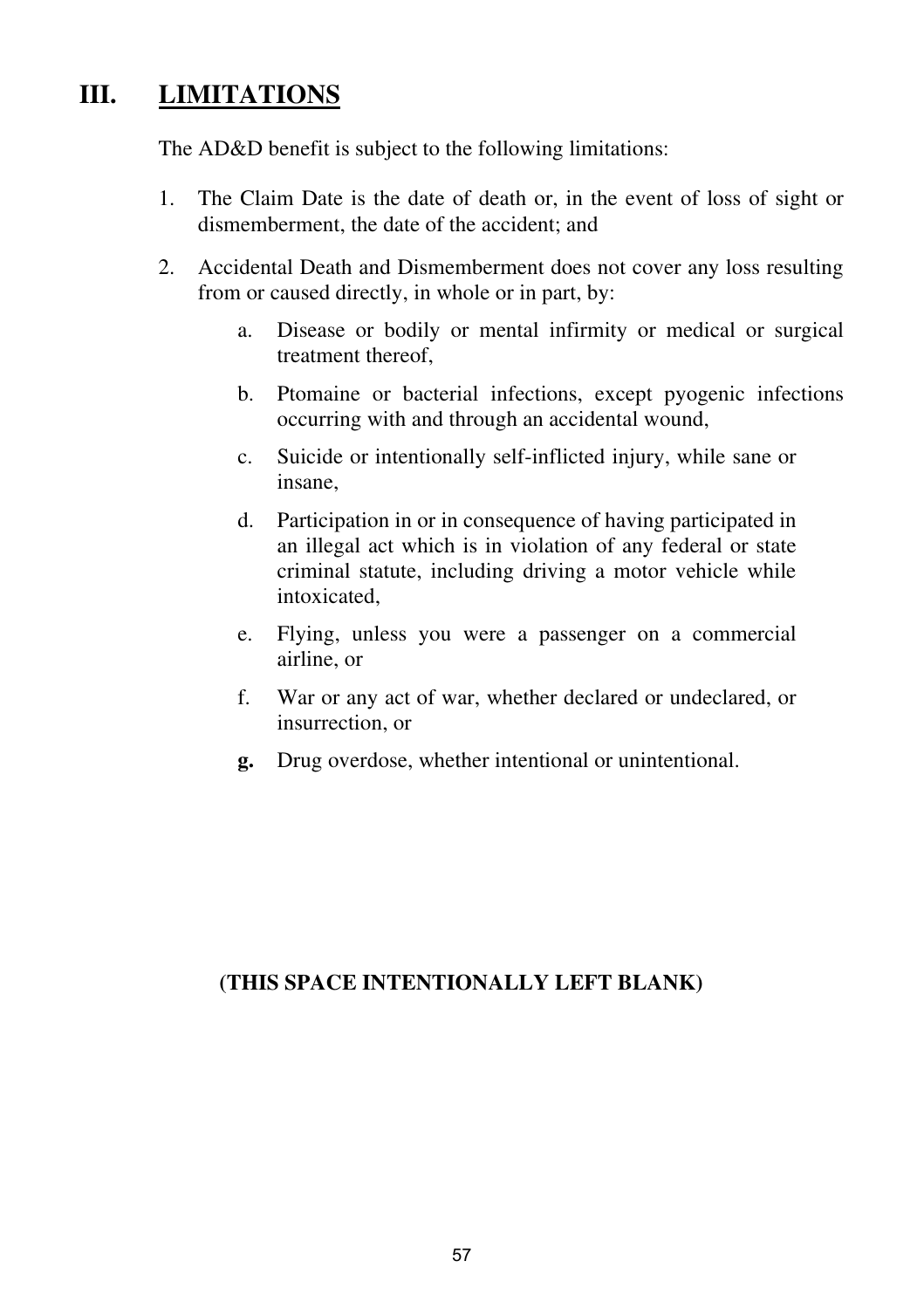# **GENERAL LIMITATIONS AND EXCLUSIONS APPLICABLE TO ALL OF THE FUND'S BENEFITS**

In addition to the limitations and exclusions specific to each type of benefit the Fund offers, there are certain general limitations and exclusions that each Member and Dependent should be aware of.

### **I. IMPORTANT NOTE REGARDING THE RELATIONSHIP BETWEEN THE FUND AND HEALTH CARE PROVIDERS**

No health care provider is an agent or representative of the Fund. The Fund does not control or direct the provision of health care services and/or supplies to Members or their covered Dependents by anyone. The Fund makes no representation or guarantee of any kind concerning the quality of health care services or supplies furnished by any provider.

The foregoing statement applies to any and all health care providers, including both in-network and out-of-network Providers under the terms of the plan of benefits. The statement also applies to all entities (their agents, representatives and employees) that contract with the Fund to offer in-network Providers or other health-related supplies to Members and their covered Dependents.

 Nothing in this Plan affects the ability of a health care provider to disclose alternative treatment options to a Member or covered Dependent. Although subject to benefit allowances and limitations in the Plan with regard to payment, the choice of a provider and/or treatment remains with the patient.

# **II. GENERAL EXCLUSIONS**

In addition to the exclusions provided elsewhere in this Summary Plan Description, benefits are not payable for the following:

- 1. Charges arising from, or occurring in the course of, any gainful occupation or employment, unless the Fund receives a copy of a final order from the appropriate court or other agency determining that a claim is not covered under the applicable workers' compensation statute. This exclusion applies regardless of whether a claim is actually made or filed under any applicable workers' compensation statute or program.
- 2. Charges for services or supplies which are not Medically Necessary or Medically Appropriate as determined by the Fund or its delegee.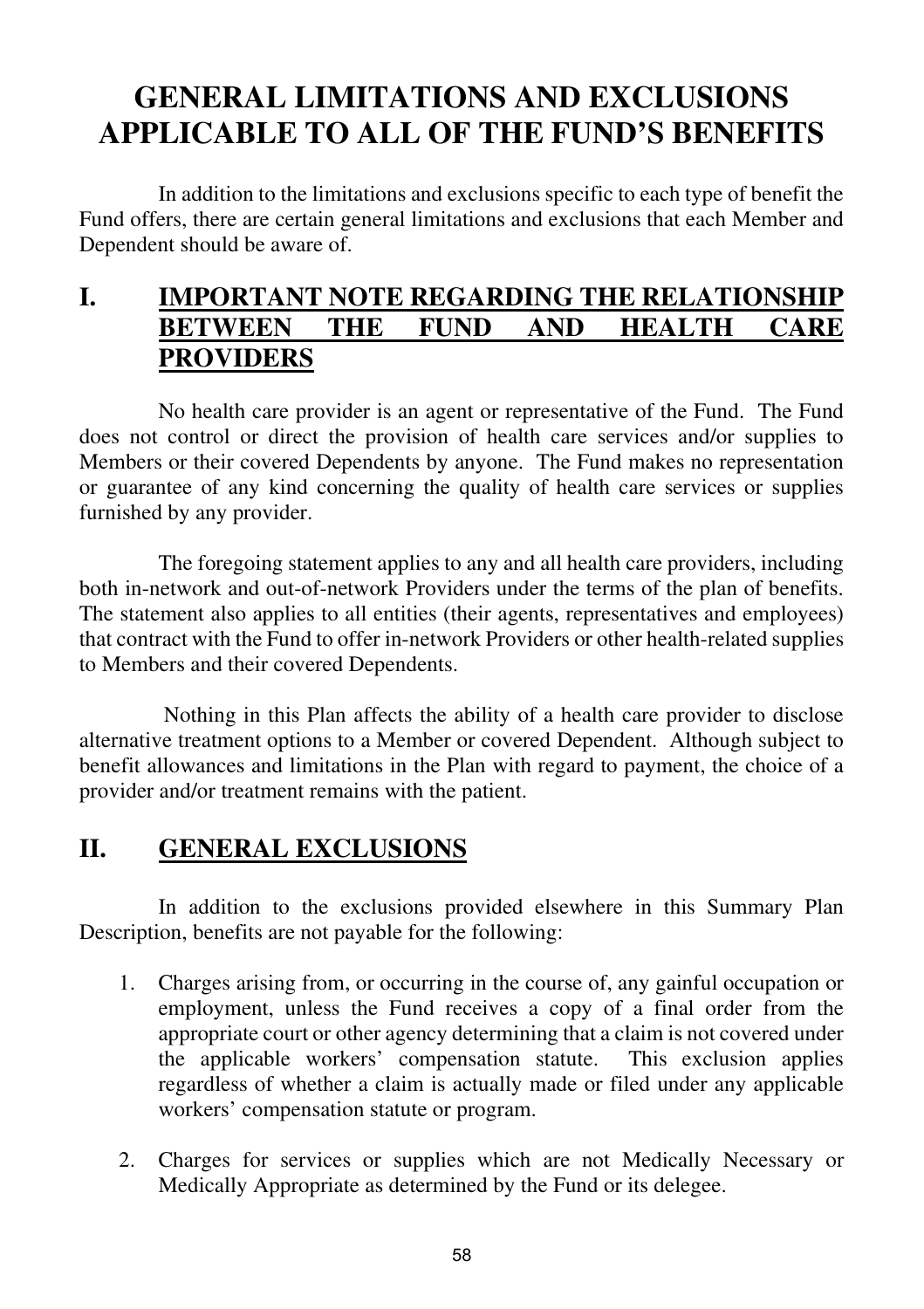- 3. Charges for treatments or procedures that are experimental or investigative.
- 4. Charges for treatments which are not approved by the Member's or Dependent's attending Physician.
- 5. Charges which are not Usual, Customary and Reasonable as determined by the Fund Administrator.
- 6. Charges in excess of the payment the provider of service accepted as payment in full from any other source.
- 7. Charges for custodial care or for maintenance of chronic conditions.
- 8. Charges for services rendered by a member of the patient's immediate family (including in-laws).
- 9. Charges that are made only because this coverage exists, or charges that no covered individual is legally obligated to pay.
- 10. Charges for treatments, services and/or supplies provided, ordered or required by the United States government, or any other government (including courtordered treatment).
- 11. Charges resulting from war or service, connected injuries or diseases.
- 12. Charges associated with any treatment for weight reduction.
- 13. Charges for hearing aids or the examination and fitting of hearing aids.
- 14. Charges to the extent that they are recovered from any person or organization other than an insurer of the patient.
- 15. Charges for cosmetic treatment and/or surgery for purposes other than breast reconstruction following a mastectomy, correction of damages caused by accidental injury, or for correction of a birth defect, provided that the patient was covered under this Plan on the date of the accident or date of birth and is still eligible as of the date of the cosmetic treatment or surgery. Surgery generally considered cosmetic in nature (even though for medical reasons) requires pre-certification.
- 16. Charges for the diagnosis and treatment of dislocations, strains, sprains or misplacements of the skeletal structure (pertaining to the skeleton) or musculature (the system of muscles), except for the first 15 visits with a Physician in any calendar year or when requiring the administration of a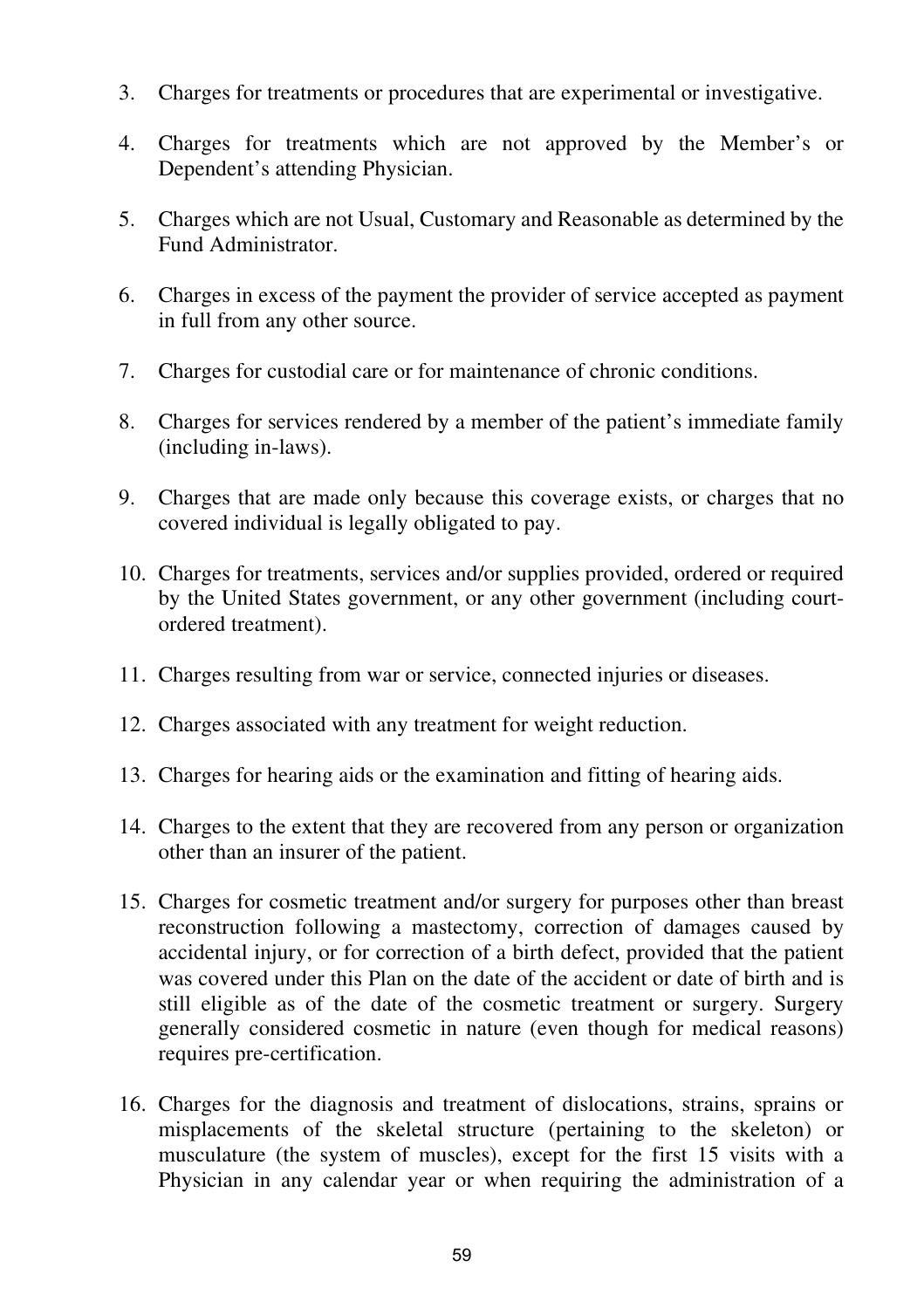general anesthesia, an opening or cutting operation, or confinement in a hospital.

- 17. Charges for orthotic shoe inserts (unless specifically covered under your Summary of Benefits Schedule).
- 18. Charges for immunizations and vaccines (unless specifically covered under the Medical program).
- 19. Charges for eye exercises, psychological testing, and learning disabilities, school or DOT physicals.
- 20. Charges for treatment of temporomandibular joint dysfunction in excess of any coverage under the Dental program.
- 21. Charges for sex change operations.
- 22. Charges for the surgical correction of myopia, including, without limitation, Lasik.
- 23. Charges for treatment of infertility, including, but not limited to, in-vitro fertilization, artificial insemination, gamete intra-fallopian transfer (GIFT), zygote intra-fallopian transfer (ZIFT) and/or reversal of a sterilization procedure.
- 24. Charges for any other medical, dental, vision, or pharmacy service except as provided in your appropriate Summary of Benefits Schedule.
- 25. Charges for specialty injectable medication or treatment, with the exception of oncology related products.
- 26. Paid or payable by Medicare when Medicare is primary. For purposes of this Plan, a service, supply or charge is "payable under Medicare" when the Covered Person is eligible to enroll for Medicare benefits, regardless of whether the Covered Person actually enrolls for, pays applicable premium for, maintains, claims or receives Medicare benefits.
- 27. To the extent benefits are provided by the Veteran's Administration or by the Department of Defense for members of the armed forces of any nation while on active duty.
- 28. Which are not billed and performed by a Provider as defined under this coverage as a "Professional Provider" "Facility Provider" or "Ancillary Provider" except as otherwise indicated under the subsections entitled: (a)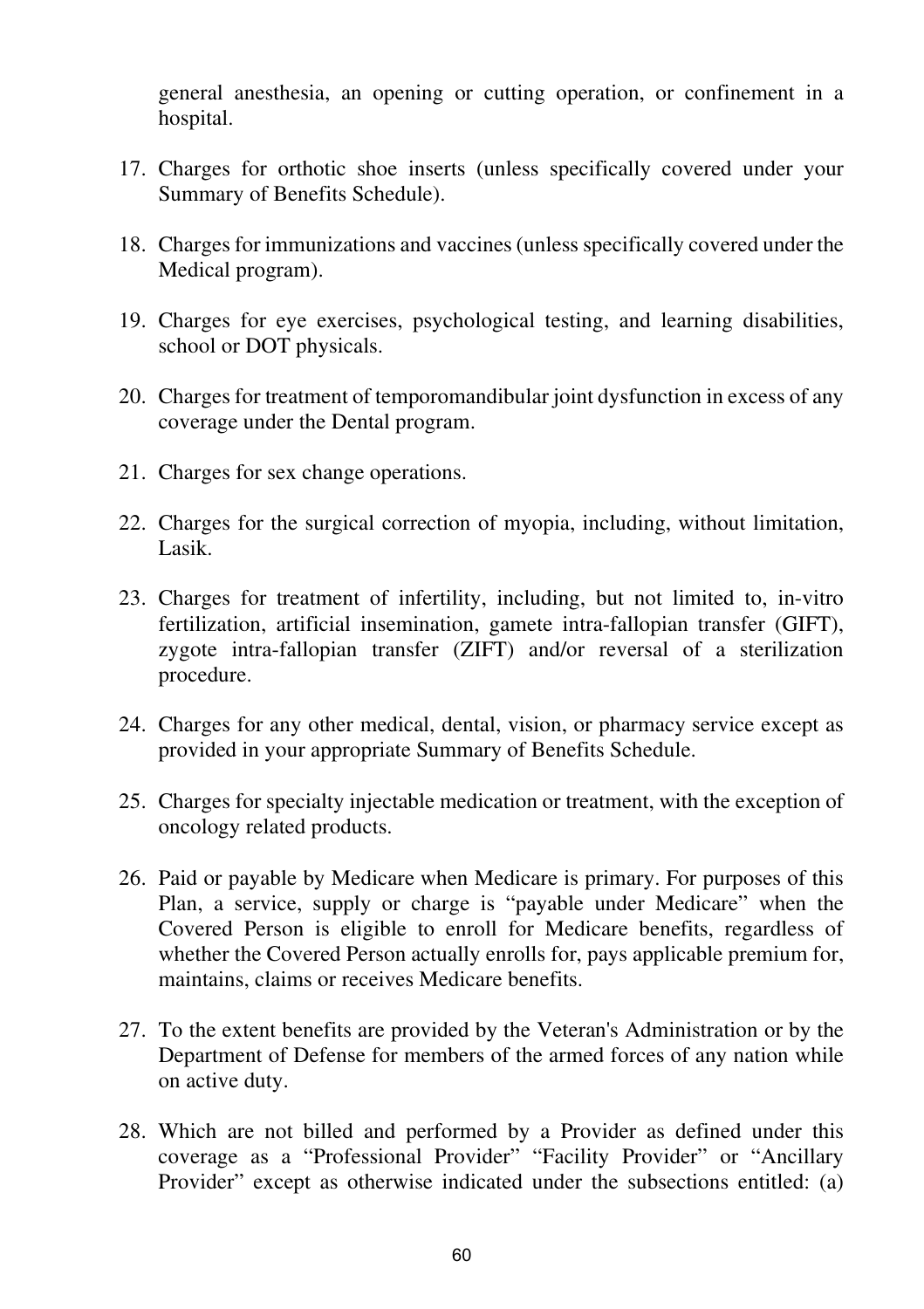"Therapy Services" (that identifies covered therapy services as provided by licensed therapists), and (b) "Ambulance Services."

- 29. Performed by a Professional Provider enrolled in an education or training program when such services are related to the education or training program and are provided through a hospital or university.
- 30. For ambulance services except as specifically provided under this coverage.
- 31. For telephone consultations, charges for failure to keep a scheduled visit, or charges for completion of a claim form.
- 32. For marriage counseling.
- 33. For equipment costs related to services performed on high cost technological equipment as defined by the Claims Administrator, such as, but not limited to, computer tomography (CT) scanners, magnetic resonance imagers (MRI) and linear accelerators, unless the acquisition of such equipment by a Professional Provider was approved through the Certificate of Need (CON) process and/or by the Claims Administrator.
- 34. For dental services related to the care, filling, removal or replacement of teeth (including dental implants to replace teeth or to treat congenital anodontia, ectodermal dysplasis or dentinogenesis imperfecta), and the treatment of injuries to or diseases of the teeth, gums or structures directly supporting or attached to the teeth, except as otherwise specifically stated in this booklet. Services not covered include, but are not limited to, apicoectomy (dental root resection) prophylaxis of any kind, root canal treatments, soft tissue impactions, partial boney impactions, alveolectomy, bone grafts or other procedures provided to augment an atrophic mandible or maxilla in preparation of the mouth for dentures or dental implants; and treatment of periodontal disease unless otherwise indicated.
- 35. For dentures, unless for the initial treatment of an Accidental Injury/trauma.
- 36. For orthodontic treatment, except for appliances used for palatal expansion to treat congenital cleft palate.
- 37. For injury as a result of chewing or biting (neither is considered an Accidental Injury).
- 38. For palliative or cosmetic foot care including flat foot conditions, the treatment of subluxations of the foot, care of corns, bunions (except by capsular or bone Surgery), calluses, toe nails (except Surgery for ingrown nails), fallen arches,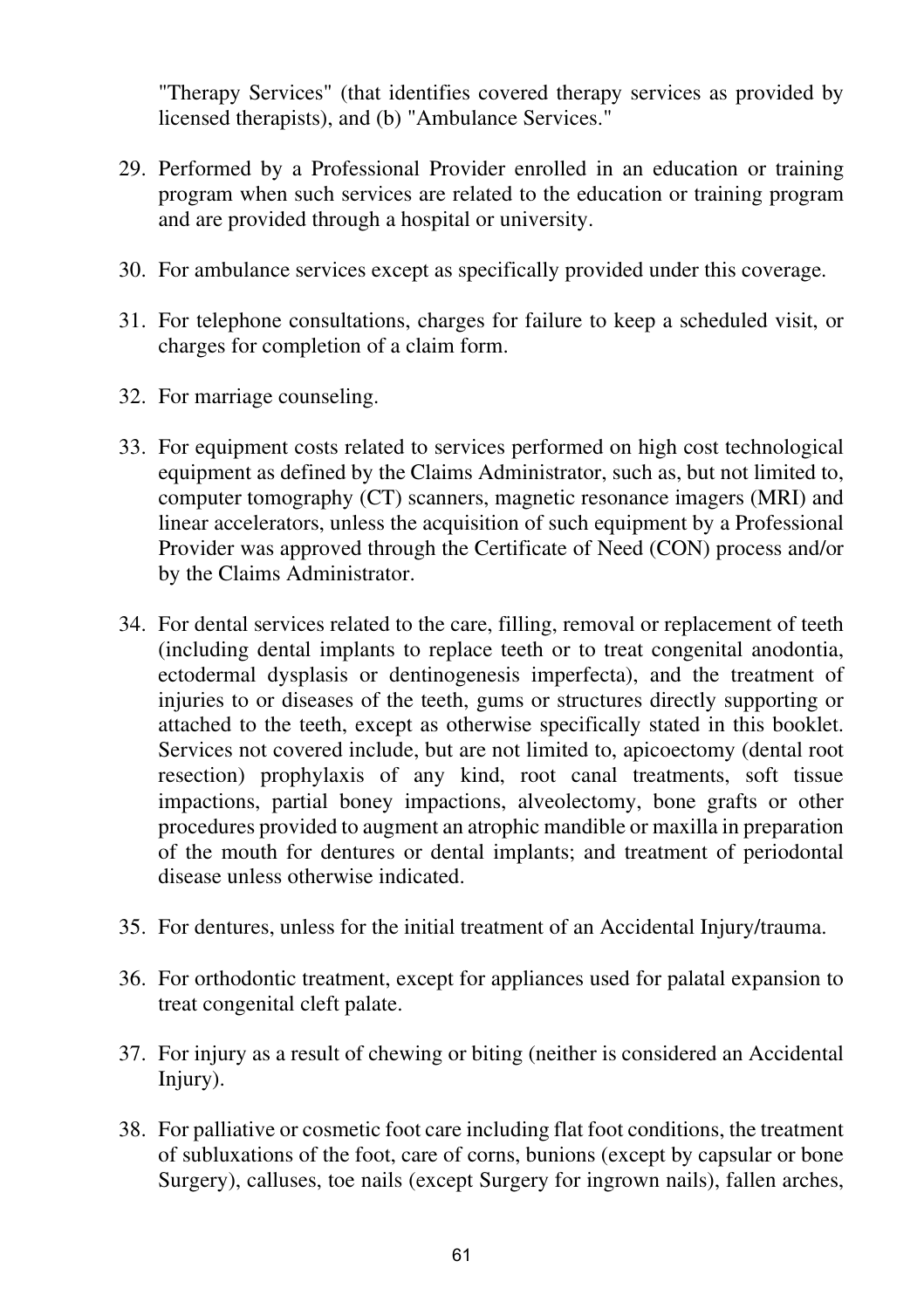pes planus (flat feet), weak feet, chronic foot strain, and symptomatic complaints of the feet.

- 39. For treatment of sexual dysfunction not related to organic disease except for sexual dysfunction resulting from an injury.
- 40. For personal hygiene and convenience items such as, but not limited to, air conditioners, humidifiers, physical fitness or exercise equipment, radio and television, beauty/barber shop services, guest trays, wigs (except for cranial prostheses for chemotherapy patients, as set forth in this booklet), chairlifts, stair glides, elevators, spa or health club memberships, whirlpool, sauna, hot tub or equivalent device, whether or not recommended by a Provider.
- 41. For wigs, except for cranial prostheses for chemotherapy patients, as set forth in this booklet.
- 42. For eyeglasses, lenses or contact lenses and the vision examination for prescribing or fitting eyeglasses or contact lenses unless otherwise indicated.
- 43. For preventive services except as specifically provided for under the subsection entitled "Primary and Preventive Care Services" of the Your Medical Benefits section of this booklet.
- 44. For premarital blood tests.
- 45. For diagnostic screening examinations, except for mammograms and preventive care as provided in the subsection entitled "Primary and Preventive Care Services" of Your Medical Benefits section of this booklet.
- 46. For Alternative Therapies/Complementary Medicine, including but not limited to, Acupuncture, Music therapy, Dance therapy, Equestrian/Hippotherapy, Homeopathy, Primal therapy, Rolfing, Psychodrama, vitamin or other dietary supplements and therapy, Naturopathy, Hypnotherapy, Bioenergetic therapy, Qi Gong, Ayurvedic therapy, Aromatherapy, Massage therapy, therapeutic touch, recreational, wilderness, educational and sleep therapies.
- 47. For travel, whether or not it has been recommended by a Professional Provider or if it is required to receive treatment at an out of area Provider.
- 48. For immunizations required for employment purposes, or for travel.
- 49. For care in a nursing home, home for the aged, convalescent home, school, institution for special needs children, Custodial Care in a Skilled Nursing Facility.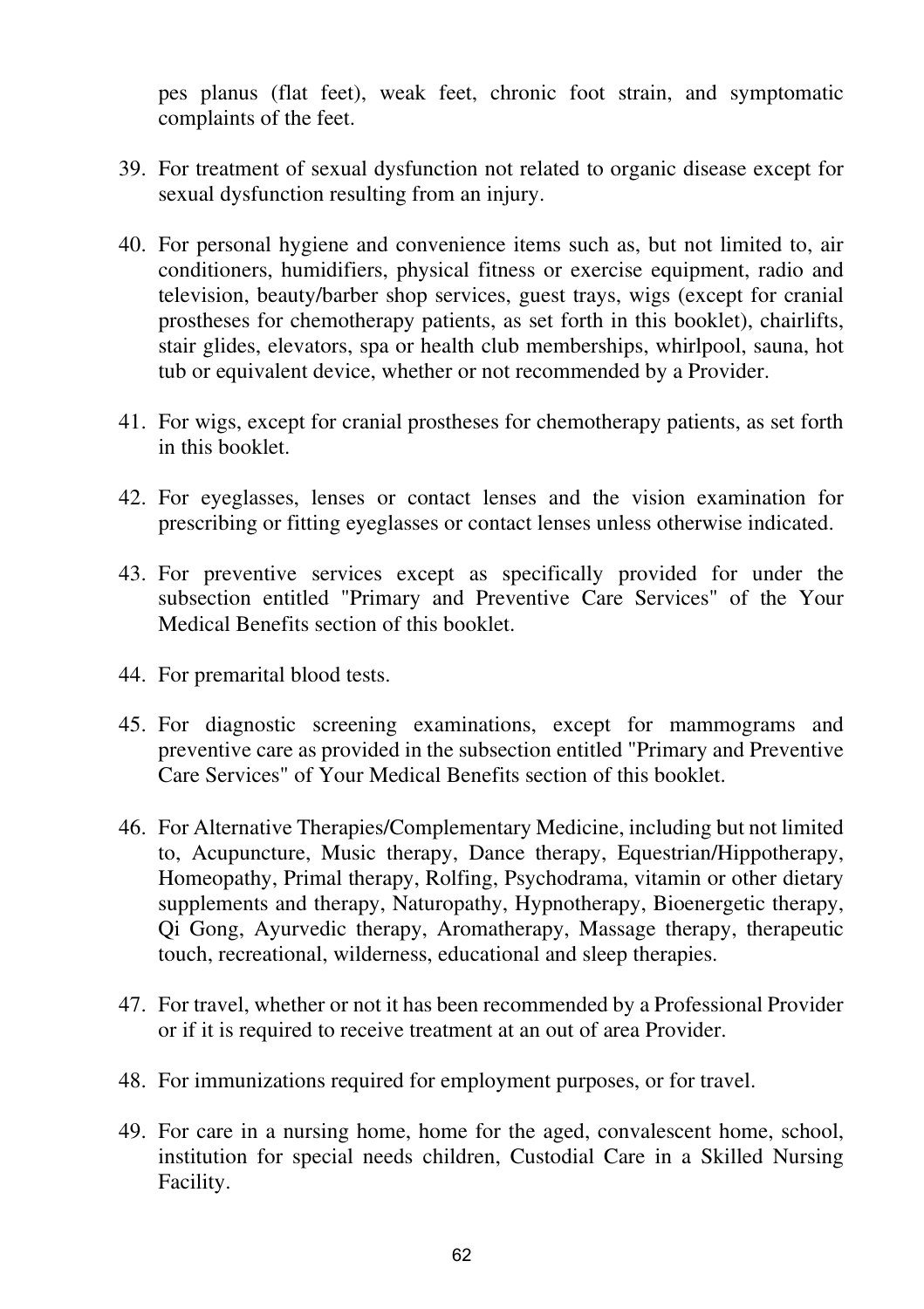- 50. For counseling or consultation with a patient's relatives or Hospital charges for a patient's relatives or guests.
- 51. For medical supplies such as but not limited to thermometers, ovulation kits, and early pregnancy or home pregnancy testing kits.
- 52. For home blood pressure machines.
- 53. As described under "Durable Medical Equipment" in the Your Medical Benefits section of this booklet: for personal hygiene, comfort and convenience items; equipment and devices of a primarily nonmedical nature; equipment inappropriate for home use; equipment containing features of a medical nature that are not required by the patient's condition; non-reusable supplies; equipment which cannot reasonably be expected to serve a therapeutic purpose; duplicate equipment, whether or not rented or purchased as a convenience; devices and equipment used for environmental control; and customized wheelchairs.
- 54. For prescription drugs.
- 55. For amino acid supplements, appetite suppressants or nutritional supplements. Coverage does not include basic milk, soy, or casein hydrolyzed formulas (e.g., Nutramigen, Alimentun, Pregestimil) for the treatment of lactose intolerance, milk protein intolerance, milk allergy or protein allergy. This exclusion does not apply to Medical Foods and Nutritional Formulas as provided for and defined in the subsection entitled "Medical Foods and Nutritional Formulas" in the section entitled Your Medical Benefits.
- 56. For Inpatient Private Duty Nursing services.
- 57. For any care that extends beyond traditional medical management for autistic disease of childhood, Pervasive Development Disorders, Attention Deficit Disorder, learning disabilities, behavioral problems, or mental retardation; or treatment or care to effect environmental or social change; Applied Behavioral Analysis, Brain Computer Interface.
- 58. For charges incurred for expenses in excess of any benefit maximum set forth in the Summary of Benefits Schedule.
- 59. For Cognitive Rehabilitation Therapy; (Cognitive Rehabilitation Therapy is a therapeutic approach designed to improve cognitive functioning after central nervous system injury or trauma. It includes therapy methods that retrain or alleviate problems caused by deficits in attention, visual processing, language, memory, reasoning and problem solving. It utilizes tasks designed to reinforce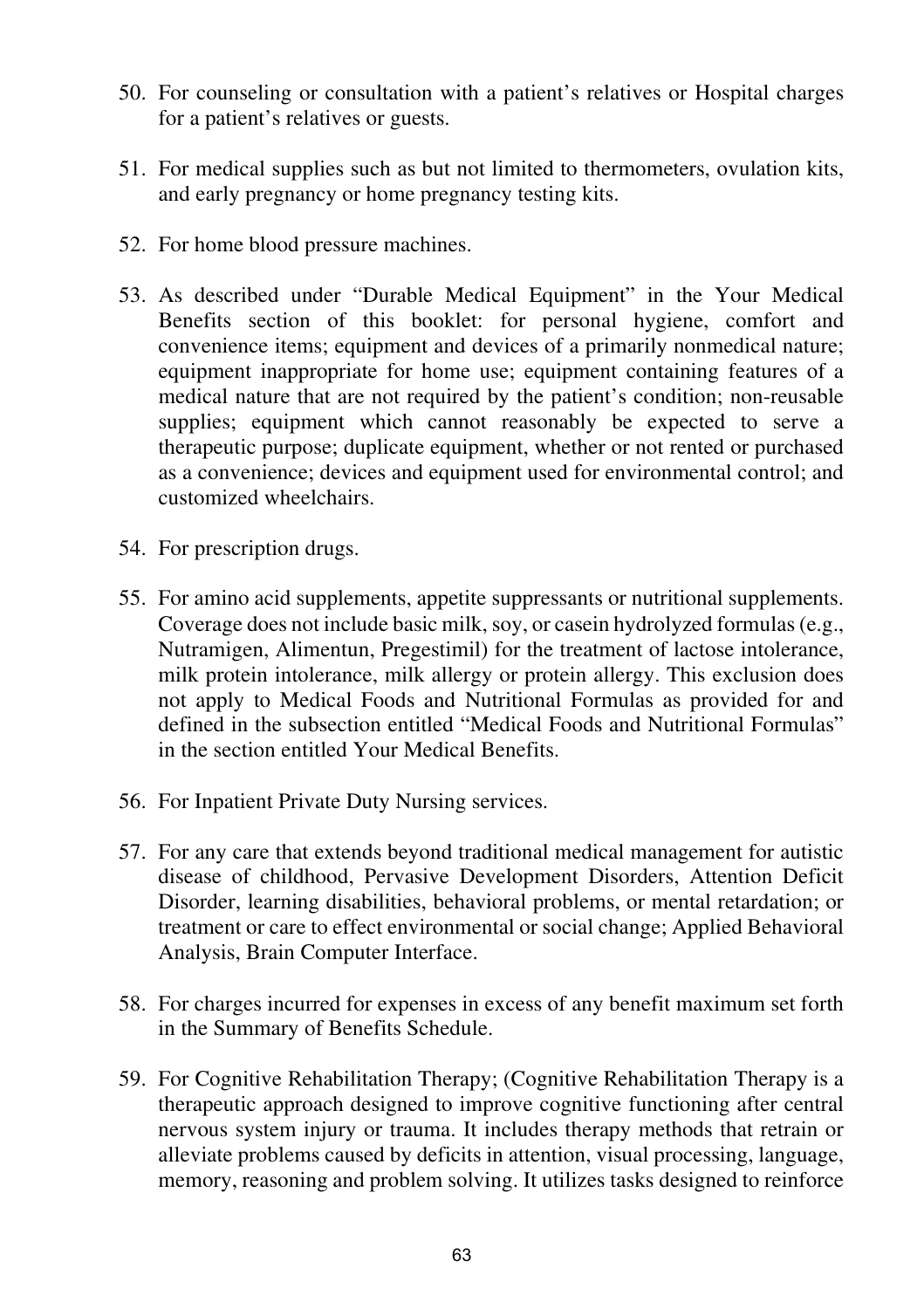or reestablish previously learned patterns of behavior or to establish new compensatory mechanisms for the impaired neurologic system).

- 60. For elective abortions, except (a) to avert the death of the mother, and (b) to terminate a pregnancy that is the result of either rape or incest.
- 61. For mental health/psychiatric services and treatment for alcohol and drug abuse and dependency. These services may be covered under a separate program provided by the Fund.
- 62. For cochlear implants.
- 63. For any other service or treatment except as provided under the coverage.

 Also, benefits will only be paid in accordance with provisions of the Fund's various Plans. For example, Vision Care is provided for under its Vision Care Plan and will not be provided under any other provision of the Plan unless specifically included in such other Plan provision.

### **III. IMPORTANT LIMITATIONS REGARDING MOTOR VEHICLE ACCIDENTS AND THE FUND'S SUBROGATION RIGHTS, GENERALLY**

### **A. Motor Vehicle Accidents**

All Members and beneficiaries must understand that the Fund is your secondary source of health benefits when an automobile accident claim arises. In other words, the Fund will only consider for payment those charges for health care not paid under your automobile insurance policy and in certain cases only up to a certain limit. (See "Automobile Insurance" under "General Provisions And Definitions.")

### **B. Subrogation / Reimbursement**

Keep in mind that the Fund has the right of subrogation when you are involved in any accident and/or where you recover any expenses which have been paid to you under this Plan from a third party. This means, generally, that the Fund may recover from you any benefits it has paid on your behalf if you recover from any third party. This includes, without limitation, motor vehicle accident recoveries, uninsured motorist claims, workers' compensation claims, personal injury suits, and medical malpractice claims.

The following specific rule applies to any situation in which the Fund makes any full or partial payment to or on behalf of a Member or Dependent (other than for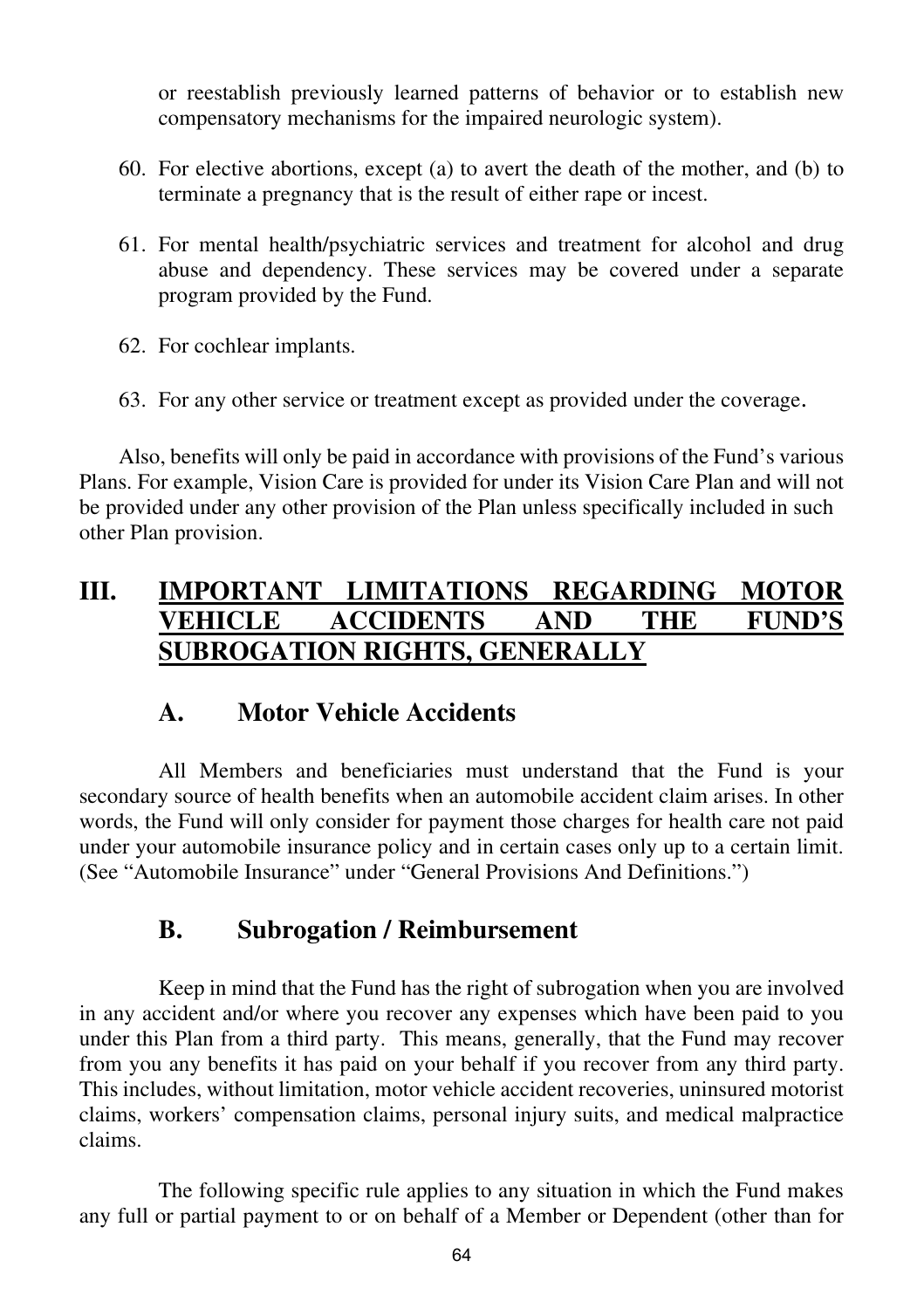life insurance benefits) who subsequently recovers from any other source additional payments or benefits in any way related to the accident, illness, or treatment for which the Fund made full or partial payment:

- 1. Upon any such subsequent recovery by or on behalf of a Member or Dependent, from any person or persons, party or parties, insurance company, firm, corporation, or government agency, whether by suit, judgment, settlement, compromise, or otherwise, the Fund, with or without the signing of a subrogation/reimbursement agreement, will be entitled to immediate reimbursement to the extent of benefits paid to or on behalf of the Member or Dependent.
- 2. The Fund will be first reimbursed fully by or on behalf of such Member or Dependent to the extent of benefits paid from the monies paid by any person or persons, party or parties, insurance company, firm, employee benefit plan, corporation, or government agency and the balance of monies, if any, then remaining from such subsequent recovery will be retained by or on behalf of the Member or Dependent.
- 3. The Member or Dependent will hold, as a fiduciary in constructive trust for the benefit of the Fund, any monies so recovered that are subject to the Fund's subrogation/reimbursement lien or these provisions.
- 4. All Members and Dependents are obligated to cooperate with the Fund in its efforts to enforce its subrogation rights and to refrain from any actions which interfere with those efforts. This duty of cooperation includes (but is not limited to) the obligation to sign a subrogation/reimbursement agreement in a form prescribed by the Fund.
- 5. The Fund will have the right to take all appropriate actions necessary to enforce its subrogation rights in the event that a Member or Dependent refuses to sign a subrogation/reimbursement agreement, refuses to reimburse the Fund in accordance with the Fund's subrogation rights, or takes any other action inconsistent with the Fund's subrogation rights. In such situations, the Fund's options will include, without limitation: the right in appropriate cases to deny benefits to an individual who refuses to sign a subrogation/reimbursement agreement; to institute legal actions to recover sums wrongfully withheld or to obtain other relief; and/or to offset wrongfully withheld sums against future benefit payments otherwise owed the individual who retains such sums.
- 6. The Fund may pay counsel fees in an amount not to exceed 20% in order to protect the Fund's subrogation interests.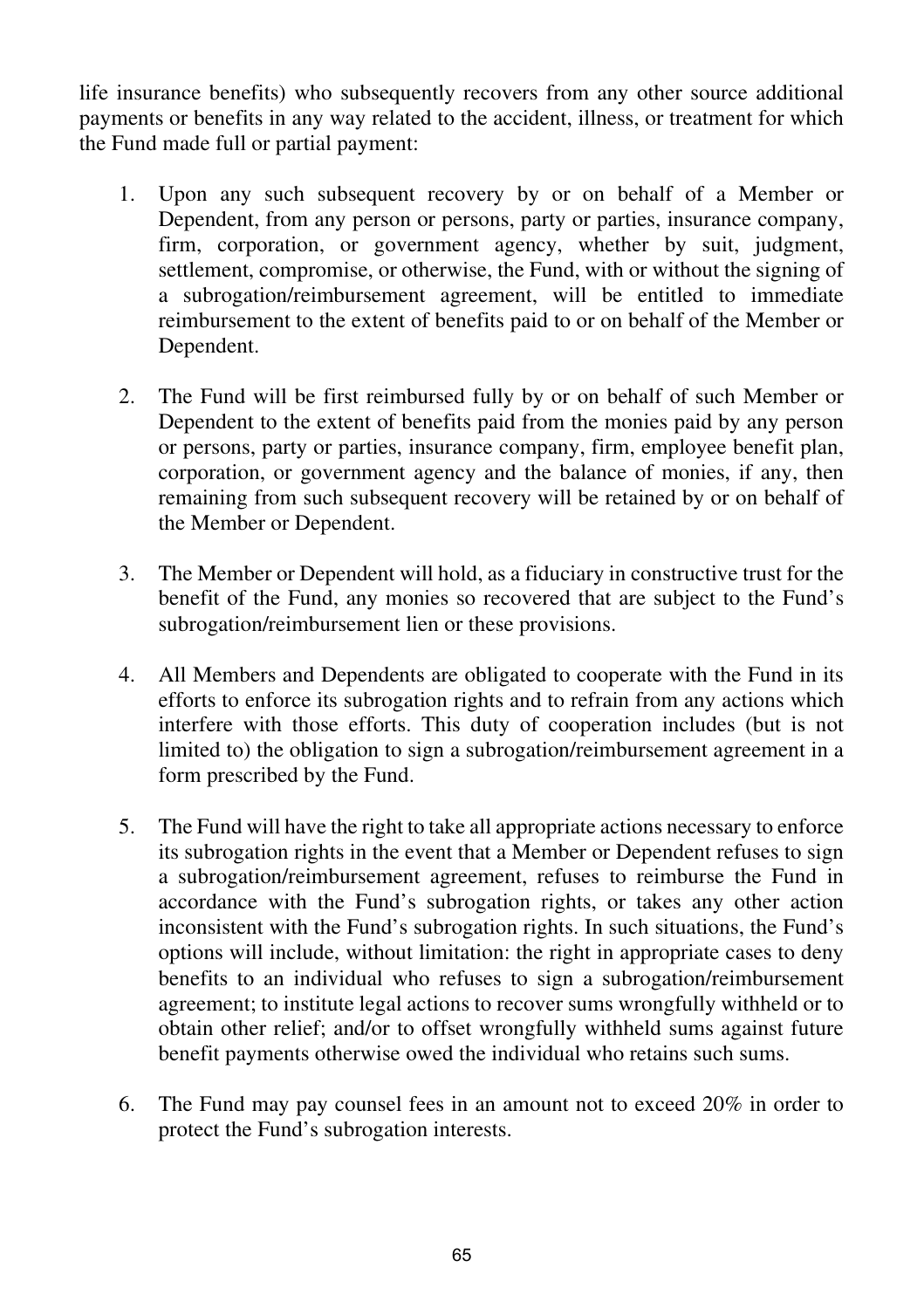# **HOW TO FILE A CLAIM FOR FUND BENEFITS AND APPEAL A DENIAL OF A CLAIM**

### **I. HOW TO FILE A CLAIM FOR FUND BENEFITS**

### **A. Medical Program**

Your identification card is the easiest way to file a claim for benefits under the Medical Program. Generally, a health care provider will submit medical claims on a Member or Dependent's behalf in accordance with the information on the membership card.

If the Plan requires pre-certification in order to obtain a medical procedure, providers should contact the applicable Claims Administrator at the telephone number found on the reverse side of the Member's or Dependent's membership card. Most innetwork providers will obtain pre-certification of medical procedures on behalf of the Member or Dependent but it is ultimately the responsibility of the Member or Dependent, as applicable, to make sure that pre-certification is obtained. See the applicable Summary of Benefits Schedule for information on which medical procedures the Plan requires pre-certification.

You may appoint an authorized representative to act on your behalf in pursuing a claim or an appeal from an adverse benefit determination. Any person who wishes to be recognized by the Fund as your authorized representative should contact the Fund office.

### **B. Dental Benefits**

All that is generally needed to obtain the dental benefits the Plan provides is to have the dentist submit a claim to the Fund. Generally, a Member's dentist will submit dental claims on the Member or Dependent's behalf in accordance with the information on the dental plan identification card. Additionally, a dental claim form can be obtained from the Fund office or may be printed off from the Fund's website at *www.teamsterfunds.com*.

### **C. Prescription Drug Benefits**

The pharmacy benefits identification card is the easiest way to file a claim for prescription benefits. Generally, the pharmacy will submit claims on a Member or Dependent's behalf in accordance with the information on the pharmacy benefits identification card.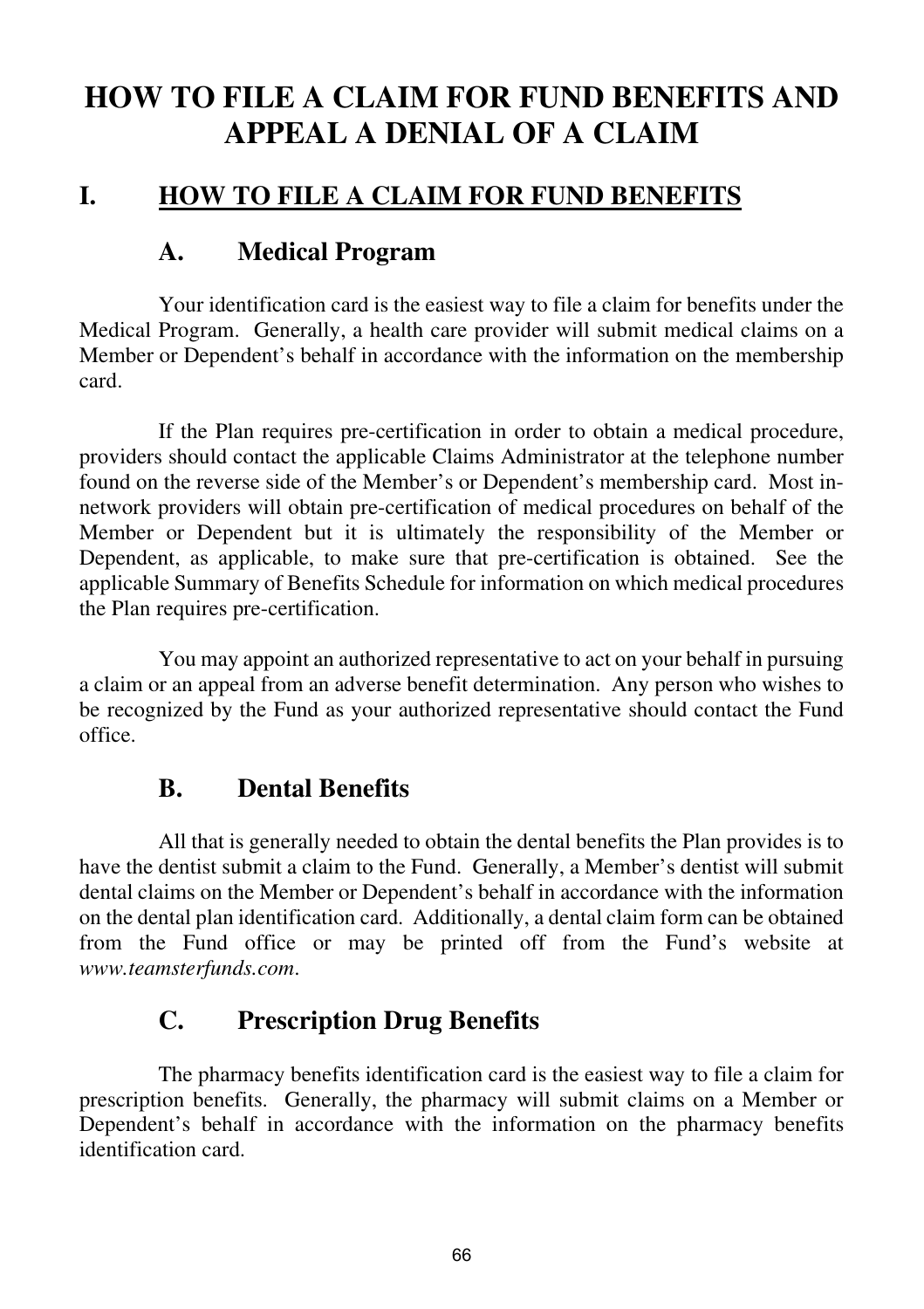### **D. Vision Benefits**

The vision benefits identification card is the easiest way to file a claim for vision benefits. Generally, the provider will submit claims on a Member or Dependent's behalf in accordance with the information on the vision benefits identification card.

### **E. Life and AD&D Benefits**

Once the Fund office is notified of a death, it will send the appropriate forms to the beneficiary on record.

- 1. **Death or Dismemberment of the Participant** Complete the form and attach a certified copy of the death certificate as well as any other requested information.
- 2. **Death of Spouse** Complete the form and attach a certified copy of the death certificate as well as any other requested information, including a copy of the marriage certificate.
- 3. **Death of a Child** Complete the form and attach a certified copy of the death certificate along with any other requested information, including a copy of the child's birth certificate or other documents conferring parental rights to you under applicable law (e.g., a court order confirming an adoption of a child).
- 4. **For Member Total Disability Extended Life Insurance Benefits** Complete the form and attach a certified copy of the death certificate as well as any other requested information.

# **F. Weekly Disability Benefits**

To apply for weekly disability benefits, the Fund's disability benefit claim form must be completed in its entirety. There are three sections to this form; claimant (Member), Provider, and Employer (Company) Statement. The treating Provider must complete his or her section of the form and your Employer must also complete the Company Statement section of the claim form.

# **G. Behavioral Health Program**

The behavioral health benefits identification card is the easiest way to file a claim for behavioral health benefits. Generally, the provider will submit claims on a Member or Dependent's behalf in accordance with the information on the behavioral health benefits identification card.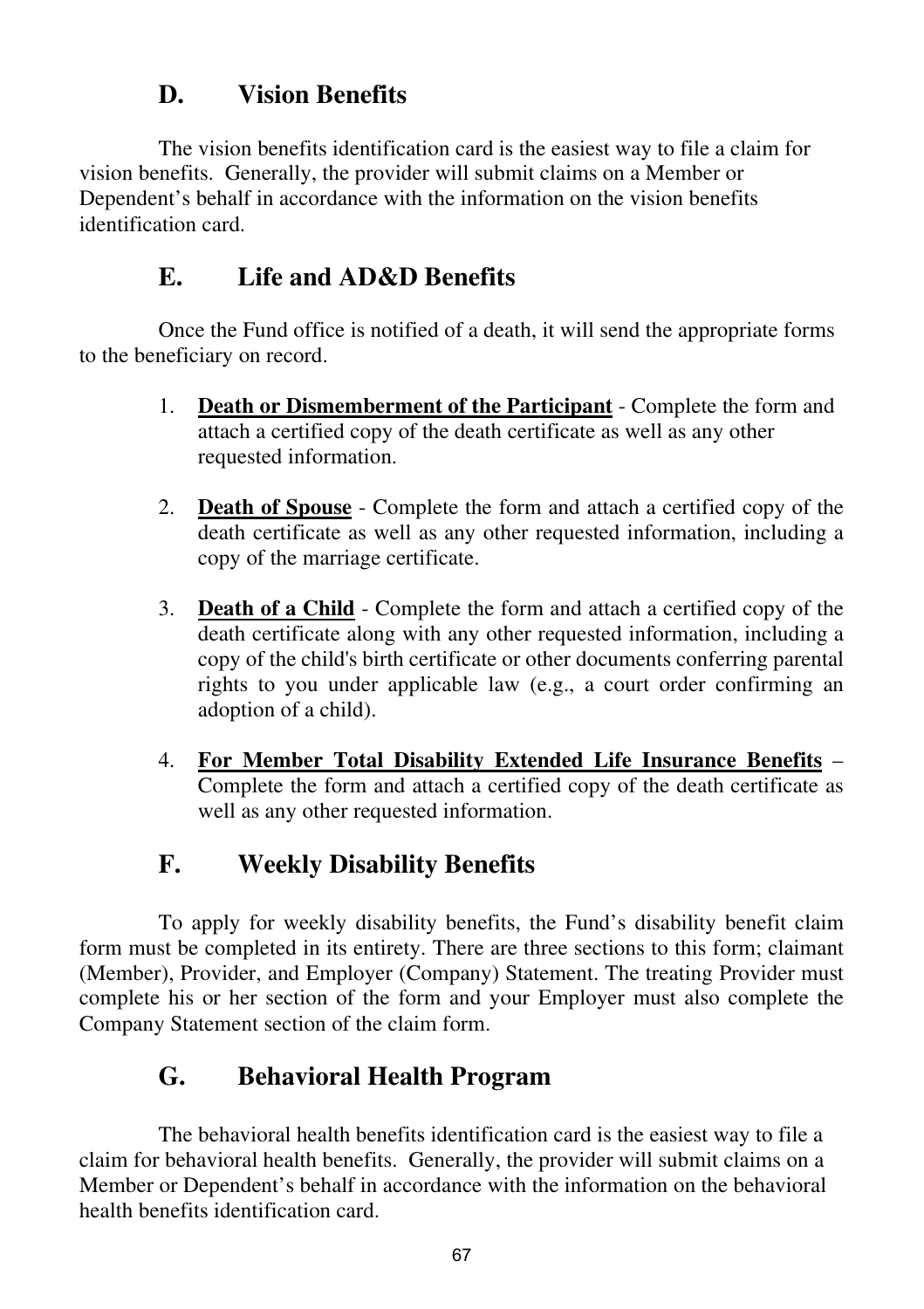### **H. Health Reimbursement Arrangement**

See the Health Reimbursement Arrangement Benefit section in the Enhanced Benefits Guide for information on how to file claims for reimbursement under the HRA.

## **II. ASSIGNMENT OF BENEFITS STATEMENT**

Except in the case of self-insured benefit (which cannot be assigned), if the Fund is to make payment to an applicable service provider (if permitted under the Plan), sign the appropriate "Assignment of Benefits Statement" contained on the claim form. If payment is to be made to a Member or Dependent, attach an original, itemized bill (not a copy) to the claim form, along with a paid receipt to verify charges and payment. The service provider should provide a detailed bill listing the following: diagnosis, dates of treatment, treatment performed, and charges for each treatment.

# **III. HOW SOON SHOULD YOU FILE YOUR CLAIM?**

For claims under all benefits offered under the Plan, you must submit to the Fund written proof of loss or claim within one year after the date of such loss or claim. Failure to furnish said proof within such time will not invalidate or reduce any claim if it was not reasonably possible to give proof within such time but only if the Fund is not prejudiced by the late filing.

Any benefit payable for loss of the Member's life will be payable to the Member's designated beneficiary; other benefits will be payable to the Member, or, in certain cases, the Member may assign these other benefits to the applicable service provider. In the event of an overpayment, either to you or to a service provider on your behalf or on a Dependent's behalf, the Fund reserves the right to collect such overpayment by any legal means, including by reducing subsequent benefit payments by the amount of such overpayment.

No claim will be honored or payable unless the claim is received in and filed with the Fund office no later than one year from when the expense was incurred that gives rise to the claim. Unless specifically provided in an applicable insurance contract or pursuant to applicable law, a suit for benefits under the Fund must be brought within one year after the date of a final decision on the claim in accordance with the applicable claims procedures.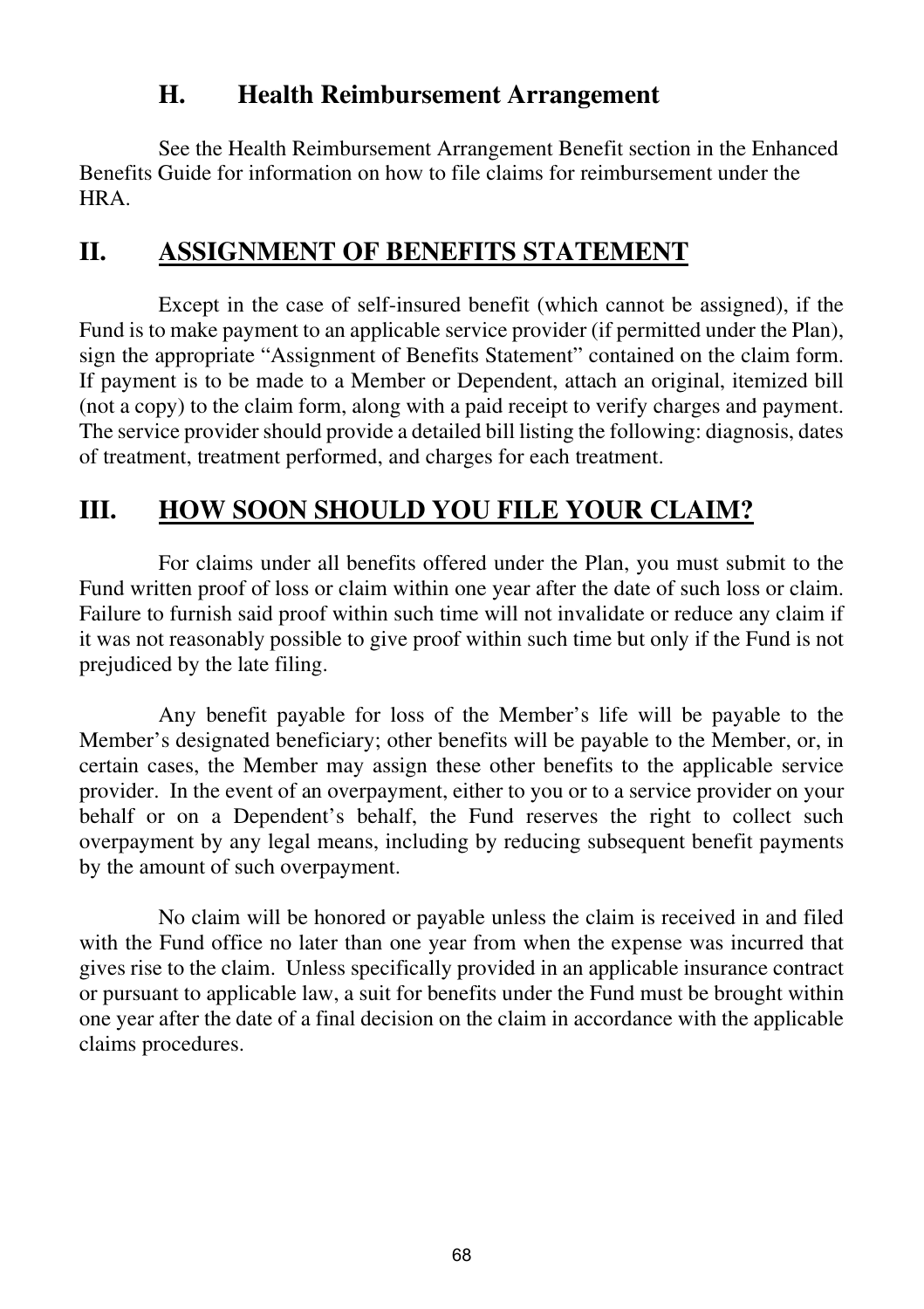## **IV. CLAIM REVIEW / CLAIM APPEAL PROCEDURE**

#### *General Rules*

The Trustees maintain reasonable claim procedures for the Fund as required by law. They have therefore established the following claims review and appeal procedures in order to adjudicate claims for Fund benefits. The Trustees and the Fund Administrator have the discretion and authority to interpret the terms of the Fund's plan documents, including without limitation to this Summary Plan Description, the Agreement and Declaration of Trust establishing this Fund and all restatements thereof, and the collective bargaining agreements establishing Contributing Employer participation in the Fund, and to determine eligibility for Fund benefits to the greatest extent permitted by applicable law.

## *Self-Insured Benefits*

The applicable Claims Administrator for each of the self-insured benefits offered under the Plan will provide notice of a benefit determination within the following time frames:

## **1. Urgent Care Claims**

In the case of a claim involving urgent care, the Claims Administrator will notify the claimant of the benefit determination (whether adverse or not) as soon as possible, taking into account the medical exigencies, but not later than 72 hours after receipt of the claim, unless the claimant has failed to provide sufficient information to determine whether, or to what extent, benefits are covered or payable under the Plan. In the case of such a failure, the Claims Administrator will notify the claimant as soon as possible, but not later than 24 hours after receipt of the claim by the Plan, of specific information necessary to complete the claim. The claimant will be afforded a reasonable amount of time, taking into account the circumstances, but not less than 48 hours, to provide the specified information.

The Claims Administrator, as applicable will notify the claimant of the Plan's benefit determination as soon as possible, but in no case later than 48 hours after the earlier of the Plan's receipt of the specified information, or the end of the period afforded the claimant to provide the specified additional information.

# **2. Concurrent Care Decision**

If the Claims Administrator has approved an ongoing course of treatment to be provided over a period of time or a number of treatments: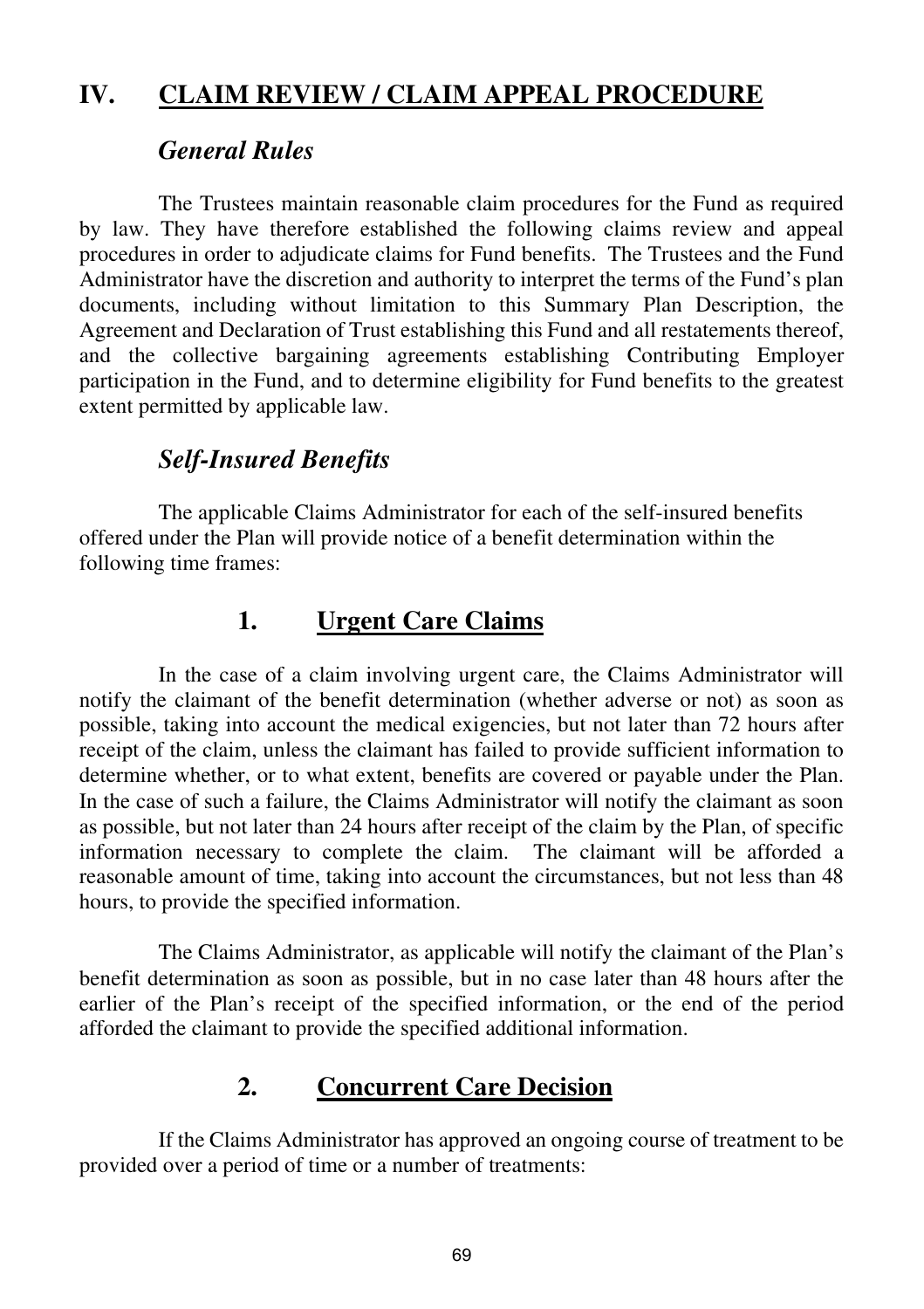- a) Any reduction or termination by the Claims Administrator of such course of treatment (other than by Plan amendment or termination) before the end of such period of time or number of treatments will constitute an adverse benefit determination. The Claims Administrator will notify the claimant of the adverse benefit determination at a time sufficiently in advance of the reduction or termination to allow the claimant to appeal and to obtain a determination on review that the adverse benefit determination before the benefit is reduced or terminated.
- b) Any request by a claimant to extend the course of treatment beyond the period of time or number of treatments concerning a claim involving urgent care will be decided as soon as possible, taking into account medical exigencies, and the Claims Administrator will notify the claimant of the benefit determination, whether adverse or not, within 24 hours prior to the initially approved period of time or number of treatments, provided that any such claim is made to the Plan at least 24 hours prior to the expiration of the prescribed period of time or number of treatments.

### **3. Pre-Service Claims**

In the case of a pre-service claim, the Claims Administrator will notify the claimant of the Plan's benefit determination (whether adverse or not) within a reasonable period of time appropriate to the medical circumstances, but not later than 15 days after receipt of the claim by the Claims Administrator. The Claims Administrator may extend this period one time for up to 15 days, provided the Claims Administrator determines that such an extension is necessary due to matters beyond the control of the Claims Administrator, and notifies the claimant prior to the expiration of the initial 15-day period of the circumstances requiring the extension of time and the date by which the Claims Administrator expects to render a decision. If such an extension is necessary due to a failure of the claimant to submit the information necessary to decide the claim, the notice of extension will specifically describe the required information, and the claimant will be afforded at least 45 days from receipt of the notice within which to provide this specified information.

#### **4. Post-Service Claims**

In the case of a post-service claim, the Claims Administrator will notify the claimant of the Plan's adverse benefit determination within a reasonable period of time, but not later than 30 days after receipt of the claim. The Claims Administrator may extend this period one time for up to 15 days, provided that the Claims Administrator determines that such an extension is necessary due to matters beyond the control of the Fund and notifies the claimant, prior to the expiration of the 30-day period, of the circumstances requiring the extension of time and the date by which the Fund expects to render a decision. If such an extension is necessary due to a failure of the claimant to submit the information necessary to decide the claim, the notice of extension will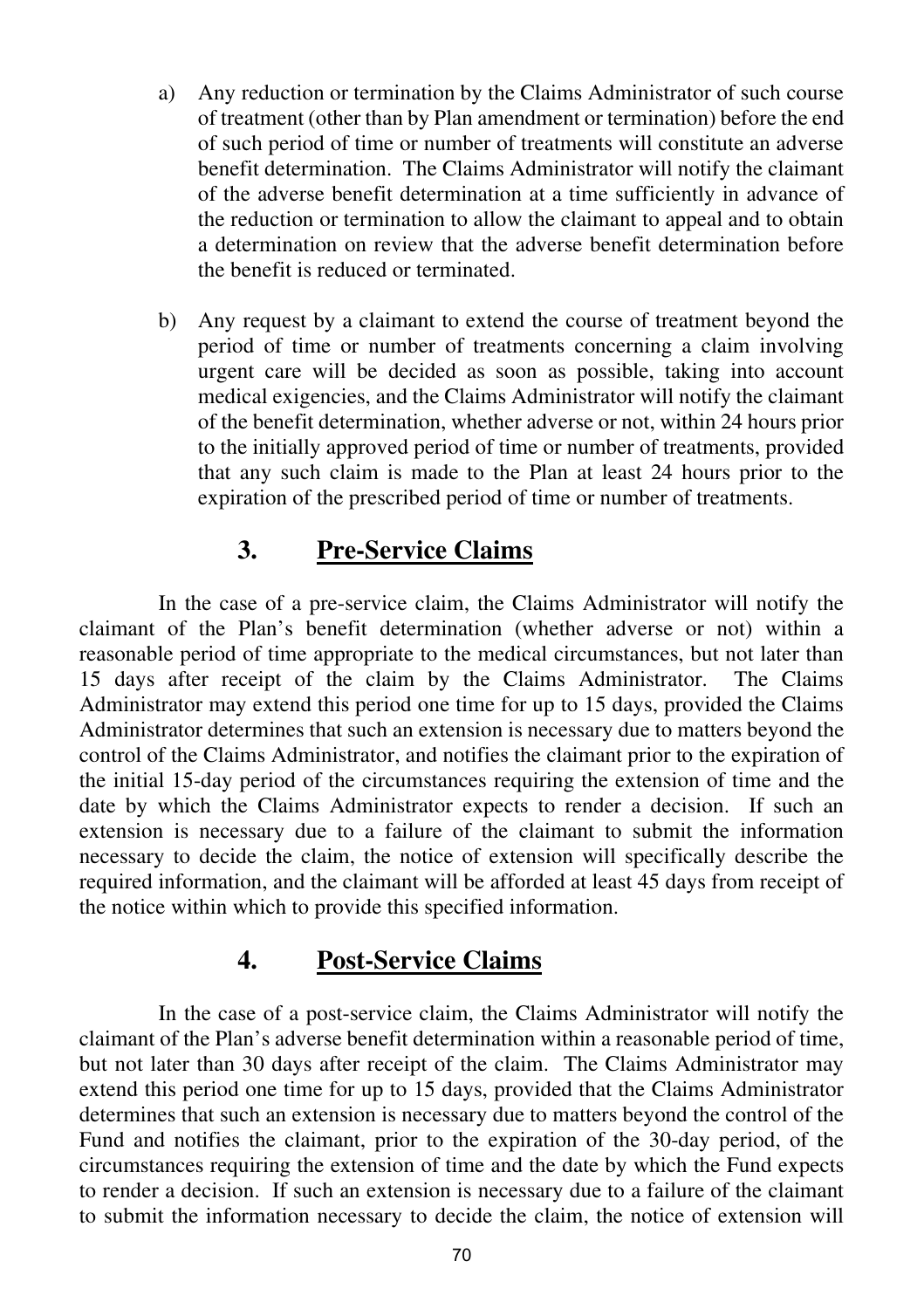specifically describe the required information, and the claimant will be afforded at least 45 days from receipt of the notice within which to provide the specified information.

### **5. Disability Program Claims**

In the case of a claim for disability benefits under this Plan, the Claims Administrator will notify the claimant of the Plan's adverse benefit determination within a reasonable period of time, but not later than 45 days after receipt of the claim by the Plan. This period may be extended by the Plan for up to 30 days, provided that the Claims Administrator both determines that such an extension is necessary due to matters beyond its control and notifies the claimant, prior to the expiration of the initial 45-day period, of the circumstances requiring the extension of time and the date by which the Claims Administrator expects to render a decision. If, prior to the end of the first 30-day extension period, the Claims Administrator determines that, due to matters beyond its control, a decision cannot be rendered within the extension period, the period for making the determination may be extended for up to an additional 30 days, provided that the Claims Administrator notifies the claimant, prior to the expiration of the first 30-day extension period, of the circumstances requiring the extension and the date as of which the Claims Administrator expects to render a decision. In the case of any extension under this paragraph, the notice of extension will specifically explain the standards on which entitlement to a benefit is based, the unresolved issues that prevent a decision on the claim, and the additional information needed to resolve those issues, and the claimant will be afforded at least 45 days within which to provide the specified information.

## **6. Notification on Denial of Claim**

In the event of an adverse benefit determination, the Claims Administrator will send the claimant a written notification containing specific reasons for the adverse benefit determination. The information set forth in the notice will be provided in a manner calculated to be understood by the claimant (including, if necessary, in a culturally and linguistically appropriate manner according to applicable requirements), and will include the following:

- information sufficient to identify the claim involved, including the date of service, health care provider, and claim amount (if applicable);
- a statement of the specific reason(s) for the adverse benefit determination, including any denial code and its corresponding meaning and any Plan standard used in denying the claim;
- reference(s) to the specific Plan provision(s) on which the decision is based;
- a statement advising the claimant of the right to request diagnosis and treatment codes and their corresponding meanings;
- a description of any additional material or information necessary to perfect the claim and why such information is necessary;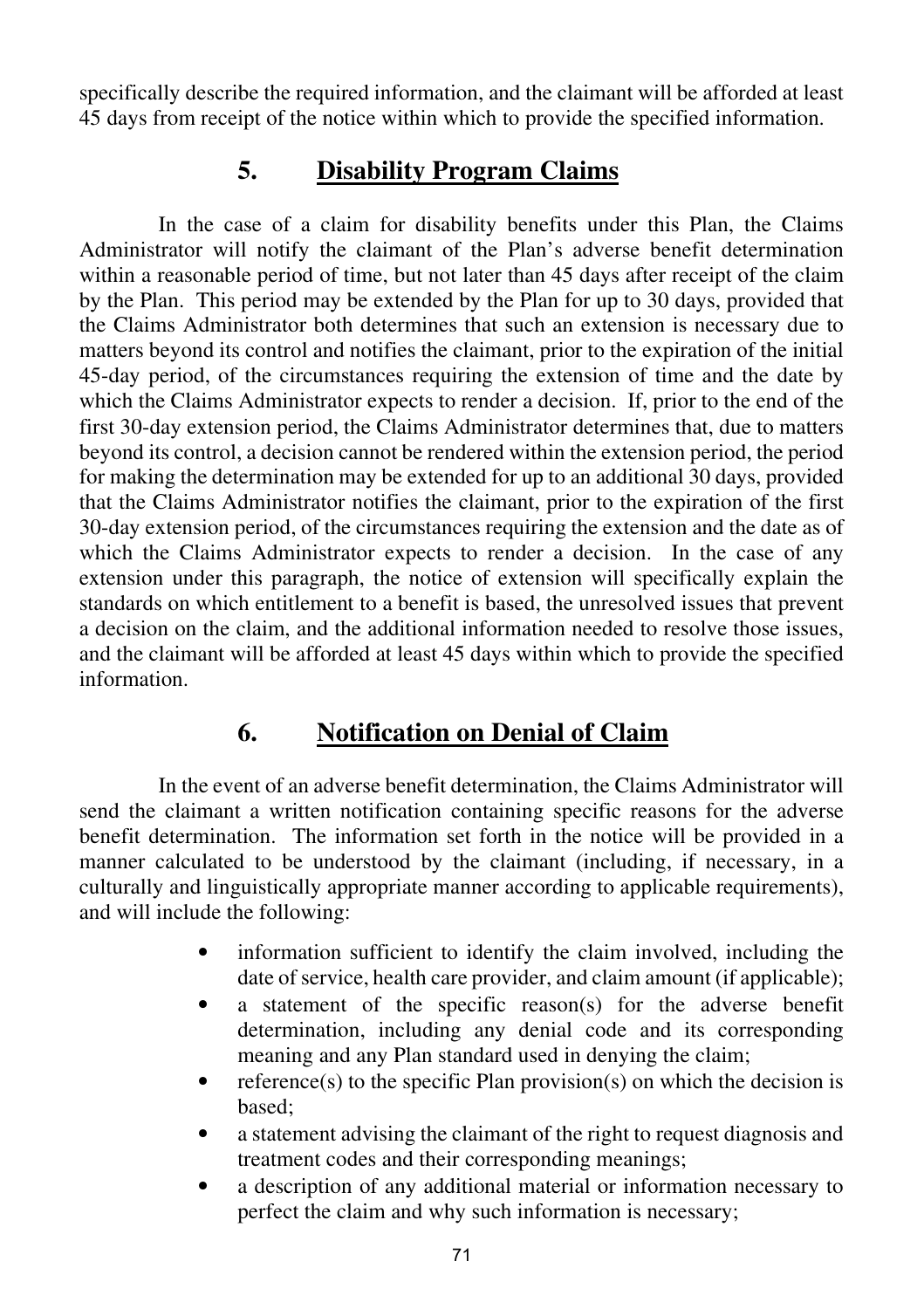- a description of the Plan procedures and time limits for appeal of the decision, external review rights, the right to obtain information about the claims procedures, and the right to sue in federal court after exhausting the Fund's claims procedures;
- a statement disclosing any internal rule, guidelines, protocol, or similar criterion relied on in making the adverse decision (or a statement that such information will be provided free of charge upon request);
- if the decision involves scientific or clinical judgment, either an explanation of the scientific or clinical judgment applying the terms of the Plan to the claimant's medical circumstances or a statement that such explanation will be provided at no charge upon request;
- if the decision is based on a Plan standard (such as a medical necessity standard), a description of that standard;
- in the case of an urgent care claim, an explanation of the expedited review methods available for such claims; and
- contact information for the Employee Benefits Security Administration of the U.S. Department of Labor and any applicable state consumer assistance program.

# *Life and AD&D Insurance Claims*

Because the Fund's life and AD&D benefits are fully insured benefits, the insurer will notify the person seeking payment of such benefits of any adverse benefit determination and the process by which that person may seek a review of the determination under the insurance policy.

## **V. Right of Review (Appeals) for Self-Insured Benefits**

## **1. Appeals of Adverse Benefit Determinations**

A claimant who receives an adverse benefit determination with respect to any claim will have the right to a full and fair review of that determination as required by applicable law. For self-insured benefits, the Appeals Committee adjudicates all internal appeals. In addition, as described below, after you have exhausted the internal appeals process, you have the voluntary right to an independent external review of certain claims under the Medical Benefits Program.

## **2. Time Frame for Seeking Review of an Adverse Benefit Determination**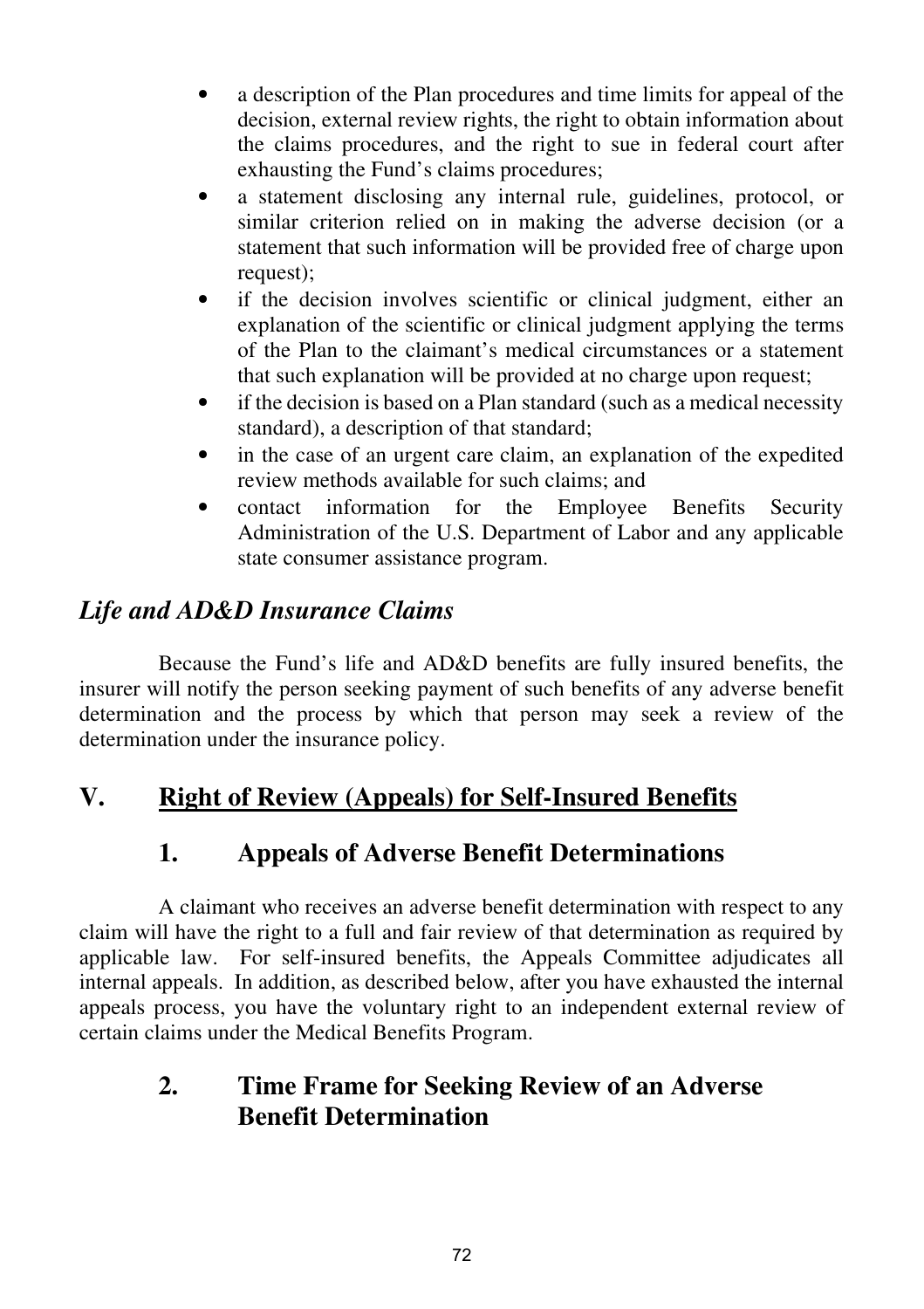A claimant may request review of an adverse benefit determination within 180 days of the claimant's receipt of notification of that determination. Such a review should be initiated in writing, addressed to the Fund office.

# **3. Rules Applicable to a Review of an Adverse Benefit Determination**

The following procedures apply to any review sought by a claimant concerning an adverse benefit determination under this Plan:

- a) The claimant will have the opportunity to submit written comments, documents, records and other information relating to the claim for benefits.
- b) The claimant will be provided, upon request and free of charge, reasonable access to, and copies of, all documents, records and other information relevant to the claimant's claim for benefits. A document, record or other information is relevant to a claim if: it was relied upon in making the benefit determination; submitted, considered or generated in the course of making the benefit determination, without regard to whether such document, record or other information was relied upon in making the benefit determination; or demonstrates compliance with the administrative process and safeguards required herein or by applicable law.
- c) The review of the adverse benefit determination will take into account all comments, documents, records and other information submitted by the claimant relating to the claim, without regard to whether such information was submitted or considered in the initial benefit determination.
- d) The review will not give deference to the initial adverse benefit determination and will be conducted by an appropriate fiduciary of the Plan who is neither the individual who made the adverse benefit determination that is subject to the appeal nor the subordinate of any such individual.
- e) If the adverse benefit determination was based in whole or in part on a medical judgment, including determinations with regard to whether a particular treatment, drug or other item is experimental, investigational or not medically necessary or appropriate, then the appropriate Plan fiduciary will consult with a health care professional who has the appropriate training and experience in the relevant field.
- f) The review process will identify the medical or vocational expert, if any, whose advice was obtained on behalf of the Plan in connection with the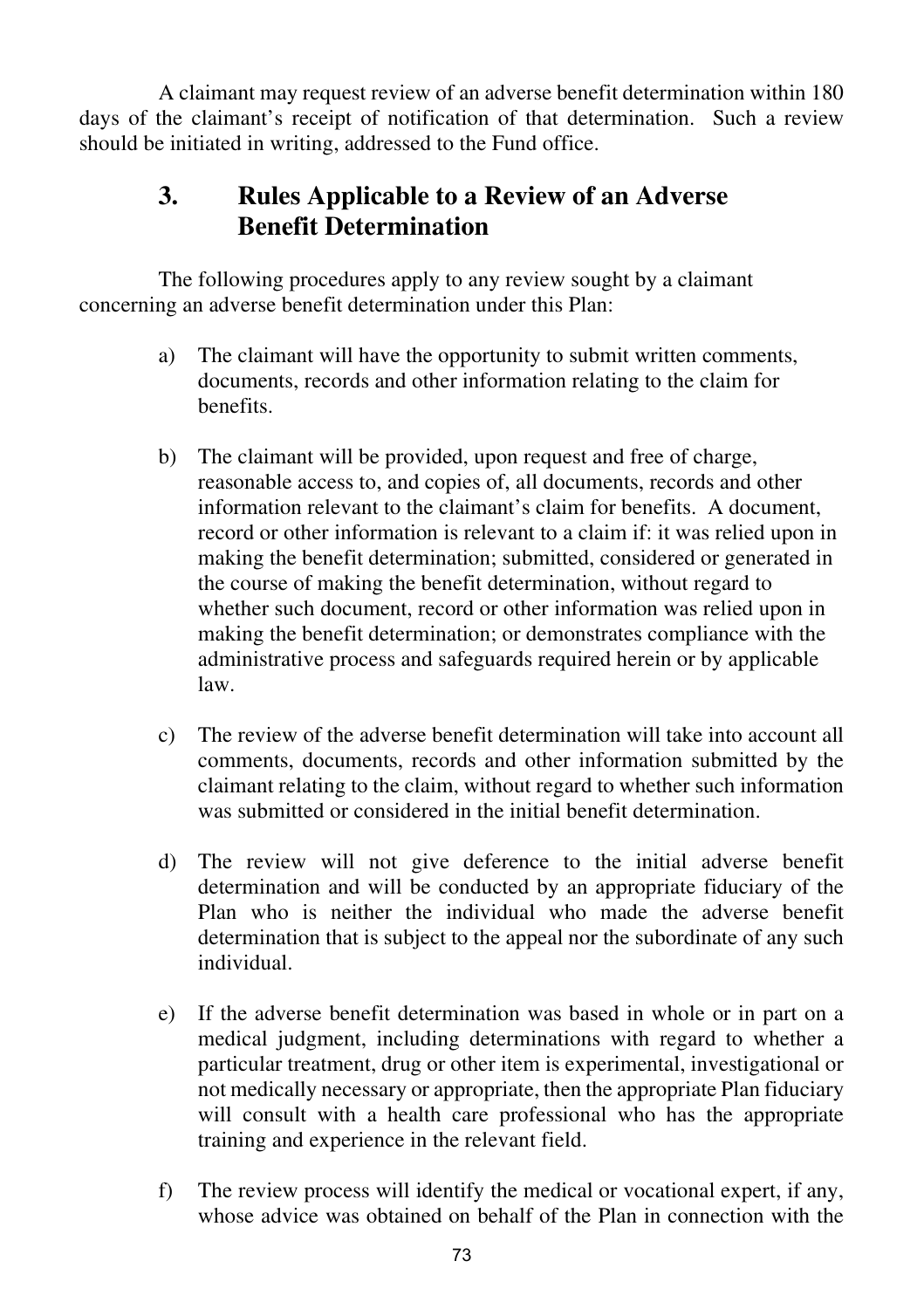claimant's adverse benefit determination, without regard to whether the advice was relied upon in making the benefit determination.

- g) If a health care professional was consulted in connection with the adverse benefit determination, that person will not be consulted in connection with the review of the adverse benefit determination.
- h) In the case of a claim involving urgent care, there will be provided an expedited review process pursuant to which a request for an expedited appeal of an adverse benefit determination may be submitted orally or in writing by the claimant, and all necessary information, including the Plan's adverse benefit determination on review, will be transmitted between the applicable and the claimant or claimant's authorized representative by telephone, facsimile or other available similarly expeditious methods.

#### **4. Second-Level Appeal Before Appeals Committee**

In the event that a claimant is not satisfied with the outcome of its initial appeal of an adverse benefit determination, the claimant may file a second-level appeal with the Appeals Committee within 90 days of the denial of the initial appeal of the adverse benefit determination. The Appeals Committee consists of at least two trustees designated by the full Board of Trustees. The two designated trustees will have been involved in making the initial benefit decision. The review by the designated trustees will take into account all information submitted by the claimant, whether or not presented or available at the initial benefit decision. The designated trustees will give no deference to the initial appeal decision. A claimant or claimant's authorized representative may appear before these trustees to present any evidence or argument in support of the claim review.

#### **5. Content of Claim Review Determination**

Each claim review determination will be signed by the Fund Administrator at the Claim Review Committee level, and by at least the two trustee members of the Appeals Committee authorized by the full Board of Trustees to resolve such claim review at the second level. The content of each determination will include: the specific reason or reasons for the adverse benefit determination; reference to the specific Plan provision on which the adverse benefit determination is based; a statement that the claimant is entitled to receive, upon request and free of charge, reasonable access to, and copies of, all documents, records and other information relevant to the claimant's claim for benefits; and after the second level appeal a statement regarding whether the claimant has exhausted his or her administrative remedies under the terms of this Plan, as well as any other information required by law.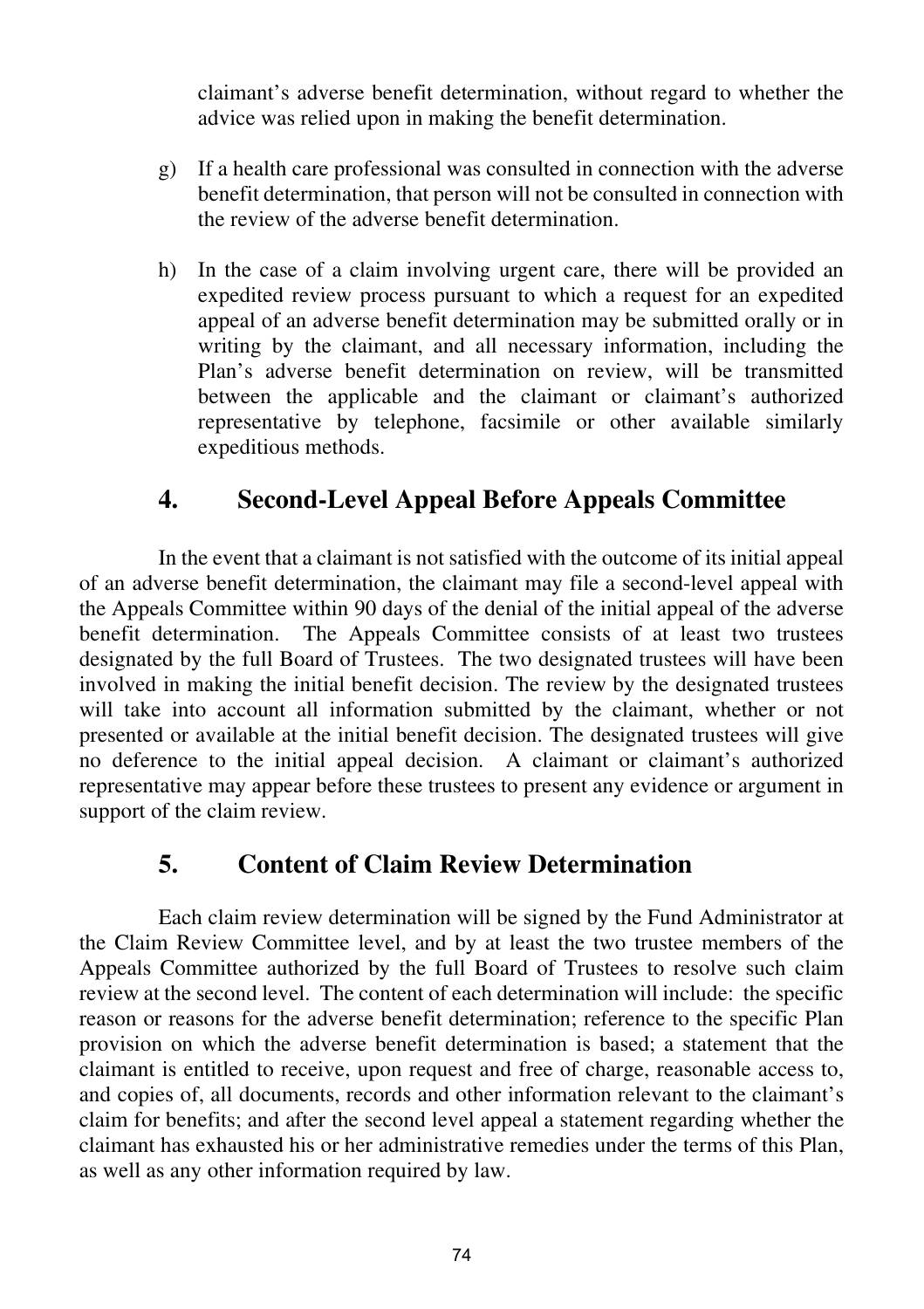#### **6. Time Frames for Claim Review Determination**

The following time frames apply to any rulings upon a requested claim review:

- a) Urgent Care Claims. In the case of a claim involving urgent care, the Fund will notify the claimant of the Plan's benefit determination on review as soon as possible, taking into account the medical exigencies, but not later than 72 hours after receipt of the claimant's request for review of an adverse benefit determination by the Plan.
- b) Pre-Service Claims. In the case of a pre-service claim, the Fund will notify the claimant of the Plan's benefit determination on review within a reasonable period of time appropriate to the medical circumstances. Such notification will be provided not later than 30 days after receipt by the Plan of the claimant's request for review of the adverse benefit determination period.
- c) Post-Service Claims. In the case of a post-service claim reviewed by the Appeal Committee, the ruling on the claim review will not be made later than the date of the Trustees' meeting that immediately follows the Plan's receipt of the request for review, unless the request for review was filed within 30 days preceding the date of such Meeting. In such a case, a benefit determination may be made no later than the date of the second Trustees' meeting following the Plan's receipt of the request for review. If special circumstances (such as the need to hold a hearing) require a further extension for processing, a benefit determination will be rendered not later than the third Trustees' meeting following the Plan's receipt of the claim review. If such an extension of time for review is required because of special circumstances, the Plan will notify the claimant in writing of the extension, describing the special circumstances and the date by which the benefit determination will be made, prior to the commencement of the extension. The Plan will notify the claimant of the benefit determination as soon as possible, but not later than five days after the benefit determination is made.
- d) Disability Claims. In the case of a claim for disability benefits under this Fund reviewed by the Appeal Committee, a ruling on the claim review will be made not later than the date of the Trustee's meeting that immediately follows the Fund's receipt of the claim review, unless the claim review is filed within 30 days preceding the date of such meeting. In such case, a benefit determination may be made by not later than the date of the second meeting following the Fund's receipt of the request for review. If the special circumstances (such as the need to hold a hearing) require a further extension of time for processing, a benefit determination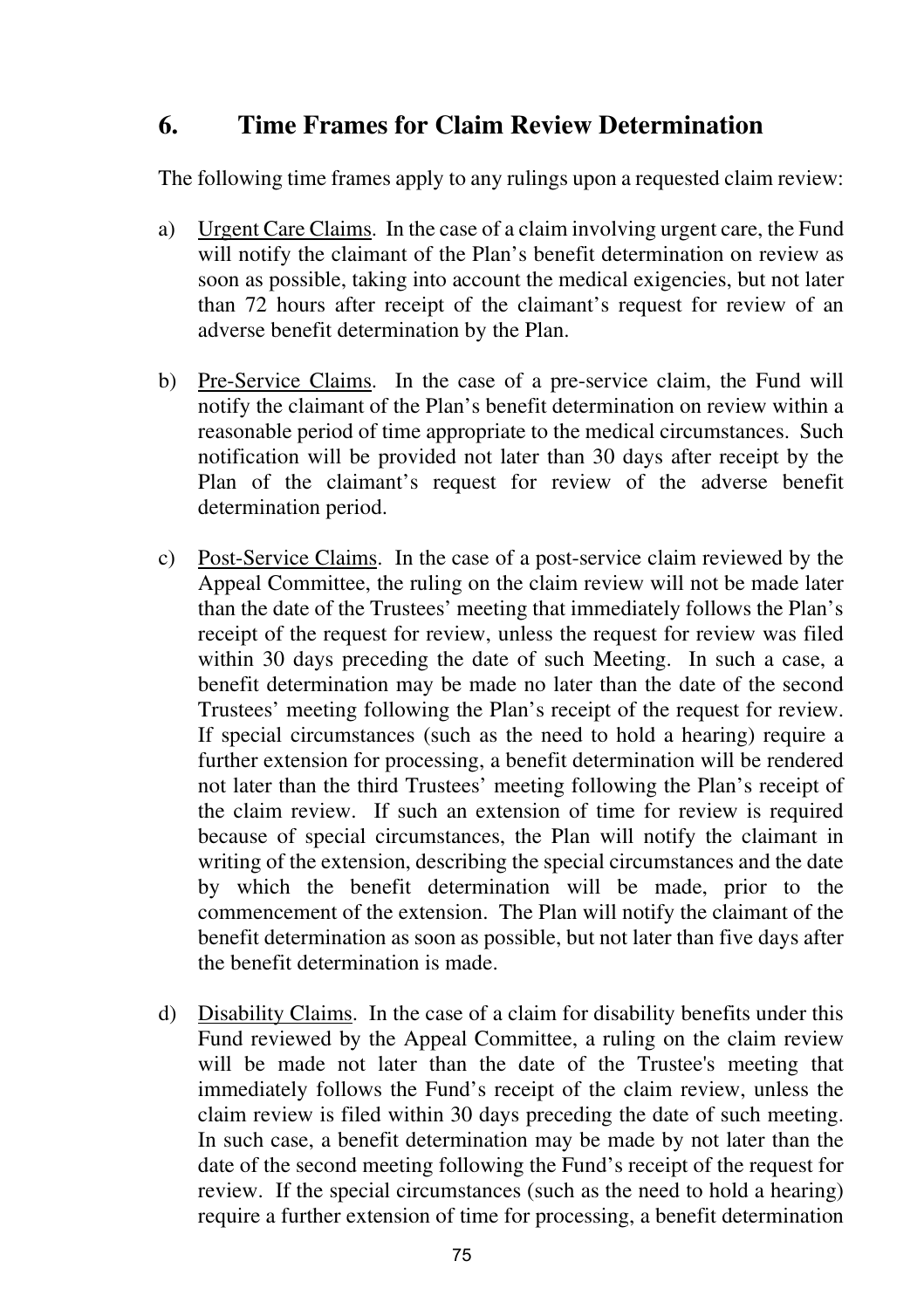will be rendered not later than the third Trustee's meeting following the Fund's receipt of the request for review. If such an extension of time for a review is required because of special circumstances, the Fund will notify the claimant, in writing, of the extension, describing the special circumstances and the date by which the benefit determination will be made prior to commencement of the extension period.

## **7. External Review of Medical Claims**

A Participant may seek an independent external review of an adverse benefit determination of a medical claim under the Medical Program or the HRA after exhausting his or her internal appeals, but before filing a lawsuit in court. Unlike the two internal levels of appeal, the external independent review process is voluntary.

The following types of adverse benefit determinations are subject to independent external review:

- an adverse benefit determination that involves medical judgment; and
- a rescission of coverage under the Fund's plan of benefits.

A Participant seeking an independent external review under this process must file a request for an external review with the Fund within four months after the date of receipt of a notice of a final internal adverse benefit determination. If there is no corresponding date four months after the date of receipt of such a notice, then the request must be filed by the first day of the fifth month following the receipt of the notice.

Within five business days following the date of receipt of the external review request, the Fund will complete a preliminary review of the request to determine whether the request is eligible for external review. Within one business day after completion of the preliminary review, the Fund will issue a notification in writing to the claimant. If the request is complete but not eligible for external review, such notification will include the reasons for its ineligibility and current contact information, including the phone number, for the Employee Benefits Security Administration, a division of the U.S. Department of Labor. If the request is not complete, the notification will describe the information or materials needed to make the request complete, and the Fund will allow the Participant to perfect the request for external review within the four-month filing period or within the 48 hour period following the receipt of the notification, whichever is later.

If the appeal is eligible for external review and the request is properly filed in a timely fashion, the Participant's appeal will be forwarded to a properly accredited Independent Review Organization ("IRO"). The Fund will ensure that the IRO process is not biased and is truly independent. The external review will be conducted at no cost to the Participant requesting review. The assigned IRO will utilize experts where appropriate to make coverage determinations under the plan or coverage. The IRO will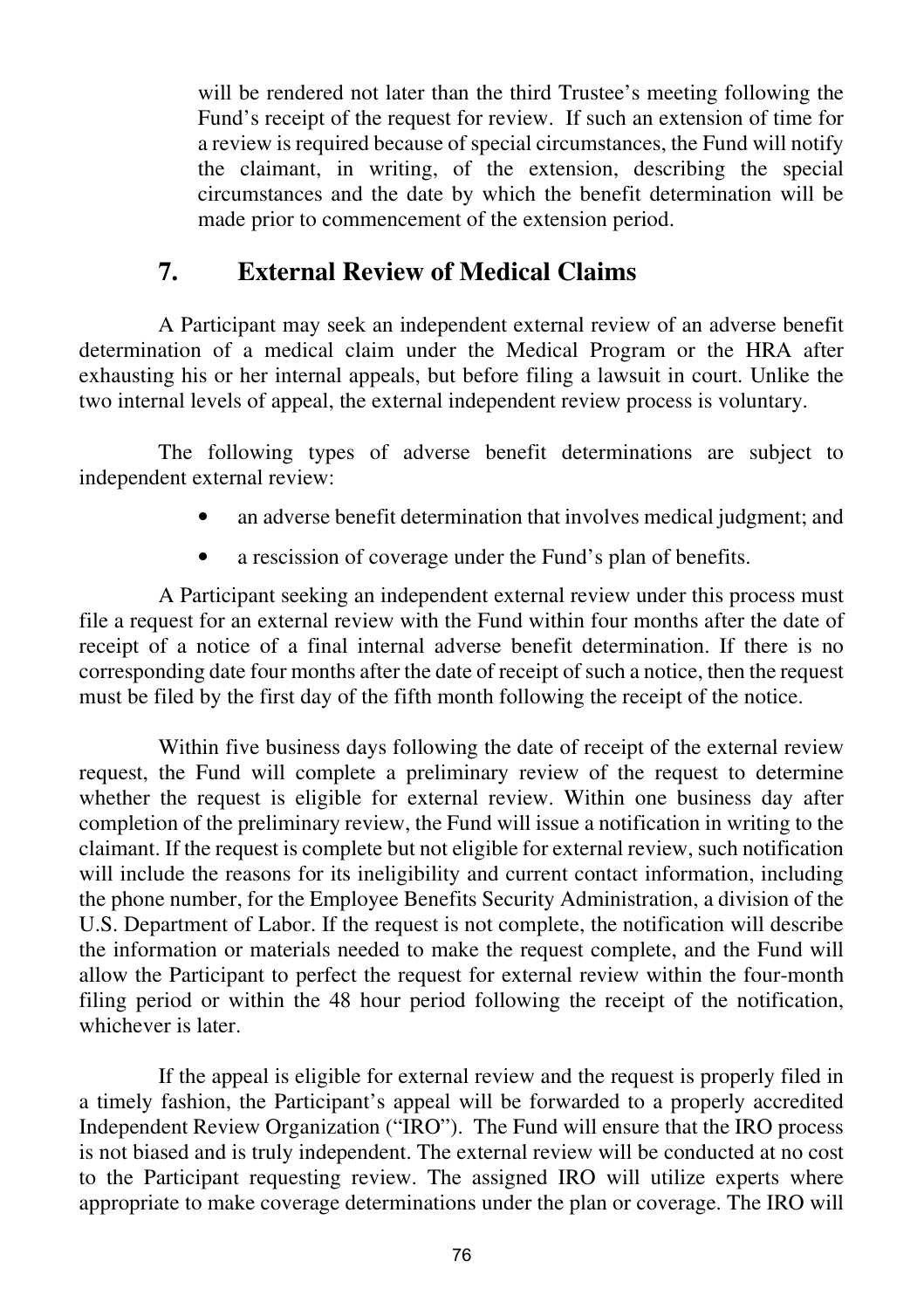review all of the information and documents timely received. In reaching a decision, the assigned IRO will review the claim anew and not be bound by any decisions or conclusions reached during the Fund's internal claims and appeals process. The assigned IRO must provide written notice of the final external review decision within 45 days after the IRO receives the request for the external review. The IRO must deliver the notice of the final external review decision to the Participant and to the Fund.

### **8. Furnishing Documents**

In the case of an adverse benefit determination on review, the Plan will provide such access to, and copies of, documents, records and other information as appropriate and required by law.

#### **9. Definitions**

The following definitions in this section:

- a) A "claim" is any request for a benefit or benefits made in accordance with these claims procedures. A communication regarding benefits that is not made in accordance with these procedures will not be treated as a claim under these procedures. Any request for benefits that is not made in accordance with these claims procedures as described in this summary plan description is considered an incorrectly filed claim.
- b) A "claimant" is a Member, former Member, Dependent, or beneficiary (designated or contingent) who makes a request for a Plan benefit or benefits in accordance with the Fund's claims procedures as described in this summary plan description.
- c) A claim involving "urgent care" means a pre-service claim for medical care or treatment with respect to which the application of the time period that otherwise applies to pre-service claims could seriously jeopardize the life or health of the claimant or the ability of the claimant to regain maximum function or, in the opinion of a physician with knowledge of the claimant's medical condition, would subject the claimant to severe pain that cannot be adequately managed without the care or treatment that is the subject of the claim. On receipt of a pre-service claim, the Fund will make a determination as to whether it involves urgent care; in any event, a claim will be treated as an urgent care claim if a physician with knowledge of the claimant's medical condition indicates that the claim involves urgent care.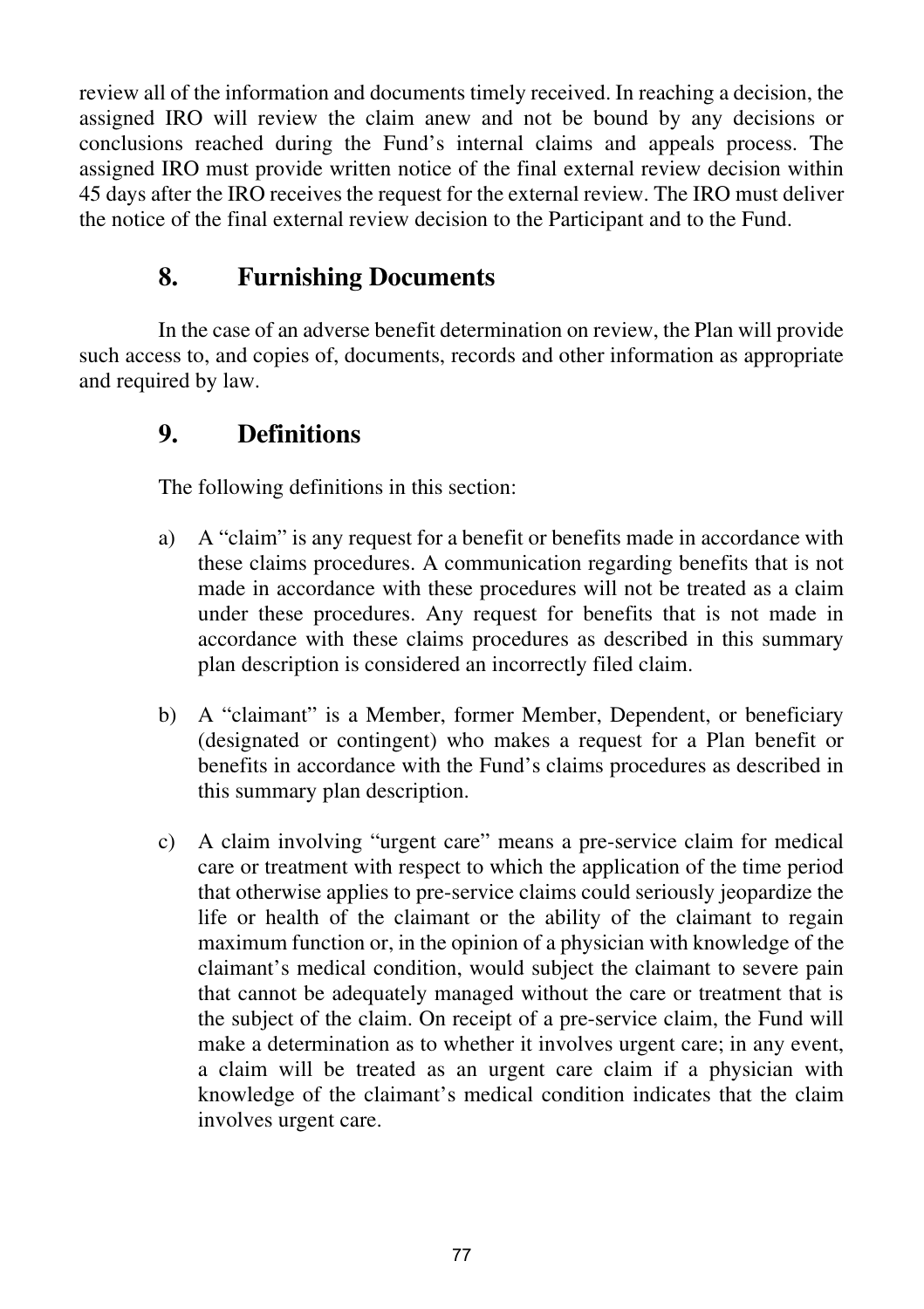- d) "Pre-service claim" means any claim in which receipt of the benefit is conditioned, in whole or in part, upon receiving approval in advance of obtaining medical care.
- e) "Concurrent care claim" occurs where the Fund approves an ongoing course of treatment to be provided over a period of time or for a specified number of treatments. There are two types of concurrent care claims: (i) where reconsideration of previously approved care results in a reduction or termination of the initially approved period of time or number of treatments; and (ii) where an extension is requested beyond the initially approved period of time or number of treatments.
- f) "Post-service claim" means any claim that is not a pre-service or concurrent care claim.
- g) "External review" means an independent review of an adverse benefit determination (including a final internal adverse benefit determination) conducted in accordance with applicable law.
- h) "Rescission of coverage" means a retroactive cancellation of coverage of a Fund benefit, other than for failure to pay premiums.
- i) "Advance benefit determination" means a decision on a claim that is (1) a denial, reduction, or termination of; or (2) a failure to provide or make payment (in whole or in part) for a benefit under the Fund. A rescission of coverage is treated as an adverse benefit determination (whether or not the rescission has an adverse effect on any particular benefit at that time).

#### **(THIS SPACE INTENTIONALLY LEFT BLANK)**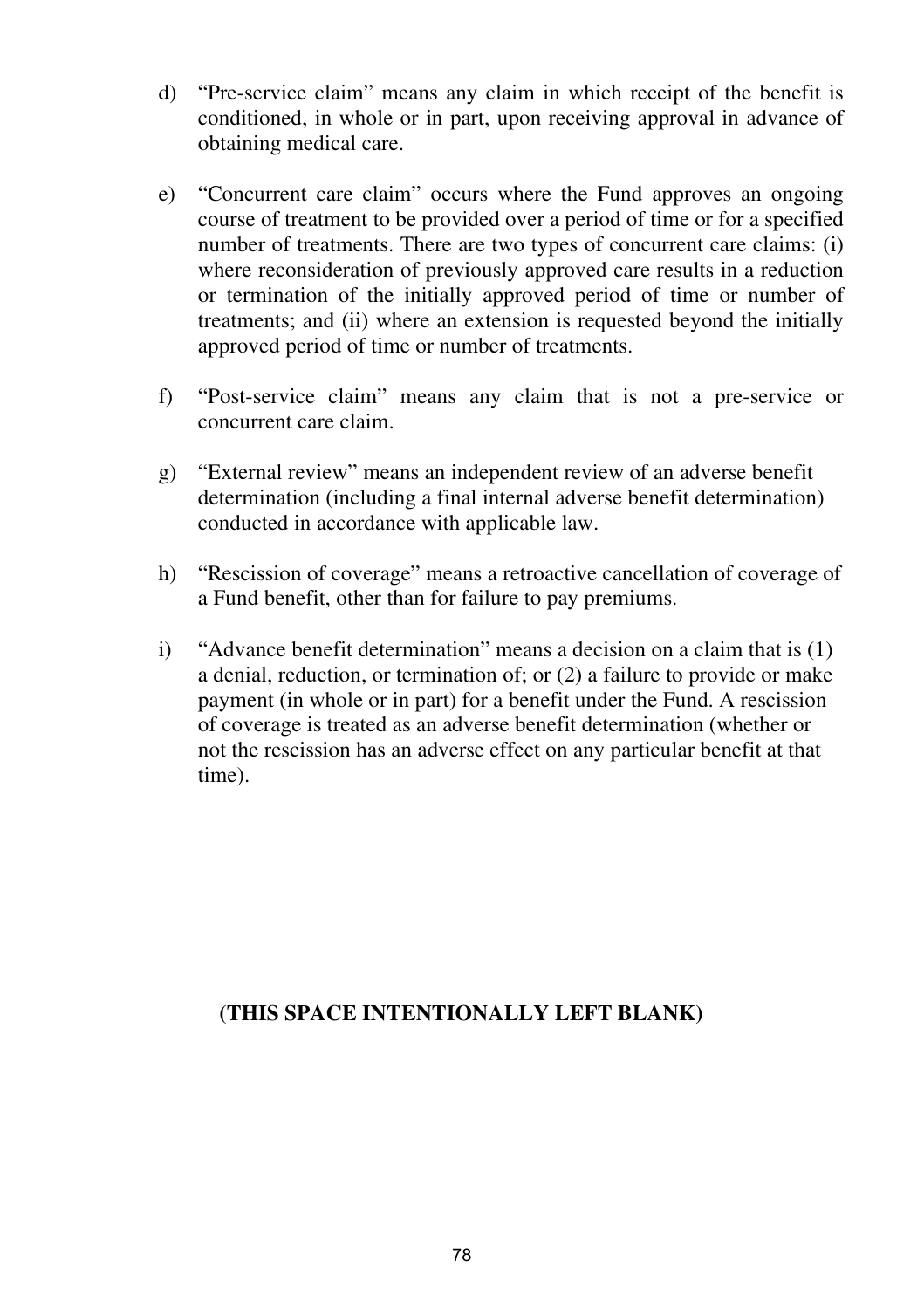# **GENERAL PROVISIONS AND DEFINITIONS**

The following terms are defined as follows for purposes of this Summary Plan Description.

**ACCIDENTAL BODILY INJURY** - For an injury to be considered an accident, the injury must have resulted from some external, violent and unforeseen happening.

**ACCREDITED EDUCATIONAL INSTITUTION** - a publicly or privately operated academic institution of higher learning which: (a) provides recognized course or courses of instruction and leads to the conference of a diploma, degree, or other recognized certification of completion at the conclusion of the course of study; and (b) is duly recognized and declared as such by the appropriate authority of the state in which such institution is located; provided, however, that in addition to any state recognition, the institution must also be accredited by a nationally recognized accrediting association as recognized by the United States Secretary of Education. The definition may include, but is not limited to, colleges and universities, and technical or specialized schools.

**ACTUAL CHARGES** - Means covered charges up to the Usual, Customary and Reasonable charges as defined in this Section, and never to exceed the payment the provider of service accepted as payment in full from any other source.

**AFFORDABLE CARE ACT** - The Patient Protection and Affordable Care Act of 2010, as amended, and the regulations and guidance promulgated thereunder.

**ALTERNATIVE THERAPIES / COMPLEMENTARY MEDICINE** Complementary and alternative medicine, as defined by the National Institute of Health's National Center for Complementary and Alternative Medicine (NCCAM), is a group of diverse medical and health care systems, practices, and products, currently not considered to be part of conventional medicine. NCCAM categorizes complementary medicine and alternative therapies into the following five classifications: (a) alternative medical systems (e.g., homeopathy, naturopathy, Ayurveda, traditional Chinese medicine); (b) mind-body interventions which include a variety of techniques designed to enhance the mind's capacity to affect bodily function and symptoms (e.g., meditation, prayer, mental healing, and therapies that use creative outlets such as art, music, or dance); (c) biologically based therapies using natural substances, such as herbs, foods, vitamins or nutritional supplements to prevent and treat illness (e.g., diets, macrobiotics, megavitamin therapy); (d) manipulative and body based methods (e.g., massage, equestrian/hippotherapy); and (e) energy therapies, involving the use of energy fields. The energy therapies are of two types: (1) Biofield therapies - intended to affect energy fields that purportedly surround and penetrate the human body. This includes forms of energy therapy that manipulate biofields by applying pressure and/or manipulating the body by placing the hands in, or through, these fields. Examples include Qi Gong, Reiki, and therapeutic touch. (2)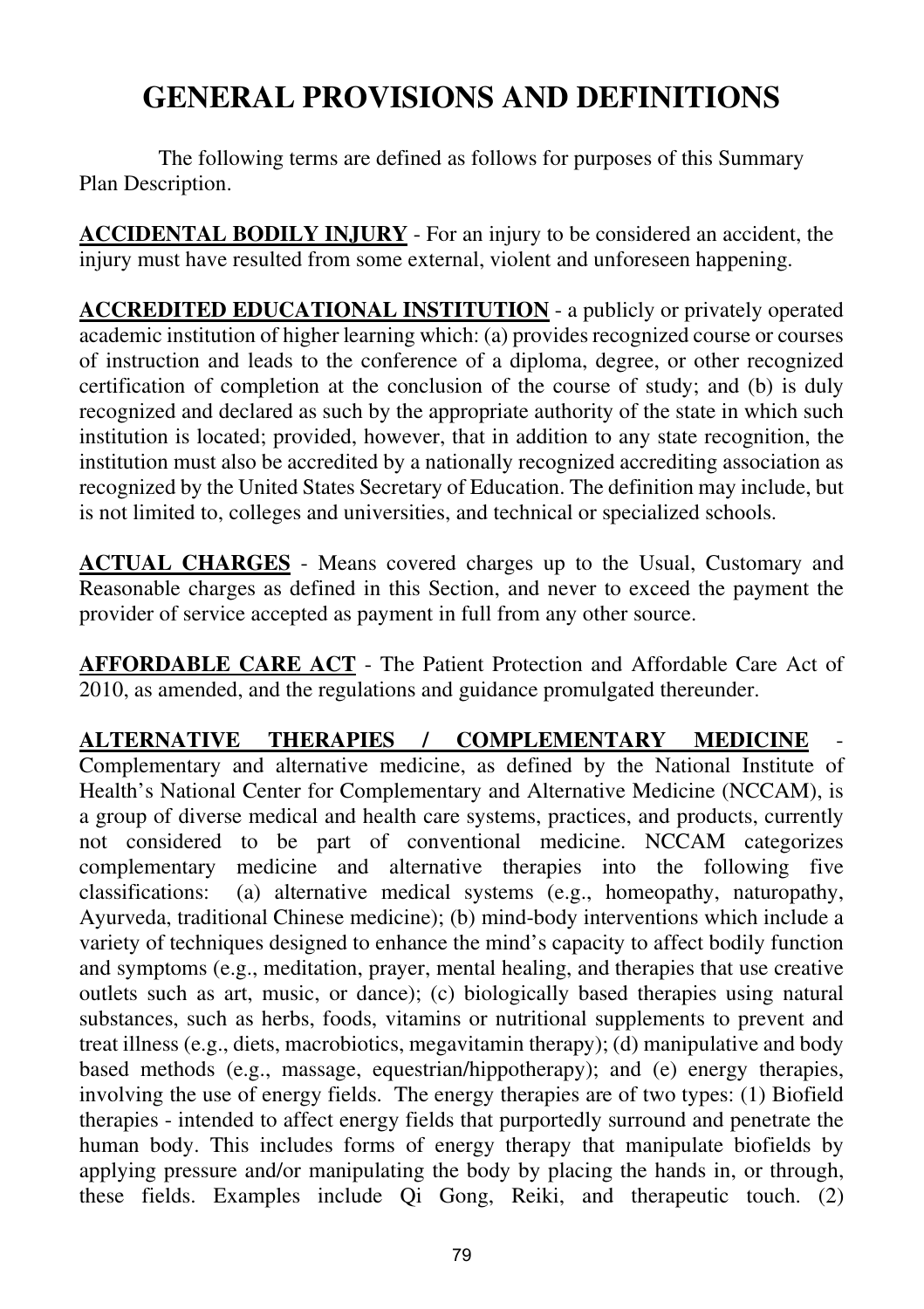Bioelectromagnetic-based therapies involve the unconventional use of electromagnetic fields, such as pulsed fields, magnetic fields, or alternating-current or direct-current fields.

**AMBULATORY SURGICAL FACILITY** - a Facility Provider, with an organized staff of Physicians, which is licensed as required and which has been approved by the Joint Commission on Accreditation of Healthcare Organizations, or by the Accreditation Association for Ambulatory Health care, Inc., or by the Claims Administrator and which:

- A. has permanent facilities and equipment for the primary purposes of performing surgical procedures on an Outpatient basis;
- B. provides treatment by or under the supervision of Physicians and nursing services whenever the patient is in the facility;
- C. does not provide Inpatient accommodations; and
- D. is not, other than incidentally, a facility used as an office or clinic for the private practice of a Professional Provider.

**ANCILLARY PROVIDER** - an individual or entity that provides services, supplies or equipment (such as, but not limited to, Home Infusion Therapy services, Durable Medical Equipment and ambulance services), for which benefits are provided under the coverage.

**ANESTHESIA** - consists of the administration of regional or rectal anesthetic or the administration of a drug or other anesthetic agent by injection or inhalation, the purpose and effect of which is to obtain muscular relaxation, loss of sensation or loss of consciousness.

**ATTENTION DEFICIT DISORDER** - a disease characterized by developmentally inappropriate inattention, impulsiveness and hyperactivity.

**AUTOMOBILE INSURANCE** - Where an injury is caused by an accident that is covered by a State-required automobile insurance law, health and disability insurance coverage under this Plan is secondary and the automobile insurance or assigned claims plan, as applicable, is responsible to pay the covered charges for care for that injury first. The Plan will then cover the balance of the covered health charges that were not covered by the automobile insurance, up to the maximum benefit level set forth in the applicable Summary of Benefits Schedule.

Special additional exclusions apply in the case of no-fault insurance policies that are governed by the New Jersey Automobile Reparation Reform Act, as amended by the New Jersey Insurance Freedom of Choice and Cost Containment Act of 1984.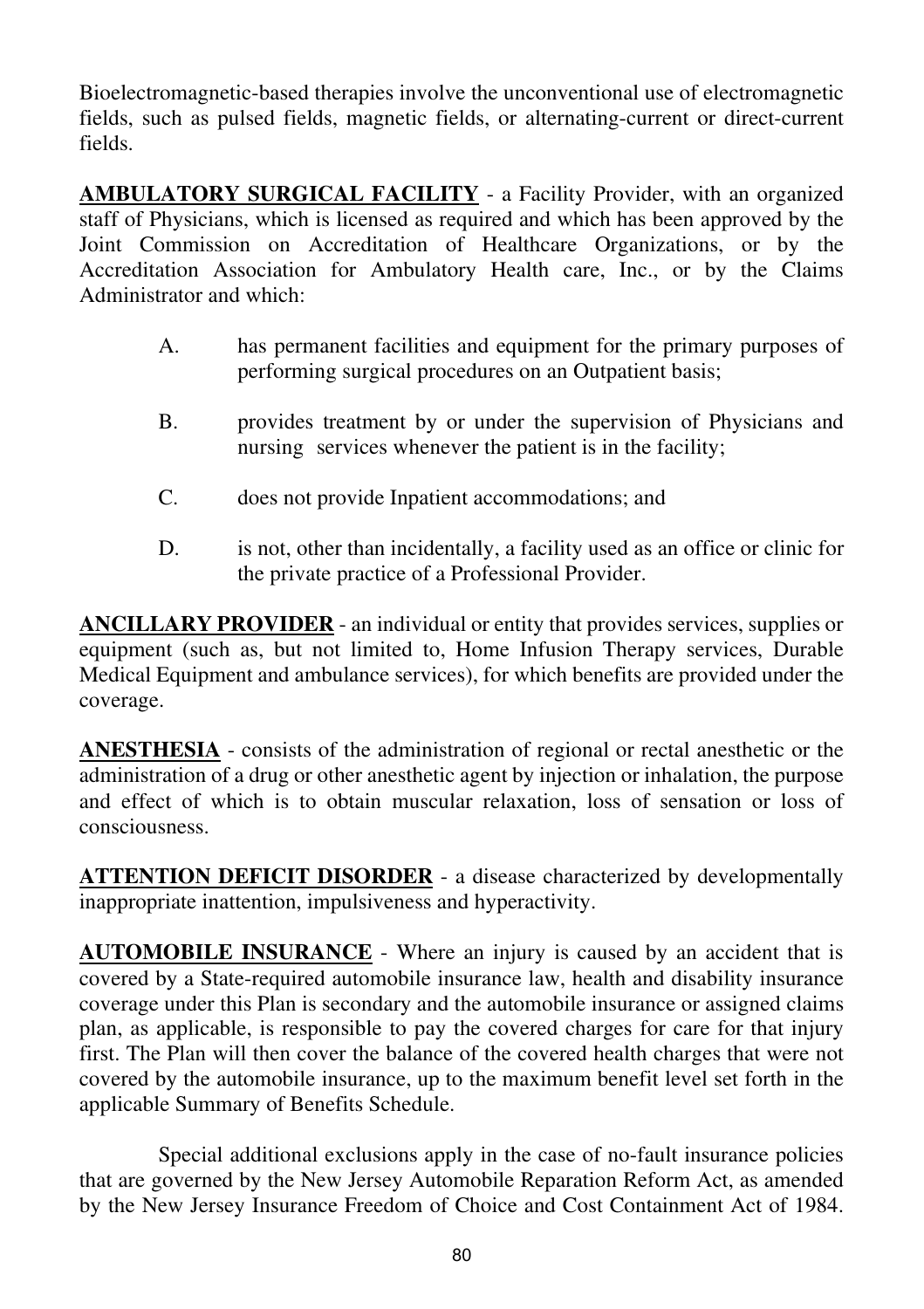Members and Dependents who are injured in the course of an automobile accident and who are also covered by an automobile insurance policy governed by the New Jersey law, may only be reimbursed under the Plan up to a maximum of \$1,000 per accident for Covered Expenses and, in the case of an eligible Member, only up to a weekly disability maximum of \$62.50 per week up to the Plan maximum of 26 weeks. In addition, benefits for injuries incurred as a result of a motor vehicle accident covered by an applicable state law, including but not limited to the Pennsylvania Motor Vehicle Financial Responsibility Law, will be paid in accordance with the requirements of such state law.

**BENEFIT MAXIMUM** - the greatest amount of a specific covered service that a Covered Person may receive.

**BENEFIT PERIOD** - Benefit Period means the Plan Year, which begins on January 1 and ends on December 31 of each year.

**BIRTH CENTER** - a Facility Provider approved by the Claims Administrator which (1) is licensed as required in the state where it is situated, (2) is primarily organized and staffed to provide maternity care, and (3) is under the supervision of a Physician or a licensed certified nurse midwife.

**CANCER RIGHTS** - In accordance with the Women's Health and Cancer Rights Act, the Plan covers the following procedures for a person receiving benefits for an appropriate mastectomy:

- Reconstruction of the breast on which a mastectomy has been performed;
- Surgery and reconstruction of the other breast to create a symmetrical appearance;
- Breast prostheses; and
- Treatment of physical complications of all stages of mastectomy, including lymphedema.

This coverage will be provided in consultation with the attending physician and the patient and will be subject to the same Plan provisions that apply to the mastectomy.

**CASE MANAGEMENT** - Comprehensive Case Management programs serve individuals who have been diagnosed with a complex, catastrophic, or chronic illness or injury. The objectives of Case Management are to facilitate access by the Covered Person to ensure the efficient use of appropriate health care resources, link Covered Persons with appropriate health care or support services, assist Providers in coordinating prescribed services, monitor the quality of services delivered, and improve Covered Person outcomes. Case Management supports Covered Persons and Providers by locating, coordinating, and/or evaluating services for a Covered Person who has been diagnosed with a complex, catastrophic or chronic illness and/or injury across various levels and sites of care.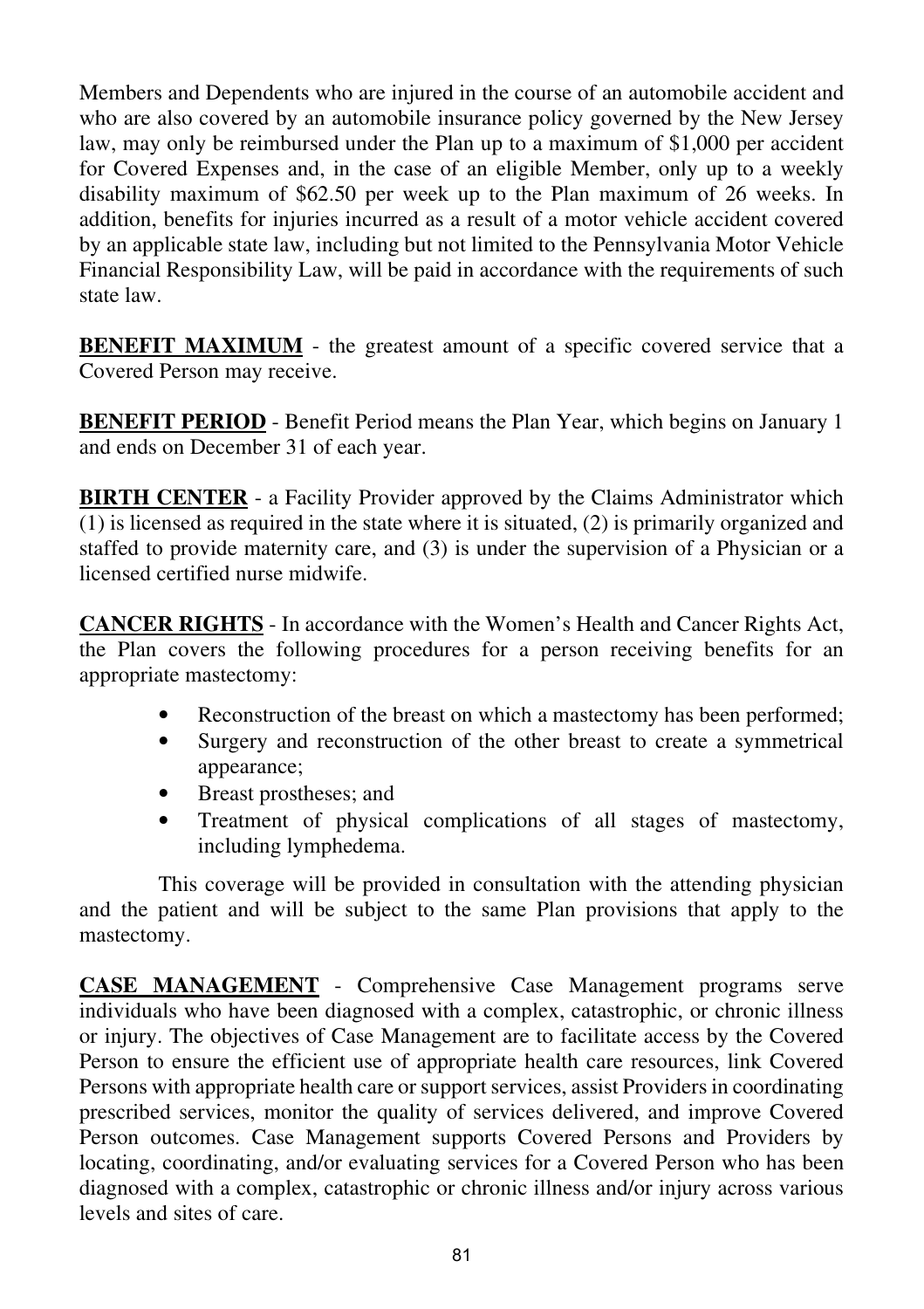**CERTIFIED REGISTERED NURSE** - a certified registered nurse anesthetist, certified registered nurse practitioner, certified entreostomal therapy nurse, certified community health nurse, certified psychiatric mental health nurse, or certified clinical nurse specialist, certified by the state Board of Nursing or a national nursing organization recognized by the State Board of Nursing. This excludes any registered professional nurses employed by a Facility Provider or by an anesthesiology group.

**CLAIMS ADMINISTRATOR -** a professional entity, person, or committee that the Fund uses to administer the claims payment and appeals management responsibilities for the self-insured benefits offered under the Plan. In certain cases, the Claims Administrator is the Fund.

**CLAIM FORMS** - The Fund, upon receipt of a written notice of claim, will furnish to the claimant such forms as are usually furnished by it FOR filing proof of loss.

**CLAIM REVIEW PROCEDURE** - See "HOW TO FILE A CLAIM FOR FUND BENEFITS AND APPEAL A DENIAL OF A CLAIM" in this Summary Plan Description.

**COLLECTIVE BARGAINING AGREEMENT** - The contract, including an interim agreement, between a local union and a Contributing Employer through which the Employer is obligated to make contributions to the Fund on behalf of the employees covered by that Collective Bargaining Agreement.

**COMPLAINT** - any expression of dissatisfaction, verbal or written, by a Covered Person.

**CONTRIBUTING EMPLOYER** - An Employer whose signed Collective Bargaining Agreement requires the Employer to make contributions to the Fund on behalf of the employees covered by the terms of that Collective Bargaining Agreement.

**COORDINATION OF BENEFITS** - The Plan provides for Coordination of Benefits. This means that if a Family Member becomes entitled to any medical, dental, vision, disability or prescription drug benefits from another source, benefits under this Plan may be reduced to an amount, which together with all such other coverage under any other plan or policy, will not exceed 100% of any Usual, Customary and Reasonable charge covered under this Plan or any other such plan. The Fund has special rules for coordinating benefits with respect to automobile insurance. These rules are explained under the heading "Automobile Insurance" which is defined earlier in this section. In all other cases in which a Family Member, on whose behalf a claim is submitted, is covered under one or more group plans for health benefits in addition to the Fund, benefits will be coordinated so that the Member may receive up to 100% of the Usual, Customary and Reasonable charges in accordance with the following priorities of payment: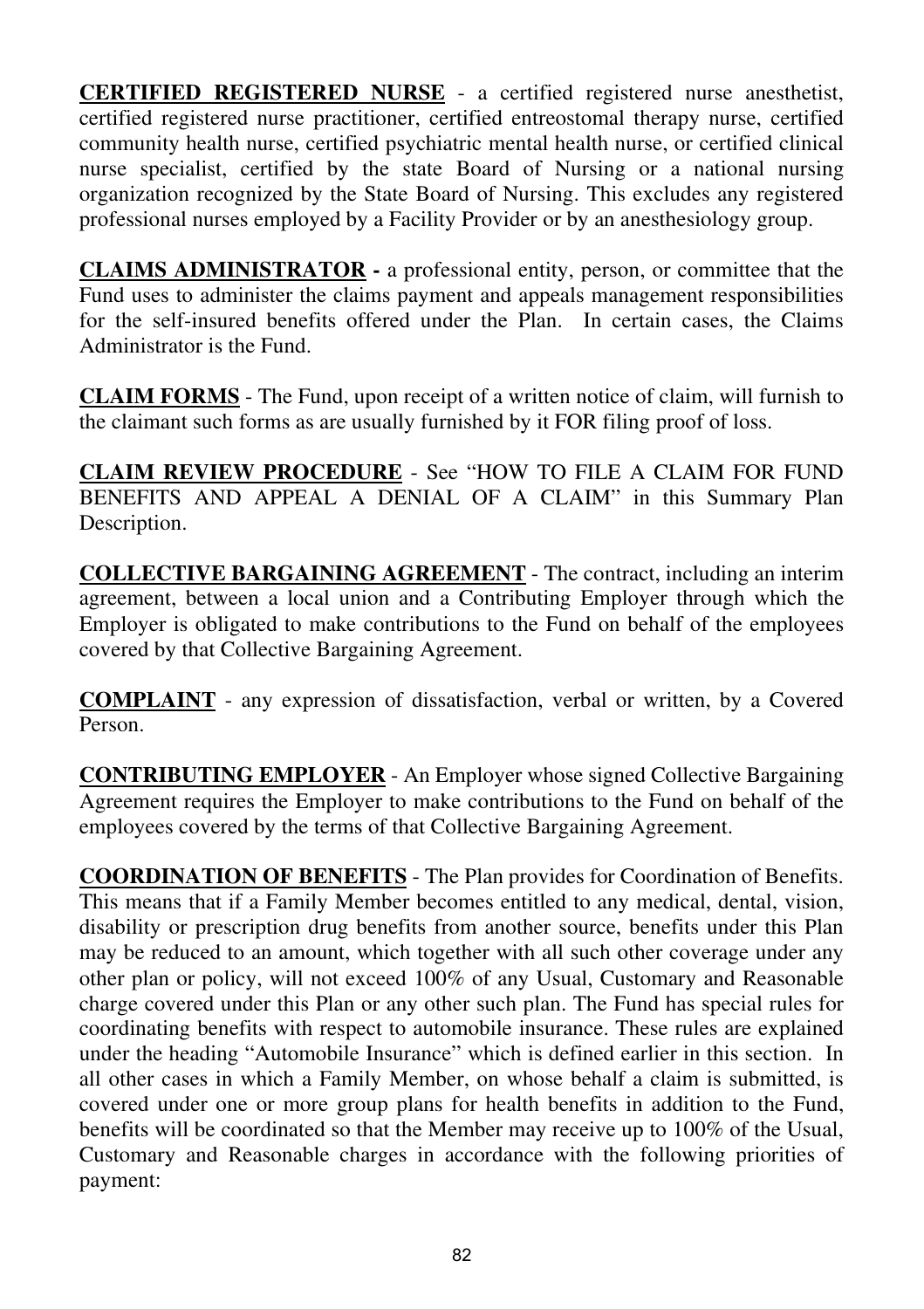If the other plan providing benefits for a person covered under the Fund does not have a coordination of benefits or duplication of benefits provision, benefits payable for covered expenses under the other plan will be paid in full before any benefits are paid by the Fund's Plan.

If the other plan providing benefits for a person covered under the Fund does have a coordination or non-duplication provision, the following rules will apply for determining whether the Fund or the other plan will provide primary coverage. For the purposes of these rules, the plan which provides "primary coverage" will be obligated to provide benefits to the fullest extent of its coverage before any other plan is obligated to cover the benefits in question. The plan which provides "secondary coverage" will not be obligated to provide benefits until the "primary coverage" is exhausted.

*Spouses***:** In each case, the other plan will provide primary coverage for the Spouse and the Fund will provide secondary coverage for the Spouse. A spouse who (i) works full-time (defined as regularly scheduled to work 32 or more hours per week), and (ii) who is eligible to participate in group health coverage sponsored by his/her employer, is only eligible for coverage under the Fund if the Spouse's employer requires the spouse must pay 100% of the premium for such coverage. If such Spouse is eligible to enroll in such coverage, but does not, the Fund will provide secondary coverage as if and only to the extent that the other coverage was in effect as of the date services were rendered to the Spouse.

*Children***:** If the Member and the child's other parent are married to each other and not separated, then the "birthday rule" will apply. Under the birthday rule, the Fund will provide primary coverage if the Member's birthday occurs before the spouse's birthday during the calendar year. For example, if the Member was born in June and the spouse in September, then the Fund will provide primary coverage and the spouse's plan will provide secondary coverage. On the other hand, if the spouse's birthday occurred earlier in the calendar year than the Member's birthday, then the spouse's plan will provide primary coverage and the Fund will provide secondary coverage. If the Member and the spouse have the same birthday in the calendar year, then the plan which covered the individual for whom the claim is made for the longer period of time will be primary.

If the Member and the child's other parent are either separated or divorced from each other, then the following rules will apply.

If there is a court order that establishes or apportions the parents' respective obligations to provide for the medical, dental or other health care expenses of any such child, then benefits will be apportioned in accordance with the provisions of the court order, provided that such court order cannot grant benefits which are not otherwise provided by the Fund as set forth in this Summary Plan Description.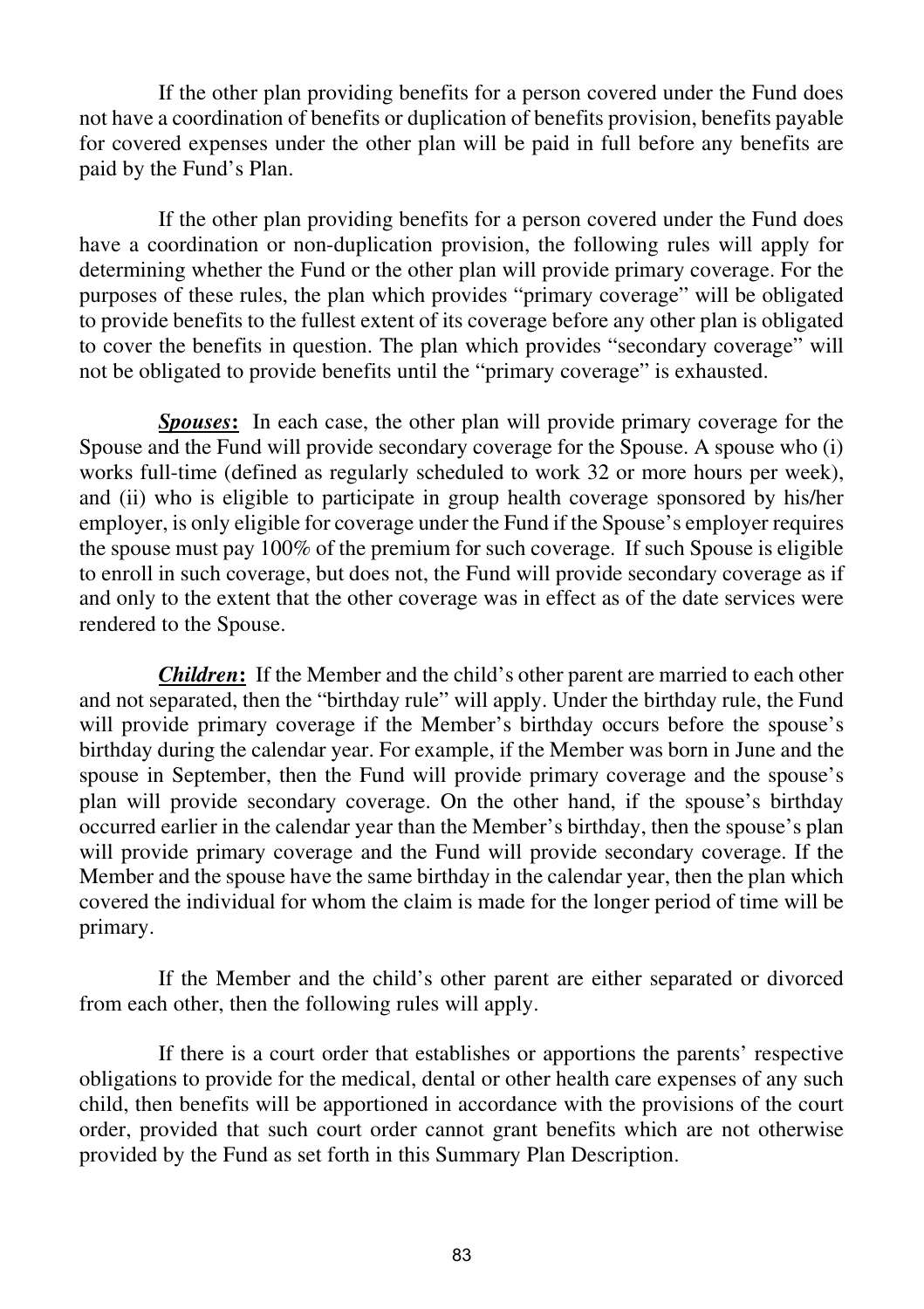In the absence of such a court order establishing such financial responsibility, the following will be the order of payment of benefits for such child:

| Parents Divorced - Not Remarried     | Parents Divorced and Remarried            |
|--------------------------------------|-------------------------------------------|
| 1. Plan covering parent with custody | 1. Plan covering parent with custody      |
| 2. Plan covering parent without      | 2. Plan covering Step-parent with custody |
| custody                              | 3. Plan covering parent without custody   |

If the rules set forth above do not establish the order of benefit payment, the plan that covered the person for whom the claim is made for the longer period will be considered the primary source of benefits.

*Medicare Coverage***:** In all cases the Fund will comply with the Medicare Secondary Payer Rules. That means that, in all cases where a Member is actively at work, the Fund's coverage will pay Covered Expenses incurred by the Members and his or her Dependents primary and Medicare will pay secondary.

*Miscellaneous Rules***:** Under no circumstances will the Fund pay any benefits as the primary plan when a Member or the Dependent has elected to make the Fund the primary plan by waving coverage under any other employer-based group health plan. This provision will be effective regardless of whether the Dependent waived enrollment in such other plan (when required to enroll in circumstances described above under "Spouses" or, if enrolled, sought or secured services outside of the required network of providers of such other plan.

Benefits otherwise payable by the Fund will be reduced in accordance with the above priorities of payment to the extent necessary so that the sum of such reduced benefits payable under all group plans does not exceed the Usual, Customary and Reasonable charges for the service provided.

If the Fund pays a Member's Spouse or other eligible Dependents' coverage on a secondary basis pursuant to this Coordination of Benefits provision, the Fund employs a "C.O.B. Bank" that will reimburse the Member for certain co-payments and other out of pocket expenses incurred by the Spouse or other eligible Dependents in receiving medical treatment that would be payable by the Fund but for this Coordination of Benefits provision. In order to be eligible for reimbursement, the charges must be supported by a receipt and relate to services that were covered under the Spouse's group health plan. Additional information regarding the C.O.B. Bank is available by calling the Fund's office.

**COUNSELING** - Counseling is not a covered benefit unless it is performed by a Physician as defined in this Summary Plan Description. In addition, the counseling must be related to the patient being treated for a mental illness and/or functional nervous disorder, drug abuse and alcoholism. The counseling must also be performed in a non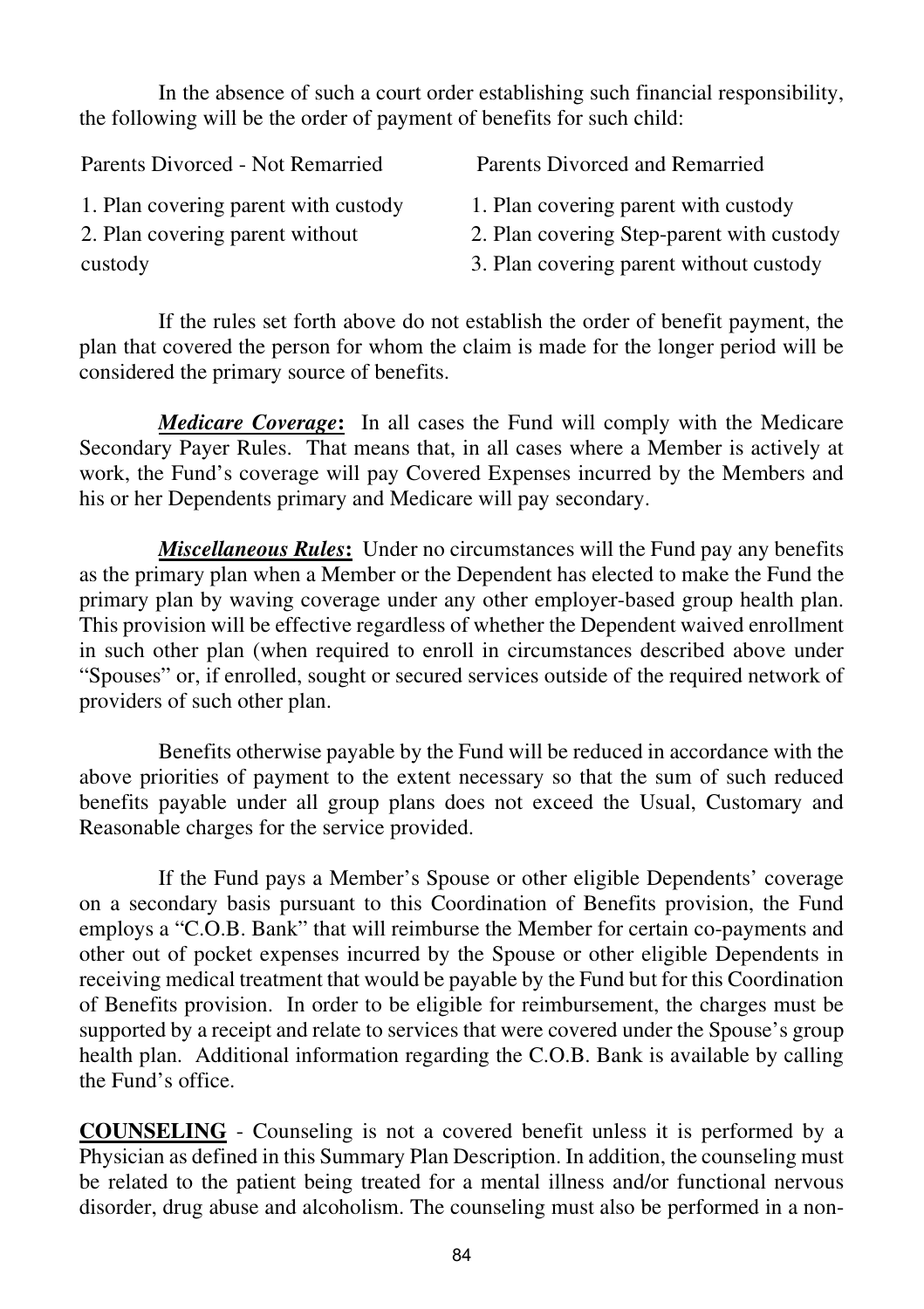group setting, unless the other Members are Family Members, in which case the Fund will still only provide a single individual benefit allowance per session.

**COVERED EXPENSES** - Only actual charges for an item or service that is specifically listed as a covered benefit under a provision of the Plan which is covered by your specific Summary of Benefits Schedule that is included in or accompanies this Summary Plan Description.

**COVERED PERSON** - an enrolled Member or his/her Eligible Dependents who have satisfied the specifications of the Schedule of Eligibility.

**COVERED SERVICE** - a service or supply specified in this booklet for which benefits will be provided by the Claims Administrator.

**CUSTODIAL CARE (DOMICILIARY CARE)** - provided primarily for maintenance of the patient or which is designed essentially to assist the patient in meeting his activities of daily living and which is not primarily provided for its therapeutic value in the treatment of an illness, disease, bodily injury, or condition. Custodial care includes, but is not limited to, help in walking, bathing, dressing, feeding, preparation of special diets and supervision over self-administration of medications, which do not require the technical skills or professional training of medical or nursing personnel in order to be performed safely and effectively.

**DAY REHABILITATION PROGRAM** - is a level of Outpatient care consisting of four to seven hours of daily rehabilitative therapies and other medical services five days per week. Therapies provided may include a combination of therapies, such as Physical Therapy, Occupational Therapy, and Speech Therapy, as otherwise defined in this Plan and other medical services such as nursing services, psychological therapy and Case Management services. Day Rehabilitation sessions also include a combination of oneto-one and group therapy. The Covered Person returns home each evening and for the entire weekend.

**DEDUCTIBLE** - A specified amount of Covered Expenses for the covered services that is incurred by the Covered Person before the Fund will assume any liability.

**DEPENDENT -** Your eligible spouse, child, or wholly dependent parent as defined in the Eligibility Provisions section.

**DURABLE MEDICAL EQUIPMENT** - is equipment which meets the following criteria:

- A. It is durable and can withstand repeated use;
- B. It is medical equipment, meaning it is primarily and customarily used to serve a medical purpose;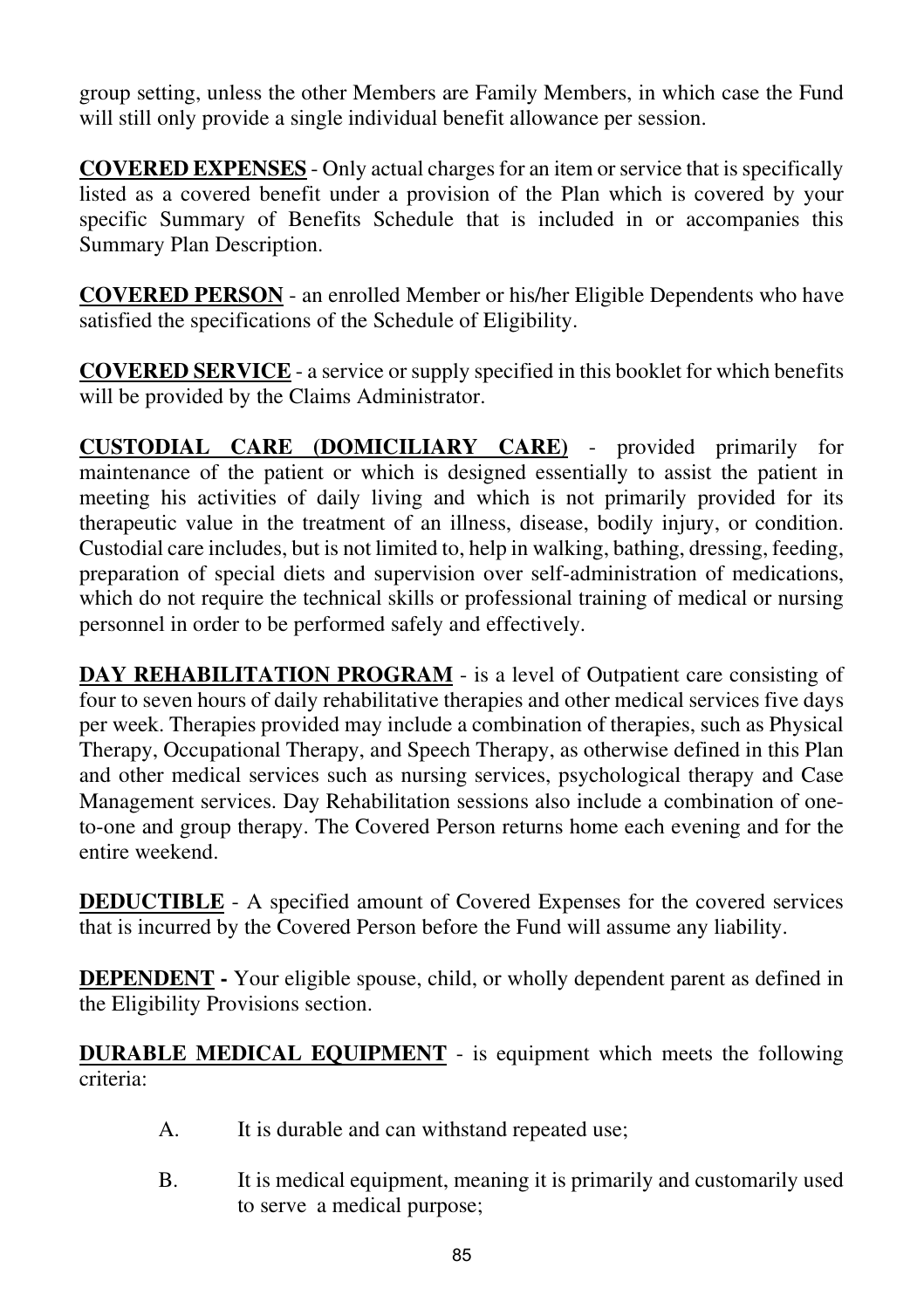- C. It generally is not useful to a person in the absence of an illness or injury; and
- D. It is appropriate for use in the home.

 Durable Medical Equipment includes, but is not limited to, diabetic supplies, canes, crutches, walkers, commode chairs, home oxygen equipment, hospital beds, traction equipment and wheelchairs.

**EMERGENCY** - The sudden and unexpected onset of a medical or psychiatric condition manifesting itself in acute symptoms of sufficient severity or severe pain, such that a prudent layperson who possesses an average knowledge of health and medicine, could reasonably expect the absence of immediate medical attention to result in:

- A. Placing the Covered Person's health, or in the case of a pregnant Covered Person, the health of the unborn child, in jeopardy;
- B. Serious impairment to bodily functions; or
- C. Serious dysfunction of any bodily organ or part.

**EMERGENCY CARE** - covered services and supplies provided by a Hospital or Facility Provider and/or Professional Provider to a Covered Person in or for an Emergency on an Outpatient basis in a Hospital Emergency Room or Outpatient Emergency Facility.

**ENHANCED BENEFITS GUIDE** - the document or documents that the Fund designates as such and that describes certain benefits that the Fund offers. The Enhanced Benefits Guide is incorporated by reference into, and is a part of, this Summary Plan Description.

**ENTERAL NUTRITION** - the provision of nutritional requirements through a tube into the stomach or small intestine.

**EXPERIMENTAL/INVESTIGATIONAL SERVICES** - a drug, biological product, device, medical treatment or procedure which meets any of the following criteria:

- A. Is the subject of ongoing Phase I or Phase II Clinical Trials;
- B. Is the research, experimental, study or investigational arm of on going Phase III Clinical Trials or is otherwise under a systematic, intensive investigation to determine its maximum tolerated dose, its toxicity, its safety, its efficacy or its efficacy as compared with a standard means of treatment or diagnosis;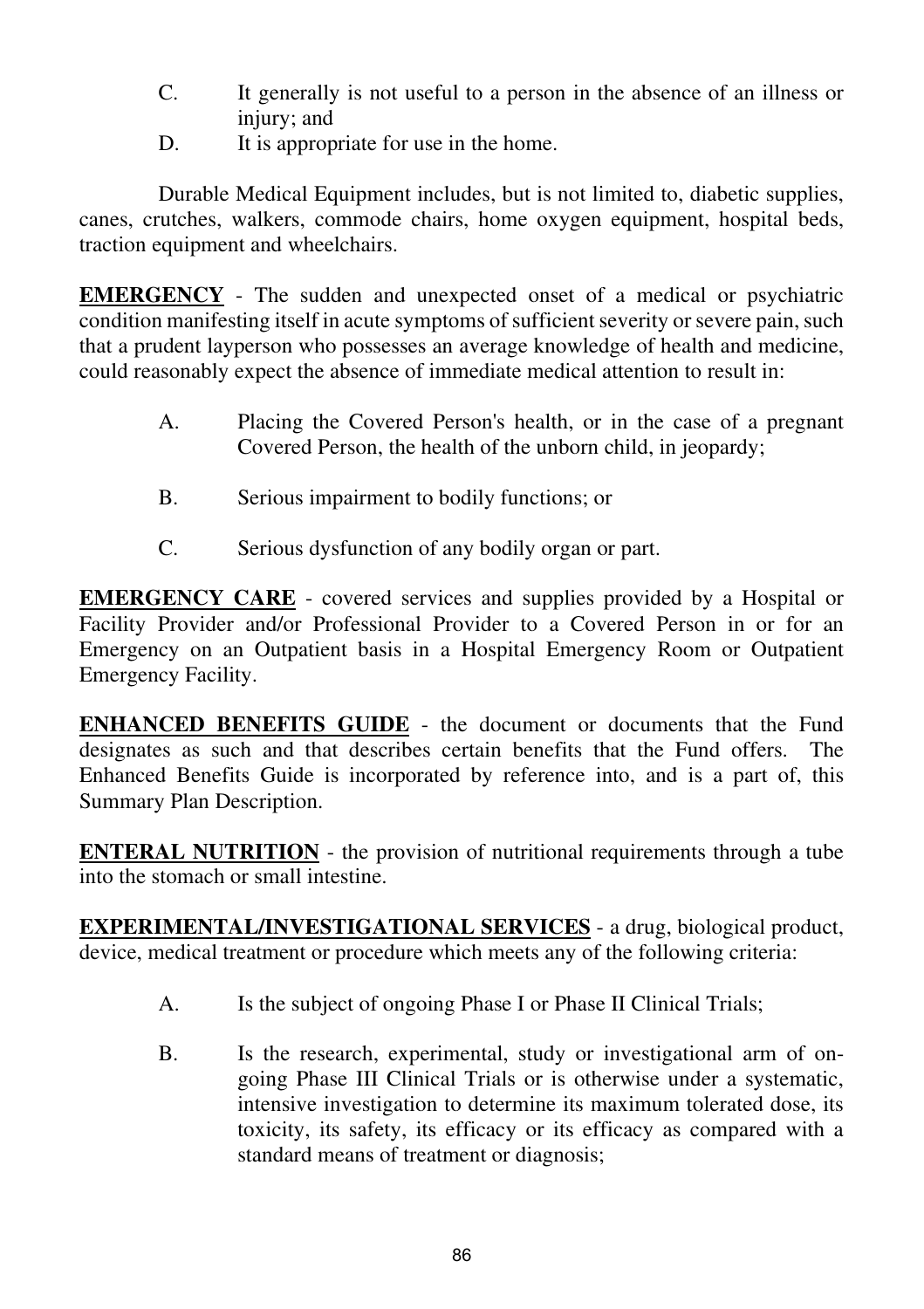- C. Is not of proven benefit for the particular diagnosis or treatment of the Covered Person's particular condition;
- D. Is not generally recognized by the medical community, as clearly demonstrated by Reliable Evidence, as effective and appropriate for the particular diagnosis or treatment of the Covered Person's particular condition; or
- E. Is generally recognized by either Reliable Evidence or the medical community that additional study on its safety and efficacy for the particular diagnosis or treatment of the Covered Person's particular condition, is recommended.

A drug will not be considered Experimental/Investigational if it has received final approval by the U.S. Food and Drug Administration (FDA) to market for the particular diagnosis or condition. Any other approval granted as an interim step in the FDA regulatory process, e.g., an Investigational New Drug Exemption (as defined by the FDA), is not sufficient. Once FDA approval has been granted for a particular diagnosis or condition, use of the drug for another diagnosis or condition shall require that one or more of the following established referenced compendia:

- The American Hospital Formulary Service Drug Information, or
- The United States Pharmacopeia Drug Information

recognize the usage as appropriate medical treatment. In any event, any drug which the FDA has determined to be contraindicated for the specific treatment for which the drug has been prescribed will be considered Experimental/Investigational.

Any biological product, device, medical treatment or procedure is not considered Experimental/Investigational if it meets all of the criteria listed below:

- 1. Reliable Evidence exists that the biological product, device, medical treatment or procedure has a definite positive effect on health outcomes.
- 2. Reliable Evidence exists that over time the biological product, device, medical treatment or procedure leads to improvement in health outcomes; i.e., the beneficial effects outweigh any harmful effects.
- 3. Reliable Evidence clearly demonstrates that the biological product, device, medical treatment or procedure is at least as effective in improving health outcomes as established technology or is usable in appropriate clinical contexts in which established technology is not employable.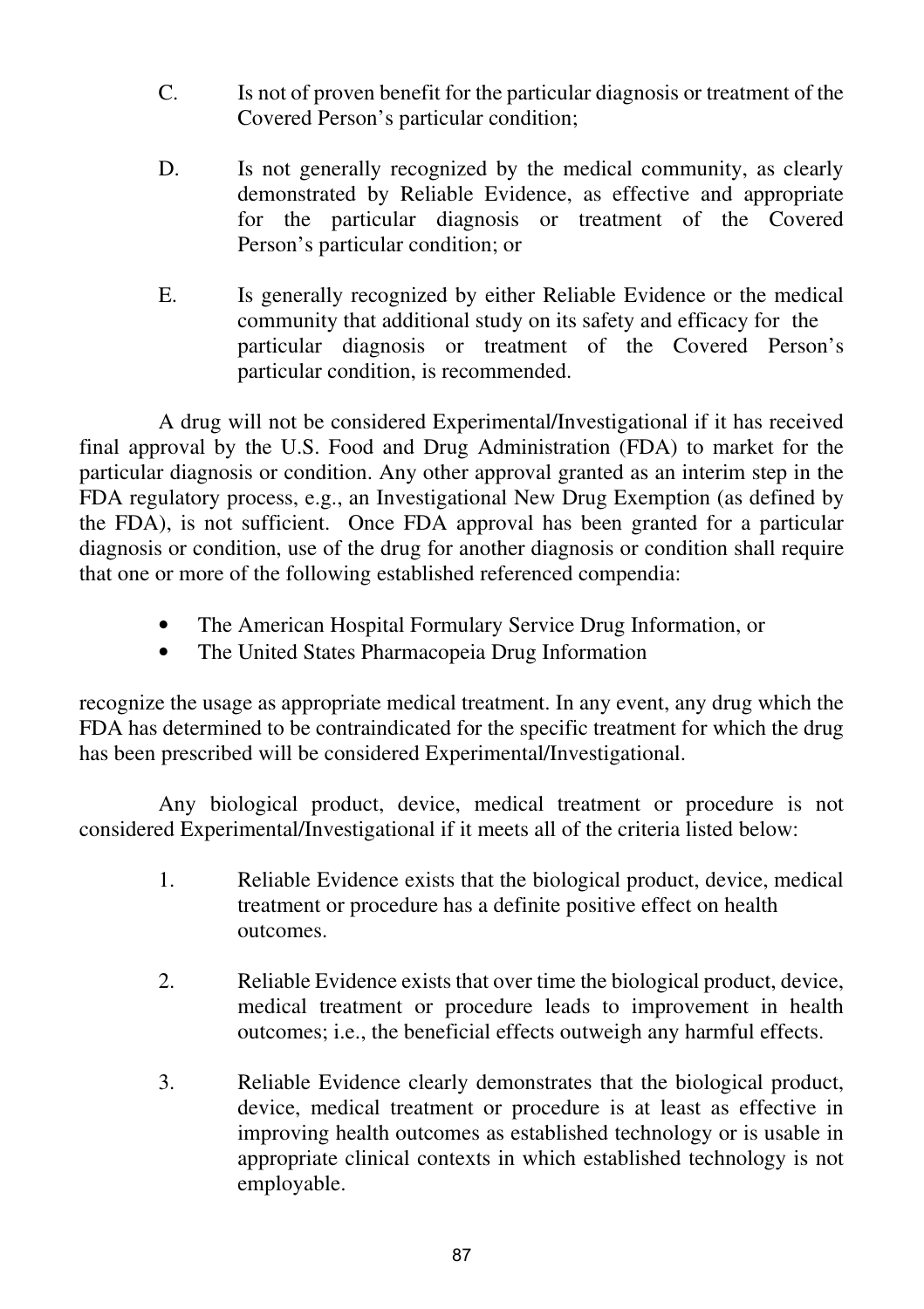- 4. Reliable Evidence clearly demonstrates that improvement in health outcomes, as defined above in paragraph C, is possible in standard conditions of medical practice, outside clinical investigatory settings.
- 5. Reliable Evidence shows that the prevailing opinion among experts regarding the biological product, device, medical treatment or procedure is that studies or clinical trials have determined its maximum tolerated dose, its toxicity, its safety, its efficacy or its efficacy as compared with a standard means of treatment for a particular diagnosis.

**FACILITY PROVIDER** - an institution or entity licensed, where required, to provide care. Such facilities include:

- Ambulatory Surgical Facility
- Birth Center
- Free Standing Dialysis Facility
- Free Standing Ambulatory Care Facility
- Home Health Care Agency
- Hospice
- Hospital
- Rehabilitation Hospital
- Short Procedure Unit
- Skilled Nursing Facility

**FAMILY MEMBER** - A Member and his or her enrolled Dependents.

**FRAUD** - No benefits under this Plan will be paid if the person on whose account, or by whom the benefit is claimed, or the provider of service attempts to perpetrate a fraud upon or misrepresents a fact to the Fund with respect to any such claim. In the case of such conduct, the Board of Trustees, may, in its sole and exclusive discretion, pay no further benefits to the Member, Dependent or beneficiary involved as to the particular claim or as to any other claims arising during a period of not more than one year after the discovery of such fraud, attempted fraud or misrepresentation. The Fund will have the right to fully recover any amounts, with interest, improperly paid by the Fund by reason of fraud, attempted fraud or misrepresentation of fact by a Member, Dependent, beneficiary or provider of service and to pursue all other legal remedies. The Board of Trustees will have the right to finally determine whether or not a fraud has been attempted or committed upon the Fund or if a misrepresentation of fact has been made, and its decision will be final, conclusive and binding upon all persons.

**FREE STANDING AMBULATORY CARE FACILITY** - a Facility Provider, other than a Hospital, which provides treatment or services on an Outpatient or partial basis and is not, other than incidentally, used as an office or clinic for the private practice of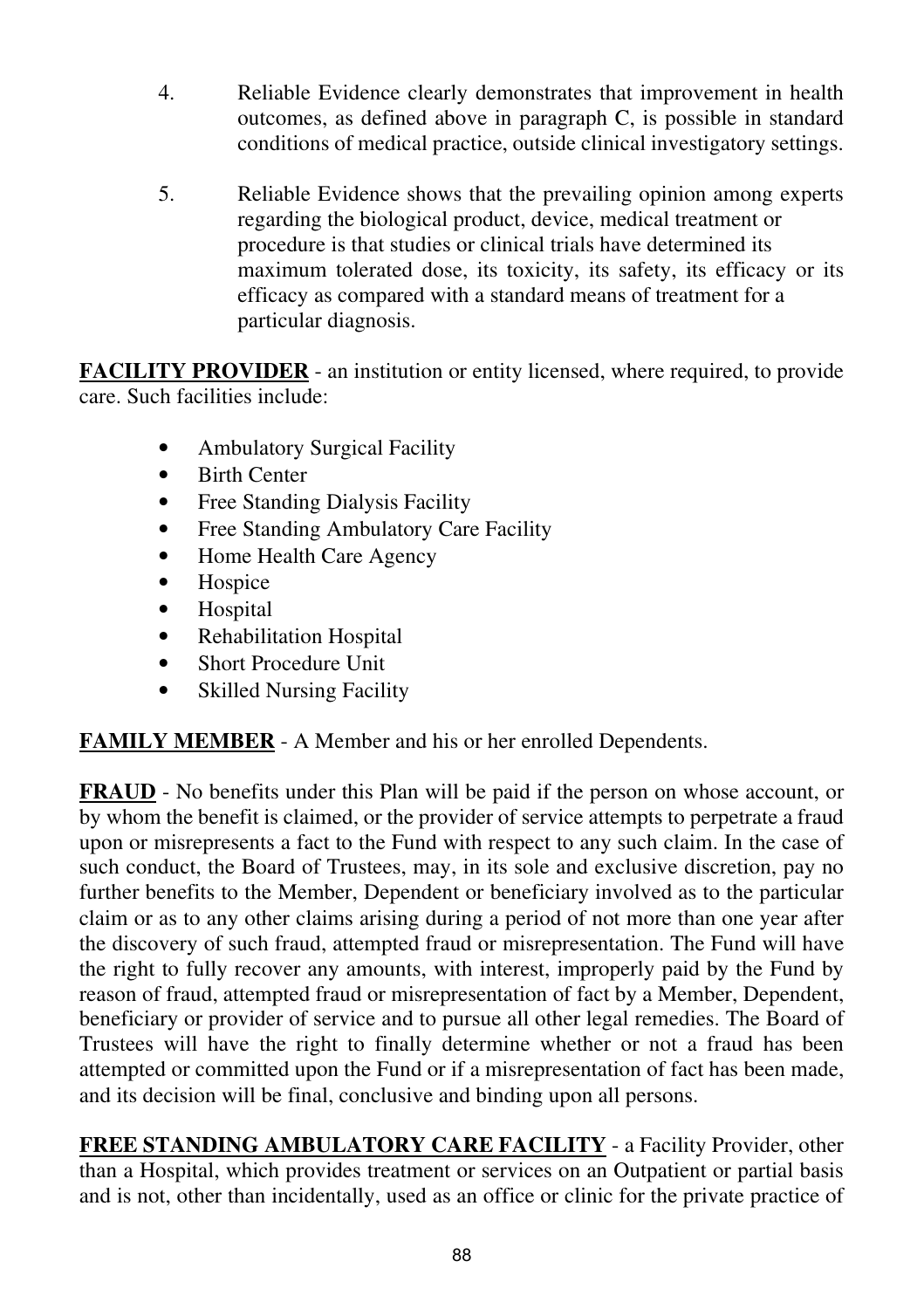a Physician. This Facility Provider must be licensed by the state in which it is located and be accredited by the appropriate regulatory body.

**FREE STANDING DIALYSIS FACILITY** - a Facility Provider, licensed or approved by the appropriate governmental agency and approved by the Claims Administrator, which is primarily engaged in providing dialysis treatment, maintenance or training to patients on an Outpatient or home care basis.

**FUND** - The Teamsters Health and Welfare Fund of Philadelphia and Vicinity.

**FUND ADMINISTRATOR** - The individual or individuals that the trustees appoint to serve in such capacity.

**GROUP THERAPY** - Is not covered unless the only other Members in the "group" are other Family Members. In addition, the therapy must be performed by a Physician as defined in this Summary Plan Description and be related to treatment of a mental illness, a functional nervous disorder, drug abuse or alcoholism. Regardless of the number of Family Members participating in the therapy session, only a single individual allowance will be made per session.

**HEARING AID** - a Prosthetic that amplifies sound through simple acoustic amplification or through transduction of sound waves into mechanical energy that is perceived as sound. A Hearing Aid is comprised of (a) a microphone to pick up sound, (b) an amplifier to increase the sound, (c) a receiver to transmit the sound to the ear, and (d) a battery for power. A hearing aid may also have a transducer that changes sound energy into a different form of energy. The separate parts of a hearing aid can be packaged together into a small self-contained unit or may remain separate or even require surgical implantation into the ear or part of the ear. Generally, a Hearing Aid will be categorized into one of the following common styles: (a) behind-the-ear, (b) inthe-ear, (c) in-the-canal, (d) completely-in-the-canal, and (e) implantable (can be partial or complete). A Hearing Aid is not a cochlear implant.

**HOME HEALTH CARE AGENCY** - a Facility Provider, approved by the Claims Administrator, that is engaged in providing, either directly or through an arrangement, health care services on an intermittent basis in the patient's home in accordance with an approved home health care Plan of Treatment.

**HOSPICE** - a Facility Provider that is engaged in providing palliative care rather than curative care to terminally ill individuals. The Hospice must be (1) certified by Medicare to provide Hospice services or accredited as a Hospice by the appropriate regulatory agency; and (2) appropriately licensed in the state where it is located.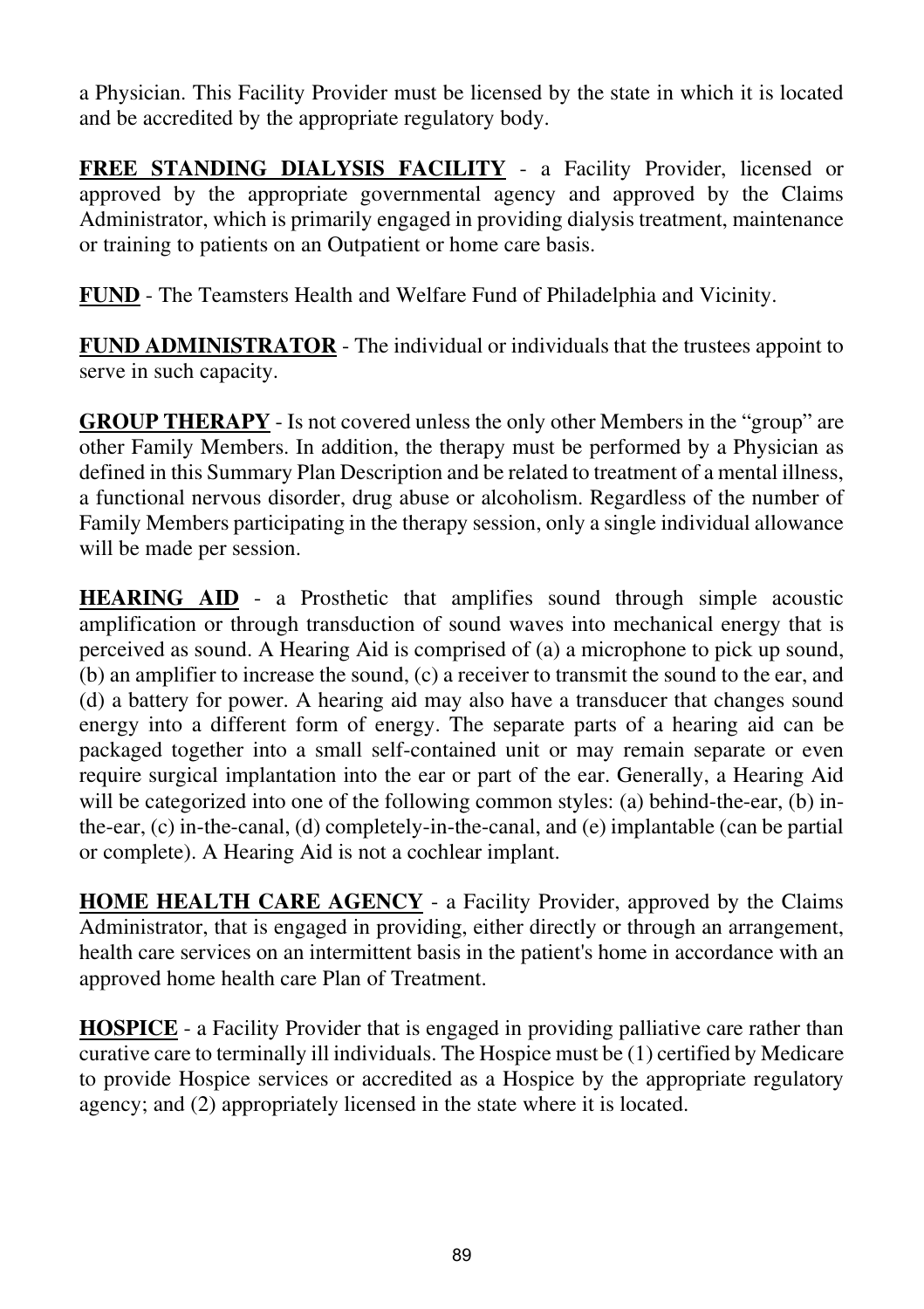**HOSPITAL(S)**: An acute care institution that:

- 1. Is licensed as a hospital by the State in which it is located, and the primary function of the institution is providing inpatient medical care and treatment through medical diagnostic and major surgical facilities on its premises under the supervision of a staff of Physicians, and with 24 hour a day nursing service, and
- 2. Is not owned or operated by the United States Government or by a State (or political subdivision thereof) unless there is an unconditional requirement that persons receiving care must pay for such care.

 However, "Hospital" does not include a nursing home or an institution, or part of one, used primarily as a facility for convalescence, rehabilitation, treatment of mental illness or functional nervous disorders, a place for the aged, a rest home, a place for alcoholics, or place for drug addicts.

**IDENTIFICATION CARD** - the currently effective card for an applicable benefit issued to you which must be presented when a covered service is requested.

**INCURRED** - a charge shall be considered incurred on the date you or your Covered Dependent receives the service or supply for which the charge is made.

**INDEPENDENT CLINICAL LABORATORY** - a laboratory that performs clinical pathology procedure and that is not affiliated or associated with a Hospital, Physician or Facility Provider.

**INPATIENT** - An individual who, while confined in a Hospital or Special Care Facility, is assigned to a bed in any department of the institution other than its outpatient department and for whom a charge for room and board is made.

**LEGEND DRUGS** - Drugs, biologicals, and compounded prescriptions which, by Federal Law can be dispensed only pursuant to a prescription, and are required to bear the legend, "Caution: Federal Law prohibits dispensing without a prescription."

**LICENSED PRACTICAL NURSE (LPN)** - a nurse who has graduated from a formal practical or nursing education program and is licensed by the appropriate state authority.

**MAINTENANCE** - Continuation of care and management of the patient when the maximum therapeutic value of a Medically Appropriate/Medically Necessary treatment plan has been achieved, no additional functional improvement is apparent or expected to occur, the provision of covered services for a condition ceases to be of therapeutic value and is no longer Medically Appropriate/Medically Necessary. This includes Maintenance services that seek to prevent disease, promote health and prolong and enhance the quality of life.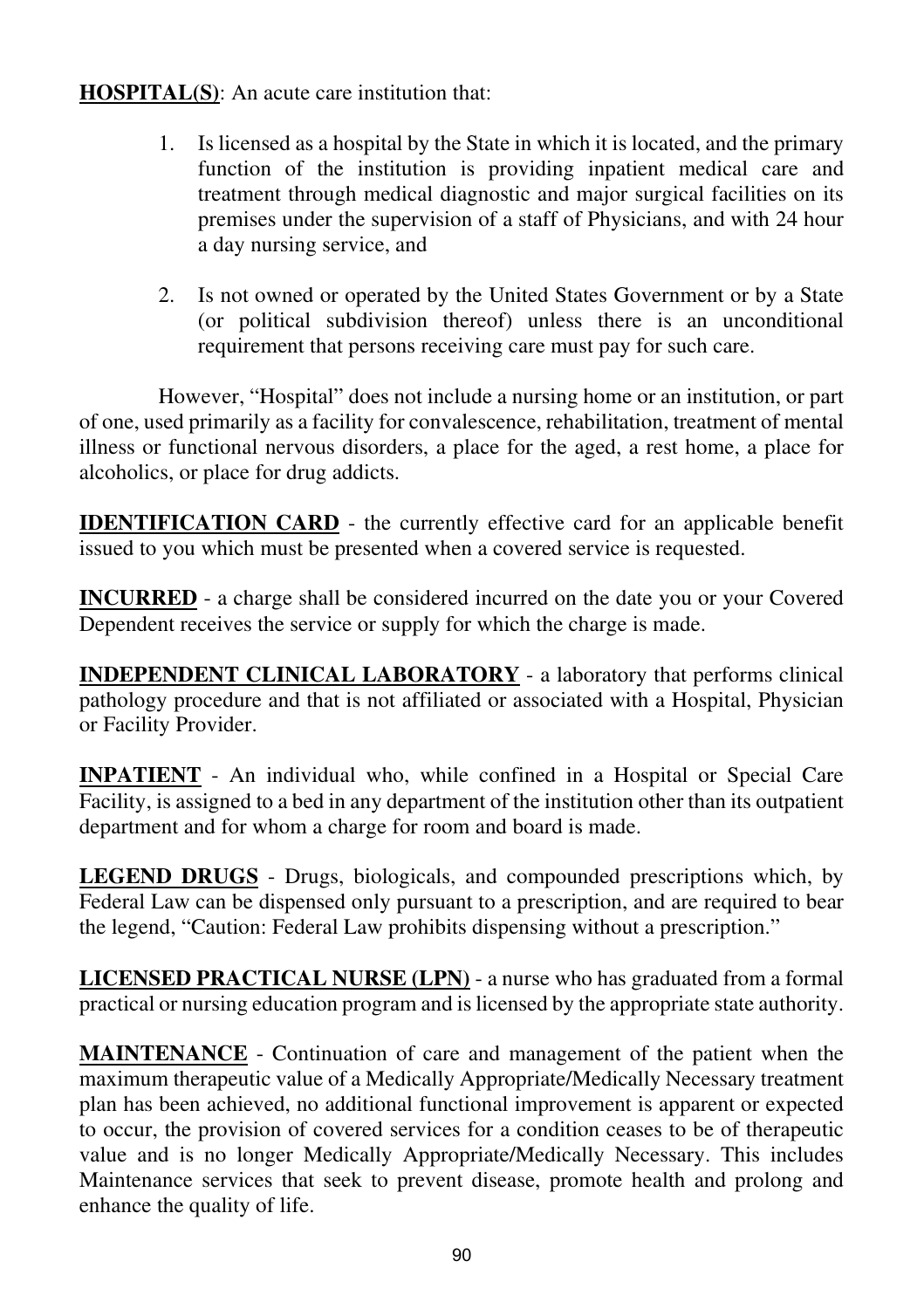**MATERNITY COVERAGE** - Under federal law, the Fund may not restrict benefits for any hospital length of stay in connection with childbirth for the mother or newborn child to less than 48 hours following a vaginal delivery, or less than 96 hours following a cesarean section. However, federal law generally does not prohibit the mother's or newborn's attending provider, after consulting with the mother, from discharging the mother or her newborn earlier than 48 hours (or 96 hours as applicable). In any case, the Fund may not, under federal law, require that a provider obtain authorization from the Fund for prescribing a length of stay not in excess of 48 hours (or 96 hours).

**MAXIMUM** - a limit on the amount of covered services that you may receive. The Maximum may apply to all covered services or selected types. When the Maximum is expressed in dollars, this Maximum is measured by the Covered Expenses, less deductibles, coinsurance and Copayment amounts paid by Covered Persons for the Services to which the Maximum applies. The Maximum may not be measured by the actual amounts paid by the Claims Administrator to the Providers. A Maximum may also be expressed in number of days or number of services for a specified period of time.

**MEDICAL CARE** - services rendered by a Professional Provider within the scope of his license for the treatment of an illness or injury.

**MEDICAL FOODS** - Liquid nutritional products which are specifically formulated to treat one of the following genetic diseases; phenylketonuria, branched-chain ketonuria, galactosemia, or homocystinuria.

#### **MEDICALLY APPROPRIATE OR MEDICALLY NECESSARY** - Means services or supplies that are:

- A. Appropriate for the symptoms and diagnosis or treatment of the Family Member's condition, illness, disease or injury; and
- B. Required for the diagnosis, or the direct care and treatment of the Family Member's condition, illness, disease or injury; and
- C. In accordance with standards of good medical practice as generally recognized and accepted by the medical community; and
- D. Not primarily for the convenience of either the Family Member's family or a provider of medical services; and
- E. The most efficient and economical supply or level of service that can safely be provided to the Family Member. When applied to hospitalization, this further means that the Family Member requires acute care as a bed patient due to the nature of the services rendered or the Family Member's conditions, and the Family Member cannot receive safe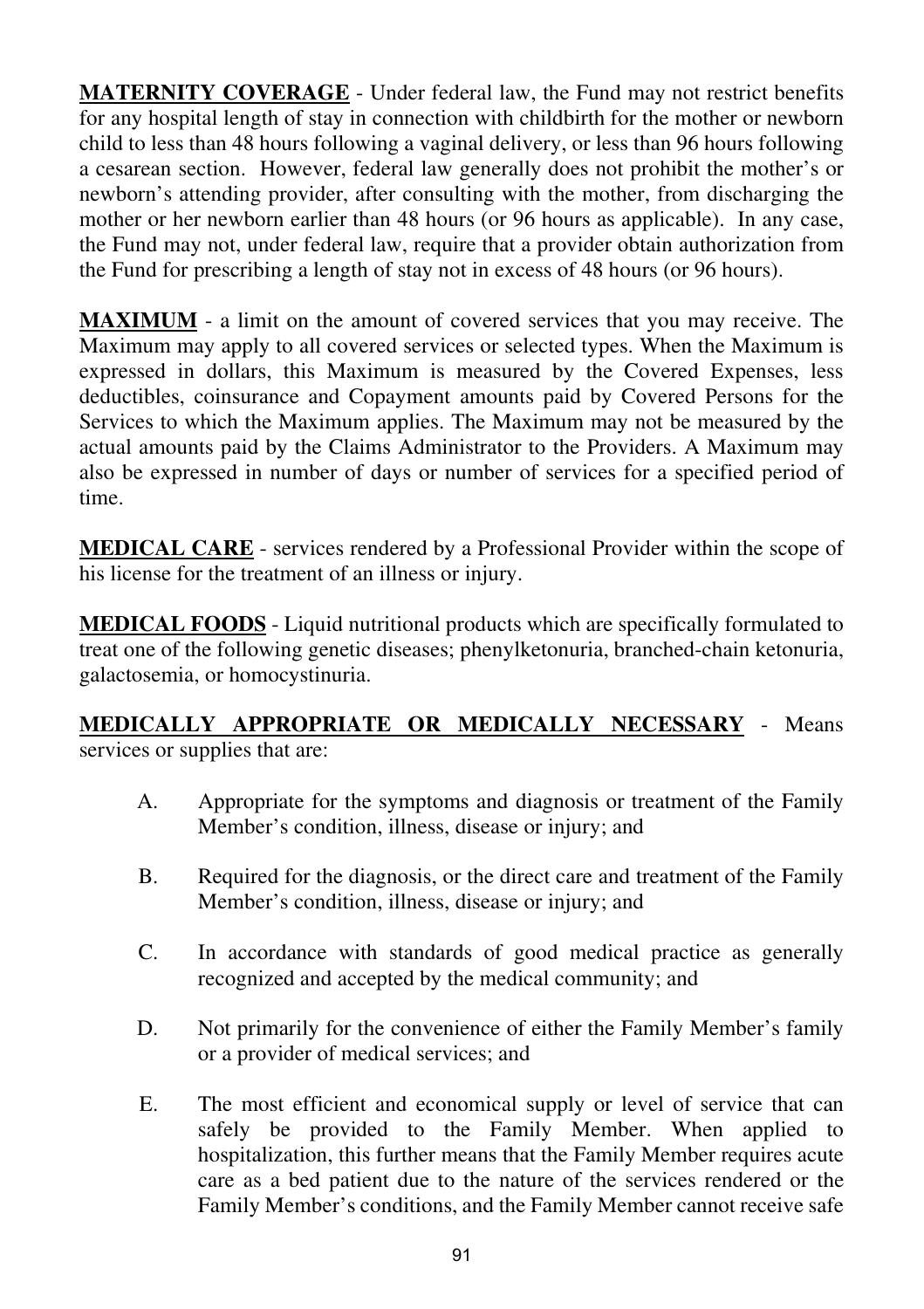and adequate care in some other setting without adversely affecting the Family Member's condition or quality of medical care.

**MEDICARE** - To the extent permitted by law, Medicare benefits will be taken into account for any Member or Dependent while they are eligible to enroll in Medicare, whether or not they actually apply. The Fund will determine a Family Member's benefit allowance, if any, based upon the applicable Medicare statutes and regulations.

**MEMBER (OR ELIGIBLE MEMBER OR PARTICIPANT)** - An employee of a Contributing Employer to the Fund who has satisfied the eligibility requirements based on contributions made on his/her behalf by such Contributing Employer and has qualified for the benefit program. Members include the following types of employees: (1) an employee covered by a collective bargaining agreement or participation agreement that requires his/her employer to contribute to the Fund on his/her behalf, and/or (2) an employee of a labor union or trade association which contributes to the Fund on his/her behalf.

 The masculine pronoun whenever used shall include the feminine pronoun and the singular shall include the plural where appropriate.

**NON-ASSIGNMENT** - The right of a Member, Dependent, or other authorized beneficiary to receive any payment under a self-insured benefit offered under the Plan is personal to such individual and is not assignable in whole or in part to any person or entity, including a health care provider, nor may benefits of coverage under the Plan be transferred at any time. Under no circumstances will the Fund's direct payment of any amounts to an in-network Provider or other individual or entity constitute a waiver of this non-assignment provision with respect to any party, including an out-of-network Provider. Any attempt so to assign, either directly or indirectly, including by means of the grant by you or your Dependent or the exercise by any person or entity of a power of attorney or other device, shall be void. No benefit shall be payable from the Plan until you, or such assignment is canceled, cleared, or withdrawn by the Member, Dependent, or named beneficiary in such a manner that is satisfactory to the Trustees.

**NUTRITIONAL FORMULA** - Liquid nutritional products which are formulated to supplement or replace normal food products.

**OUTPATIENT CARE** - medical, nursing, counseling or therapeutic treatment provided to a Covered Person who does not require an overnight stay in a Hospital or other inpatient Facility Provider.

**PARTICIPATING LOCAL UNION** - A union with whom any Contributing Employer has entered into a signed Collective Bargaining Agreement, as a requirement of which, the Contributing Employer is obligated to make contributions to the Fund on behalf of the employees covered by that Collective Bargaining Agreement.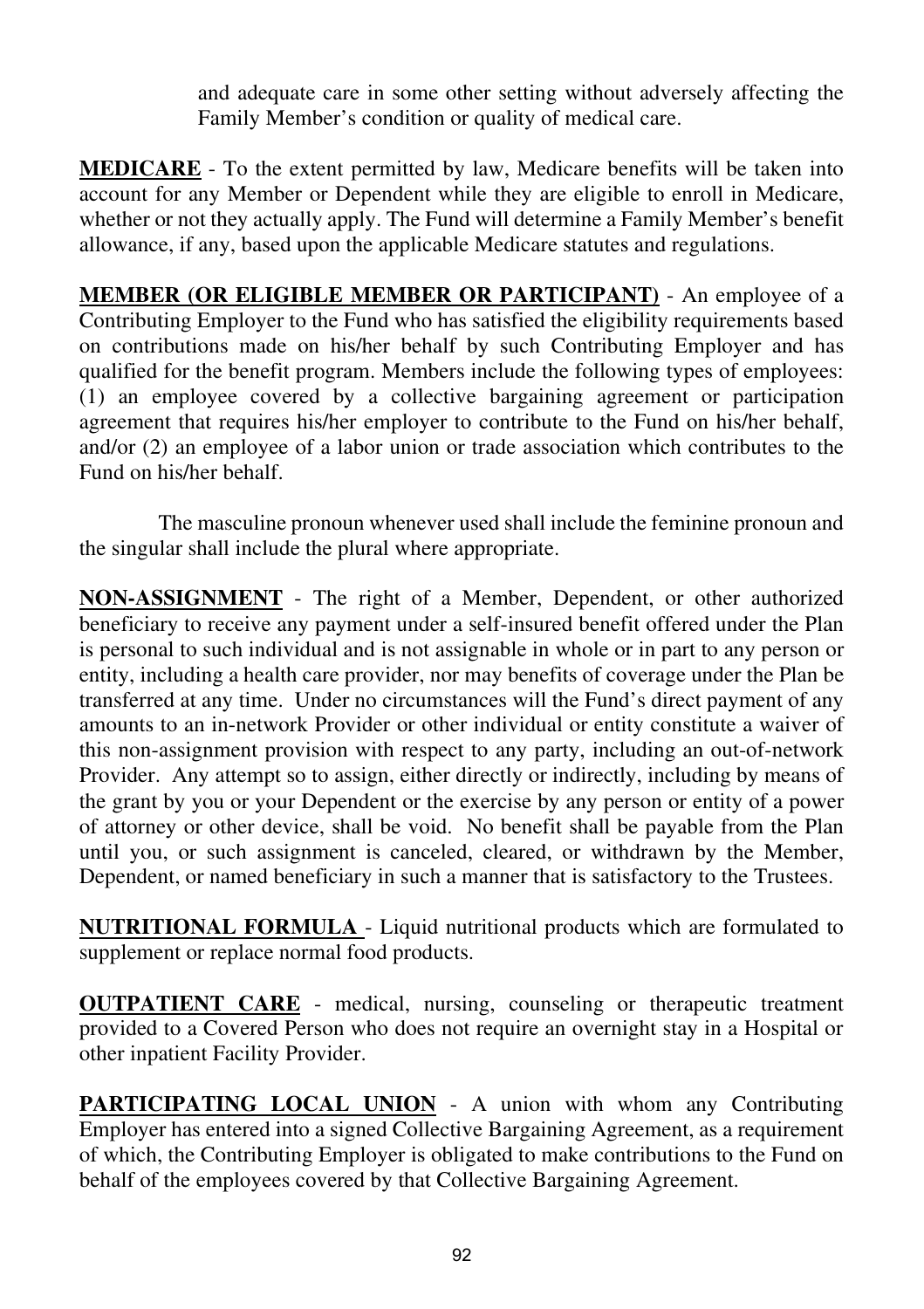**PENALTY** - a type of cost-sharing in which the Covered Person is assessed a reduction in benefits payable for failure to obtain Pre-certification of certain covered services.

**PERVASIVE DEVELOPMENTAL DISORDERS (PDD)** - disorders characterized by severe and pervasive impairment in several areas of development: reciprocal social interaction skills, communication skills, or the presence of stereotyped behavior, interests and activities. Examples are Asperger's syndrome and childhood disintegrative disorder.

**PHYSICAL EXAMINATION** - The Fund reserves the right to examine at its own expense and as often as necessary, any person whose injury or sickness is the basis of a claim and, in the case of any death claim, to have an autopsy made.

**PHYSICIAN** - Means a doctor of medicine (M.D.), a doctor of osteopathy (D.O.), a doctor of chiropractic medicine (D.C.), a doctor of dental surgery (D.D.S.), a doctor of dental medicine (D.M.D.), a doctor of podiatric medicine (D.P.M.), or an optometrist (O.D.), who is licensed and otherwise meets the requirements to practice medicine in the jurisdiction where such services are performed. A licensed clinical psychologist (Ph.D., M.S., or M.A., or L.S.W.), when providing treatment for mental illness or functional nervous disorders, will also be considered a Physician.

**PLAN** - Means this Summary Plan Description, the Enhanced Benefits Guide, and any modifications thereto published by the Teamsters Health and Welfare Fund of Philadelphia and Vicinity duly adopted by the Fund's Board of Trustees in accordance with their authority set forth in the Agreement and Declaration of Trust establishing the Fund. Additionally, the Trustees of the Fund, by unanimous action, may terminate, suspend, withdraw, amend, or modify the benefits available under the Fund, in whole or in part, at any time and without any prior notice. Any such termination, suspension, withdrawal, amendment, or modification of benefits will not require the consent of any Employer, union, Member or Dependent, nor will such action require individual notice to any such person or organization.

**PLAN ADMINISTRATOR** - the person or entity that has discretionary authority or responsibility to control and manage the operation and administration of this Plan in accordance with Employee Retirement Income Security Act (ERISA). The Fund is the Plan Administrator.

**PLAN OF TREATMENT** - a plan of care which is prescribed in writing by a Professional Provider for the treatment of an injury or illness. The Plan of Treatment should be limited in scope and extent to that care which is Medically Appropriate/Medically Necessary for the Covered Person's diagnosis and condition.

**PRE-CERTIFICATION (or PRE-CERTIFY)** - prior assessment by the Claims Administrator or a designated agent that proposed services, such as hospitalization, are Medically Appropriate/Medically Necessary for a particular patient and covered by the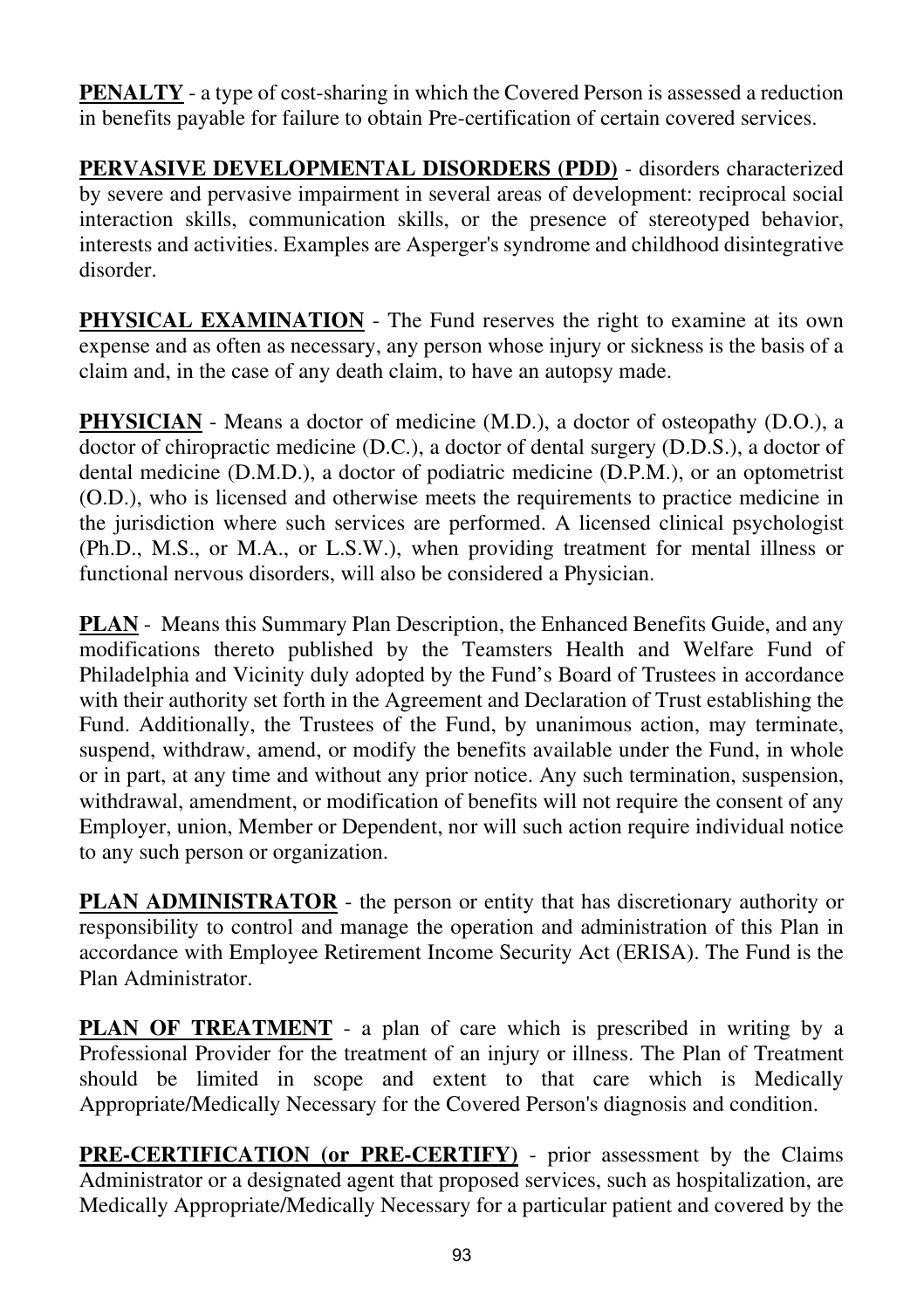patient's plan. Payment for services depends on whether the patient and the category of service are covered under the individual's plan of coverage.

**PRESCRIPTION** - A written order of a Physician or where permitted by law, an oral order of a Physician, for legend drugs to the extent that such order is within the scope of such Physician's license.

**PREVENTIVE CARE** - Services rendered primarily for the purpose of health maintenance and not for the treatment of an illness or injury, including those Health Care Services required to be covered under Section 2713 of the Public Health Service Act and related regulatory guidance. Preventive Care includes (1) evidence-based items or services that have in effect a rating of "A" or "B" in the current recommendations of the United States Preventive Services Task Force; (2) immunizations that have in effect a recommendation from the Advisory Committee on Immunization Practices of the Centers for Disease Control and Prevention with respect to the individual involved; (3) with respect to infants, children, and adolescents, evidence-informed preventive care and screenings provided for in the comprehensive guidelines supported by the Health Resources and Services Administration; and (4) with respect to women, such additional preventive care and screenings as provided for in comprehensive guidelines supported by the Health Resources and Services Administration.

Specific details on what services are covered as Preventive Care are set forth in the Enhanced Benefits Guide. They are available at no charge from the Fund Office.

**PRIMARY CARE SERVICES** - basic, routine medical care traditionally provided to individuals with common illnesses and injuries and chronic illnesses.

**PRIMARY CARE PROVIDER** - a Professional Provider (General Practice, Family Practice, Internal Medicine, or Pediatricians).

**PRIVATE DUTY NURSING** - Medically Appropriate/Medically Necessary Outpatient continuous skilled nursing services provided to a Covered Person by a Registered Nurse (RN) or a Licensed Practical Nurse (LPN).

**PROFESSIONAL PROVIDER** - a person or practitioner licensed where required and performing services within the scope of such licensure. Professional Providers are:

- A. Audiologist G. Optometrist
- B. Certified Registered Nurse H. Physical Therapist
- C. Chiropractor I. Physician
- D. Dentist J. Podiatrist
- E. Independent Clinical Laboratory K. Speech-language Pathologist
- 
- 
- F. Nurse Midwife L. Teacher of the hearing impaired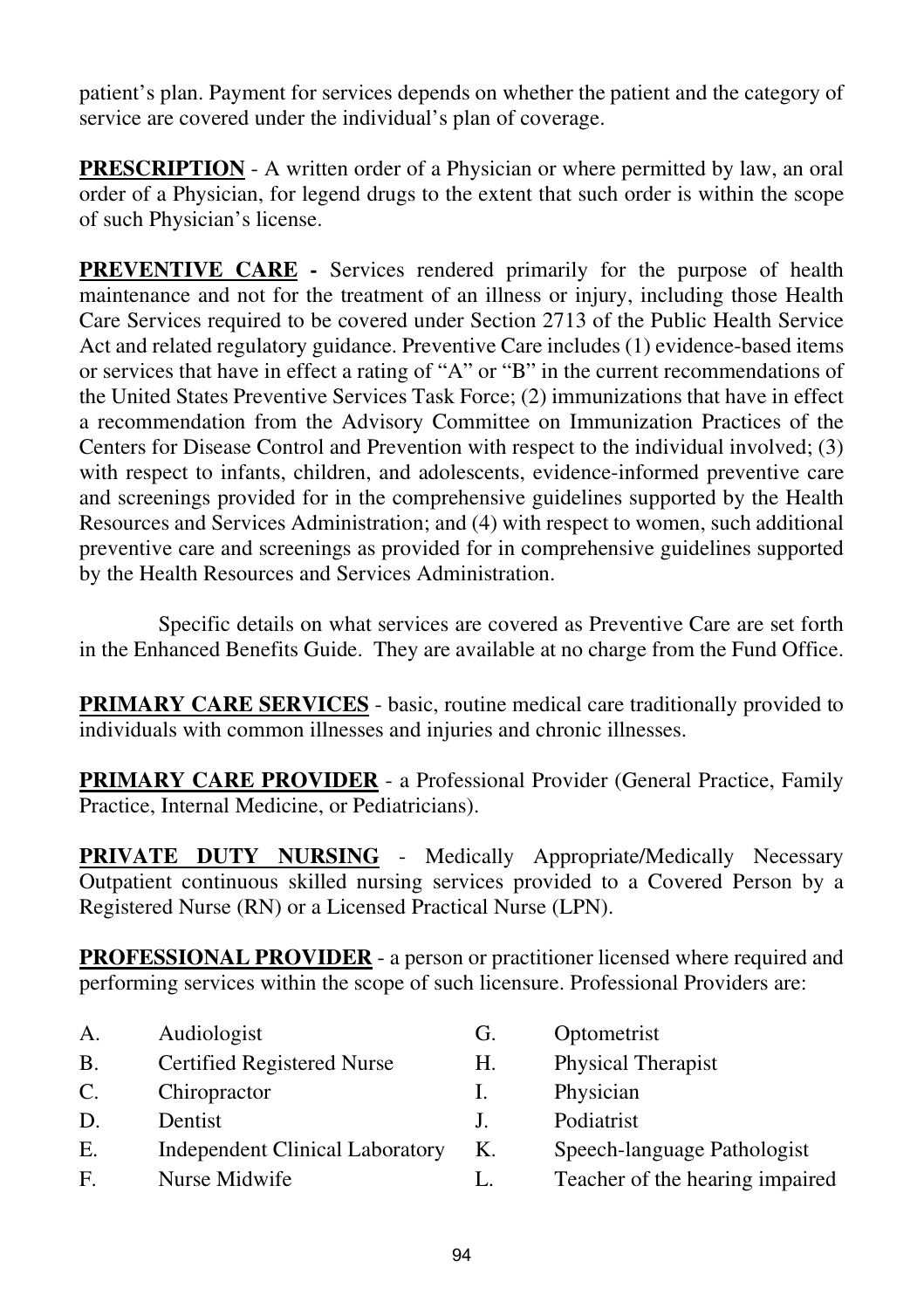**PROSTHETICS** - devices (except dental prosthetics), which replace all or part of: (1) an absent body organ including contiguous tissue; or (2) the function of a permanently inoperative or malfunctioning body organ.

**PROVIDER** - a Facility Provider, Professional Provider or Ancillary Provider, licensed where required.

**REGISTERED NURSE (R.N.)** - a nurse who has graduated from a formal program of nursing education (diploma school, associate degree or baccalaureate program) and is licensed by the appropriate state authority.

**REHABILITATION HOSPITAL** - a Facility Provider, approved by the Claims Administrator and licensed by the appropriate regulatory agency, which is primarily engaged in providing rehabilitation care services on an Inpatient basis. Rehabilitation care services consist of the combined use of medical, social, educational, and vocational services to enable patients disabled by disease or injury to achieve the highest possible level of functional ability. Services are provided by or under the supervision of an organized staff of Physicians. Continuous nursing services are provided under the supervision of a Registered Nurse.

**RESTORATIVE SERVICES** - courses of treatments prescribed or provided by Professional Providers to restore loss of function of a body part. Restorative services generally involve neuromuscular training as a course of treatments over weeks or months. Examples of restorative services include, but are not limited to:

- A. Manipulative treatment of functional loss from back disorder;
- B. Therapy treatment of functional loss following foot surgery;
- C. Orthoptic/Pleoptic therapy.

**SEVERE SYSTEMIC PROTEIN ALLERGY** - means allergic symptoms to ingested proteins of sufficient magnitude to cause weight loss or failure to gain weight, skin rash, respiratory symptoms, and gastrointestinal symptoms of significant magnitude to cause gastrointestinal bleeding and vomiting.

**SHORT PROCEDURE UNIT** - a unit which is approved by the Claims Administrator and which is designed to handle either lengthy diagnostic or minor surgical procedures on an Outpatient basis which would otherwise have resulted in an Inpatient stay in the absence of a Short Procedure Unit.

**SKILLED NURSING FACILITY** - an institution or a distinct part of an institution, other than one which is primarily for the care and treatment of mental illness, tuberculosis, or Alcohol or Drug Abuse, which:

A. Is accredited as a Skilled Nursing Facility or extended care facility by the Joint Commission on Accreditation of Healthcare Organizations;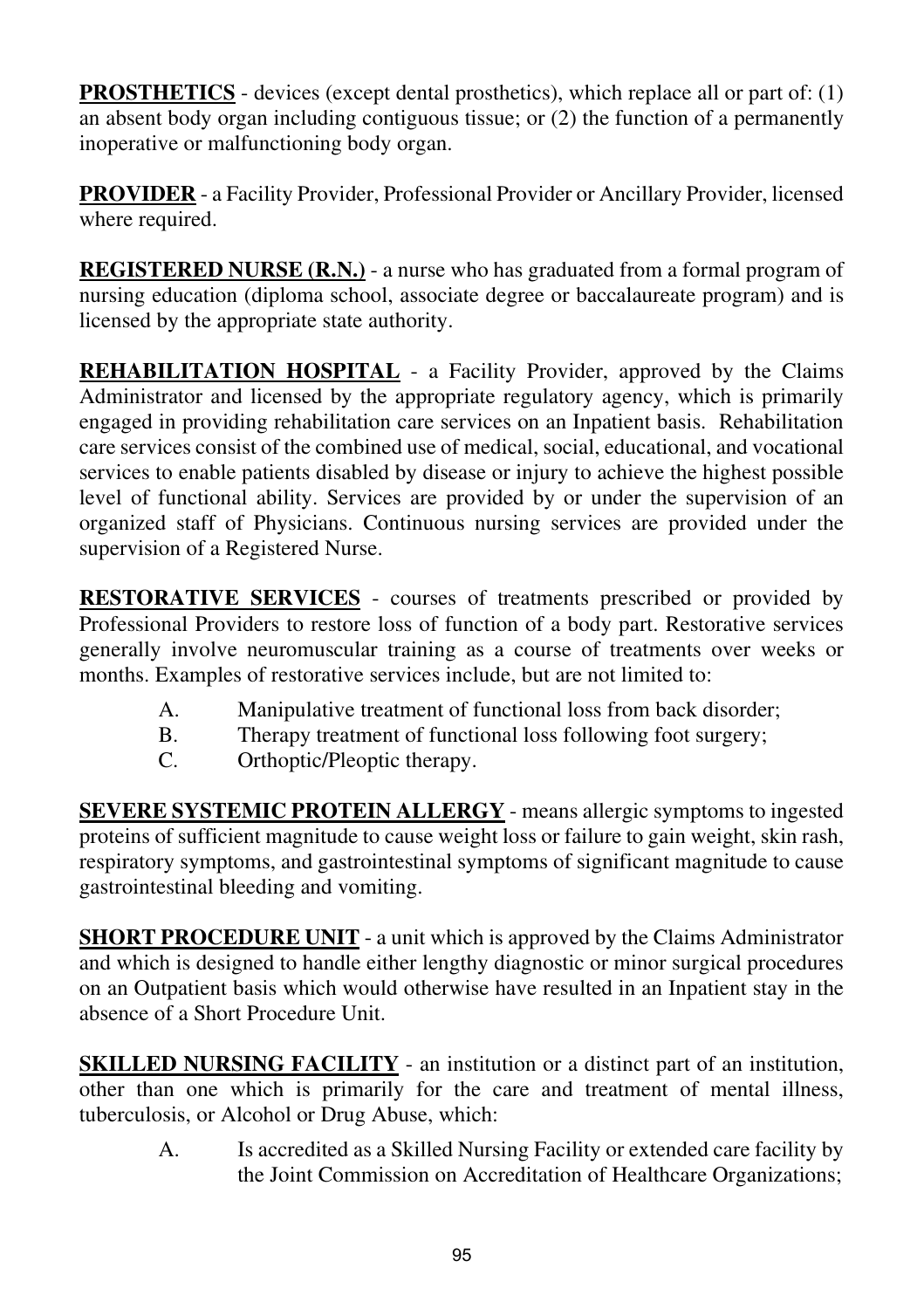- B. Is certified as a Skilled Nursing Facility or extended care facility under the Medicare Law; or
- C. Is otherwise acceptable to the Claims Administrator.

**SPECIALIST SERVICES** - all Professional Provider services providing medical or mental health/psychiatric care in any generally accepted medical or surgical specialty or subspecialty.

**SPECIAL CARE FACILITY** - An institute other than a Hospital (as defined in this Summary Plan Description) that:

- A. Specializes in physical rehabilitation of injured or sick patients,
- B. Specializes in the diagnosis and treatment of mental illness or functional nervous disorders, or
- C. Specializes in the diagnosis and treatment of alcoholism, drug addiction, or mental and nervous disorders.

In addition, to qualify as a Special Care Facility, an institution must be:

- D. Legally licensed to give medical treatment,
- E. Operated under the supervision of a Physician, and
- F. Offer nursing service by registered graduated nurses or licensed practical nurses.

However, the term "Special Care Facility" does not include an institution or part of one that is used mainly as a facility for rest, convalescence, or for the aged.

**SPOUSE** - Means an individual who is treated as a spouse for federal tax purposes. An individual who is divorced from a Member is specifically excluded from the definition of Spouse. The Fund may require documentation of an individual's status as a Spouse.

**SUMMARY OF BENEFITS SCHEDULE** - This includes the various sections that are included or accompany this Summary Plan Description that contain the actual allowances for your various benefits.

**SURGERY** - the performance of generally accepted operative and cutting procedures including specialized instrumentations, endoscopic examinations and other invasive procedures. Payment for Surgery includes an allowance for related Inpatient preoperative and postoperative care. Treatment of burns, fractures and dislocations are also considered surgery.

**THERAPY SERVICE** - the following services or supplies prescribed by a Physician and used for the treatment of an illness or injury to promote the recovery of the Covered Person: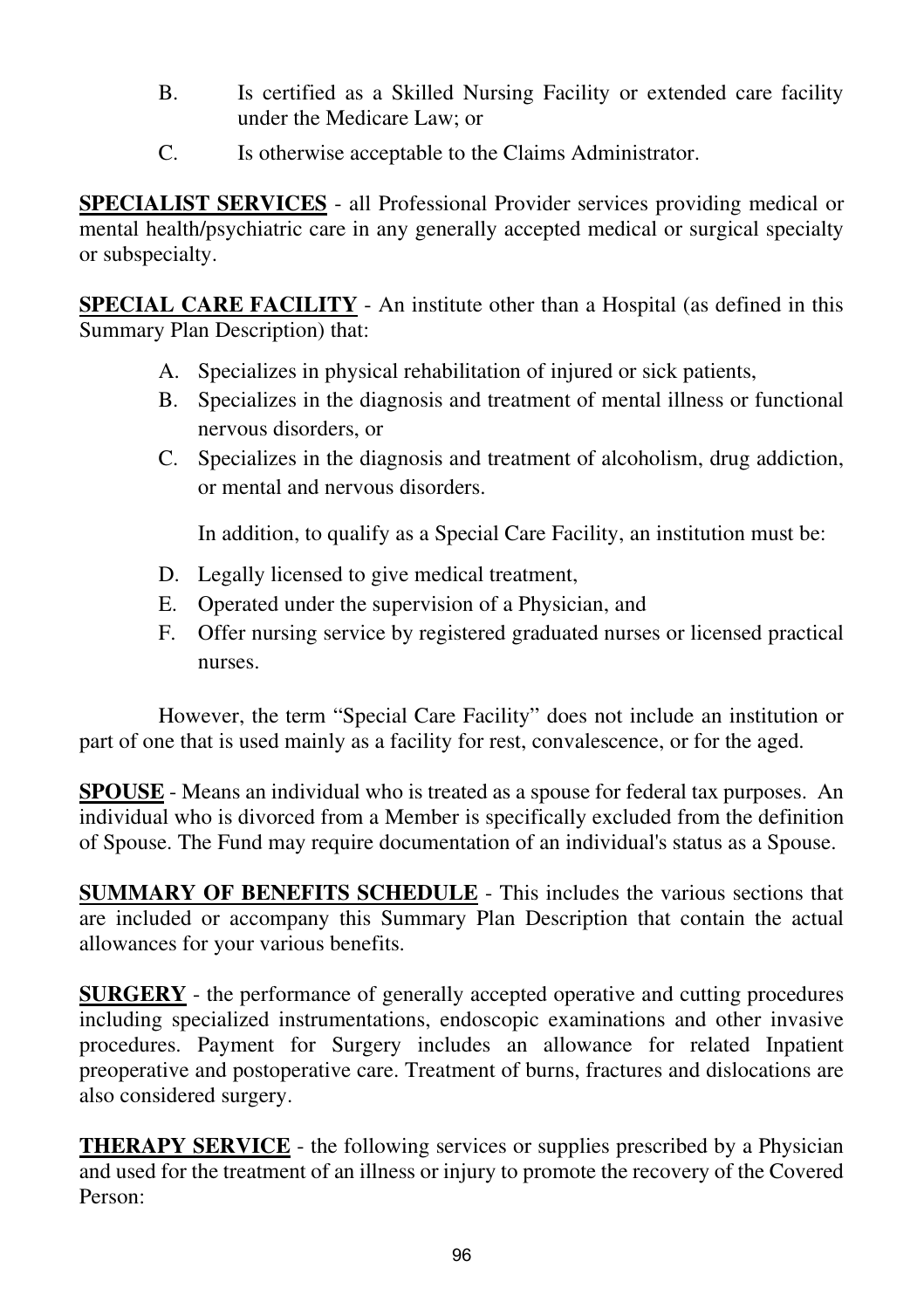- A. **Cardiac Rehabilitation Therapy** Medically supervised rehabilitation program designed to improve a patient's tolerance for physical activity or exercise.
- B. **Chemotherapy** The treatment of malignant disease by chemical or biological antineoplastic agents, monoclonal antibodies, bone marrow stimulants, antiemetics, and other related biotech products.
- C. **Dialysis** The treatment of an acute renal failure or chronic irreversible renal insufficiency for removal of waste materials from the body.
- D. **Infusion Therapy** Treatment including, but not limited to infusion or inhalation, parenteral and Enteral Nutrition, antibiotic therapy, pain management and hydration therapy.
- E. **Occupational Therapy** Medically prescribed treatment concerned with improving or restoring neuromusculoskeletal functions which have been impaired by illness or injury, congenital anomaly or prior therapeutic intervention. Occupational therapy also includes medically prescribed treatment concerned with improving the Covered Person's ability to perform those tasks required for independent functioning where such function has been permanently lost or reduced by illness or injury, congenital anomaly or prior therapeutic intervention. This does not include services specifically directed towards the improvement of vocational skills and social functioning.
- F. **Physical Therapy** Medically prescribed treatment of physical disabilities or impairments resulting from disease, injury, congenital anomaly, or prior therapeutic intervention by the use of therapeutic exercise and other interventions that focus on improving posture, locomotion, strength, endurance, balance, coordination, joint mobility, flexibility and the functional activities of daily living.
- G. **Pulmonary Rehabilitation Therapy** Multidisciplinary treatment which combines physical therapy with an educational process directed at stabilizing pulmonary diseases and improving functional status.
- H. **Radiation Therapy** The treatment of disease by X-Ray, gamma ray, accelerated particles, mesons, neutrons, radium, radioactive isotopes, or other radioactive substances regardless of the method of delivery.
- I. **Respiratory Therapy** Medically prescribed treatment of diseases or disorders of the respiratory system with therapeutic gases and vaporized medications delivered by inhalation.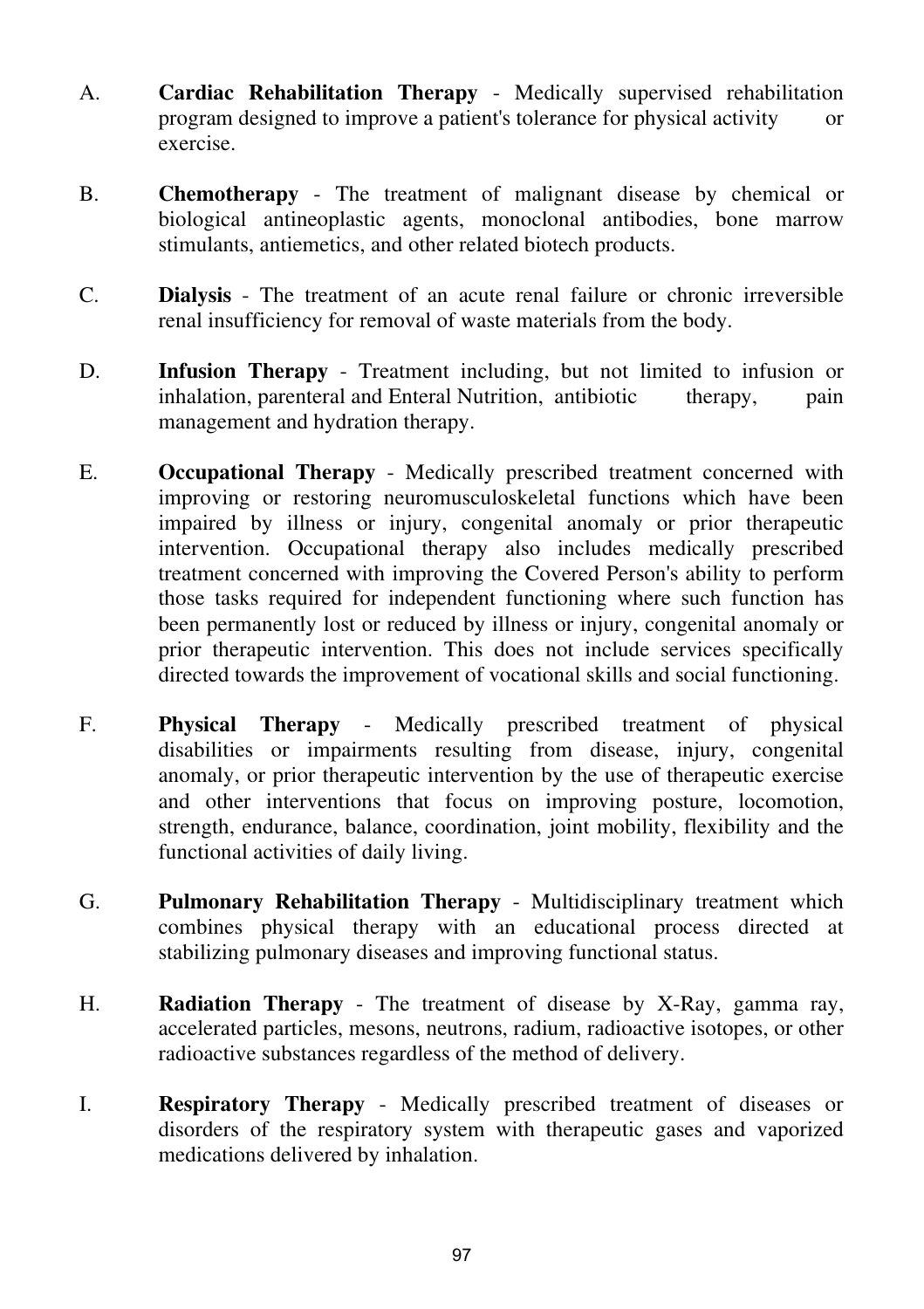J. **Speech Therapy** - Medically prescribed treatment of speech and language disorders due to disease, surgery, injury, congenital and developmental anomalies, or previous therapeutic processes that result in communication disabilities and/or swallowing disorders.

**TOTALLY DISABLED** - *If you are a Member*: You are prevented from engaging in your customary occupation solely because of injury or disease and are performing no work of any kind for pay or profit as determined by the Social Security Administration. *If you are a Dependent*: You are prevented from engaging in substantially all of the normal activities of a person of like age and sex in good health solely because of injury or disease.

**URGENT CARE** - Medically Appropriate/Medically Necessary covered services provided in order to treat an unexpected illness or Accidental Injury that is not life-or limb-threatening. Such covered services must be required in order to prevent a serious deterioration in the Covered Person's health if treatment were delayed.

**USUAL, CUSTOMARY AND REASONABLE ALLOWANCE (OR "UCR")** - The benefit allowance for a procedure or service performed by a Physician or other medical service provider, taking into account the most consistent charge by an individual Physician or provider of service to patients for a given service, the range of usual charges for a given service billed by most Physicians or providers of service with similar training and experience within a given area, and the complexity of treatment of the particular case.

#### **(THIS SPACE INTENTIONALLY LEFT BLANK)**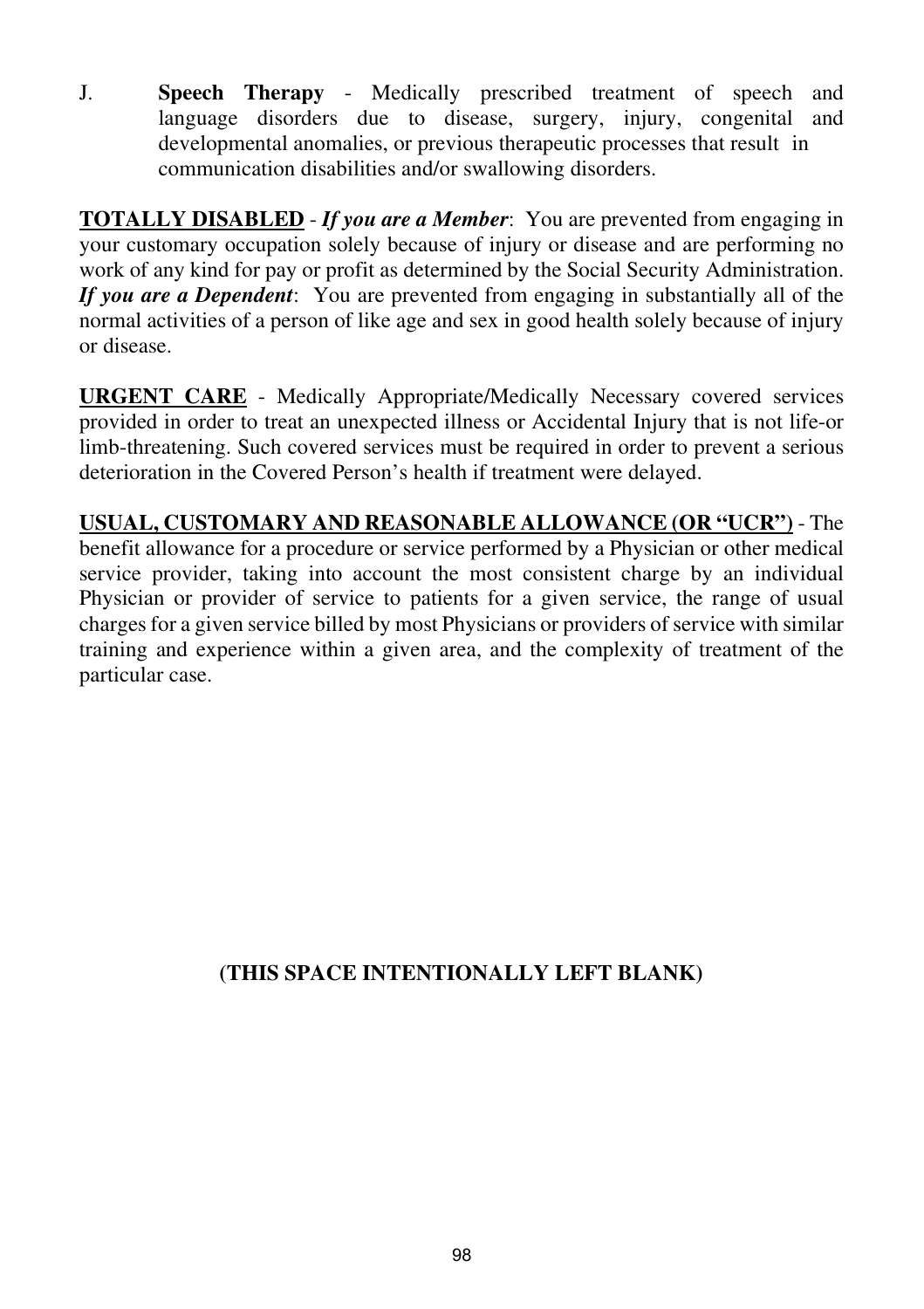# **IMPORTANT INFORMATION REQUIRED BY THE EMPLOYEE RETIREMENT INCOME SECURITY ACT ("ERISA")**

**Plan Year:** The Plan Year starts on January 1 and ends on December 31 and consists of an entire calendar year for the purposes of accounting and preparing the reporting and disclosure information which must be submitted to the United States Department of Labor and other regulatory bodies.

#### **Plan Number:** 501.

**Plan Funding:** The Plan is funded through Employer contributions, the amount of which is specified in the Collective Bargaining Agreement between your Employer and your Local Union. The Plan is maintained by Collective Bargaining Agreements which are between, among others, the Teamsters Locals 107, 115, 169, 312, 326, 331, 384, 463, 500, 623, 628, 676 and 929 and various Employer associations that have entered into labor contracts with these Local Unions. Other groups participate in the benefit program by reason of Participation Agreements. Applicable collective bargaining agreements may be reviewed at the Fund office.

 Benefits provided under the Plan, other than life insurance benefits, are selfinsured and paid directly from the corpus of a trust fund.

 Upon written request, the Fund Administrator will furnish you with information as to whether a particular Employer participates in the Plan and, if so, its address.

**Types of Benefits:** The Fund provides comprehensive Hospitalization, Surgical, Medical, Dental, Vision, Behavioral Health, Life, Accidental Death and Dismemberment, Short-term Disability and Prescription Drug benefits. Refer to the Table of Contents and the Summary of Benefits Schedule for more information concerning the benefits provided under this Plan. The Trustees retain the right to amend or terminate the Plan or Plan Benefits set forth in this Summary Plan Description to the fullest extent provided by law.

**Your Rights Under ERISA:** As a participant in the Fund you are entitled to certain rights and protections under the Employee Retirement Income Security Act of 1974 (ERISA), as amended, provided that all Fund participants shall be entitled to:

#### **Receive Information About the Fund and Your Benefits**

• Examine, without charge, at the Fund Administrator's office, and at other specified locations, such as worksites and union halls, all documents governing the Fund, including insurance contracts, if any, Collective Bargaining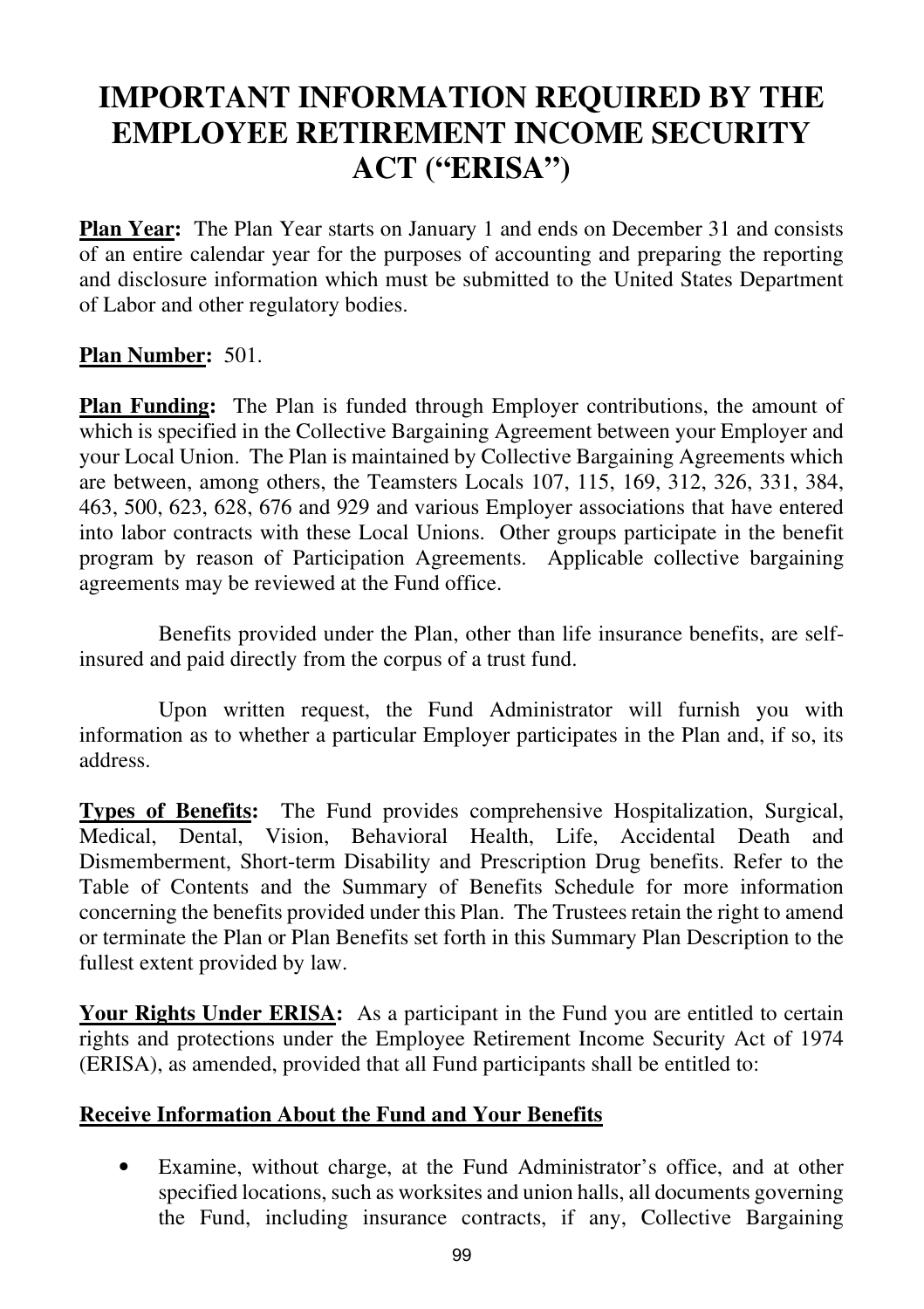Agreements and a copy of the latest annual report (Form 5500 Series) filed by the Fund with the U.S. Department of Labor and available at the Public Disclosure Room of the Employee Benefits Security Administration.

- Obtain, upon written request to the Fund Administrator, copies of documents governing the operation of the Fund, including insurance contracts, if any, Collective Bargaining Agreements and a copy of the latest annual report (Form 5500 Series) and updated Summary Plan Description. The Fund Administrator may make a reasonable charge for the copies.
- Receive a summary of the Fund's annual financial report. The Fund Administrator is required by law to furnish each Member with a copy of this summary annual report.

#### **Continue Group Health Plan Coverage**

• Continue health care coverage for yourself or Dependents if there is a loss of coverage under the Fund as a result of a qualifying event. You or your Dependents may have to pay for such coverage. Review this Summary Plan Description and the documents governing the Fund on the rules governing your COBRA continuation coverage rights.

**Prudent Actions by Fund Fiduciaries:** In addition to creating rights for participants, ERISA imposes duties upon the people who are responsible for the operation of the Fund. The people who operate the Fund, called "fiduciaries" of the Fund, have a duty to do so prudently and in the interest of you and other participants and beneficiaries. No one, including your Employer, your union, or any other person, may fire you or otherwise discriminate against you in any way to prevent you from obtaining a welfare benefit or exercising your rights under ERISA.

**Enforcing Your Rights:** If your claim for a benefit under the Fund is denied or ignored, in whole or in part, you have a right to know why this was done, to obtain copies of documents relating to the decision without charge, and to appeal any denial, all within certain time schedules.

 Under ERISA, there are steps you can take to enforce the above rights. For instance, if you request a copy of Fund documents or the latest annual report from the Fund and do not receive them within 30 days, you may file suit in a Federal court. In such a case, the court may require the Fund Administrator to provide the materials and pay you up to \$110 a day until you receive the materials, unless the materials were not sent because of reasons beyond the control of the Fund Administrator. If you have a claim for benefits which is denied or ignored, in whole or in part, you may file suit in a state or Federal court. If you disagree with the Fund's decision or lack thereof concerning the qualified status of a medical child support order, you may file suit in a Federal court. If it should happen that Fund fiduciaries misuse the Fund's money, or if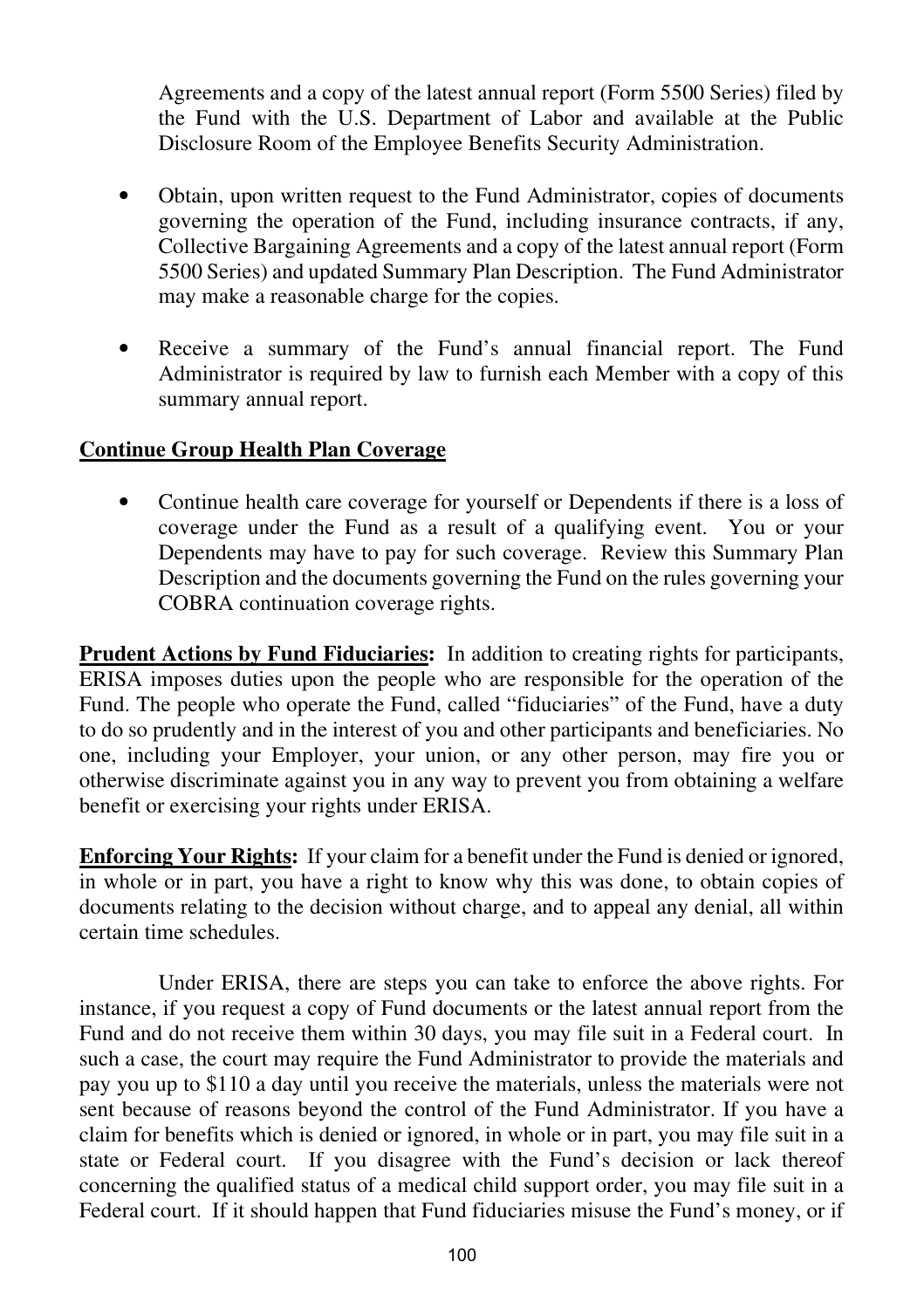you are discriminated against for asserting your rights, you may seek assistance from the U.S. Department of Labor, or you may file suit in a Federal court. The court will decide who should pay court costs and legal fees. If you are successful, the court may order the person you have sued to pay these fees. If you lose, the court may order you to pay these costs and fees, for example, if it finds your claim is frivolous.

**Assistance with Your Questions:** If you have any questions about the Fund, you should contact the Fund Administrator. If you have any questions about this statement or about your rights under ERISA, or if you need assistance in obtaining documents from the Fund Administrator, you should contact the nearest office of the Employee Benefits Security Administration, U.S. Department of Labor, listed in your telephone directory, or the Division of Technical Assistance and Inquiries, Employee Benefits Security Administration, U.S. Department of Labor, 200 Constitution Avenue, N.W., Washington, DC 20210. You may also obtain certain publications about your rights and responsibilities under ERISA by calling the publications hotline of the Pension and Welfare Benefits Administration.

#### **(THIS SPACE INTENTIONALLY LEFT BLANK)**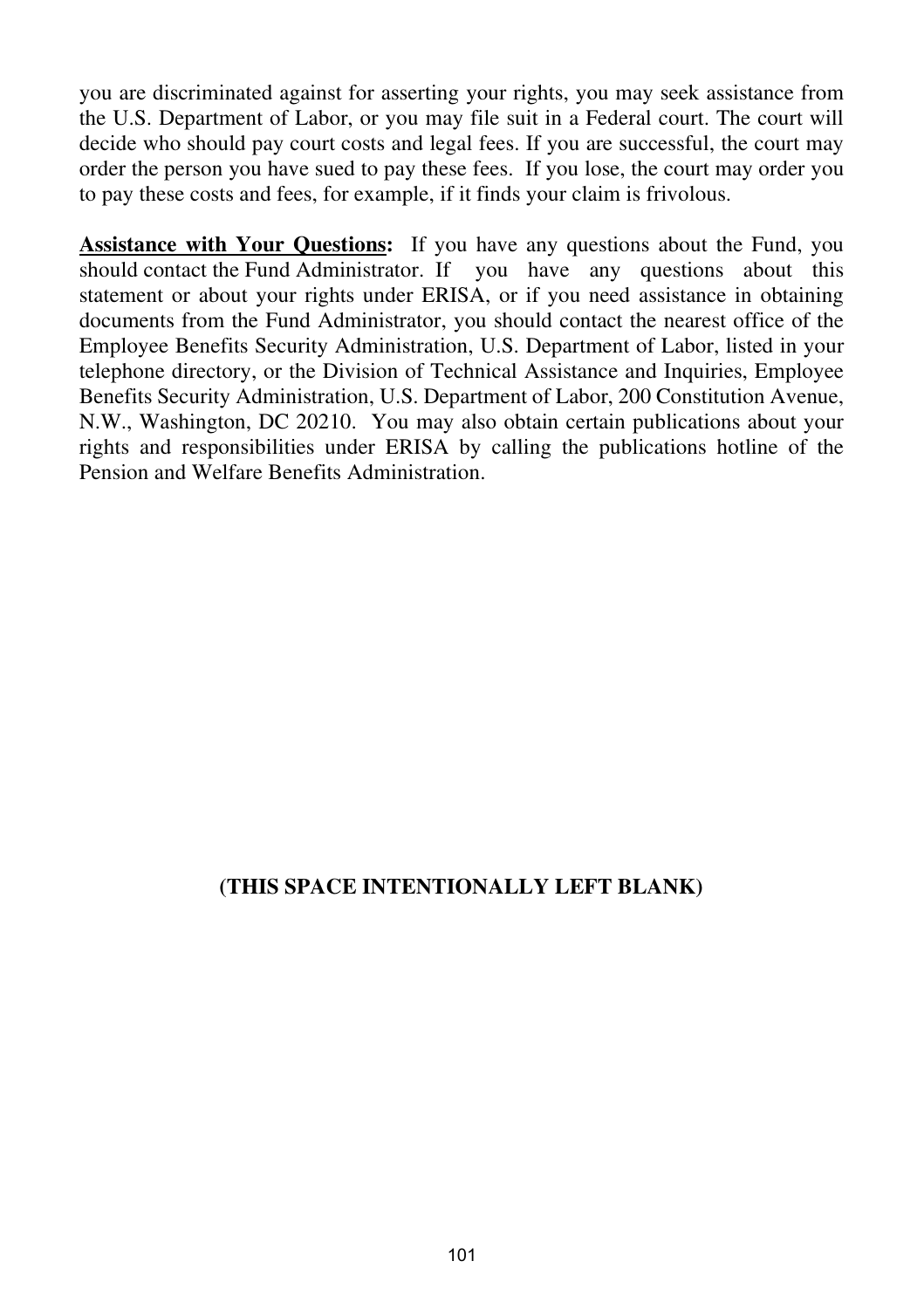# **HIPAA PRIVACY PRACTICES**

## **THIS NOTICE DESCRIBES HOW MEDICAL INFORMATION ABOUT YOU MAY BE USED AND DISCLOSED AND HOW YOU CAN GET ACCESS TO THIS INFORMATION. PLEASE REVIEW IT CAREFULLY.**

## **I. USE AND DISCLOSURE OF HEALTH INFORMATION**

The Teamsters Health & Welfare Fund of Philadelphia and Vicinity (the "Fund") may use your health information, that is, information that constitutes "protected health information" as defined in the Privacy Rule of the Administrative Simplification provision of the Health Insurance Portability and Accountability Act of 1996 ("HIPAA"), for purposes of making or obtaining payment for your care and conducting health care operations. The Fund has established a policy to guard against unnecessary disclosure of your health information. Note that, under the Privacy Rule, "protected health information" does not include information relating to weekly disability or life insurance benefits.

 IN ADDITION TO OTHER USES AND DISCLOSURES PERMITTED UNDER HIPAA, THE FOLLOWING IS A SUMMARY OF THE CIRCUMSTANCES UNDER WHICH AND PURPOSES FOR WHICH YOUR HEALTH INFORMATION MAY BE USED AND DISCLOSED:

**A. To Make or Obtain Payment**. The Fund may use or disclose your health information to make payment to or collect payment from third parties, such as other trust funds, health plans or providers, for the care you receive. For example, the Fund may provide information regarding your coverage or health care treatment to other the Funds to coordinate payment of benefits.

**B. To Conduct Health Care Operations**. The Fund may use or disclose health information for its own operations to facilitate the administration of the Fund and as necessary to provide coverage and services to all of the Fund's participants. Health care operations includes such activities as:

- Quality assessment and improvement activities.
- Member Service activities relating to claim eligibility and payment. Benefit eligibility of a Family Member may be disclosed to the Member or spouse (or, in the case of a non-mentally handicapped dependent child over the age of 18, to that dependent child). Limited information (such as whether a claim has been received or paid) regarding your claims may be disclosed, upon appropriate authentication, to your spouse, unless you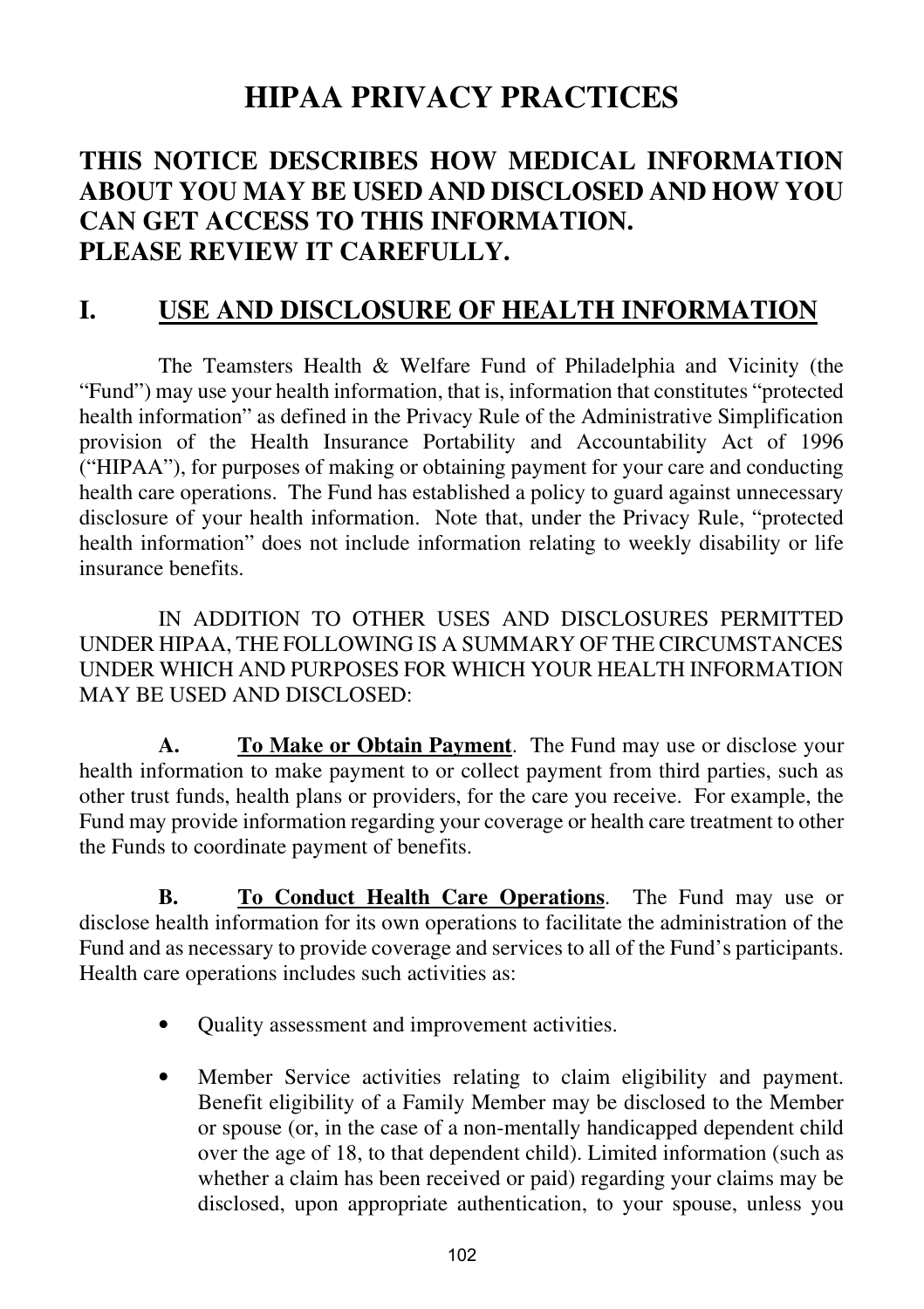advise us that no information should be released to your spouse except upon an express written authorization. Claims information relating to dependent children under the age of 18 may be disclosed to the parent or legal guardian of that child. Claims information relating to covered dependents over the age of 18 may be disclosed only to that dependent, unless the dependent authorizes the disclosure of claims information to someone else, including the parent or legal guardian of that dependent. Claims information relating to a mentally handicapped dependent child over the age of 18 may be disclosed to the parent or legal guardian of that child.

- Activities designed to improve health or reduce health care costs.
- Clinical guideline and protocol development, case management and care coordination.
- Contacting health care providers and participants with information about treatment alternatives and other related functions.
- Health care professional competence or qualifications review and performance evaluation.
- Accreditation, certification, licensing or credentialing activities.
- Underwriting, premium rating or related functions to create, renew or replace health insurance or health benefits.
- Review and auditing, including compliance reviews, medical reviews, legal services and compliance programs.
- Business planning and development including cost management and planning related analyses and formulary development.
- Business management and general administrative activities of the Fund, including customer service and resolution of internal grievances.

 For example, The Fund may use your health information to conduct case management, quality improvement and utilization review, and provider credentialing activities or to engage in customer service and grievance resolution activities.

 **C. For Treatment Alternatives**. The Fund may use and disclose your health information to Fund consultants to tell you about or recommend possible treatment options or alternatives that may be of interest to you.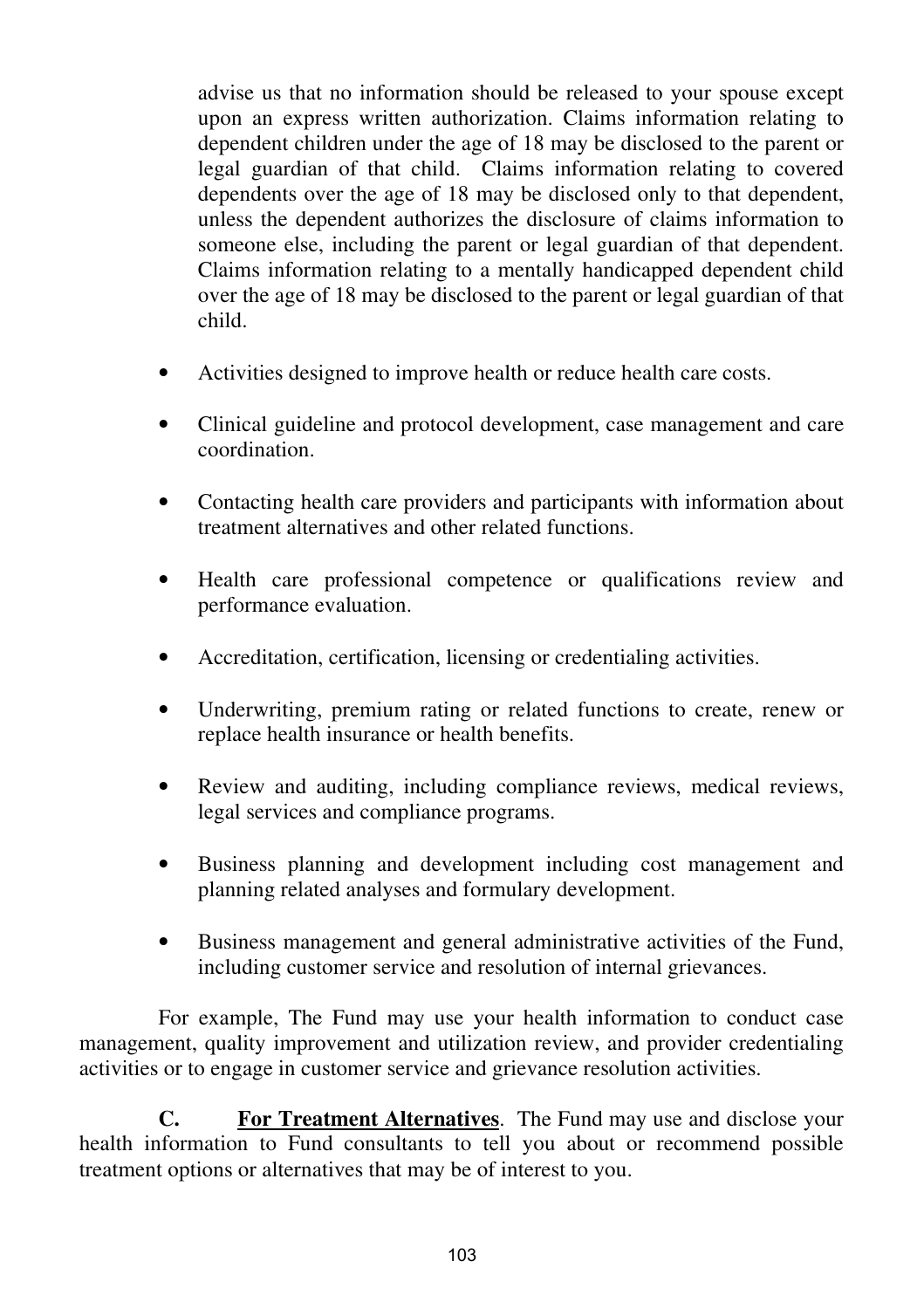**D. For Distribution of Health-Related Benefits and Services.** The Fund may use or disclose your health information to provide to you information on health-related benefits and services that may be of interest to you.

**E. For Disclosure to the Plan Sponsor.** The Fund may disclose your health information to the plan sponsor (the Fund's Board of Trustees) for plan administration functions performed by the plan sponsor on behalf of the Fund. The Fund also may provide summary health information to the plan sponsor so that the plan sponsor may solicit premium bids from other the Funds or modify, amend or terminate the plan.

**F.** When Legally Required. The Fund will disclose your health information when it is required to do so by any federal, state or local law.

**G. To Conduct Health Oversight Activities.** The Fund may disclose your health information to a health oversight agency for authorized activities including audits, civil administrative or criminal investigations, inspections, licensure or disciplinary action. The Fund, however, may not disclose your health information if you are the subject of an investigation and the investigation does not arise out of or is not directly related to your receipt of health care or public benefits.

**H. In Connection with Judicial and Administrative Proceedings**. As permitted or required by state law, the Fund may disclose your health information in the course of any judicial or administrative proceeding in response to an order of a court or administrative tribunal as expressly authorized by such order or in response to a subpoena, discovery request or other lawful process, but only when the Fund makes reasonable efforts to either notify you about the request or to obtain an order protecting your health information.

**I. For Law Enforcement Purposes**. As permitted or required by state law, the Fund may disclose your health information to a law enforcement official for certain law enforcement purposes, including, but not limited to, if the Fund has a suspicion that your death was the result of criminal conduct or in an emergency to report a crime.

**J. In the Event of a Serious Threat to Health or Safety**. The Fund may, consistent with applicable law and ethical standards of conduct, disclose your health information if the Fund, in good faith, believes that such disclosure is necessary to prevent or lessen a serious and imminent threat to your health or safety or to the health and safety of the public.

**K. For Specified Government Functions**. In certain circumstances, federal regulations require the Fund use or disclose your health information to facilitate specified government functions related to the military and veterans, national security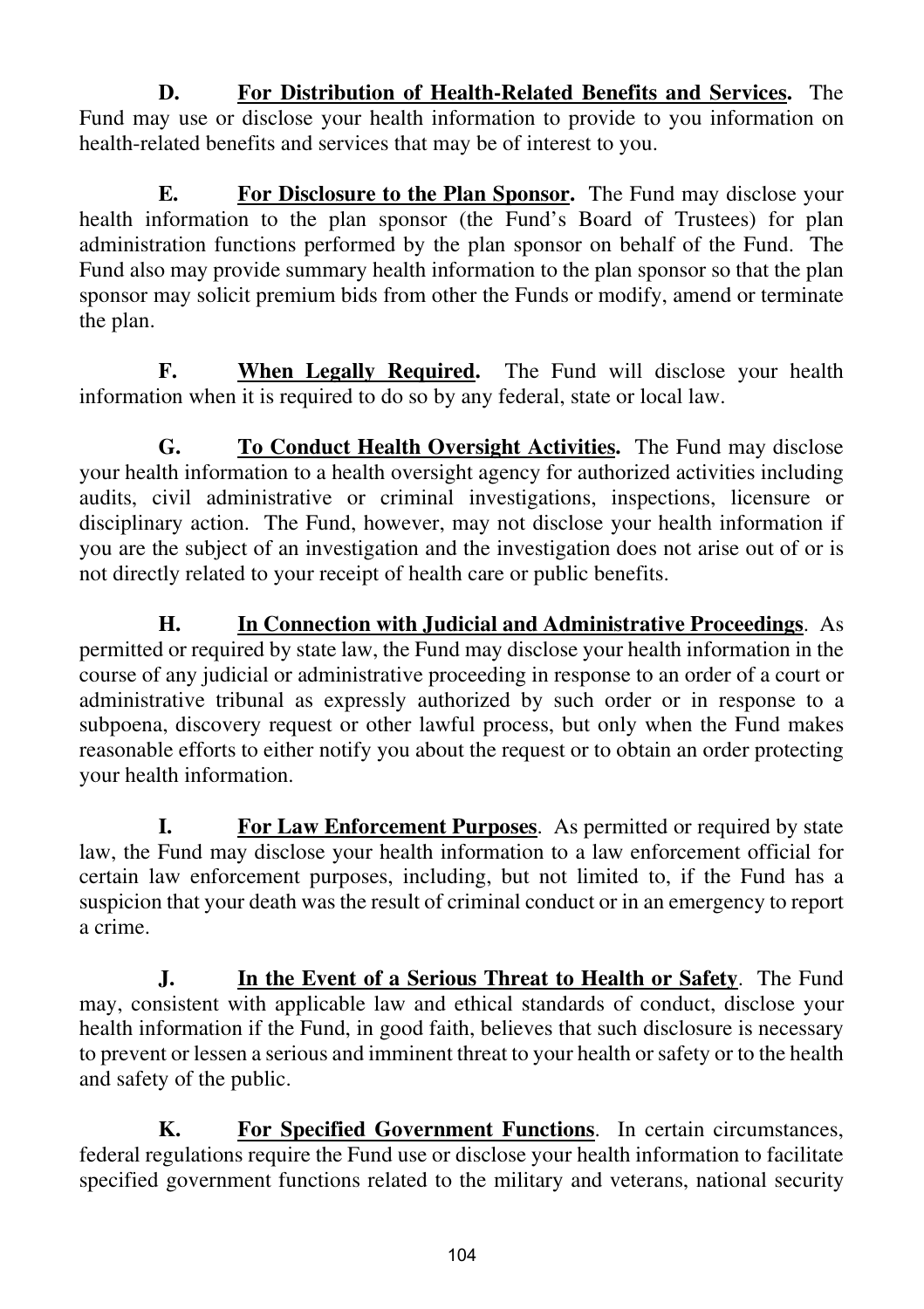and intelligence activities, protective services for the President and others, and correctional institutions and inmates.

**L. For Worker's Compensation**. The Fund may release your health information to the extent necessary to comply with laws related to worker's compensation or similar programs.

# **II. AUTHORIZATION TO USE OR DISCLOSE HEALTH INFORMATION**

Other than as stated above, the Fund will not disclose your health information other than upon your written authorization. This includes uses and disclosures of protected health information relating to psychotherapy, for marketing purposes, and/or sales of protected health information. An authorization must contain certain language and, for that reason, the Fund has developed an appropriate form that is available in the Fund office or on the Fund's web site. Such authorizations are limited by the event (such as a claim) and by time. Blanket authorizations for general disclosures are not permitted under HIPAA's Privacy Rule. If you authorize the Fund to use or disclose your health information, you may revoke that authorization in writing at any time.

# **III. YOUR RIGHTS WITH RESPECT TO YOUR HEALTH INFORMATION**

You have the following rights regarding your health information that The Fund maintains:

**A. Right to Request Restrictions**. You may request restrictions on certain uses and disclosures of your health information. You have the right to request a limit on the Fund's disclosure of your health information to someone involved in the payment of your care. However, the Fund is not required to agree to your request, unless the disclosure is for the purpose of carrying out payment or health care operations, is not otherwise required by law, and the protected health information pertains solely to a health care item or service for which payment in full has been made by someone or something other than the Fund. If you wish to make a request for restrictions, contact the Fund's Privacy Officer whose name and address appears at the end of this Notice.

**B. Right to Receive Confidential Communications**. You have the right to request that the Fund communicate with you in a certain way if you feel the disclosure of your health information could endanger you. For example, you may ask that the Fund only communicate with you at a certain telephone number or by email. If you wish to receive confidential communications, make your request in writing to Fund's Privacy Officer whose name and address appears at the end of this Notice.The Fund will attempt to honor your reasonable requests for confidential communications.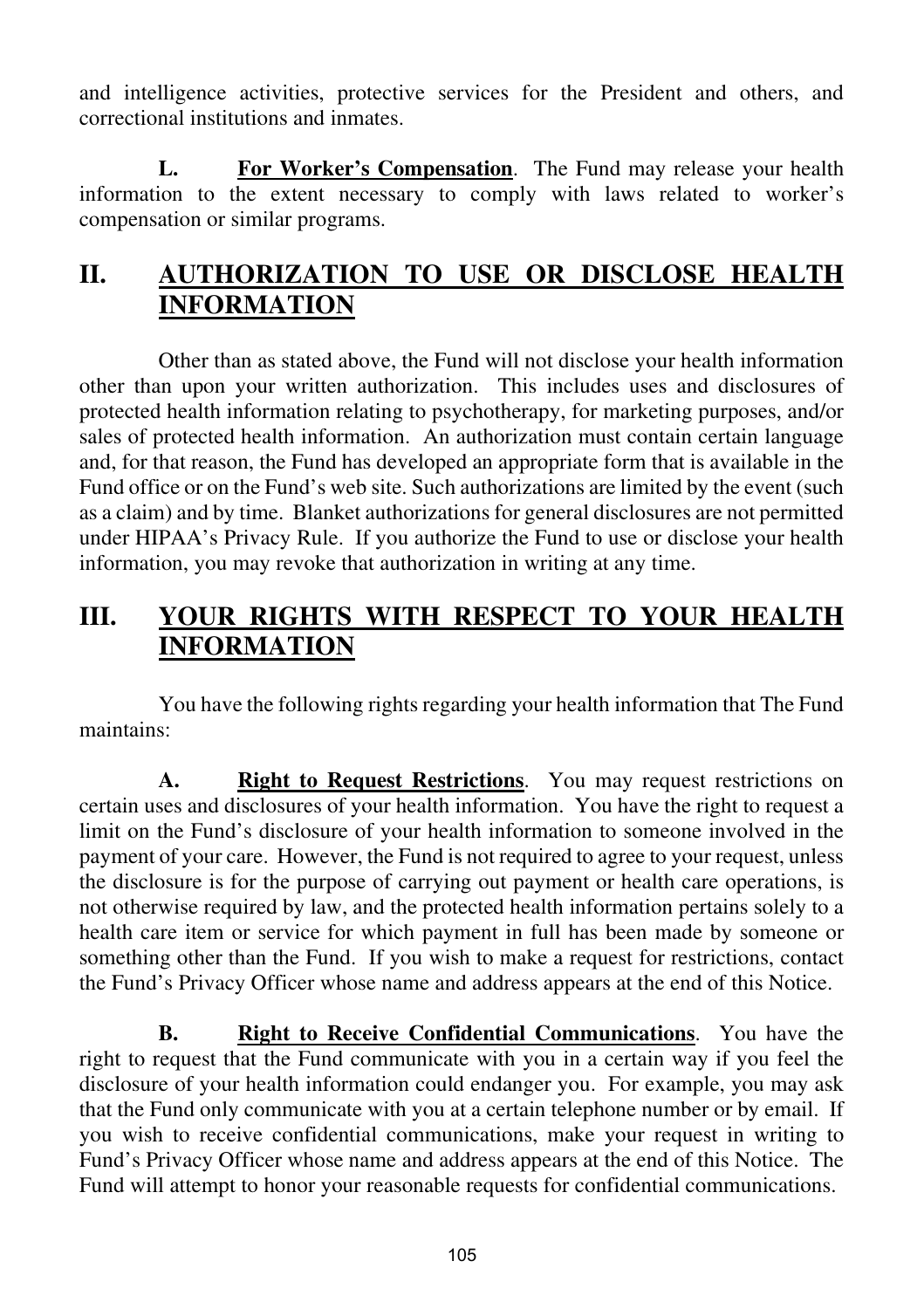**C. Right to Inspect and Copy Your Health Information**. You have the right to inspect and copy your health information. A request to inspect and copy records containing your health information must be signed, made in writing to Fund's Privacy Officer whose name and address appears at the end of this Notice and must include identify the person designated by you to inspect your protected health information and where to send the copy of protected health information.If you request a copy of your health information, the Fund may charge a reasonable fee for copying, assembling costs and postage, if applicable, associated with your request.

**D. Right to Amend Your Health Information**. If you believe that your health information records are inaccurate or incomplete, you may request that the Fund amend the records. That request may be made as long as the information is maintained by the Fund. A request for an amendment of records must be made in writing to Fund's Privacy Officer whose name and address appears at the end of this Notice. The Fund may deny the request if it does not include a reason to support the amendment. The request also may be denied if your health information records were not created by the Fund, if the health information you are requesting to amend is not part of the Fund's records, if the health information you wish to amend falls within an exception to the health information you are permitted to inspect and copy, or if the Fund determines the records containing your health information are accurate and complete.

**E. Right to an Accounting**. You have the right to request a list of disclosures of your health information made by the Fund for any reason other than for (1) treatment, payment, or health care operations, (2) disclosures made under circumstances described in this Notice, or (3) disclosures which you authorized. The request must be made in writing to Fund's Privacy Officer whose name and address appears at the end of this Notice.The request should specify the time period for which you are requesting the information but may not start earlier than April 14, 2003. Accounting requests may not be made for periods of time going back more than six years. The Fund will provide the first accounting you request during any 12-month period without charge. Subsequent accounting requests may be subject to a reasonable cost-based fee. The Fund will inform you in advance of the fee, if applicable.

**F.** Right to a Paper Copy of this Notice. You have a right to request and receive a paper copy of this Notice at any time, even if you have received this Notice previously or agreed to receive the Notice electronically. To obtain a paper copy, contact Fund's Privacy Officer whose name and address appears at the end of this Notice. *You also may obtain a copy of the current version of the Fund's Notice at its web site, www.teamsterfunds.com.* 

# **IV. DUTIES OF THE FUND**

The Fund is required by law to maintain the privacy of your health information as set forth in this Notice, to provide to you this Notice of its duties and privacy practices, and to notify affected individuals following a breach of unsecured protected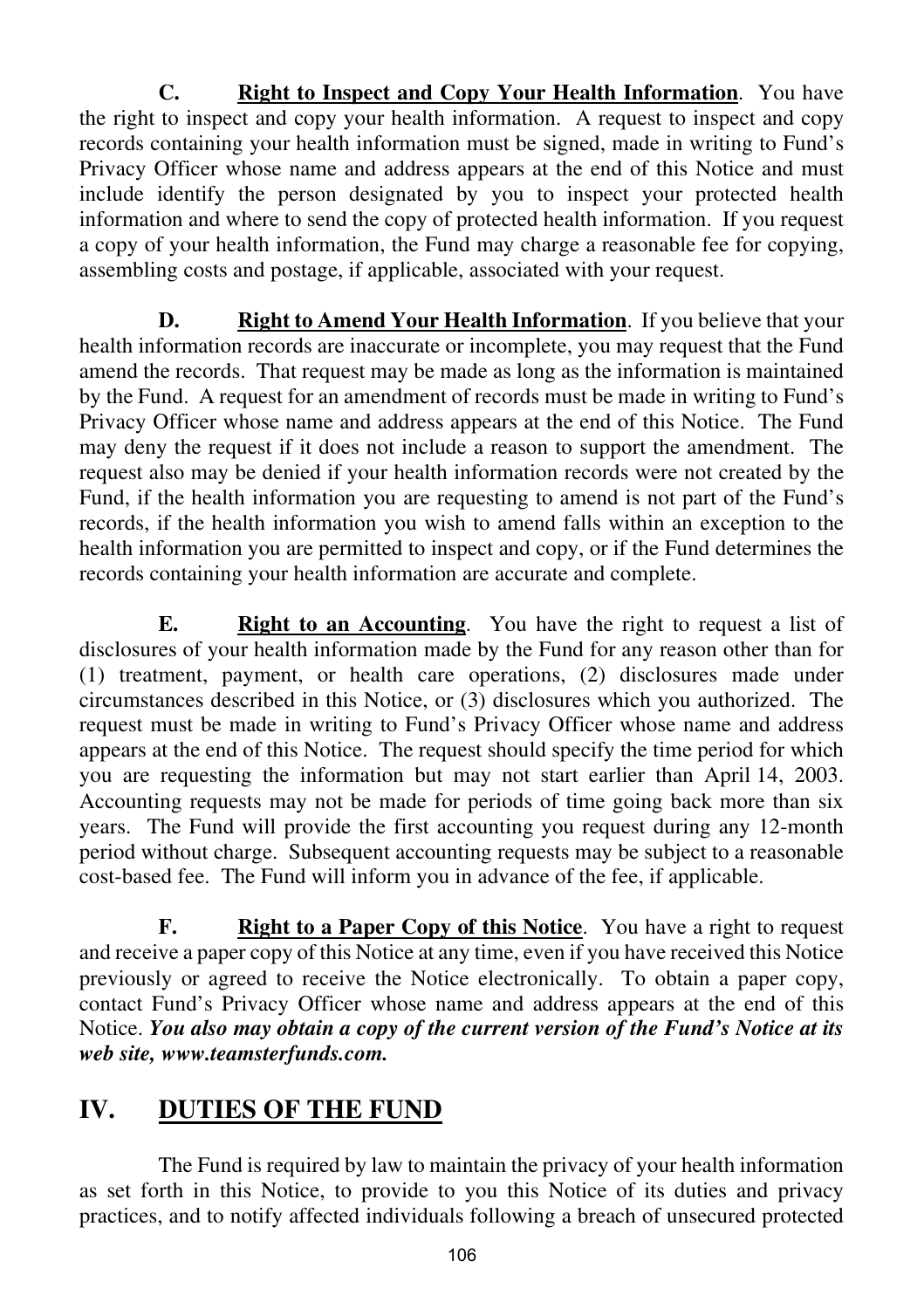health information. The Fund is required to abide by the terms of this Notice, which may be amended from time to time. The Fund reserves the right to change the terms of this Notice and to make the new Notice provisions effective for all health information that it maintains. If the Fund changes its policies and procedures, the Fund will revise the Notice and will provide a copy of the revised Notice to you within 60 days of the change. You have the right to express complaints to the Fund and to the Secretary of the Department of Health and Human Services if you believe that your privacy rights have been violated. Any complaints to the Fund should be made in writing to Fund's Privacy Officer whose name and address appears at the end of this Notice.The Fund encourages you to express any concerns you may have regarding the privacy of your information. You will not be retaliated against in any way for filing a complaint.

# **V. CONTACT PERSON**

The Fund has designated Maria Scheeler, the Fund's Administrator as its contact person for all issues regarding patient privacy and your privacy rights. You may contact this person at the following:

> Maria Scheeler, Privacy Officer Teamsters Health & Welfare Fund of Philadelphia and Vicinity 2500 McClellan Avenue, Suite 140 Pennsauken, NJ 08109 856-382-2422 856-382-2401 (fax)

# **VI. EFFECTIVE DATE**

This Notice is effective July1, 2019**.**

*If you have any questions regarding this notice, please contact the privacy officer identified above.*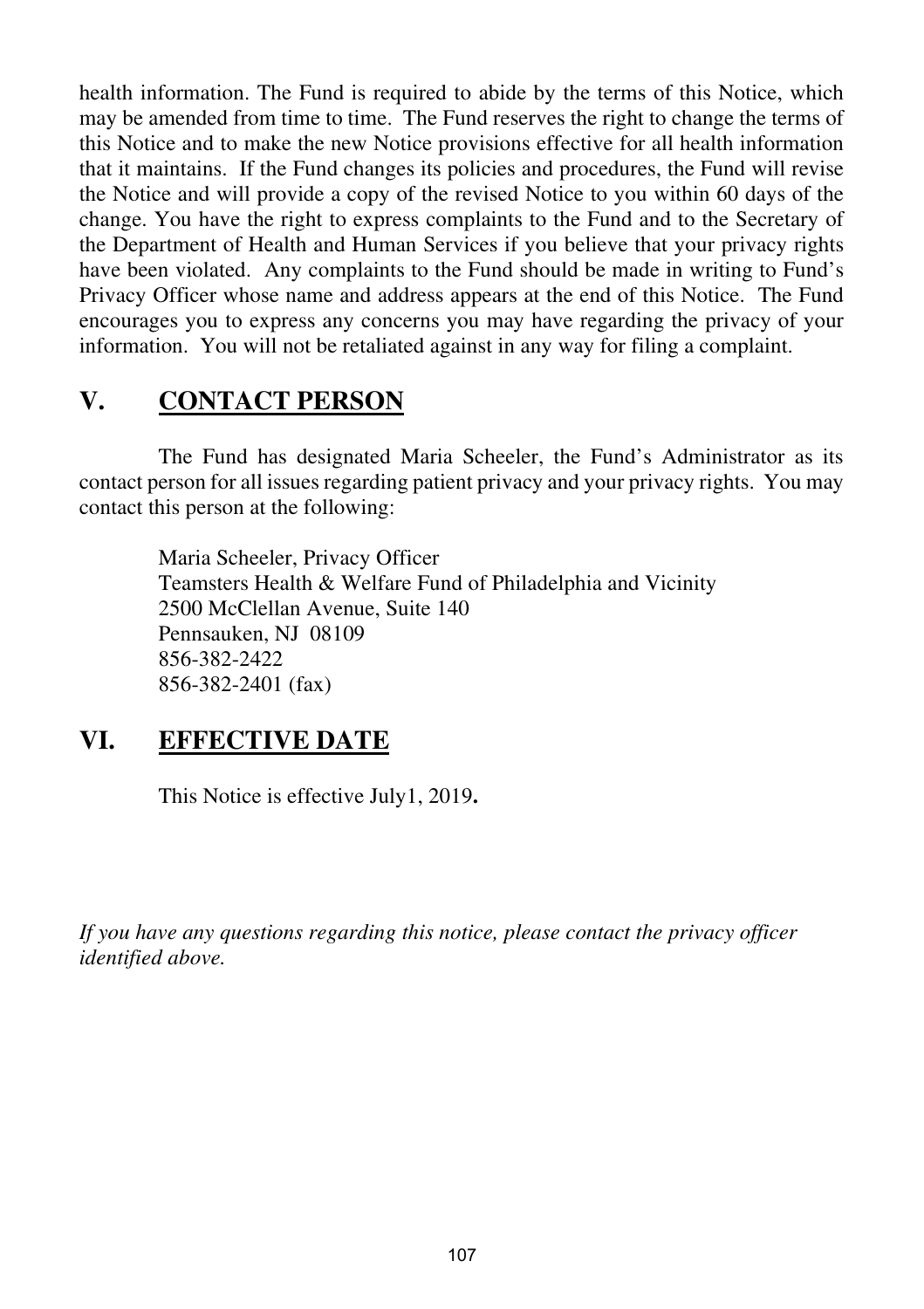# **WOMEN'S HEALTH AND CANCER RIGHTS ACT**

# **THIS NOTICE EXPLAINS IMPORTANT PROVISIONS OF THE WOMEN'S HEALTH AND CANCER RIGHTS ACT OF 1998. PLEASE REVIEW IT CAREFULLY.**

On October 21, 1998, Congress enacted the Women's Health and Cancer Rights Act of 1998. As specified in this Act, a participant or beneficiary with coverage under the Plan of Benefits of the Teamsters Health and Welfare Fund of Philadelphia and Vicinity who elect breast reconstruction in connection with a mastectomy also will be covered for:

- Reconstruction of the breast on which the mastectomy was performed;
- Surgery and reconstruction of the other breast to produce a symmetrical appearance; and
- Prostheses and treatment of physical complications at all stages of the mastectomy, including lymphedemas.

Of course, the coverage will be provided in a manner determined in consultation with the attending physician and the patient. Deductibles and coinsurances established for other benefits under your Plan also apply to these reconstructive surgery benefits. The Women's Health and Cancer Rights Act of 1998 applies to your benefits immediately.

### **(THIS SPACE INTENTIONALLY LEFT BLANK)**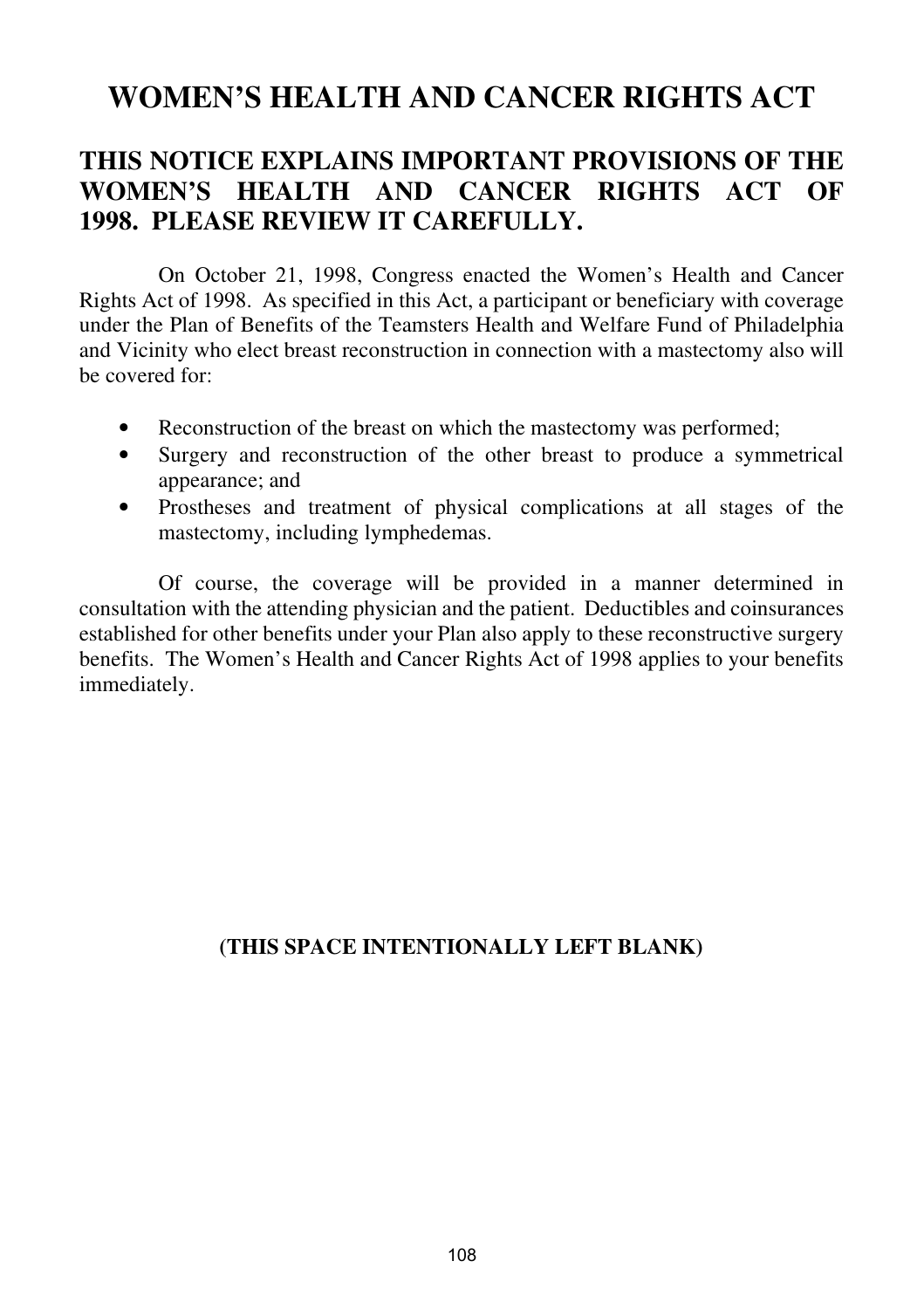# **SUMMARY OF BENEFITS SCHEDULE UNDER THE MEDICAL PROGRAM - PPO PLAN**

The following schedule of medical benefits applies to the Horizon PPO Plan. This schedule does not include information about the Behavioral Health or Prescription Drug Programs, which are describe elsewhere in this Summary Plan Description or in the Enhanced Benefits Guide.

# **BENEFIT PERIODS AND PARTICULARS (Horizon PPO)**

| <b>Benefit Period</b>                                 | Calendar Year                                                                                                                                                                                                                                                                                                                                                                                                    |
|-------------------------------------------------------|------------------------------------------------------------------------------------------------------------------------------------------------------------------------------------------------------------------------------------------------------------------------------------------------------------------------------------------------------------------------------------------------------------------|
| <b>Program Deductible</b><br><b>In-Network Care</b>   | \$250 Platinum Plan - per person / benefit period<br>\$500 Gold Plan - per person / benefit period                                                                                                                                                                                                                                                                                                               |
| <b>Out-Of-Network Care</b>                            | \$500 Platinum Plan - per person / benefit period<br>\$1000 Gold Plan - per person / benefit period                                                                                                                                                                                                                                                                                                              |
|                                                       | This deductible applies to all services, except<br>emergency care service, pediatric immunizations,<br>and Preventive Care.                                                                                                                                                                                                                                                                                      |
| <b>Family Deductible</b>                              | The family deductible amount is equal to two<br>times the individual deductible. In each benefit<br>period, it will be applied for all Family Members<br>covered. A deductible will not be applied to any<br>covered individual Family Member once that<br>covered person has satisfied the individual<br>deductible, or the family deductible has been<br>satisfied for all covered Family Members<br>combined. |
| <b>Deductible Carryover</b>                           | Expenses incurred for covered expenses in the<br>last three months of a benefit period which were<br>applied to that benefit period's deductible will be<br>applied to the deductible of the next benefit<br>period.                                                                                                                                                                                             |
| <b>Coinsurance</b><br>(Covered Person's<br>Liability) | 10% (In-Network Care)<br>20% (Out-Of-Network Care) of allowable charges,<br>except coinsurance does not apply to emergency care<br>services.                                                                                                                                                                                                                                                                     |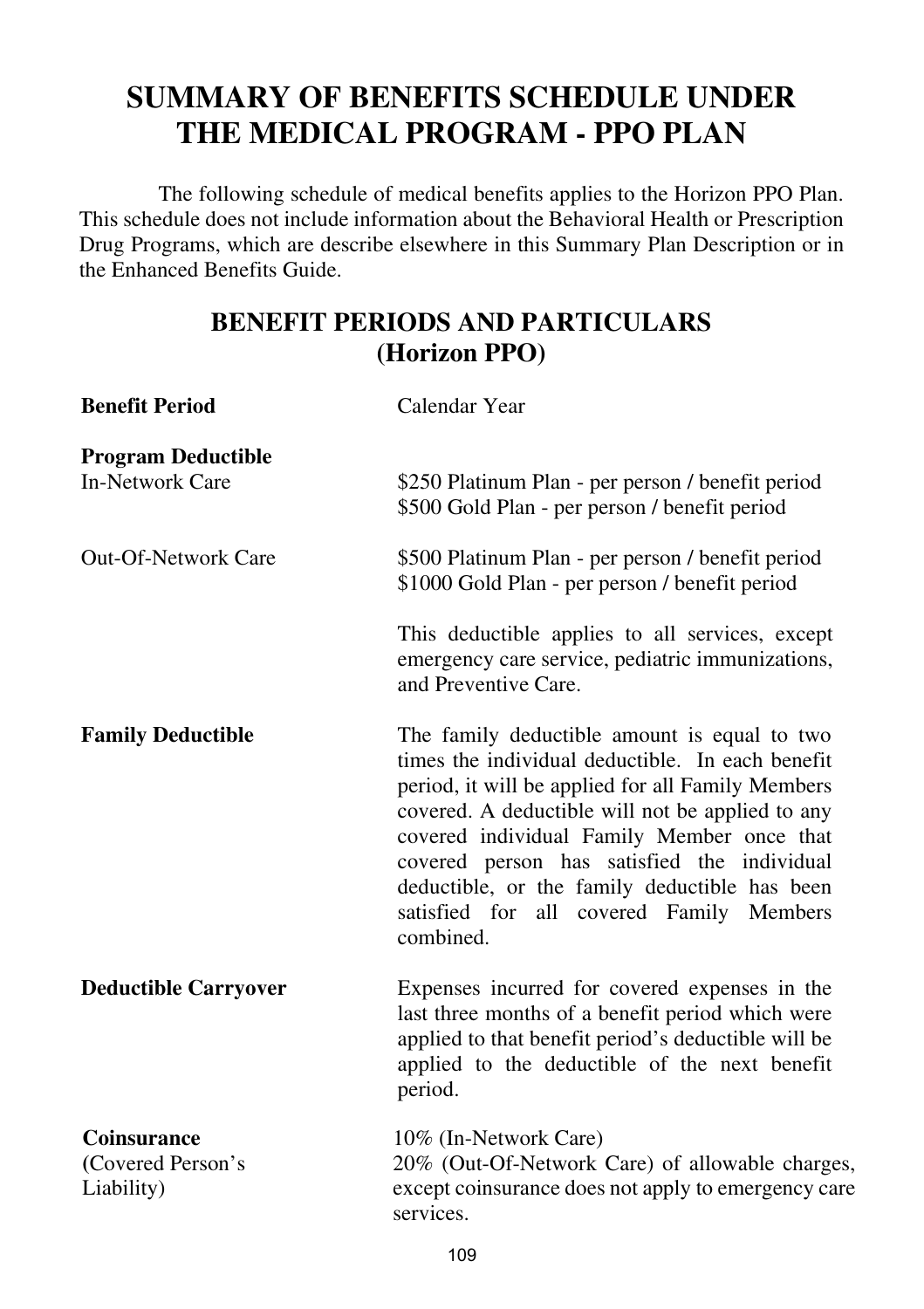| <b>Annual Coinsurance</b><br><b>Out-of-Pocket Limit</b><br>In-Network Care                                                          | \$500 Platinum Plan / \$750 Gold Plan<br>per person per benefit period                                                                                                                                                                                                                                                |
|-------------------------------------------------------------------------------------------------------------------------------------|-----------------------------------------------------------------------------------------------------------------------------------------------------------------------------------------------------------------------------------------------------------------------------------------------------------------------|
| <b>Out-Of-Network Care</b>                                                                                                          | \$1,500 Platinum Plan / \$2,250 Gold Plan<br>per person per benefit period                                                                                                                                                                                                                                            |
|                                                                                                                                     | When a covered person reaches the coinsurance out-<br>of-pocket limit in one benefit period, the coinsurance<br>percentage will be reduced to 0% for the balance of<br>that benefit period. The dollar amounts specified will<br>not include any expense incurred for any deductible,<br>penalty or copayment amount. |
| Copayment<br>Primary Care Physician<br>Specialist                                                                                   | \$20 Platinum Plan / \$30 Gold Plan<br>\$30 Platinum Plan / \$40 Gold Plan                                                                                                                                                                                                                                            |
| <b>Annual Overall</b><br><b>Out-of-Pocket</b><br><b>Maximum</b> for<br><b>Medical Program</b><br>(In-Network and<br>Out-Of-Network) | \$5,000 per person / \$10,000 per family                                                                                                                                                                                                                                                                              |
| <b>Annual Maximum</b>                                                                                                               | None.                                                                                                                                                                                                                                                                                                                 |

# **(THIS SPACE INTENTIONALLY LEFT BLANK)**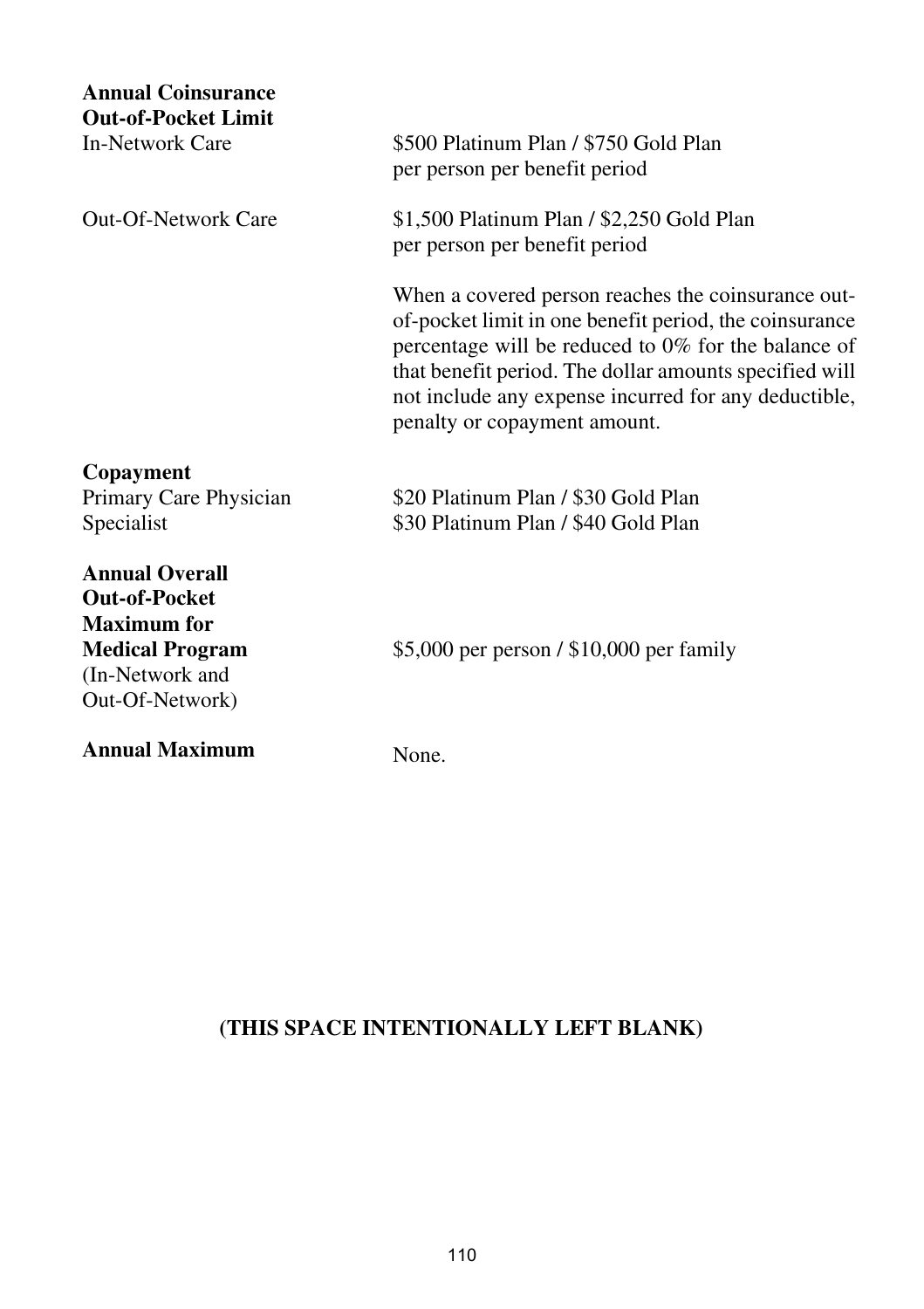# **SUMMARY OF BENEFITS SCHEDULE (Horizon PPO)**

| <b>SERVICES</b>                                                                                                                                                                                                                                                                                                         | <b>IN-NETWORK</b>                                | <b>OUT-OF-NETWORK</b><br>(% of Allowable Charge<br>unless otherwise stated)                                                    |
|-------------------------------------------------------------------------------------------------------------------------------------------------------------------------------------------------------------------------------------------------------------------------------------------------------------------------|--------------------------------------------------|--------------------------------------------------------------------------------------------------------------------------------|
| <b>HOSPITAL</b>                                                                                                                                                                                                                                                                                                         |                                                  |                                                                                                                                |
| <b>Inpatient Services: Maximum</b><br>of 365 days for in-network<br>services; 70 days maximum for<br>out-of-network services per<br>illness. The out-of-network days<br>maximum is part of, not separate<br>from, the in-network days<br>maximum.<br>Note: Pre-certification is required<br>for all inpatient services. | 90%                                              | 80%                                                                                                                            |
| <b>Outpatient Services</b>                                                                                                                                                                                                                                                                                              | 90%                                              | 80% (unless<br>unreasonable under<br>circumstances to use<br>In-Network Provider,<br>then paid at 90% of<br>allowable expense) |
| <b>EMERGENCY CARE</b><br>(Facility Charges)                                                                                                                                                                                                                                                                             |                                                  |                                                                                                                                |
| Services within two days of<br>emergency certification of services<br>must take place within two<br>business days of service, or as<br>soon as reasonably possible, as<br>determined by the Fund.                                                                                                                       | 100%,<br>less \$100 copay;<br>waived if admitted | 100%,<br>less \$100 copay;<br>waived if admitted                                                                               |
| Follow-up emergency room care<br>within 14 days of initial treatment.                                                                                                                                                                                                                                                   | 100%, less \$100<br>copayment                    | 100%, less \$100<br>copayment                                                                                                  |
| <b>SURGICAL SERVICES</b>                                                                                                                                                                                                                                                                                                | 90%                                              | 80%                                                                                                                            |

### **ASSISTANT SURGEON**

20% of the in-network allowance for the surgical procedure performed by the primary surgeon.

90%

80%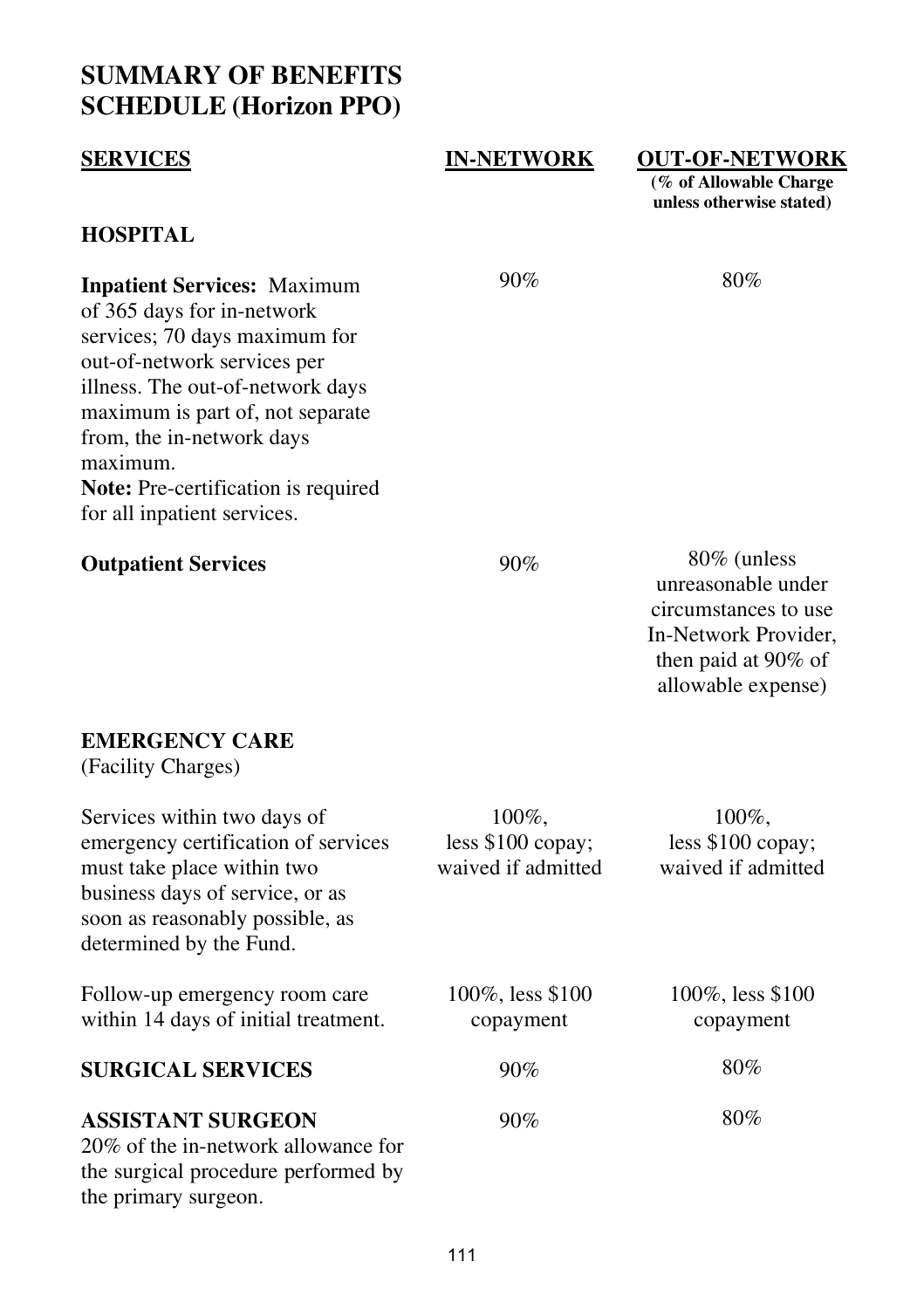| <b>SERVICES</b>                                                                                                                                                          | <b>IN-NETWORK</b>                          | <b>OUT-OF-NETWORK</b><br>$\overline{(\%$ of Allowable Charge<br>unless otherwise stated) |
|--------------------------------------------------------------------------------------------------------------------------------------------------------------------------|--------------------------------------------|------------------------------------------------------------------------------------------|
| ANESTHESIA                                                                                                                                                               | 90%                                        | $80\%$                                                                                   |
| SECOND SURGICAL OPINION<br>Voluntary                                                                                                                                     | 90%                                        | $80\%$                                                                                   |
| <b>MEDICAL CARE</b><br><b>Inpatient Care</b><br><b>Concurrent Care</b><br>(Inpatient consultations are limited<br>to one consultation per consultant<br>per confinement) | 90%                                        | $80\%$                                                                                   |
| <b>DIAGNOSTIC SERVICES -</b><br><b>OUTPATIENT</b><br>X-ray, Radiology, Ultrasound and<br>Nuclear Medicine, ECG, EEG,<br>Laboratory, Pathology, Other                     | 90%                                        | 80%                                                                                      |
| <b>ALLERGY TESTING</b>                                                                                                                                                   | 90%                                        | $80\%$                                                                                   |
| <b>THERAPY - OUTPATIENT</b>                                                                                                                                              |                                            |                                                                                          |
| Radiation Therapy, Chemotherapy<br>and Dialysis Therapy                                                                                                                  | $90\%$                                     | $80\%$                                                                                   |
| <b>Infusion Therapy</b><br>See Injectable/Infused Medications<br>on page [39].                                                                                           | 90%                                        | $80\%$                                                                                   |
| <b>Respiratory Therapy</b>                                                                                                                                               | 100%, less specialist<br>copay per session | $80\%$                                                                                   |
| Cardiac Rehabilitation Therapy<br>36 In-Network/Out-Of-Network<br>sessions per benefit period.                                                                           | 100%, less specialist<br>copay per session | $80\%$                                                                                   |
| Pulmonary Rehabilitation Therapy<br>(12 In-Network/Out-Of-Network<br>sessions per benefit period)                                                                        | 100%, less specialist<br>copay per session | $80\%$                                                                                   |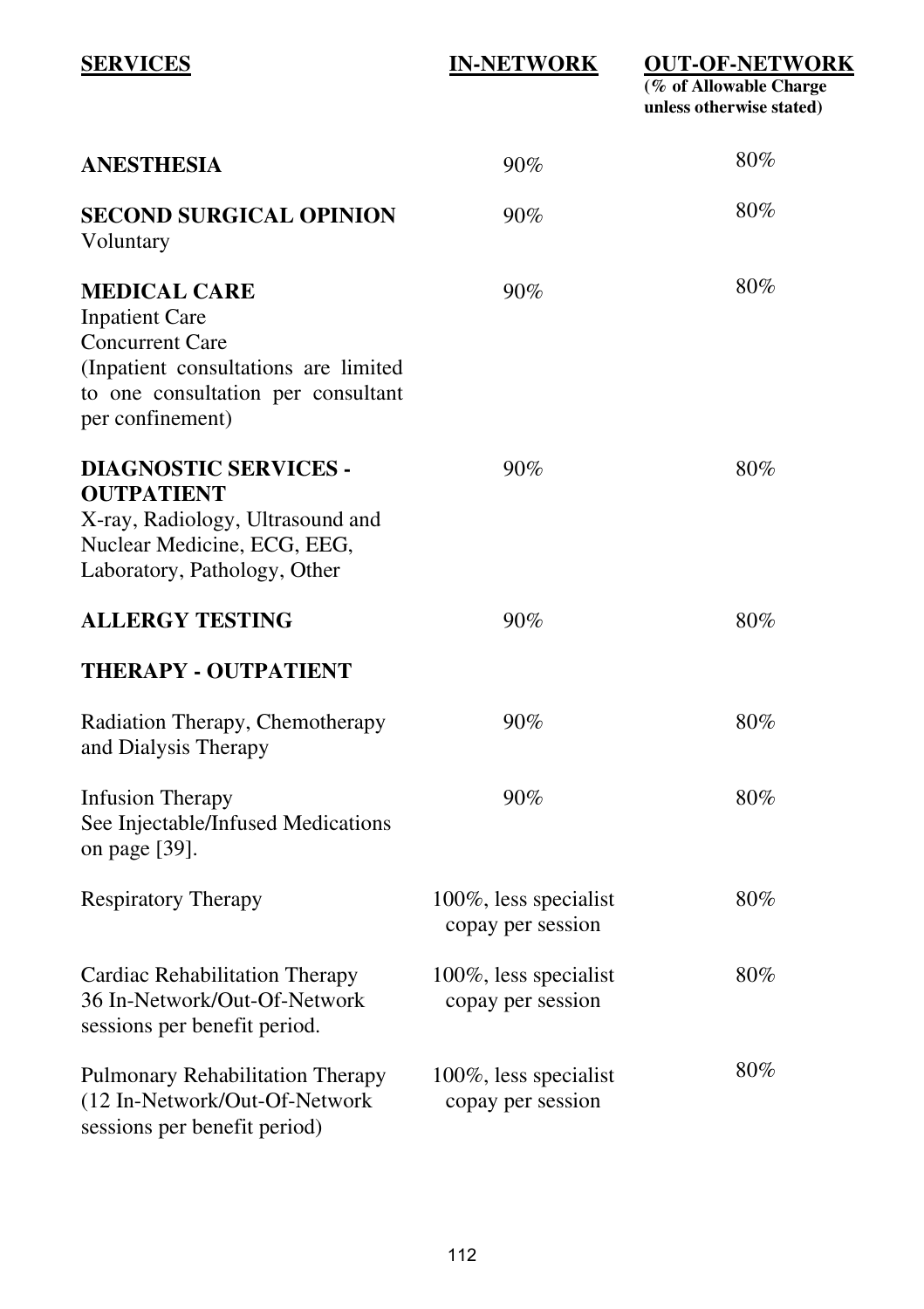| <b>SERVICES</b>                                                                                                          | <b>IN-NETWORK</b>                                         | <b>OUT-OF-NETWORK</b><br>$\overline{\left( \% \text{ of Allowable Charge}\right)}$<br>unless otherwise stated) |
|--------------------------------------------------------------------------------------------------------------------------|-----------------------------------------------------------|----------------------------------------------------------------------------------------------------------------|
| Physical, Occupational, Speech<br>Therapy                                                                                | 100%, less specialist<br>copay per session<br>per therapy | 80%                                                                                                            |
| <b>RESTORATIVE SERVICES</b>                                                                                              |                                                           |                                                                                                                |
| -- Chiropractic (services limited to<br>15 sessions per benefit period)                                                  | 100%, less specialist<br>copay per session                | 80%                                                                                                            |
| -- Orthoptic/Pleoptic (services<br>limited to 8 visits per lifetime)                                                     | 100%, less specialist<br>copay per session                | 80%                                                                                                            |
| <b>MATERNITY SERVICES</b>                                                                                                |                                                           |                                                                                                                |
| <b>Obstetrical/Maternity Care</b>                                                                                        | 90%                                                       | $80\%$                                                                                                         |
| -- Hospital Stay                                                                                                         | 90%                                                       | 80%                                                                                                            |
| -- Labor and Delivery                                                                                                    | 100%, less specialist<br>copayment                        | $80\%$                                                                                                         |
| Abortions<br>(only to avert the death of the<br>mother or in the case of pregnancies<br>resulting from rape or incest)   | 90%                                                       | 80%                                                                                                            |
| Newborn Care<br>(from the date of birth to mother's<br>discharge from the hospital)                                      | 90%                                                       | $80\%$                                                                                                         |
| <b>SKILLED NURSING</b><br><b>FACILITY CARE</b><br>(Hospital day limit maximum<br>applies; pre-certification<br>required) | 90%                                                       | 80%                                                                                                            |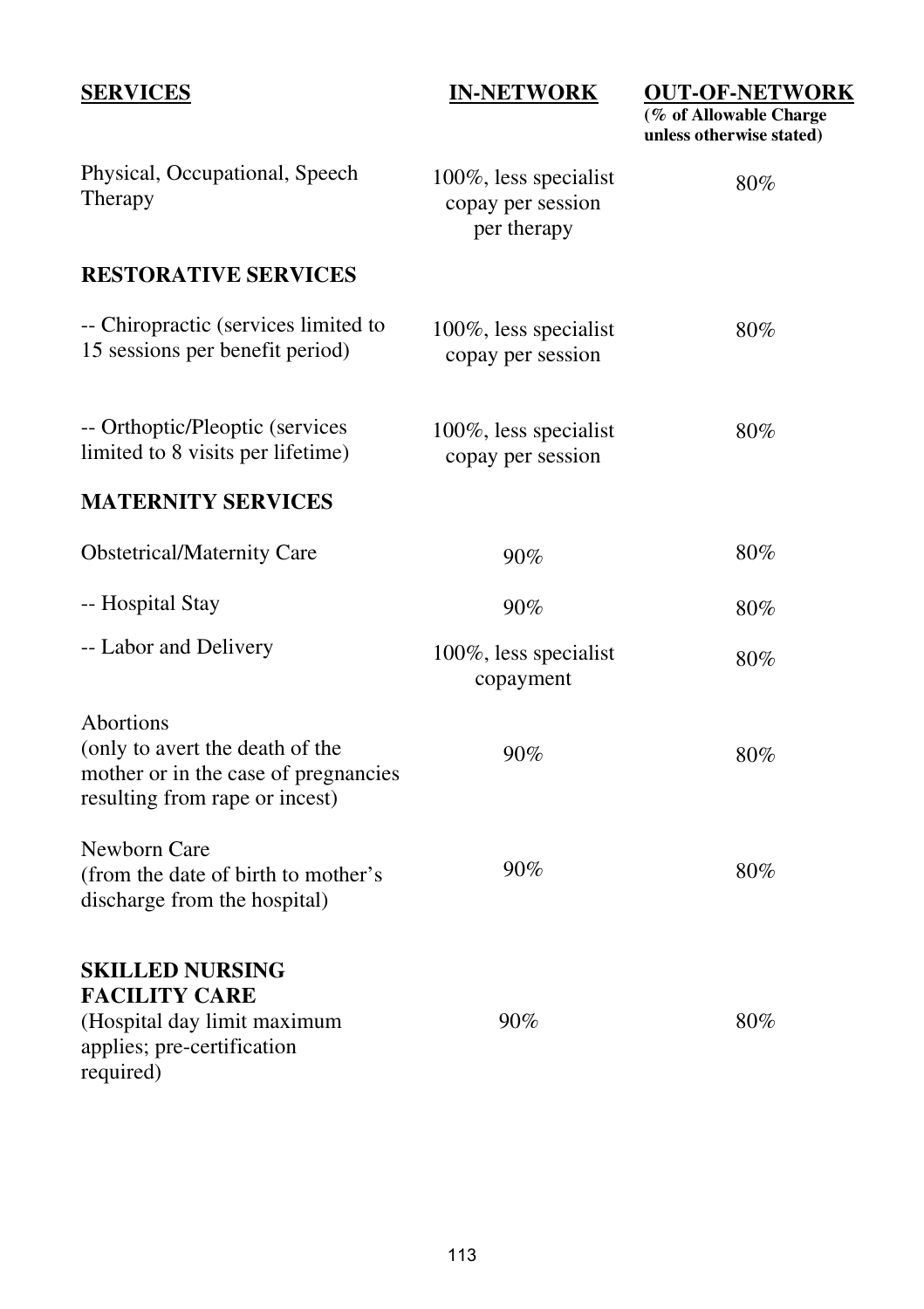### **IN-NETWORK**

**OUT-OF-NETWORK (% of Allowable Charge unless otherwise stated)** 

| <b>SKILLED NURSING</b><br><b>FACILITY CARE</b><br>(CONTINUED)                                                                                                                                                                      |        |        |
|------------------------------------------------------------------------------------------------------------------------------------------------------------------------------------------------------------------------------------|--------|--------|
| Physician visit limits per benefit<br>period: 2 visits during first week<br>of confinement and one visit per<br>week for each consecutive week<br>of confinement thereafter.                                                       | 90%    | 80%    |
| <b>DURABLE MEDICAL/</b><br><b>SURGICAL EQUIPMENT/</b><br><b>PROSTHETICS</b><br>Pre-certification is required for<br>supplies including all rentals and<br>for the purchase of items with<br>billed amount that exceeds<br>\$1,000. | $90\%$ | 80%    |
| Foot Orthotics (covered once<br>every 24 months)                                                                                                                                                                                   | 90%    | 80%    |
| <b>HOME HEALTH CARE</b><br>Only covered if following a one-<br>day hospitalization. Pre-<br>certification is required.                                                                                                             | 90%    | 80%    |
| <b>HOSPICE CARE</b><br>Respite Care - maximum of<br>seven days every six months.                                                                                                                                                   | 90%    | 80%    |
| <b>AMBULANCE</b><br>Air Ambulance - must provide<br>sufficient medical records<br>documenting need.                                                                                                                                | 90%    | $80\%$ |
| <b>MEDICAL FOODS AND</b><br><b>NUTRITIONAL FORMULAS</b><br>Medical Foods benefits must be<br>pre-certified by the Fund office.                                                                                                     | 90%    | 80%    |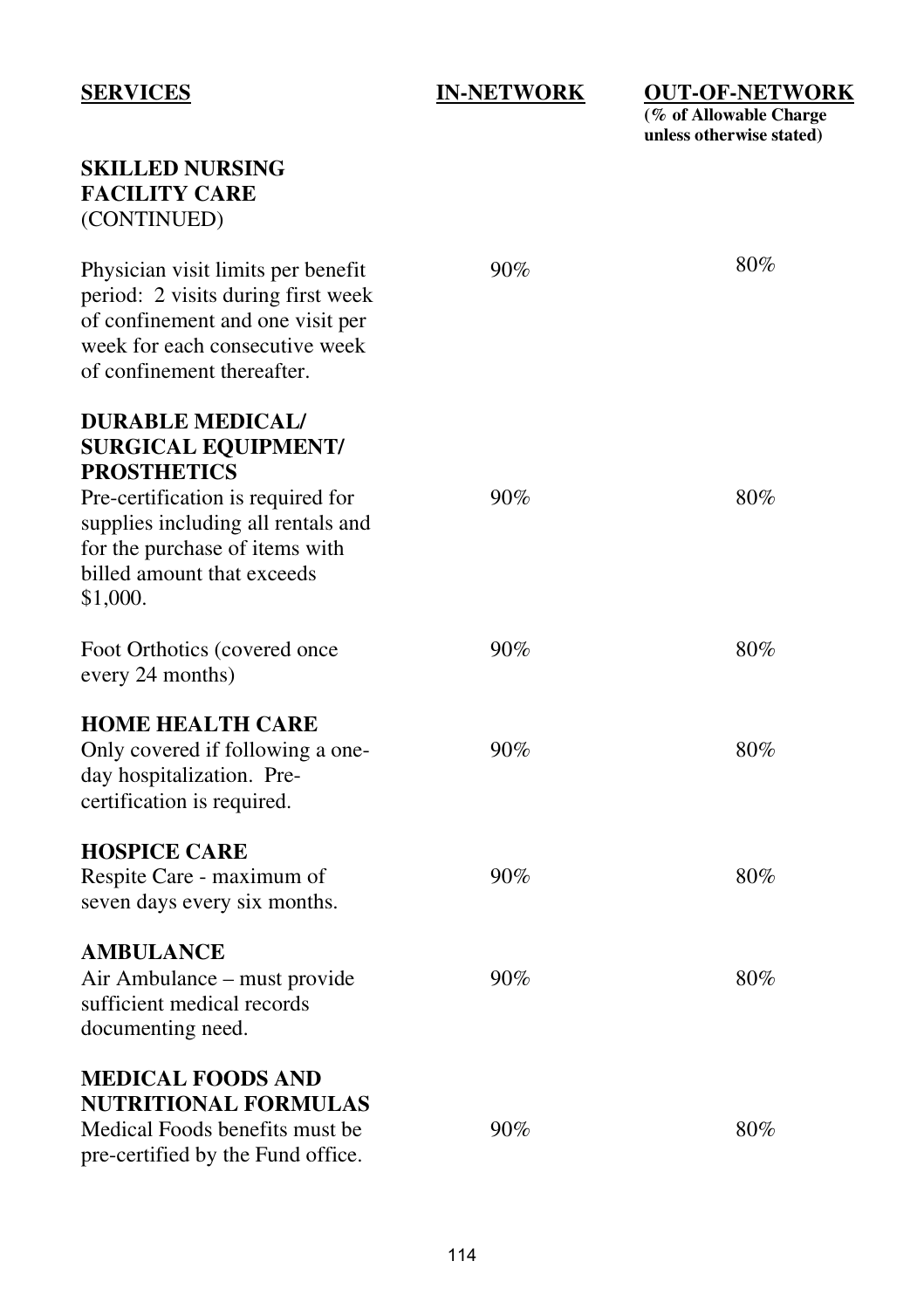### **IN-NETWORK**

**OUT-OF-NETWORK** 

**(% of Allowable Charge unless otherwise stated)** 

| TRANSPLANT SERVICES<br>See Transplant Services on page<br>[26] regarding donor coverage.                                                        | 90%                                          | $80\%$ |
|-------------------------------------------------------------------------------------------------------------------------------------------------|----------------------------------------------|--------|
| <b>OUTPATIENT PRIVATE</b><br><b>DUTY NURSING</b>                                                                                                | 90%                                          | $80\%$ |
| URGENT CARE CENTERS                                                                                                                             | \$50 copay per visit                         | $80\%$ |
| <b>RETAIL WALK-IN CLINICS</b>                                                                                                                   | \$10 copay per visit                         | $80\%$ |
| <b>PRIMARY CARE</b><br>Home, office, outpatient visits<br>and outpatient consultation with<br>general practitioner or family<br>physician.      | 100%, less primary<br>care copay per visit   | 80%    |
| Pediatric immunizations<br>(copayments, deductibles and<br>maximum amounts do not apply<br>to this benefit).                                    | $100\%$                                      | $80\%$ |
| Preventive Care with general<br>practitioner or family physician                                                                                | 100%                                         | 80%    |
| Specialist                                                                                                                                      | 100%, less specialist<br>copayment per visit | $80\%$ |
| Routine annual Gynecological<br><b>Exam and Pap Smears</b><br>(copayments, deductibles and<br>maximum amounts do not apply<br>to this benefit). | 100%                                         | 80%    |
| Annual screening Mammogram<br>(copayments, deductibles and<br>maximum amounts do not apply<br>to this benefit).                                 | $100\%$                                      | $80\%$ |
| Therapeutic Injections                                                                                                                          | 90%                                          | $80\%$ |
| <b>Allergy Extract/Injections</b>                                                                                                               | 100%                                         | $80\%$ |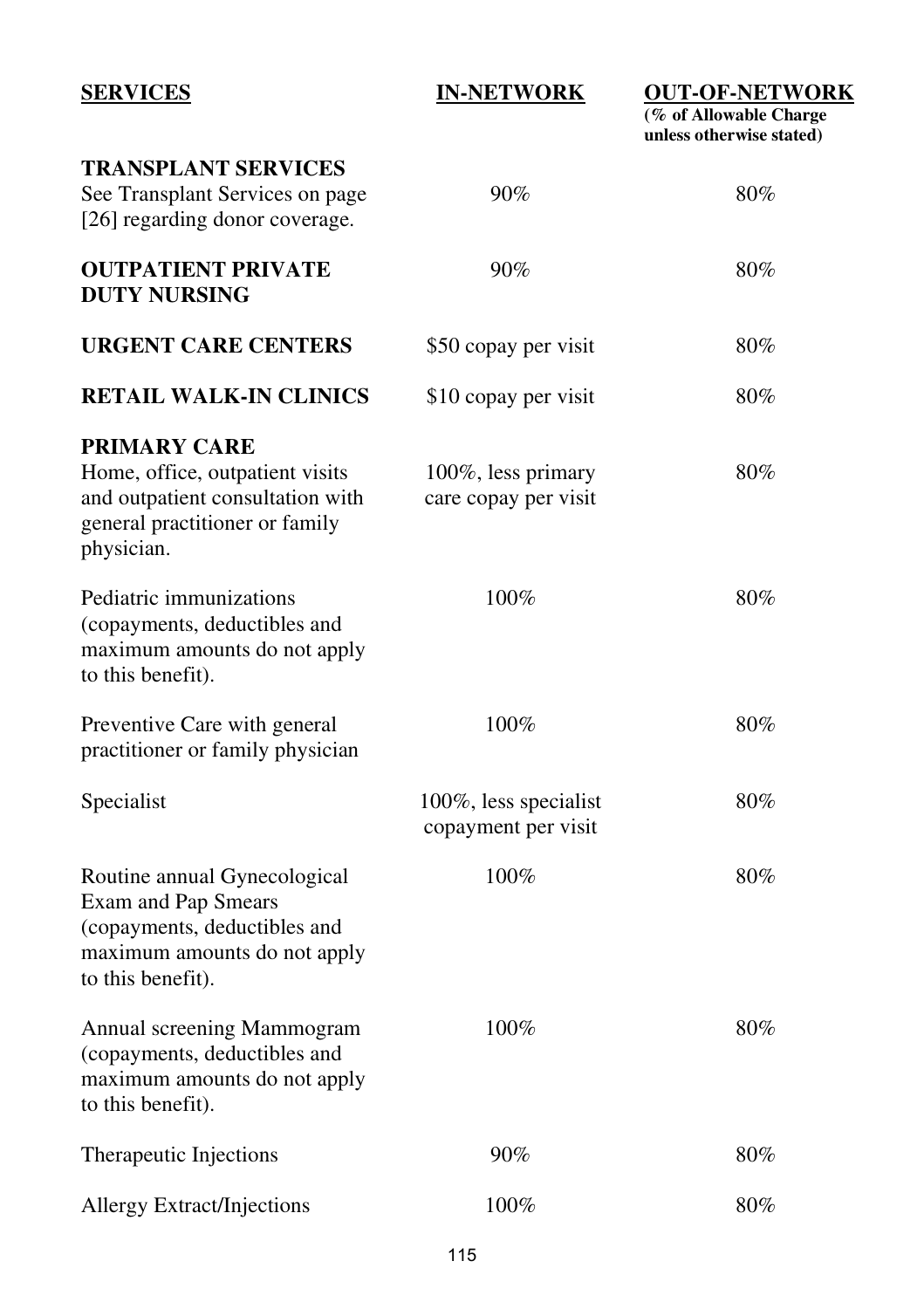#### **IN-NETWORK**

**OUT-OF-NETWORK (% of Allowable Charge unless otherwise stated)** 

Compression Stockings (one pair every six months) 90%

80%

#### **COVERED SERVICES LIMITATION**

Services

#### Limitations

Inpatient Admissions/Services Skilled Nursing Facility Care Transplant Services

Outpatient Services Surgical Services Home Health Care Hospice Care Private Duty Nursing

Disease Management Program

Non-participation in the Disease Management Program will result in the assessment of a yearly penalty deductible of \$500 in addition to all other applicable deductible, co-insurance, and copayment provisions. See Enhanced Benefits Guide for more information.

Failure to pre-certify in-network services will result in a \$1,000 reduction in benefits payable for these services.

Wellness Program

Non-participation in the Wellness Program will result in eligibility being restricted to the Gold Plan.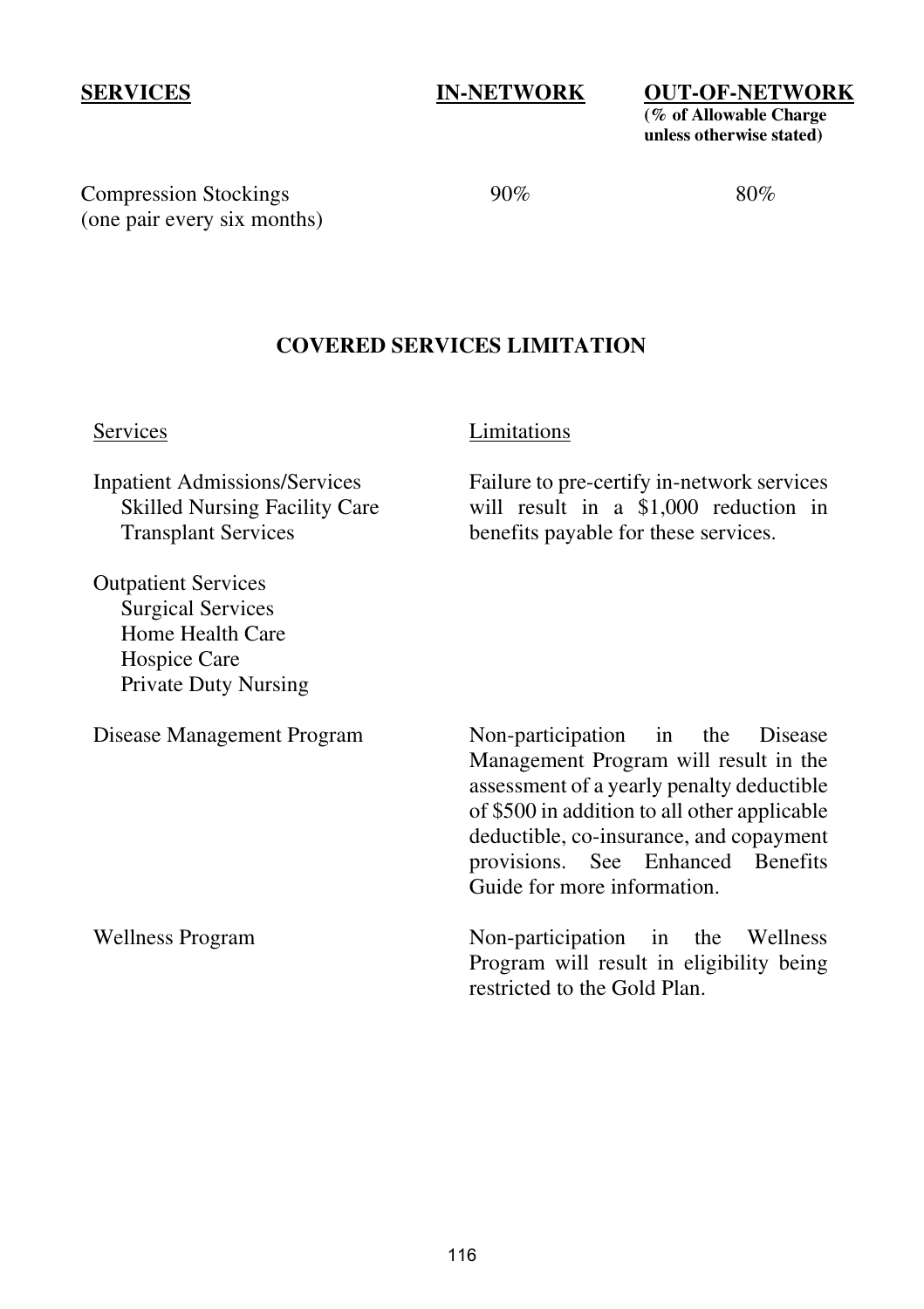# **SUMMARY OF BENEFITS SCHEDULE UNDER THE MEDICAL PROGRAM - EPO PLAN**

 The following schedule of medical benefits applies to the Aetna EPO Plan. This schedule does not include information about the Behavioral Health or Prescription Drug Programs, which we describe elsewhere in this Summary Plan Description or in the Enhanced Benefits Guide.

# **BENEFIT PERIODS AND PARTICULARS (Aetna EPO - In-Network Care Only)**

| <b>Benefit Period</b>                                   | Calendar Year                                                                                                                                                                                                                                                                                                                                                                                                    |
|---------------------------------------------------------|------------------------------------------------------------------------------------------------------------------------------------------------------------------------------------------------------------------------------------------------------------------------------------------------------------------------------------------------------------------------------------------------------------------|
| <b>Program Deductible</b>                               | \$100 Platinum Plan / \$350 Gold Plan<br>per person per benefit period                                                                                                                                                                                                                                                                                                                                           |
|                                                         | This deductible applies to all services, except<br>care<br>service,<br>pediatric<br>emergency<br>immunizations, and Preventive Care.                                                                                                                                                                                                                                                                             |
| <b>Family Deductible</b>                                | The family deductible amount is equal to two<br>times the individual deductible. In each<br>benefit period, it will be applied for all<br>Family Members covered. A deductible will<br>not be applied to any covered individual<br>Family Member once that covered person has<br>satisfied the individual deductible, or the<br>family deductible has been satisfied for all<br>covered Family Members combined. |
| <b>Deductible Carryover</b>                             | Expenses incurred for covered expenses in<br>the last three months of a benefit period<br>which were applied to that benefit period's<br>deductible will be applied to the deductible<br>of the next benefit period.                                                                                                                                                                                             |
| <b>Coinsurance</b><br>(Covered Person's Liability)      | 10%                                                                                                                                                                                                                                                                                                                                                                                                              |
| <b>Annual Coinsurance</b><br><b>Out-of-Pocket Limit</b> | \$250 Platinum Plan / \$500 Gold Plan<br>per person per benefit period                                                                                                                                                                                                                                                                                                                                           |
|                                                         | When<br>covered person reaches<br>a<br>the<br>coinsurance out-of-pocket limit in<br>one<br>benefit period, the coinsurance percentage                                                                                                                                                                                                                                                                            |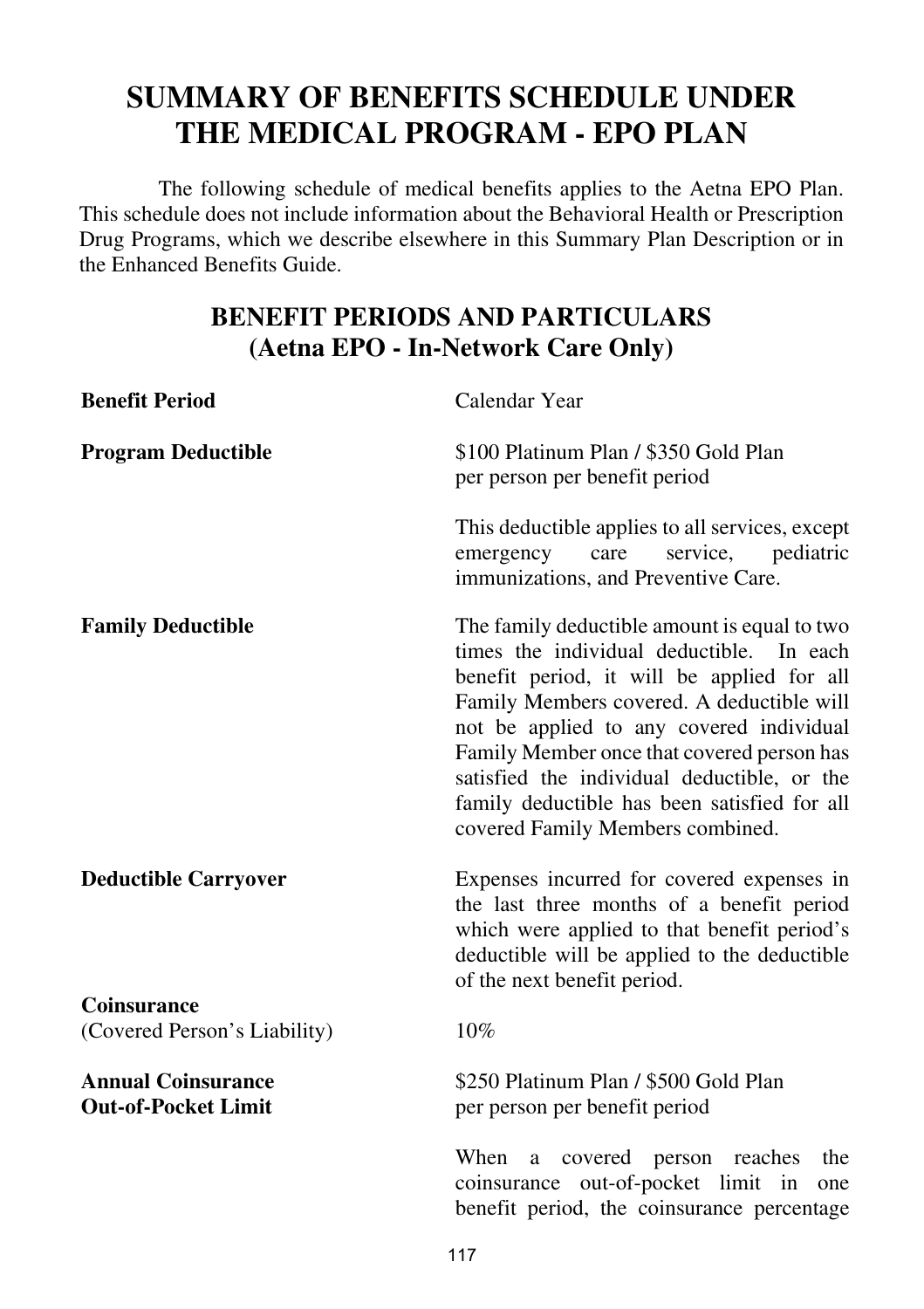**Copayment**  Primary Care Physician Specialist

### **Annual Overall Out-of-Pocket Maximum for Medical Program**  (In-Network and Out-Of-Network)

**Annual Maximum** 

will be reduced to 0% for the balance of that benefit period. The dollar amounts specified will not include any expense incurred for any deductible, penalty or copayment amount.

\$15 Platinum Plan / \$25 Gold Plan \$25 Platinum Plan / \$35 Gold Plan

\$5,000 per person / \$10,000 per family

None.

### **(THIS SPACE INTENTIONALLY LEFT BLANK)**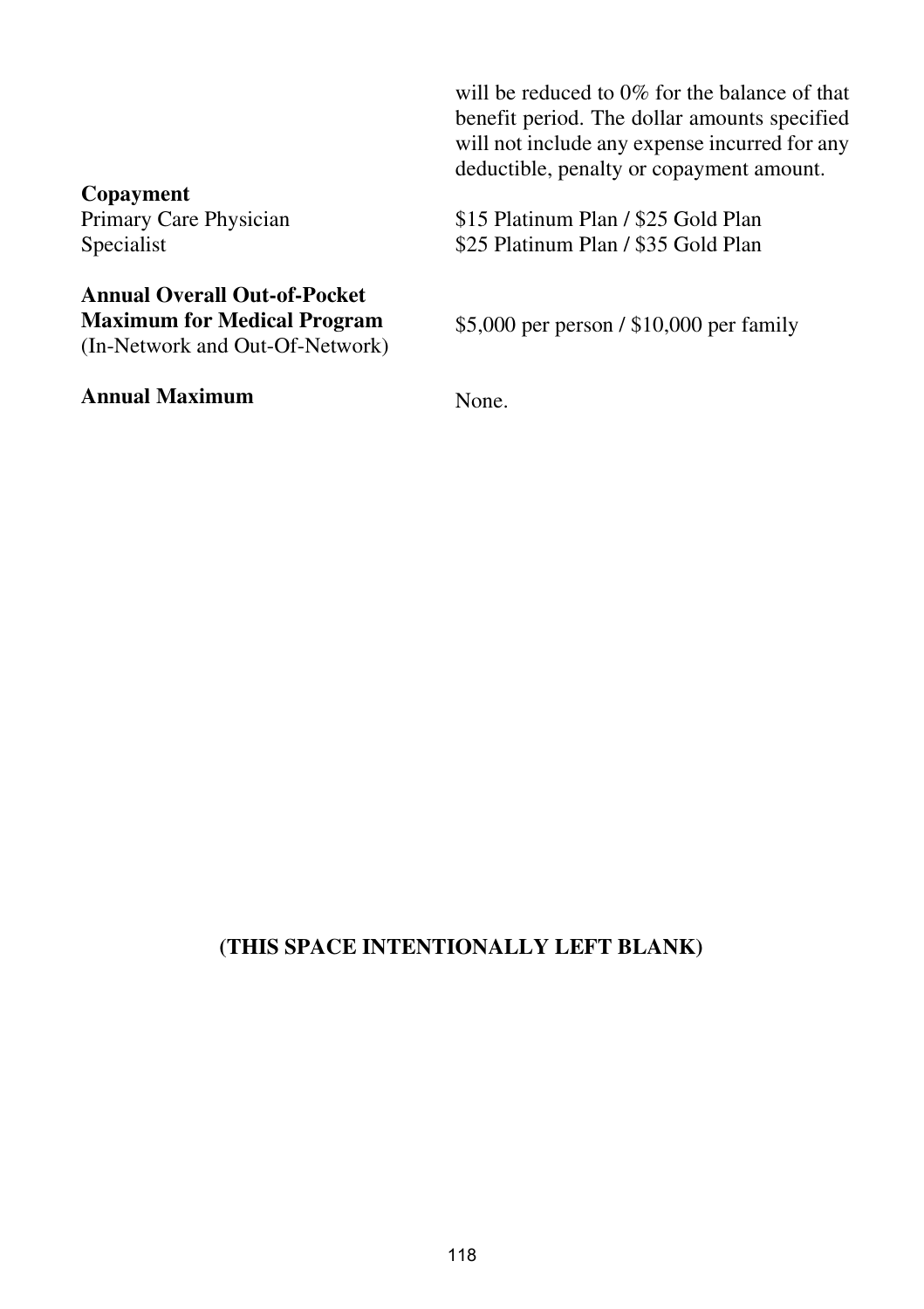# **SUMMARY OF BENEFITS SCHEDULE (Aetna EPO)**

### **SERVICES**

**HOSPITAL** 

### **IN-NETWORK**

### **Inpatient Services**: Maximum of 365 days for in-network services; 70 days maximum for outof-network services per illness. **Note**: Pre-certification is required for all inpatient services. **Outpatient Services EMERGENCY CARE**  (Facility Charges) Services within two days of emergency certification of services must take place within two business days of service, or as soon as reasonably possible, as determined by the Fund. Follow-up emergency room care within 14 days of initial treatment. **SURGICAL SERVICES ASSISTANT SURGEON**  20% of the in-network allowance for the surgical procedure performed by the primary surgeon. 90% 90% 100%, less \$100 copay; waived if admitted 100%, less \$100 copay 90% 90% **ANESTHESIA SECOND SURGICAL OPINION**  Voluntary **MEDICAL CARE**  Inpatient Care 90% 90% 90%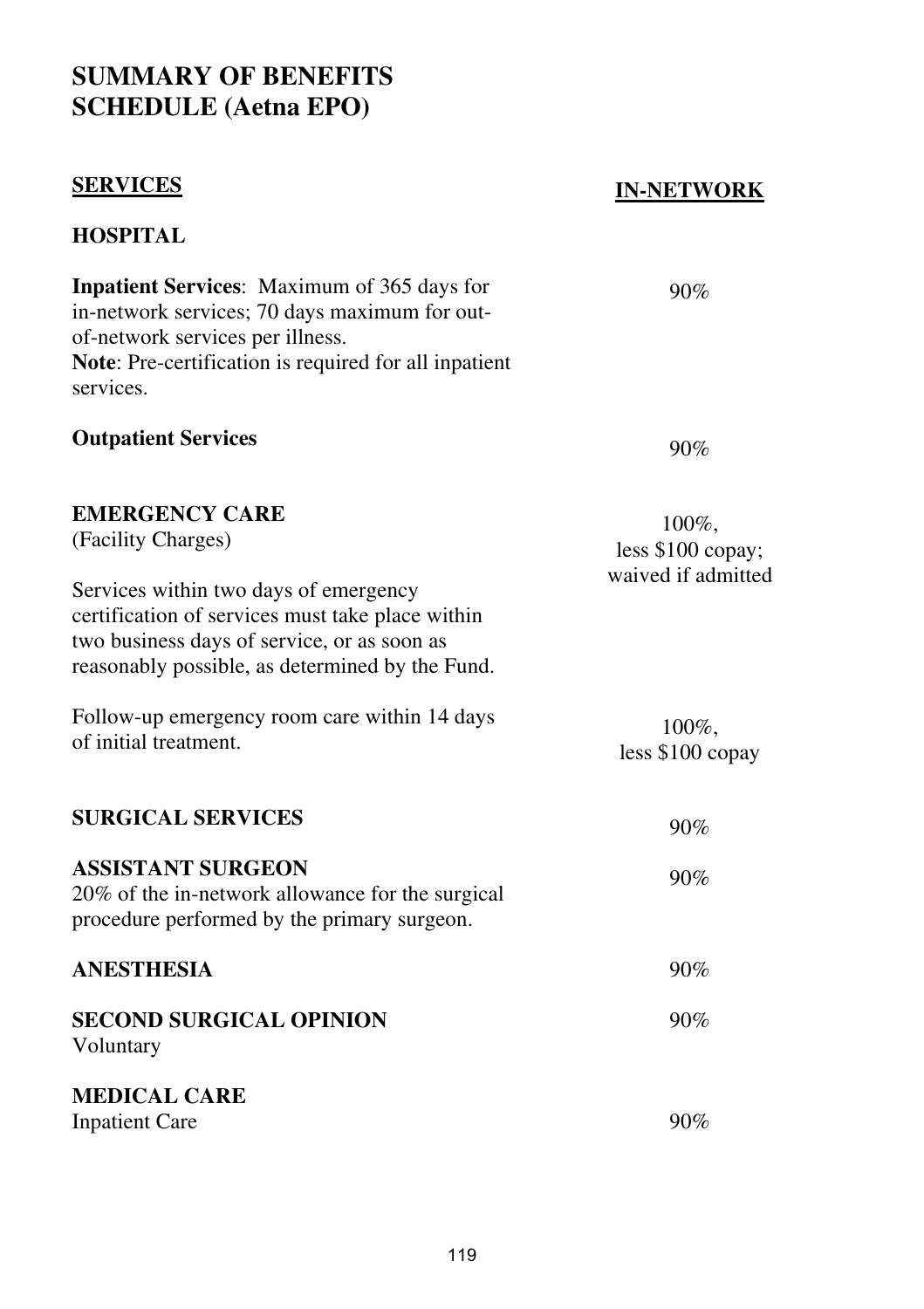| <b>SERVICES</b>                                                                                                                                           | <b>IN-NETWORK</b>                              |
|-----------------------------------------------------------------------------------------------------------------------------------------------------------|------------------------------------------------|
| <b>MEDICAL CARE (CONTINUED)</b><br><b>Concurrent Care</b><br>(Inpatient consultations are limited to one<br>consultation per consultant per confinement). | 90%                                            |
| <b>DIAGNOSTIC SERVICES -</b><br><b>OUTPATIENT</b><br>X-ray, Radiology, Ultrasound and Nuclear<br>Medicine, ECG, EEG, Laboratory, Pathology,<br>Other.     | 90%                                            |
| <b>ALLERGY TESTING</b>                                                                                                                                    | 90%                                            |
| <b>THERAPY - OUTPATIENT</b><br>Radiation Therapy, Chemotherapy and Dialysis<br>Therapy                                                                    | 90%                                            |
| <b>Infusion Therapy</b><br>See Injectable/Infused Medications on page [39]                                                                                | 90%                                            |
| Respiratory Therapy                                                                                                                                       | $90\%$                                         |
| Cardiac Rehabilitation Therapy<br>(36 sessions per benefit period)                                                                                        | 90%                                            |
| Pulmonary Rehabilitation Therapy<br>(12 sessions per benefit period)                                                                                      | 90%                                            |
| Physical, Occupational, Speech Therapy                                                                                                                    | 90%                                            |
| <b>RESTORATIVE SERVICES</b><br>-- Chiropractic (services limited to 15 sessions per<br>benefit period)                                                    | 100%, less specialist<br>copayment per session |
| -- Orthoptic/Pleoptic (services limited to 8 visits per<br>lifetime)                                                                                      | 100%, less specialist<br>copayment per session |
| <b>MATERNITY SERVICES</b><br><b>Obstetrical/Maternity Care</b><br>-- Hospital Stay                                                                        | 90%                                            |
| -- Labor and Delivery                                                                                                                                     | 100%, less specialist<br>copayment             |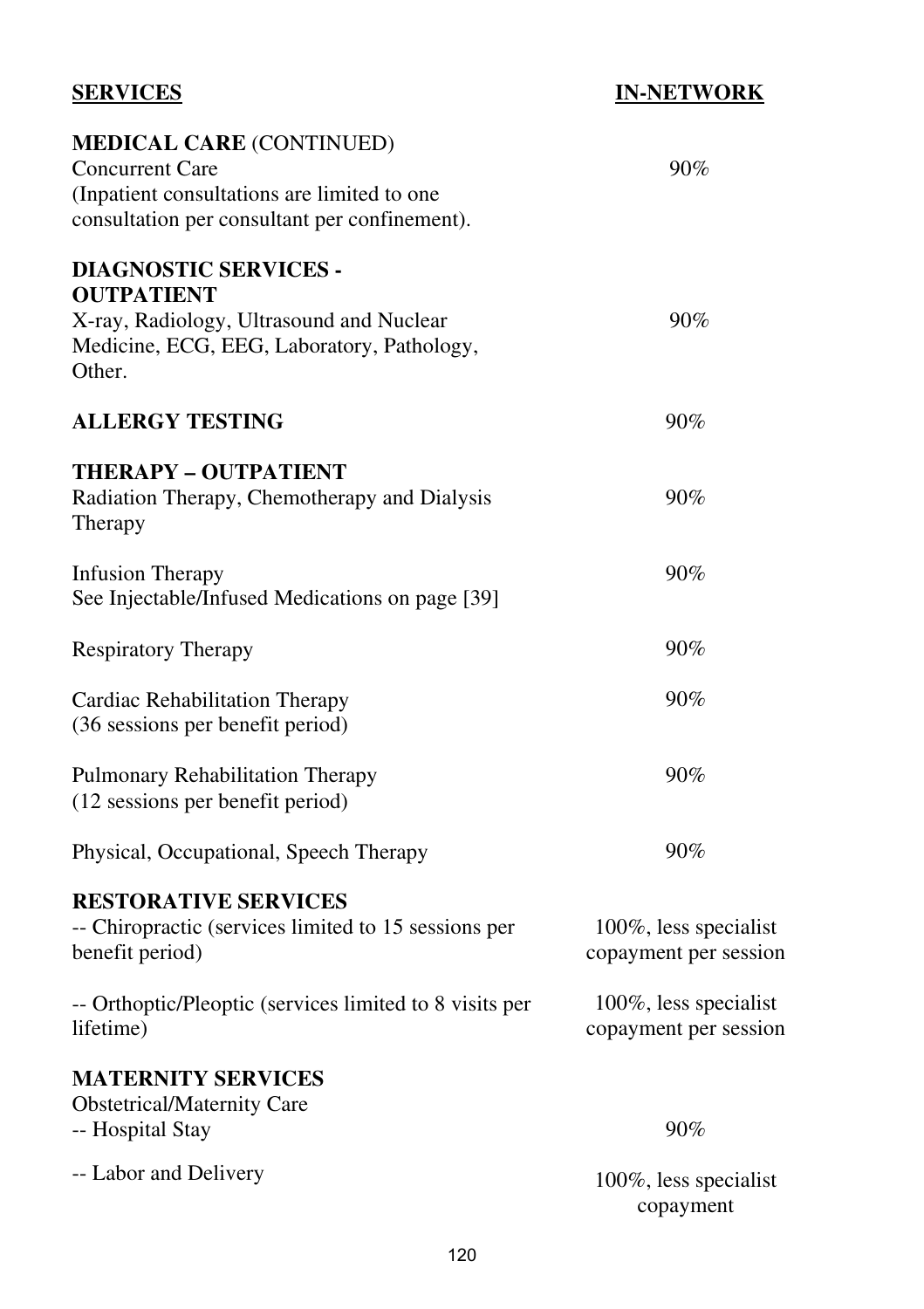## **IN-NETWORK**

| Abortions<br>(only to avert the death of the mother, or in the case<br>of pregnancies resulting from rape or incest)                                                                                                                                                                      | $90\%$ |
|-------------------------------------------------------------------------------------------------------------------------------------------------------------------------------------------------------------------------------------------------------------------------------------------|--------|
| Newborn Care<br>(from the date of birth to mother's discharge from<br>the hospital)                                                                                                                                                                                                       | $90\%$ |
| <b>SKILLED NURSING FACILITY CARE</b><br>(Hospital day limit maximum applies; pre-<br>certification required)<br>Physician visit limits per benefit period: 2 visits<br>during first week of confinement and one visit per<br>week for each consecutive week of confinement<br>thereafter. | 90%    |
| <b>DURABLE MEDICAL/</b><br><b>SURGICAL EQUIPMENT</b><br>Pre-certification is required for supplies including all<br>rentals and for the purchase of items with billed<br>amount that exceeds \$1,000.                                                                                     | 90%    |
| Foot Orthotics (covered once every 24 months)                                                                                                                                                                                                                                             | 90%    |
| <b>PROSTHETICS</b><br>Pre-certification is required for items with a billed<br>amount that exceeds \$1,000.                                                                                                                                                                               | 90%    |
| <b>HOME HEALTH CARE</b><br>Only covered if following a one-day hospitalization.<br>Pre-certification is required.                                                                                                                                                                         | $90\%$ |
| <b>HOSPICE CARE</b><br>Respite Care - maximum of seven days every six<br>months.                                                                                                                                                                                                          | 90%    |
| <b>AMBULANCE</b><br>Air Ambulance must provide sufficient medical<br>records documenting need.                                                                                                                                                                                            | 90%    |
| <b>MEDICAL FOODS AND NUTRITIONAL</b><br><b>FORMULAS</b><br>Medical Foods benefits must be pre-certified.                                                                                                                                                                                  | 90%    |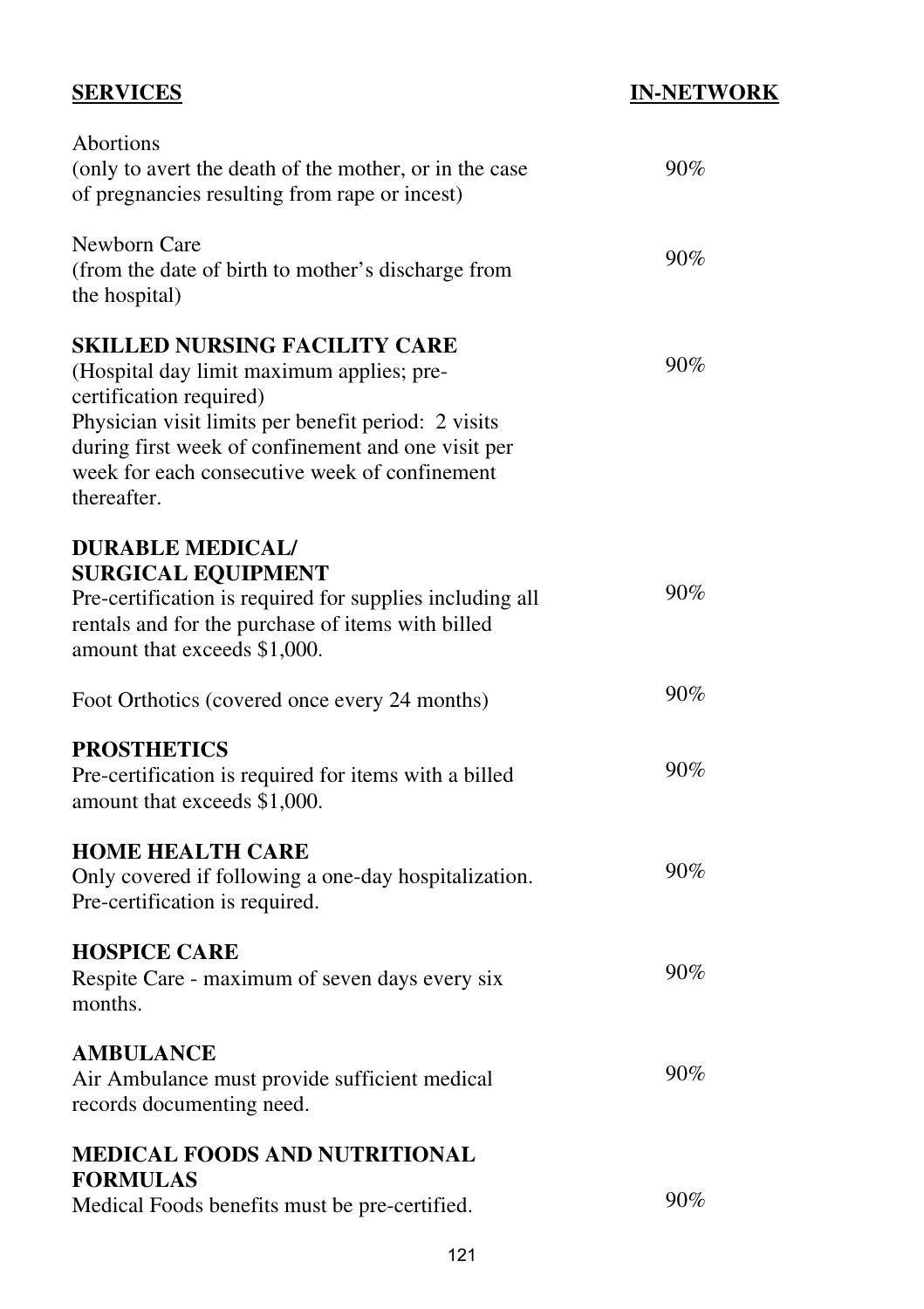### **SERVICES TRANSPLANT SERVICES**  See Transplant Services on page [26] regarding donor coverage. **OUTPATIENT PRIVATE DUTY NURSING URGENT CARE CENTERS RETAIL WALK-IN CLINICS PRIMARY CARE** Home, office, outpatient visits and outpatient consultation with general practitioner or family physician. Pediatric immunizations (copayments, deductibles and maximum amounts do not apply to this benefit). Preventive Care with general practitioner or family physician. Specialist Routine annual Gynecological Exam and Pap Smears (copayments, deductibles and maximum amounts do not apply to this benefit). Annual screening Mammogram (copayments, deductibles and maximum amounts do not apply to this benefit). Therapeutic Injections Allergy Extract/Injections Compression Stockings (one pair every six months) **IN-NETWORK**  90% 90% \$50 copayment per visit \$10 copayment per visit 100%, less primary care copayment per visit 100% 100% 100%, less specialist copayment per visit 100% 100% 90% 100% 90%